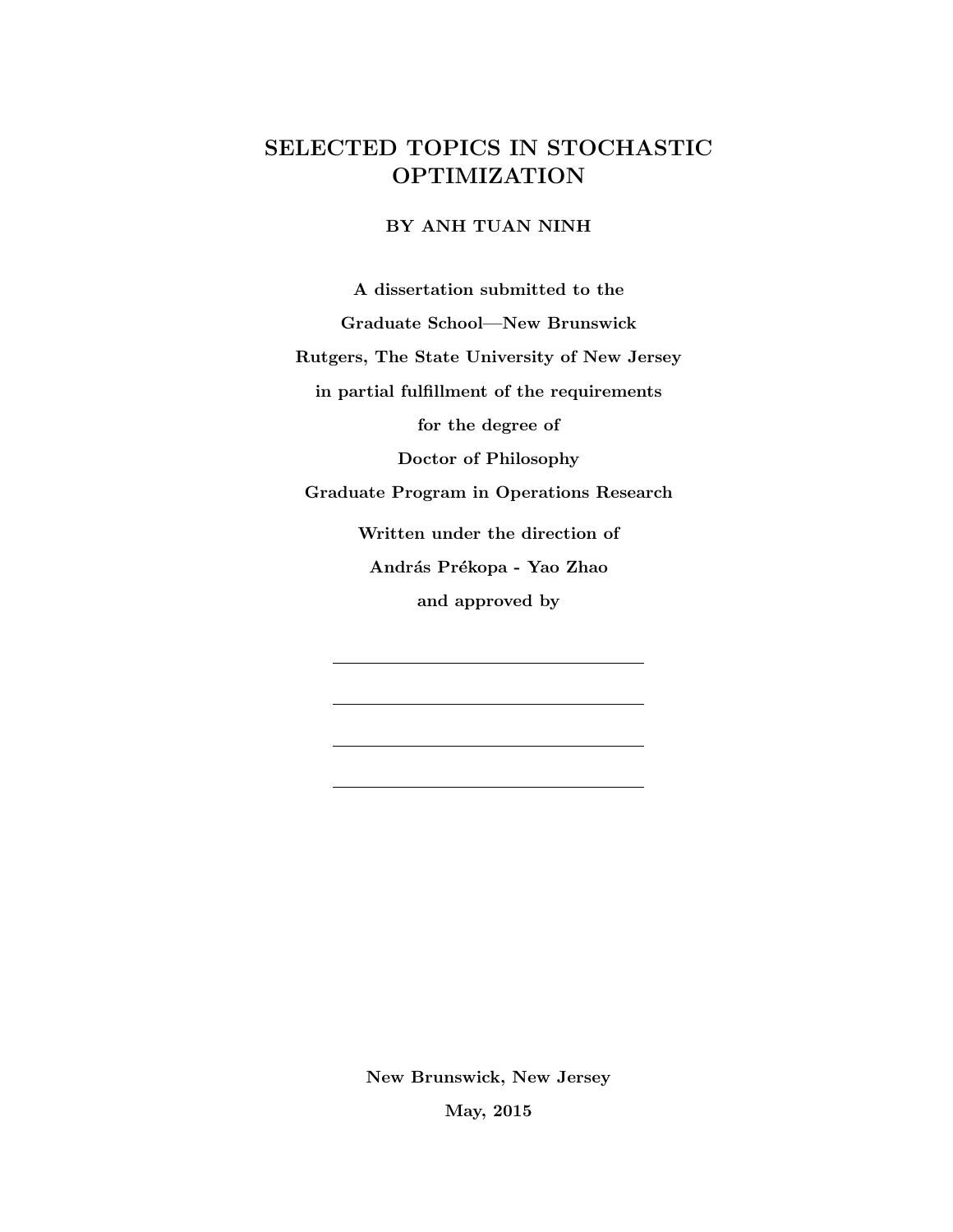#### ABSTRACT OF THE DISSERTATION

### Selected topics in stochastic optimization

# by Anh Tuan Ninh Dissertation Directors: András Prékopa - Yao Zhao

This report constitutes the Doctoral Dissertation for Anh Ninh and consists of three topics: log-concavity of compound Poisson and general compound distributions, discrete moment problems with fractional moments, and the recruitment stocking problems.

In the first topic, we find the conditions for the compound Poisson and general compound distributions to be log-concave (log-convex). This problem is very important not only from the stochastic optimization perspective but also from the theory of maximum entropy in probability. Some interesting connection to Turán-type inequality will also be mentioned.

In the second topic, we formulate a linear programming problem to find the minimum and/or maximum of the expectation of a function of a discrete random variable, given the knowledge of fractional moments. Using a determinant theorem we fully characterize the dual feasible basis for this discrete fractional moment problem. With the dual feasible basis structure, Prékopa dual method can be applied for its solution. Numerical examples show that by the use of fractional moments, we obtain tighter bounds for the objective.

In the third topic, we introduce a new class of inventory control model - the recruitment stocking problems. In particular, we analyze a general class of inventory control problem, in which we need to recruit a target number of individuals through designated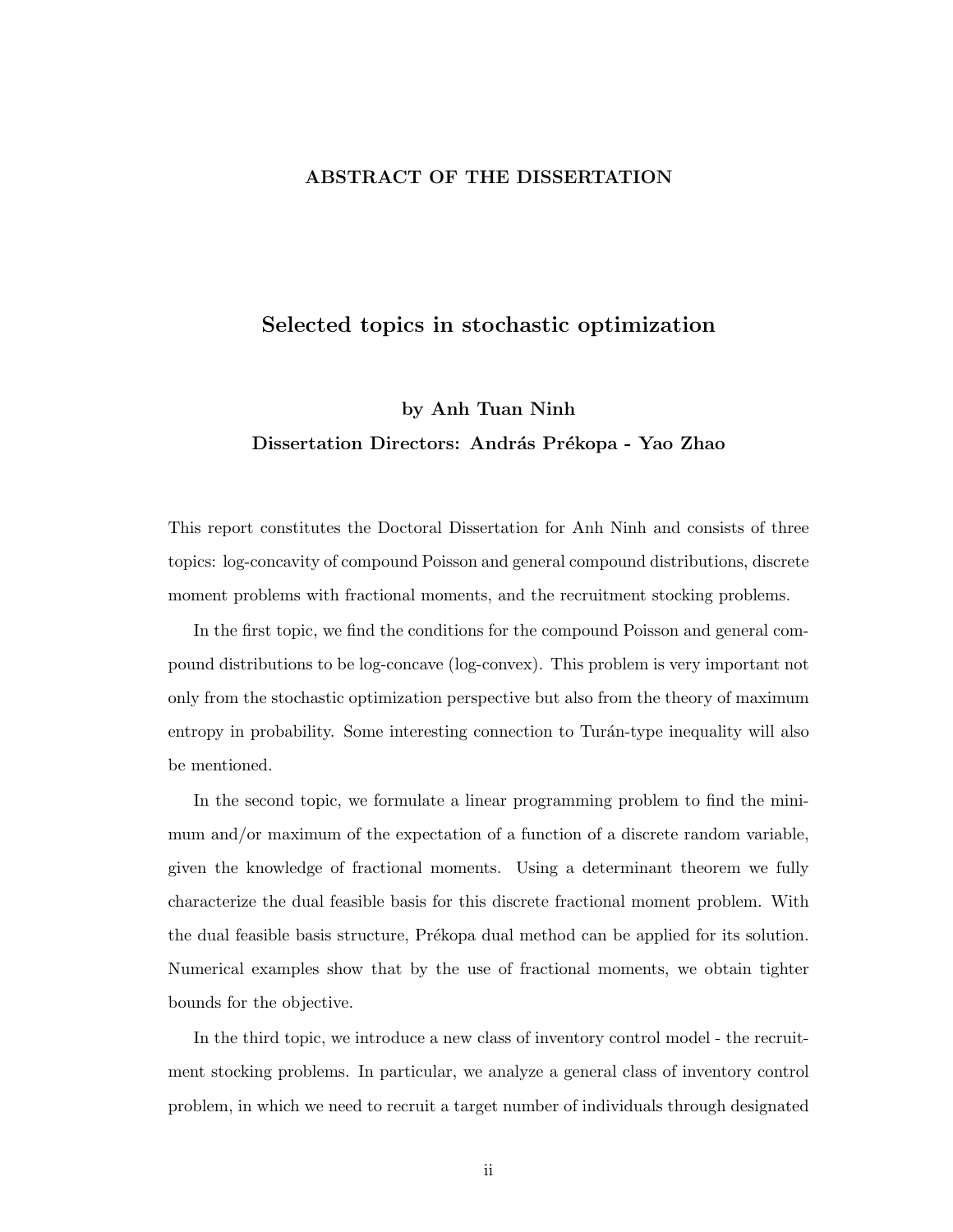outlets. As soon as the recruits of all outlets add up to the target number, the recruitment is done and no more individuals will be admitted. The arrivals of individuals at each outlet are random. To recruit an individual upon its arrival, we must provide a pack of materials. We order the packs of materials in advance and hold them in the outlets. Outlets can neither transfer recruits nor cross-ship materials among themselves. If an outlet runs out of stock, any futher recruit at the outlet will be lost. We propose both exact and approximation methods to measure key performance metrics for the system: Type I and II service levels and recruitment time. Extensive numerical study shows the effectiveness of our proposed framework.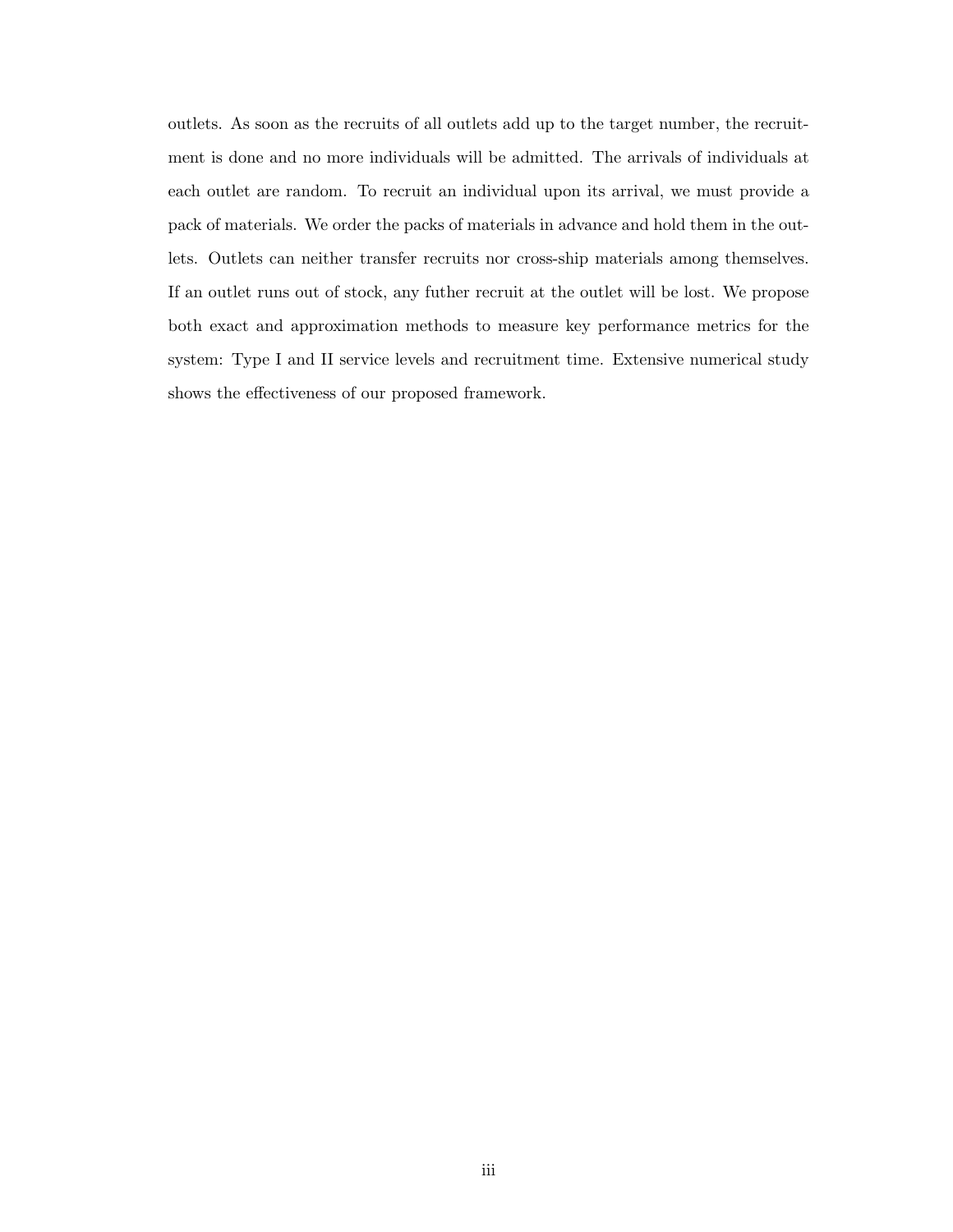### Acknowledgements

I would like to thank my advisors, Dr. András Prékopa and Dr. Yao Zhao, whose dedication and encouragement have meant a lot to me during these past seven years. Dr. Andras Prekopa is one of the founders of stochastic programming. His knowledge of the field is so vast, but not less important is his inspiration, for research and for life. He instilled in me an appreciation for both theory and applications of operations research. He told me: "If somebody says A, he has to say B, too. For operations research, it means: if somebody decided to do it, he has to accept what that science is all about and strives to master all of its aspects: mathematics, applications, computing." Dr. Yao Zhao introduced me to the field of supply chain management and it has been a great experience working with him on real-life projects. Thank you so much for being with me every single step. I owe you a huge debt of gratitude for providing me with all the support, especially during my last two years.

Next I would like to thank the other members of my dissertation committee: Dr. Endre Boros, Dr. Benjamin Melamed, and Dr. Hui Zhao, for providing me support, feedback and criticism to improve this dissertation.

My special gratitude goes out to all my RUTCOR friends. They bring so much fun, passion and excitement to my graduate school years.

I also would like to thank Clare Smietna, Katie DAgosta, Lynn Agre, and, Terry Hart for all the help throughout my study at RUTCOR. Katie and Terry, thank you so much for being there for me.

Finally, I would like to thank my parents and my sister for being supportive of me no matter what.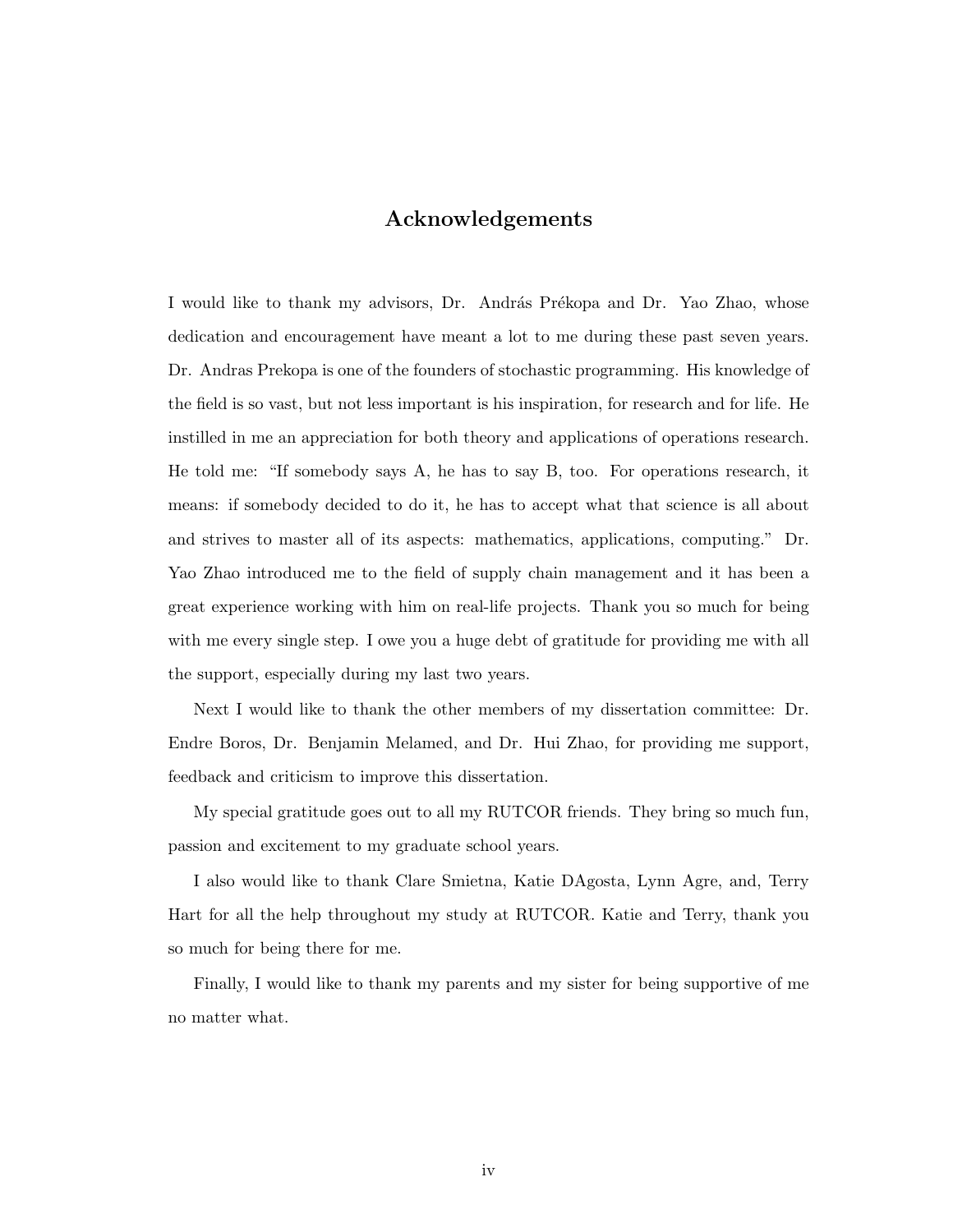# Dedication

For my parents and my sister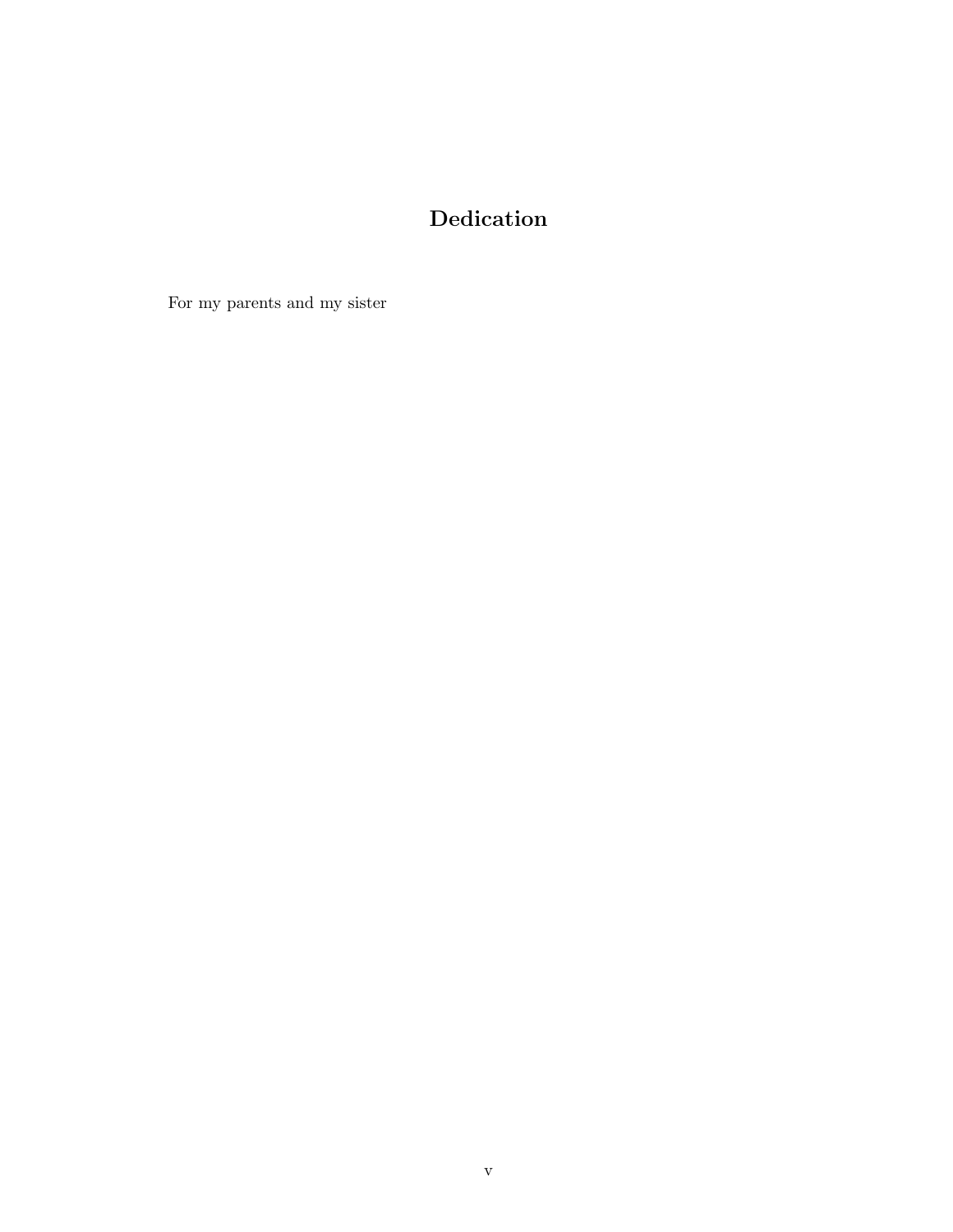# Table of Contents

| $\overline{\mathbf{u}}$ |              |                                                                             |                |  |  |  |
|-------------------------|--------------|-----------------------------------------------------------------------------|----------------|--|--|--|
|                         | iv           |                                                                             |                |  |  |  |
|                         | $\mathbf{V}$ |                                                                             |                |  |  |  |
|                         |              |                                                                             |                |  |  |  |
|                         |              |                                                                             | $\overline{4}$ |  |  |  |
|                         |              |                                                                             | $\overline{4}$ |  |  |  |
|                         |              | 2.2. Log-concavity of compound distributions with geometrically distributed |                |  |  |  |
|                         |              |                                                                             | 8              |  |  |  |
|                         |              | 2.3. Log-concavity of compound distributions with negative binomial dis-    |                |  |  |  |
|                         |              |                                                                             | 11             |  |  |  |
|                         |              | 2.4. Log-concavity of the compound Poisson distribution with Poisson dis-   |                |  |  |  |
|                         |              |                                                                             | 14             |  |  |  |
|                         | 2.5.         | Log-concavity of the compound distribution with gamma distributed terms 15  |                |  |  |  |
|                         | 2.6.         |                                                                             | 20             |  |  |  |
|                         | 2.7.         |                                                                             | 24             |  |  |  |
|                         |              |                                                                             | 27             |  |  |  |
|                         |              |                                                                             | 27             |  |  |  |
|                         | 3.2.         |                                                                             | 30             |  |  |  |
|                         |              | 3.3. DMP with fractional moments                                            | 33             |  |  |  |
|                         | 3.4.         | The dual algorithm and selection of fractional moments                      | 36             |  |  |  |
|                         | 3.5.         |                                                                             | 37             |  |  |  |
|                         |              |                                                                             | $39\,$         |  |  |  |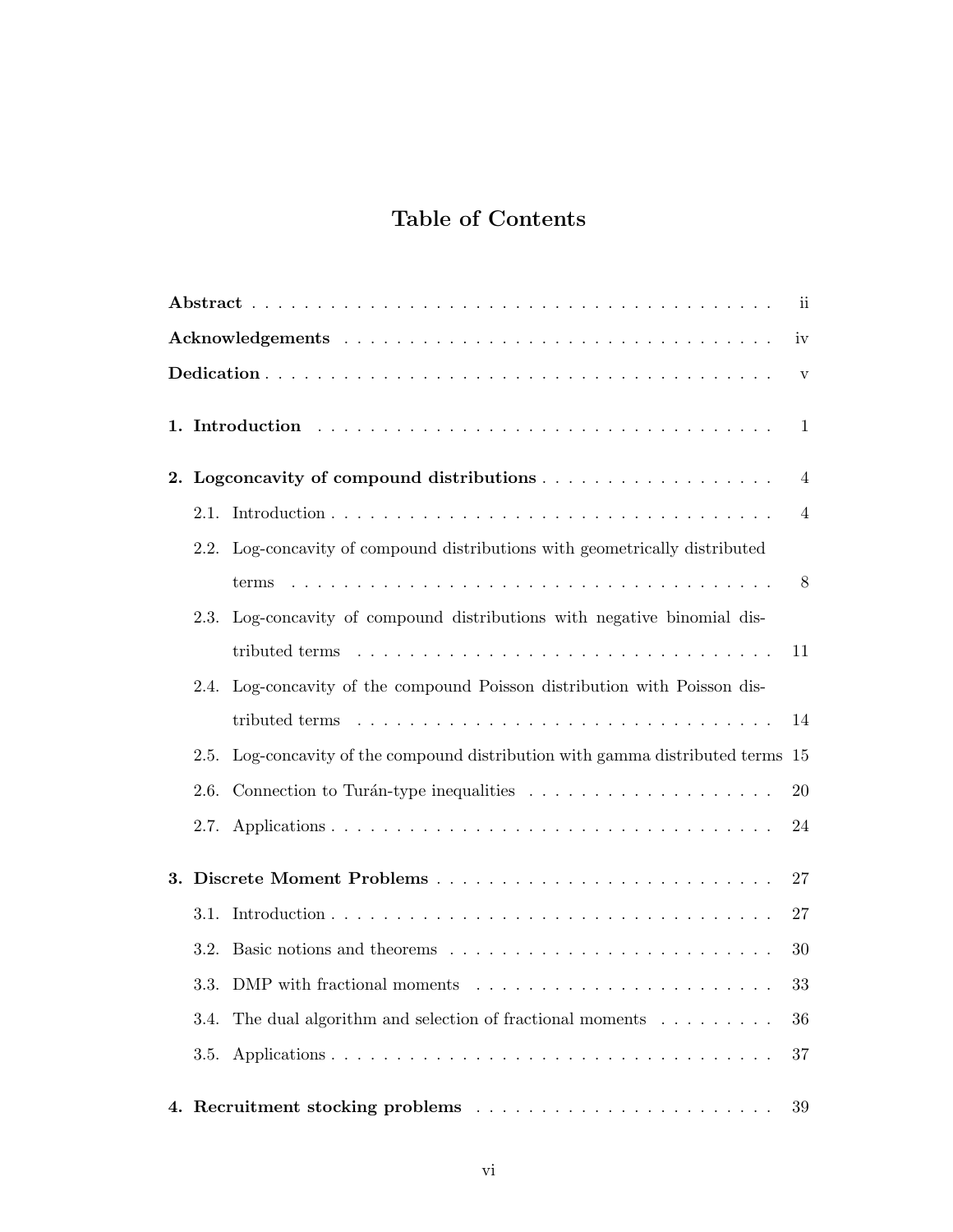|      |        |                                                                                        | 39 |  |  |  |
|------|--------|----------------------------------------------------------------------------------------|----|--|--|--|
| 4.2. |        |                                                                                        | 41 |  |  |  |
|      | 4.2.1. |                                                                                        | 42 |  |  |  |
|      | 4.2.2. | Some notations $\ldots \ldots \ldots \ldots \ldots \ldots \ldots \ldots \ldots \ldots$ | 42 |  |  |  |
|      | 4.2.3. |                                                                                        | 43 |  |  |  |
|      | 4.2.4. | Recruitment time                                                                       | 49 |  |  |  |
|      | 4.2.5. |                                                                                        | 50 |  |  |  |
|      |        |                                                                                        | 50 |  |  |  |
|      | 4.3.1. |                                                                                        | 51 |  |  |  |
|      | 4.3.2. |                                                                                        | 52 |  |  |  |
|      | 4.3.3. |                                                                                        | 56 |  |  |  |
| 4.4. |        | Approximate analysis of recruitment time                                               | 58 |  |  |  |
|      | 4.4.1. |                                                                                        | 58 |  |  |  |
|      | 4.4.2. |                                                                                        | 59 |  |  |  |
| 4.5. |        |                                                                                        | 63 |  |  |  |
|      | 4.5.1. |                                                                                        | 63 |  |  |  |
|      | 4.5.2. |                                                                                        | 64 |  |  |  |
|      | 4.5.3. |                                                                                        | 64 |  |  |  |
|      | 4.5.4. |                                                                                        | 65 |  |  |  |
| 4.6. |        |                                                                                        | 66 |  |  |  |
|      |        |                                                                                        | 67 |  |  |  |
| 68   |        |                                                                                        |    |  |  |  |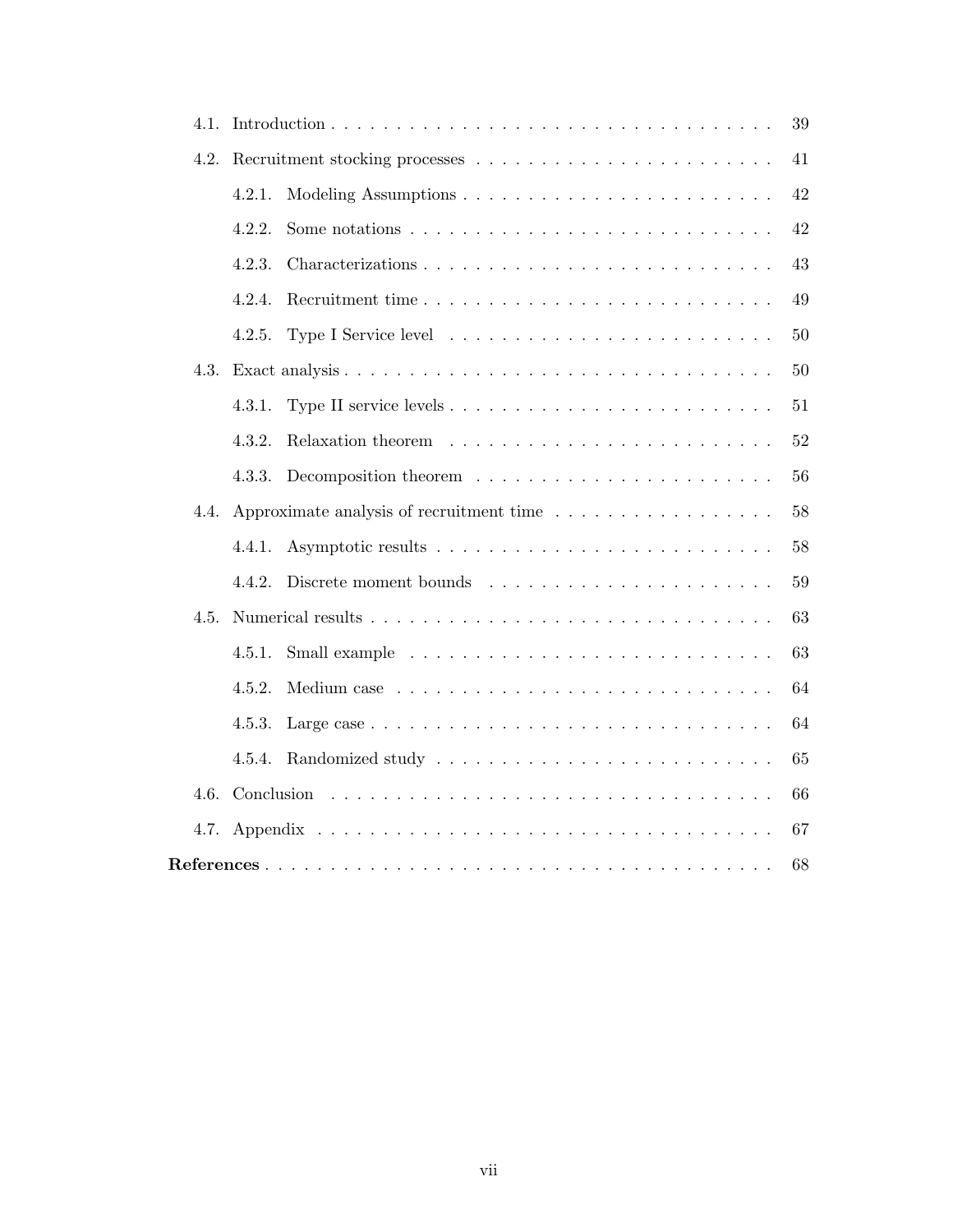### Chapter 1

### Introduction

This work consists of three selected topics in probability and stochastic optimization: log-concavity (log-convexity) of compound Poisson and general compound distributions, the discrete moment problems with fractional moments at the right-hand-side, and the recruitment stocking problems.

The notion of a log-concave sequence was initially introduced by Fekete (1912) under the name of 2-times or twice positive sequence as a special case of an r-times positive sequence. From his famous convolution theorem on r-times positive sequences, an important result for log-concave sequences can be derived, i.e., the convolution of two log-concave sequences is log-concave. The continuous log-concavity comes up in connection with failure rate in reliability theory (see, e.g.,Barlow, Proschan, 1965). Prékopa was the first to introduced multivariate log-concave measures to prove convexity of probabilistic constrained problems. Following are two fundamental theorems from Prékopa (1971, 1973a,b). For further references, we refer to the monograph by Prékopa (1995).

**Theorem 1.** Let  $f(x)$ ,  $x \in \mathbb{R}^m$  be a log-concave probability density function and let P be the probability measure generated by  $f$ . Then  $P$  is a logconcave measure.

**Theorem 2.** If  $f(x, y)$  is a logconcave function of the  $m + n$  variables contained in  $x \in R^n$ , and  $y \in R^m$ , then

$$
\int_{R^m} f(x, y) dy \tag{1.1}
$$

is a log-concave function of  $x \in R^n$ .

An important consequence for the above theorem is that the convolution of two log-concave functions in  $R^m$  is also log-concave.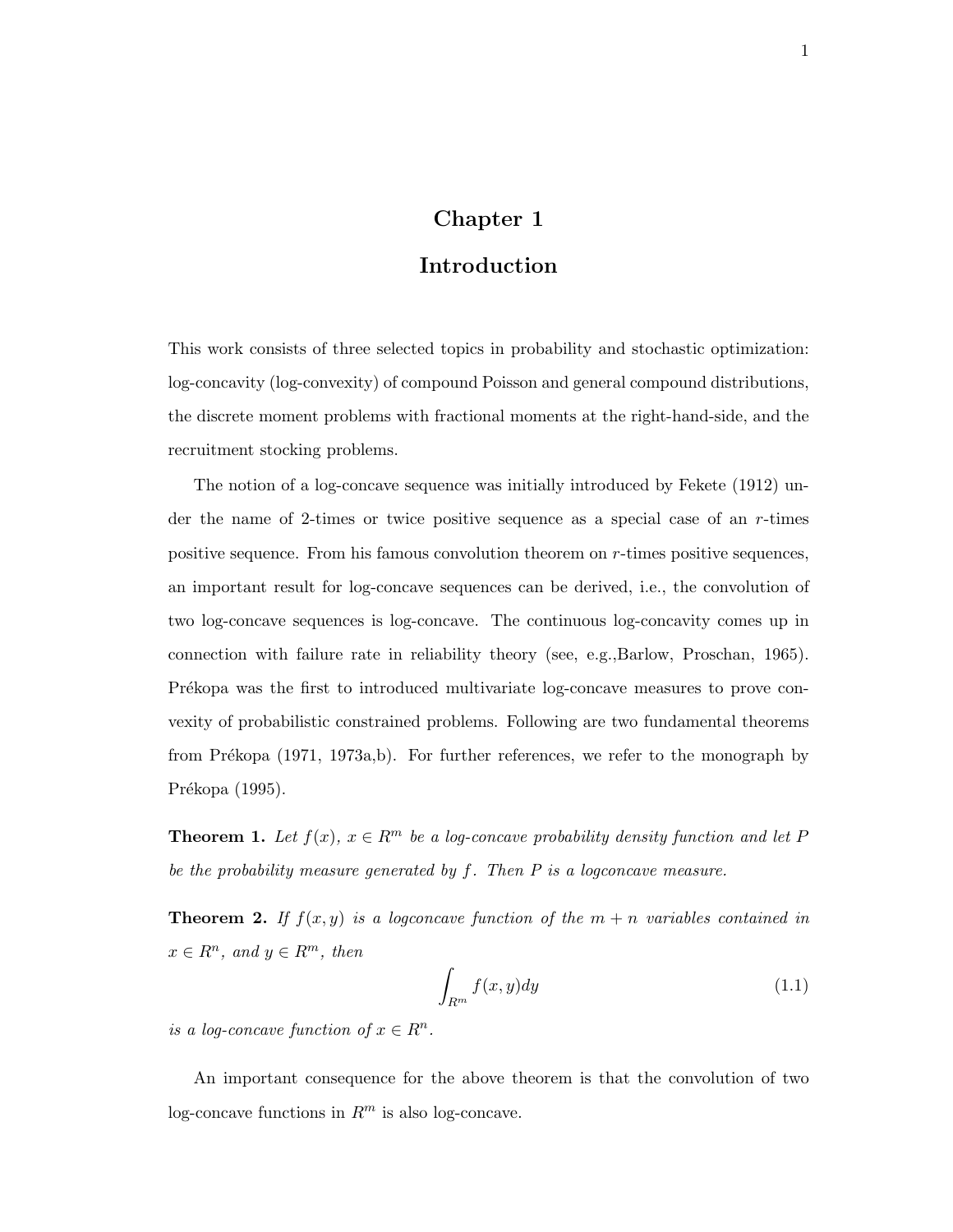Compound Poisson distributions play important role in many applied areas: acturial mathematics, physics, engineering, operations research. The log-concavity property, in connection with a compound Poisson distribution, comes up primarily in stochastic optimization, where frequently the convexity of the optimization problem depends on it (see Prékopa, 1995). One example is the bond portfolio construction problem with probabilistic constraints. The claims in subsequent periods enjoy independent compound Poisson distributions. In addition, the log-concavity property for a compound Poisson distribution (on nonnegative integers) is also very important from the point of view of understanding compound Poisson limit theorems.

This dissertation is based on the papers from Anh Ninh, Prékopa (2013a,b). Chapter 2 is devoted to derive the conditions under which some compound Poisson distributions and general compound distributions are log-concave (log-convex). In particular, we look at the compound distributions with geometric, negative binomial, Poisson and gamma distributed terms. Furthermore, we present an interesting connection of log-concavity to various Turán type inequalities.

In Chapter 3 we review the fundamentals of discrete moment problems (DMP) and introduce a variation of DMP when the right-hand-side contains fractional moments. DMP came to prominence by the discovery (Samuels and Studden, 1989), Prékopa (1988, 1990a,b) that the sharp Bonferroni bounds can be obtained as optimum valus of discrete moment problems. The simplest discrete moment problem, where power moments are used, is closefy connected with divided differences, and higher order convex functions. We show that DMP with fractional moments can also be solved efficiently using Prékopa dual algorithm.

In the last chapter we introduce a new class of inventory management, called recruitment stocking problems. We need to recruit a target number of individuals through designated outlets. As soon as the recruits of all outlets add up to the target number, the recruitment is done and no more individuals will be admitted. The arrivals of individuals at each outlet are random. To recruit an individual upon its arrival, we must provide a pack of materials. We order the packs of materials in advance and hold them in the outlets. Outlets can neither transfer recruits nor cross-ship materials among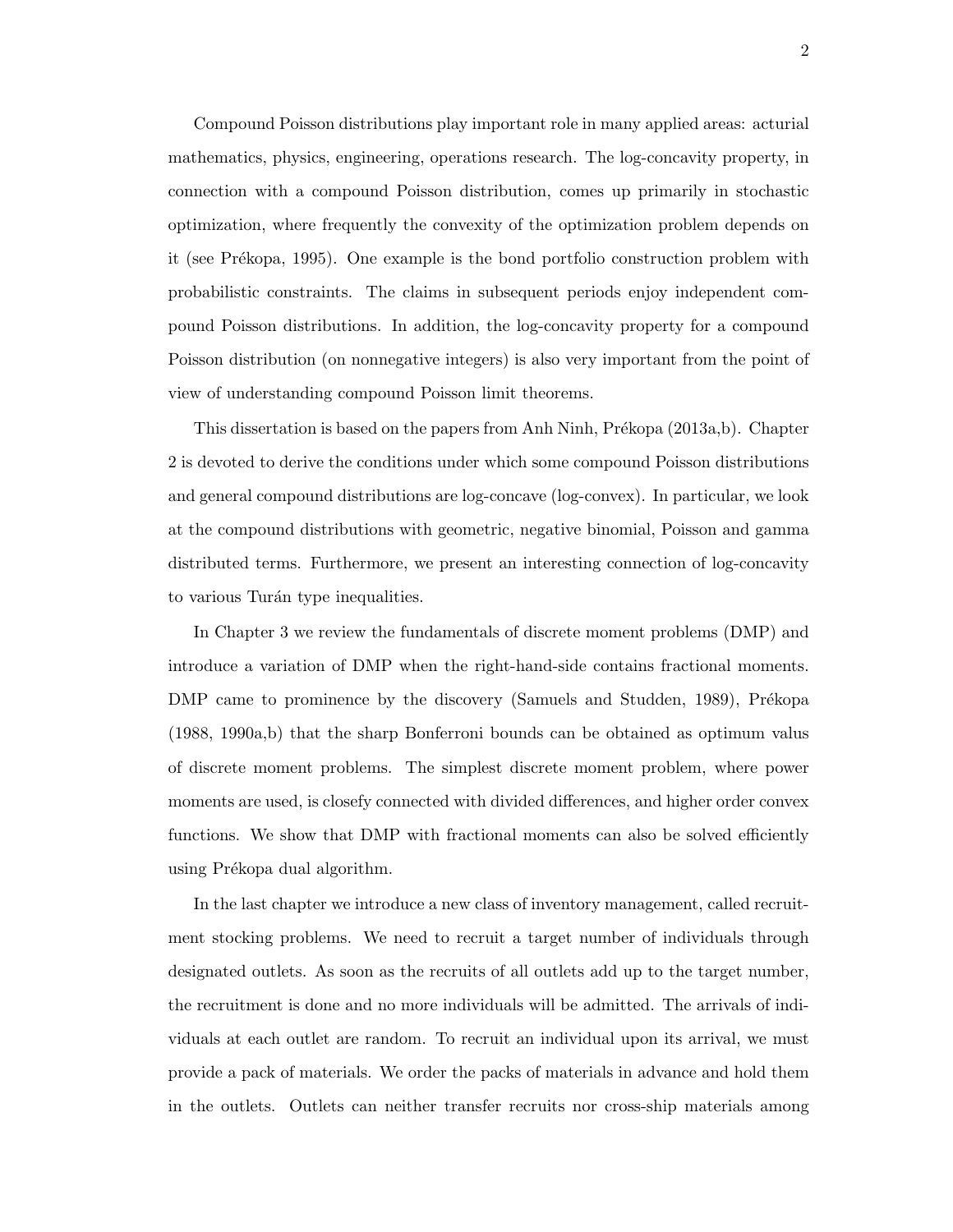themselves. If an outlet runs out of stock, any futher recruit at the outlet will be lost.

The recruitment stocking problem differs from previous research conducted in the existing inventory management literature due to the finite target number which connects all outlets in such a way that the recruitment is done as soon as the recruits at all outlets reach the target. In most existing inventory models, we should satisfy demand as much as supply allows. In other words, demand should be satisfied as long as inventory is available. This is not true in the recruitment stocking problem, where as soon as the target is met. no more demand will be served even if we have stock in the system. With this unique feature under consideration, performance evaluation and inventory allocation for this system are not known in the literature. In Chapter 4, we propose both exact and approximation methods to measure kep performance metrics for the systems: Type I, and II service levels and recruitment time.

The three topics in this dissertation are well connected. Log-concavity is used in probabilistic constrained stochastic programming problems as well as discrete moment bounds. Since log-concavity implies unimodality, we can take advantage of the shape of the distribution to improve the quality of the lower and upper bounds in moment problems (see Subasi et. al, 2009). Both log-concavity and discrete moment bounds are encounterd in the context of the inventory management problem discussed in the last chapter.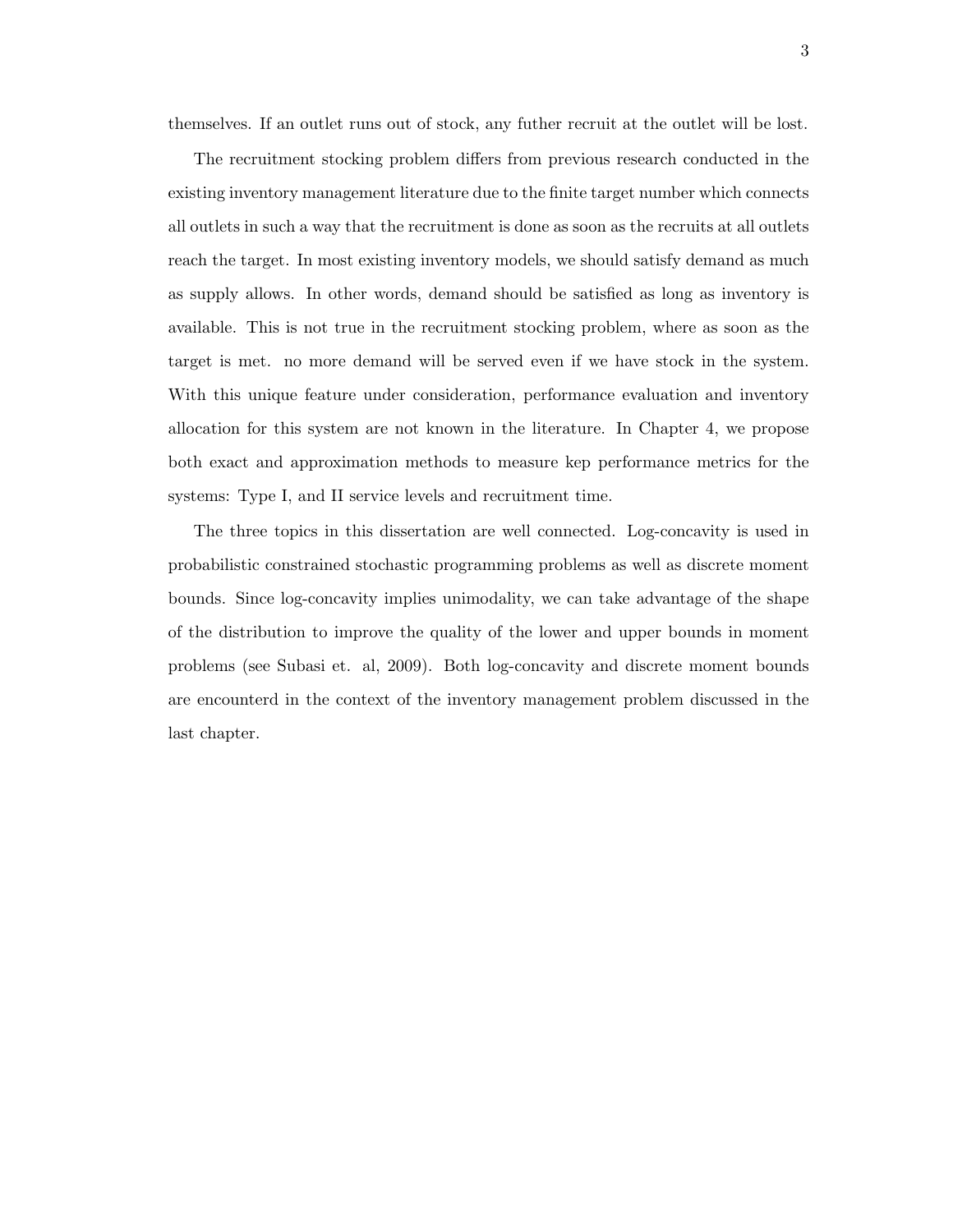### Chapter 2

### Logconcavity of compound distributions

#### 2.1 Introduction

Compound Poisson distributions play important role in many applied areas: acturial mathematics, physics, engineering, operations research, etc., see, e.g, Bowers et al.  $(1986)$ , Takács  $(1967)$ , Prékopa  $(1995)$ , Withers and Nadarajah  $(2011)$ . The logconcavity property, in connection with a compound Poisson distribution, comes up primarily in stochastic optimization, where frequently the convexity of the optimization problem depends on it (see Prékopa, 1995). One example is the bond portfolio construction problem with probabilistic constraints. The claims in subsequent periods enjoy independent compound Poisson distributions (see Prékopa, 2003). For solutions of problems with discrete random variables in probabilistic constraints see Prékopa (1990), Prékopa, Vizvári, Badics (1997), Dentcheva, Prékopa, Rusczyński (2000, 2002) and Prékopa, Unuvar (2012), Yoda, Prékopa (2015). In addition, the log-concavity property for a compound Poisson distribution (on nonnegative integers) is also very important from the point of view of understanding compound Poisson limit theorems via entropy, as initiated by Johnson et al. (2008) and Barbour et al. (2010) and further studied in Yu (2009) and Johnson et al. (2011).

Let  $X_1, X_2, \ldots$ , be a sequence of nonnegative valued i.i.d random variables and consider the sum

$$
S = X_1 + X_2 + \dots + X_N,\tag{2.1}
$$

where N is a nonnegative random variable and  $N, X_1, X_2, \ldots$ , are independent. The distribution of S is called compound distribution. If  $N$  is a Poisson random variable,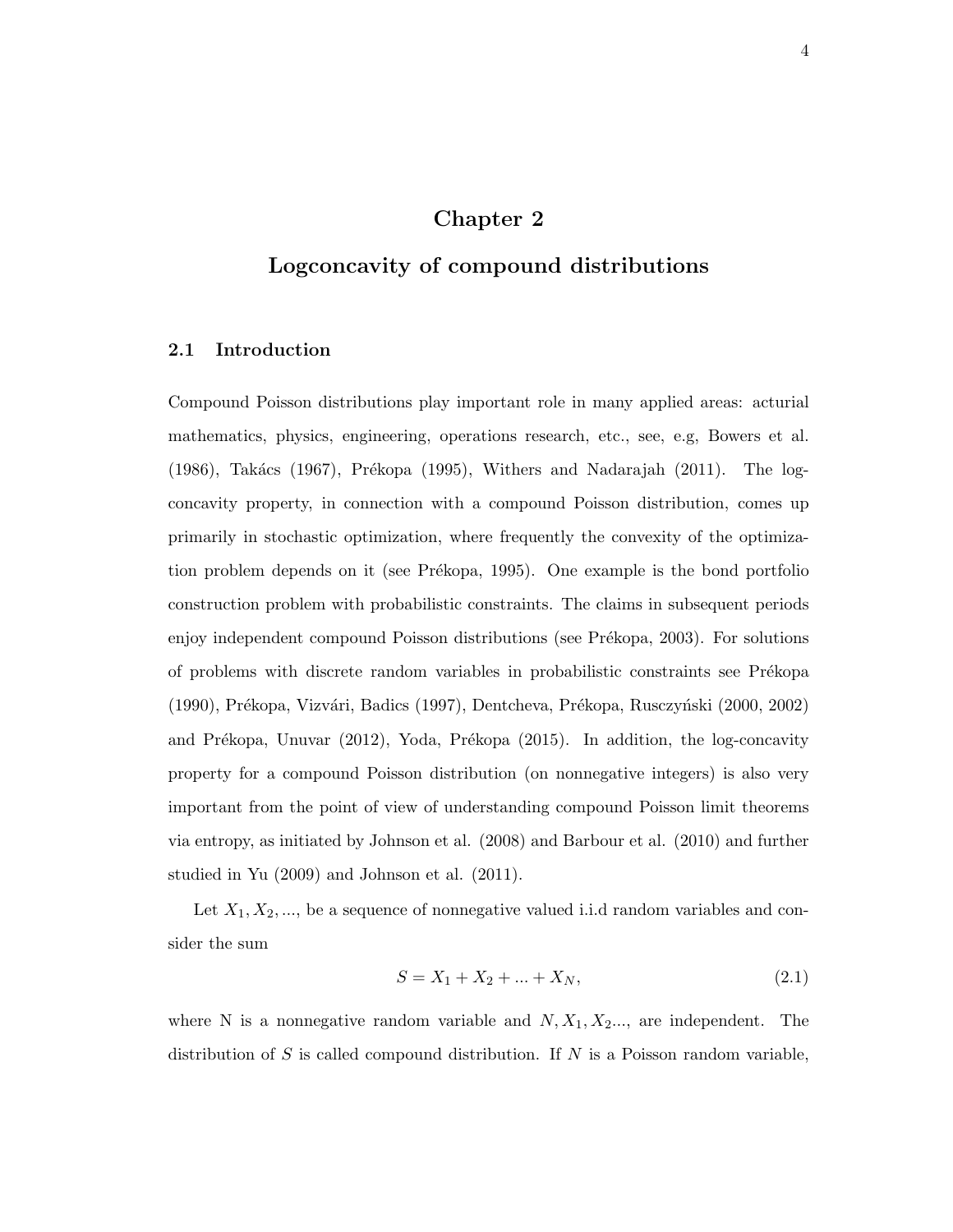with parameter  $\lambda > 0$ :

$$
f_n = P(N = n) = \frac{\lambda^n}{n!} e^{-\lambda}, n = 0, 1, 2..., \tag{2.2}
$$

then we say that S has compound Poisson distribution. In the same way we define compound negative binomial etc. distributions, depending on the type of the random variable N.

The notion of a log-concave sequence was first introduced by Fekete (1912) under the name of  $\ell$ -times or twice positive sequence as a special case of an r-times positive sequence, when  $r = 2$ . The sequence of nonnegative elements...  $a_{-2}, a_{-1}, a_0,...$  is said to be  $r$ -times positive if the matrix

A = . . . . . . . . . . . . a<sup>0</sup> a<sup>1</sup> a<sup>2</sup> . . . a−<sup>1</sup> a<sup>0</sup> a<sup>1</sup> . . . a−<sup>2</sup> a−<sup>1</sup> a<sup>0</sup> . . . . . . . . . . . . ,

has no negative minor of order smaller than or equal to  $r$  (a minor is the determinant of a finite square part of the matrix traced out by the same number of rows as columns).

The twice-positive sequences are those for which we have

$$
\begin{vmatrix} a_i & a_j \\ a_{i-t} & a_{j-t} \end{vmatrix} = a_i a_{j-t} - a_j a_{i-t} \ge 0,
$$

for every  $i \leq j$  and  $t \geq 1$ . Fekete (1912) proved the following important theorem.

**Theorem 3.** The convolution of two r-times positive sequences is at least r-times positive.

Several authors define log-concavity of a sequence  $a_0, a_1, \ldots$  by requiring only

$$
a_n^2 \ge a_{n-1}a_{n+1}, n = 1, 2, \dots
$$
\n(2.3)

This property, alone, however, does not imply that the convolution of two log-concave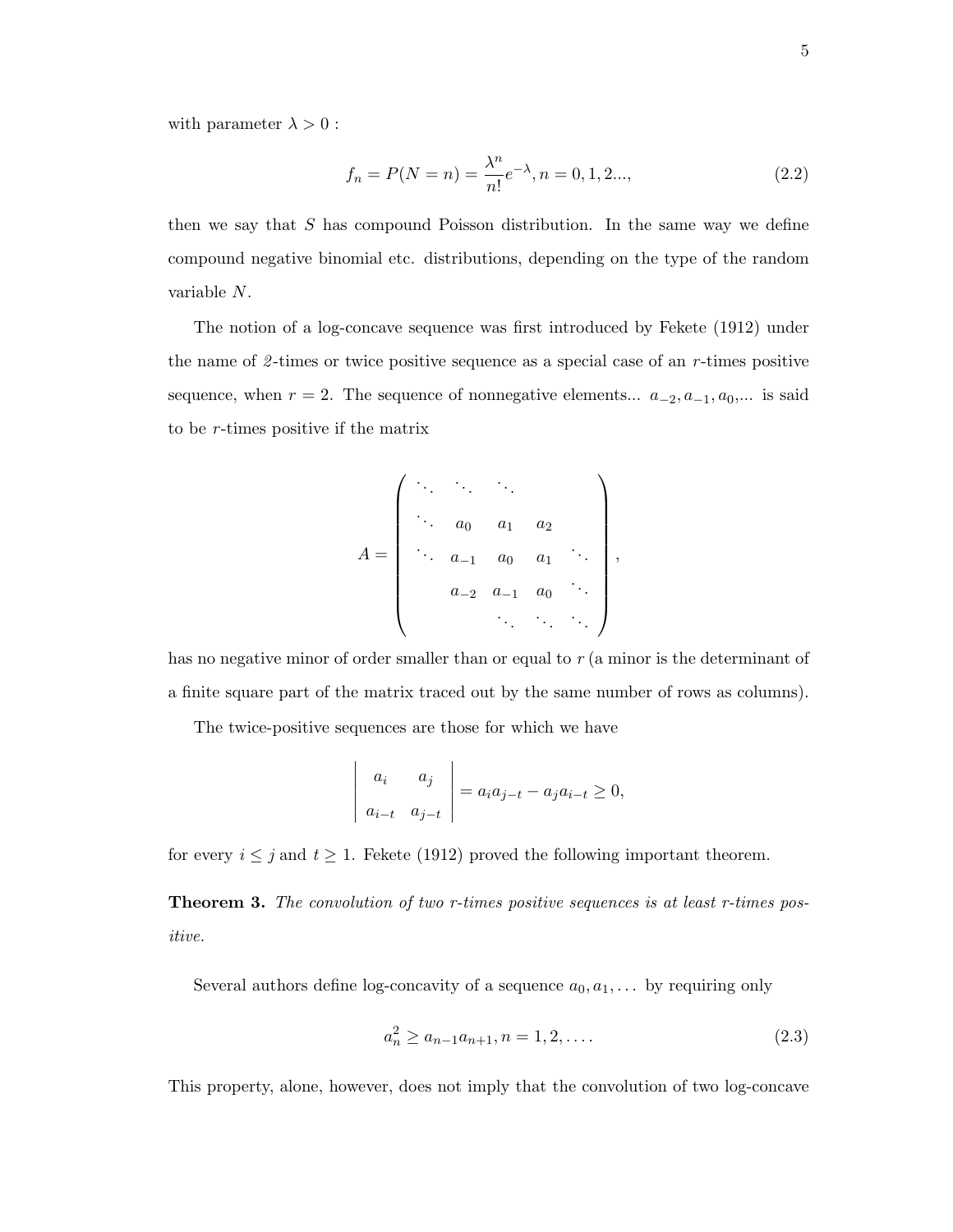sequences are also log-concave. For example, if the two sequences are defined as follows:

$$
a_0 = 0, a_1 = 1/2, a_2 = a_3 = 0, a_4 = 1/2, a_5 = a_6 = \dots = 0
$$
\n
$$
(2.4)
$$

$$
b_0 = b_1 = b_2 = b_3 = 1/4, b_4 = b_5 = \dots = 0,
$$
\n(2.5)

then their convolution  $\{c_n\}$  is not log-concave since  $c_3^2 < c_2c_4$ . In view of this, logconcavity should be defined in the same way as Fekete has defined the notion of twice positive sequence, or, in addition to the requirement  $(2.3)$  we have to require that  $\{a_n\}$ does not have internal zero. In other words, there are no indices  $0 \leq i \leq j \leq k \leq n$ such that  $a_i \neq 0, a_j = 0, a_k \neq 0$ . Then, a special case of Theorem 1.1 states that the convolution of two log-concave sequences that have no internal zeros is log-concave. If the sequence  $i!a_i$  is log-concave, then  $a_i$  is said to be ultra-log-concave. A sequence  $\{a_n\}$ is said to be unimodal if for some  $0 \le j \le n$  we have  $a_0 \le a_1 \le \cdots \le a_j \ge a_j + 1 \ge \cdots \ge$  $a_n$ . It is well-known that a log-concave sequence with no internal zeros is unimodal. The sequence  $\{a_n\}$  is called log-convex if  $a_n^2 \le a_{n-1}a_{n+1}$  for all  $n = 1, 2, \ldots$ . For further reading on log-concave and log-convex sequences in algebra and combinatorics, we refer to the works of Stanley (1989) and Brenti (1989, 1994), Liu, Wang (2006).

A univariate discrete probability distribution, defined on the integers, is said to be log-concave (log-convex) if the sequence of the corresponding probabilities is logconcave (log-convex). A unimodal probability distribution is a probability distribution which has a single mode. Since log-concavity implies unimodality, log-concavity provides us with the shape information of the probability distributions. This information was proved to be very helpful to improve the quality of lower and upper bounds in moment problems (Subasi et. al, 2009). Some examples of discrete log-concave distribution includes the Bernoulli distributions, binomial distributions, Poisson distributions, geometric distributions, and negative binomial distributions. These distributions are also unimodal.

Log-concavity for compound variables with nonnegative integer values of the form  $S = X_1 + \cdots + X_N$  was first studied in Johnson (2008) in connection with maximum entropy property of discrete compound Poisson measures. He gave a conjecture on the conditions to ensure log-concavity of S, in terms of the log-concavity of  $X_i, i =$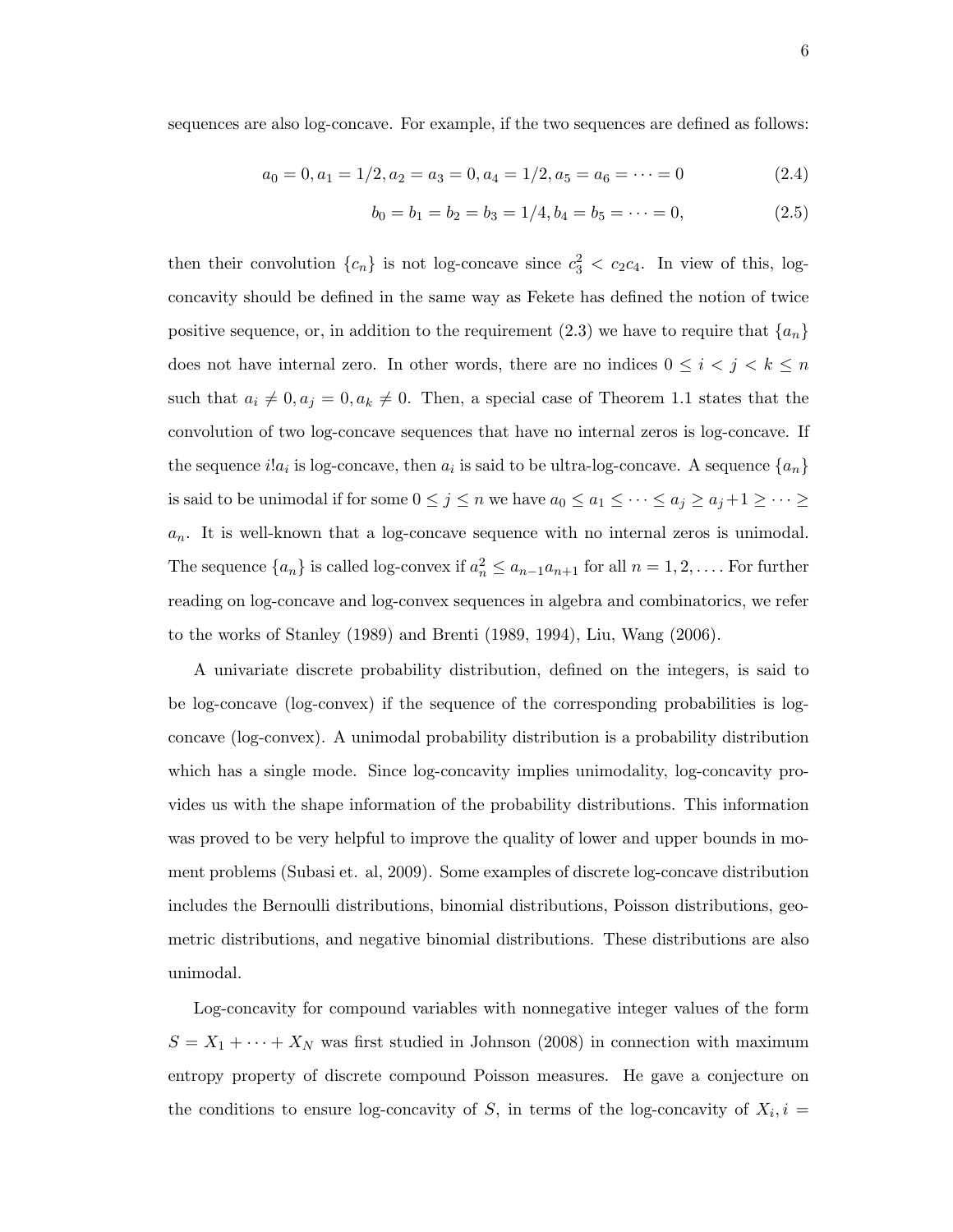$1, \ldots, N$ . In the following year, Yu (2009) pointed out that this conjecture can be deduced from the following result on log-concavity of infinite divisible sequences. A probability distribution  $p_n$ ,  $n = 0, 1, 2...$  with  $p_0 > 0$  is called infinitely divisible (see Steutel, 1970) if and only if it satisfies

$$
(n+1)p_{n+1} = \sum_{k=0}^{n} r_k p_{n-k}, \quad n = 0, 1, 2 \dots,
$$
 (2.6)

with nonnegative  $r_k$  and  $\sum_{k=0}^{\infty} r_k p_{n-k}$ . The following theorem is due to Hansen (1988):

**Theorem 4.** Let  $p_n$  and  $r_n$ ,  $n = 0, 1, 2, \ldots$ , be related by (2.6) with  $r_k \ge 0, p_0 > 0$  and let  $r_n$  be a log-concave (log-convex) sequence. Then,  $p_n$  is log-concave (log-convex) if and only if  $r_0^2 - r_1 \geq 0$ .

In addition, it is well-known that (Panjer, 1981) if  $N$  is a Poisson random variable with rate  $\lambda$  then the following relation holds:

$$
(n+1)p_{n+1} = \sum_{i=0}^{n} \lambda(i+1)q_{i+1}, \quad i \ge 0,
$$
\n(2.7)

where  $p_n = P(S = n)$  and  $q_n = P(X_i = n)$ ,  $n = 0, 1, 2, \ldots$  Theorem (4) and Panjer's recursion imply the necessary and sufficient conditions for a compound Poisson on nonnegative integer to be log-concave (Yu, 2009):  $q_n$  is log-concave and  $\lambda q_1^2 \geq 2q_2$ . Similar conditions for the compound Poisson on nonnegative integer to be log-convex can also be derived from Hansen's theorem. Further results on infinite divisibility and compound Poisson distributions can be found in Steutel, Van Harn (2003).

Various applications of log-concave sequences are known in probability theory, combinatorics, etc. Surprisingly, log-concavity property came up first in connection with orthogonal polynomials. The first theorem in this respect was proved by Turán (1950). It states that if  $P_n(x)$  is the *n*th Legendre's polynomial,  $-1 \le x \le 1$ , then we have the inequality

$$
P_n(x)^2 \ge P_{n-1}(x)P_{n+1}(x). \tag{2.8}
$$

Inequalities of the type  $(2.8)$ , valid for orthogonal polynomials, are called Turán type inequalities. In recent years, many Turán type inequalities have been established for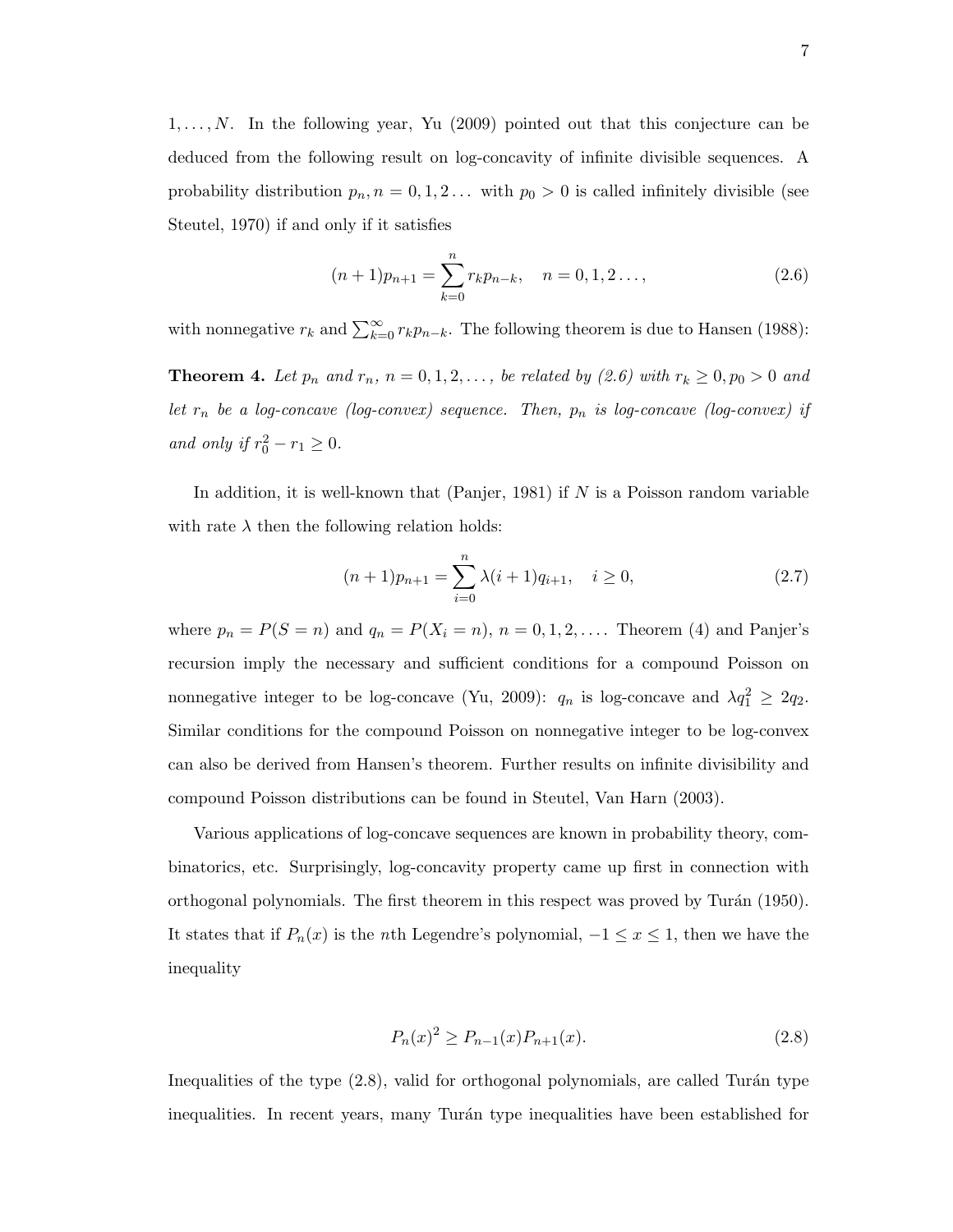Laguerre polynomials, Hermite polynomials, Bessel functions, Tschebychef polynomials, etc. Some of them will be derived in this paper in connection with the log-concavity property of special compound Poisson distributions.

In Section 2, 3, 4 we are concerned with log-concavity property of some compound distributions on non-negative integers. Let  $p_n = P(S = n), n = 0, 1, 2, \ldots$  We prove that the sequence  $\{p_n\}$  without  $p_0$  is log-concave, when the terms in S have geometric, negative binomial and Poisson distributions, respectively. In Section 5 we use the notion of a log-concave function  $f(x), x \in \mathbb{R}$ , meaning that  $f(\lambda x + (1-\lambda)y) \ge (f(x))^{\lambda} (f(y))^{1-\lambda}$ for any  $x, y \in \mathbb{R}, 0 < \lambda < 1$ , and prove the log-concavity of the continuous part of the compound distribution with gamma distributed terms. In Section 6 we show the connection between the log-concavity property of some compound distributions to various Turán type inequalities. In Section 7 we briefly outline an application of log-concavity in a bond portfolio construction problem.

## 2.2 Log-concavity of compound distributions with geometrically distributed terms

In this section we prove theorems for log-concavity and log-convexity of compound distributions with geometrically distributed terms. The log-concavity part in our theorem can be deduced from Theorem 4.4 in Johnson et al. (2008). They proved that, for the shifted geometrically distributed terms, if  $N$  is log-concave and a certain condition holds then the compound distribution is log-concave. The mentioned condition is to ensure that the first three terms  $p_0, p_1, p_2$  satisfy the log-concave inequality. Then, the authors showed the log-concavity of  $p_1, p_2, \ldots$  using Theorem 7.3 in Karlin (1968) (under no condition on the parameters). The claim can also be implied from a binomial convolution theorem from Walkup (1976). For more information on linear transformation that preserves log-concavity, e.g., see Wang, Yeh (2006).

The log-convexity statement presented in our theorem is new and can be proved by the same method used for proving the log-concavity property. Note that the compound distributions with geometrically distributed terms is log-concave or log-convex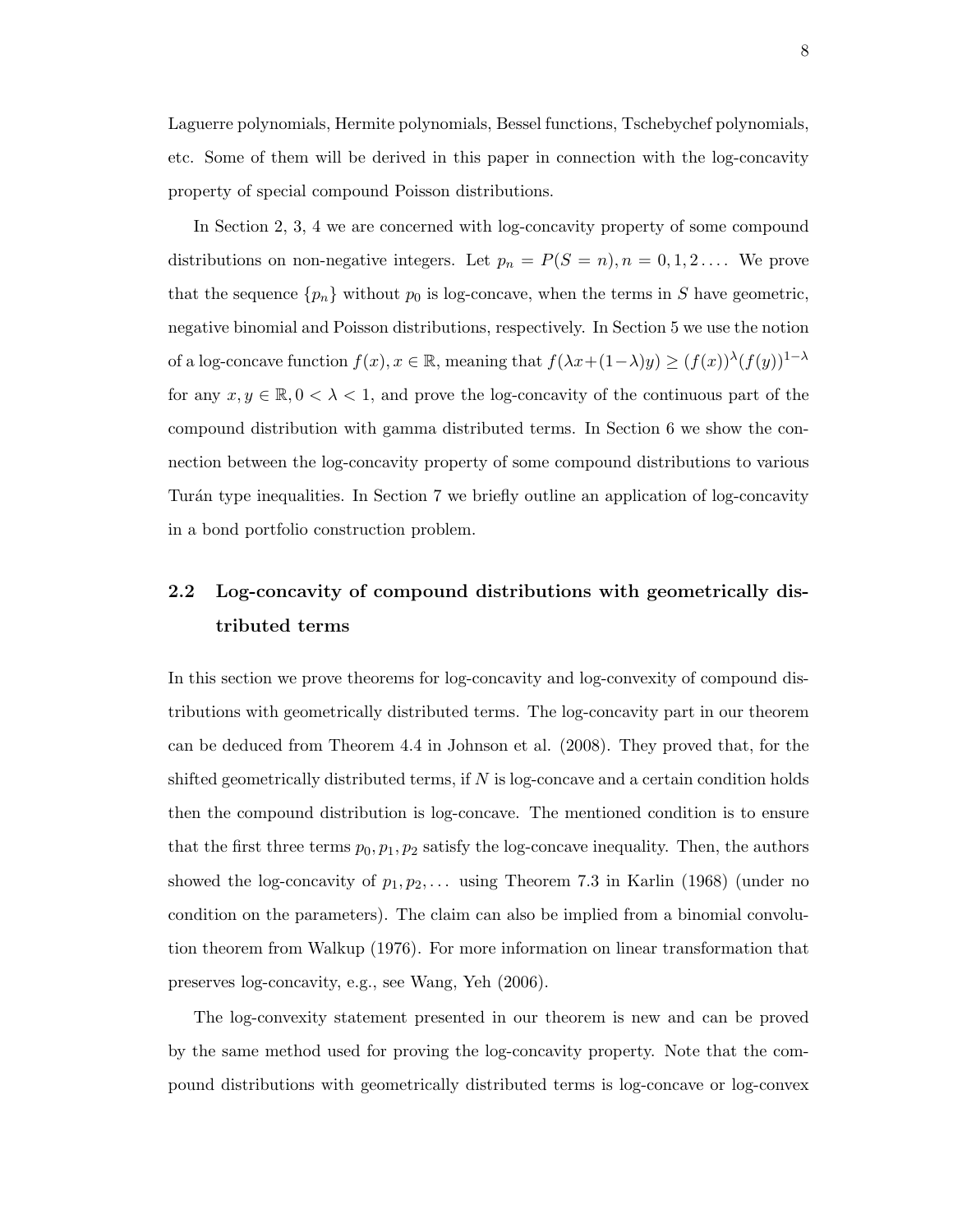depending on the log-concavity or log-convexity of  $N$  is somewhat expected since the geometric distribution is both log-concave and log-convex.

If  $X_1, X_2, \ldots$  have geometric distribution with support  $\{0, 1, 2, \ldots\}$ , i.e.,  $P(X_i = n) =$  $p(1-p)^n (n = 0, 1, 2, \ldots)$ , then, as one can easily verify,

$$
p_n = P(S = n) = \sum_{k=1}^{\infty} f_k {k+n-1 \choose n} p^k (1-p)^n,
$$
\n(2.9)

where  $P(N = k) = f_k$ .

**Lemma 1.** Let  $S_m = \sum_{i=1}^m c_i x_i$ , with  $x_i \geq 0$  and  $c = \sum_{i=1}^m c_i \leq 0$ . Suppose that the sequence  $x_i$  is either non-decreasing or non-increasing and there exists an integer k such that  $c_i \geq 0$  for  $i \leq k$  and  $c_i \leq 0$  for  $i > k$ . Then  $S_m$  is non-negative if  $x_n$ is non-decreasing. If we further know that c is zero, then  $S_m$  is non-positive if  $x_i$  is non-increasing.

*Proof.* Clearly,  $c_1x_1+c_2x_2+...+c_kx_k \le (c_1+c_2+...+c_k)x_k$  and  $c_{k+1}x_{k+1}+...+c_mx_m \le$  $(c_{k+1} + ... + c_m)x_{k+1}$ . Thus, we have

$$
S_m \le (c_1 + c_2 + \dots + c_k)x_k + (c_{k+1} + \dots + c_m)x_{k+1}
$$
  
=  $(c_1 + c_2 + \dots + c_k)x_k + [c - (c_1 + \dots + c_k)]x_{k+1}$   
=  $(c_1 + c_2 + \dots + c_k)(x_k - x_{k+1}) + cx_{k+1} \le 0.$ 

The proof of the second assertion is similar.

Theorem 5. If N has log-concave (log-convex) distribution (with no internal zeros) on the set of nonnegative integers and the terms  $X_i$ ,  $i = 1, 2, ...$  are geometrically distributed, then the sequence  $\{p_n\}_{n=1}^{\infty}$ , defined by (2.9), is log-concave (log-convex).

*Proof.* Let  $x = p$ , we have

$$
p_n = (1 - p)^n \sum_{k=1}^{\infty} f_k {k + n - 1 \choose n} x^k.
$$
 (2.10)

In order to prove the log-concavity of  $\{p_n\}_{n=1}^{\infty}$ , it suffices to show that  $\{g_n\}_{n=1}^{\infty}$  is log-concave, where

$$
g_n = \sum_{k=1}^{\infty} f_k \binom{k+n-1}{n} x^k.
$$
 (2.11)

 $\Box$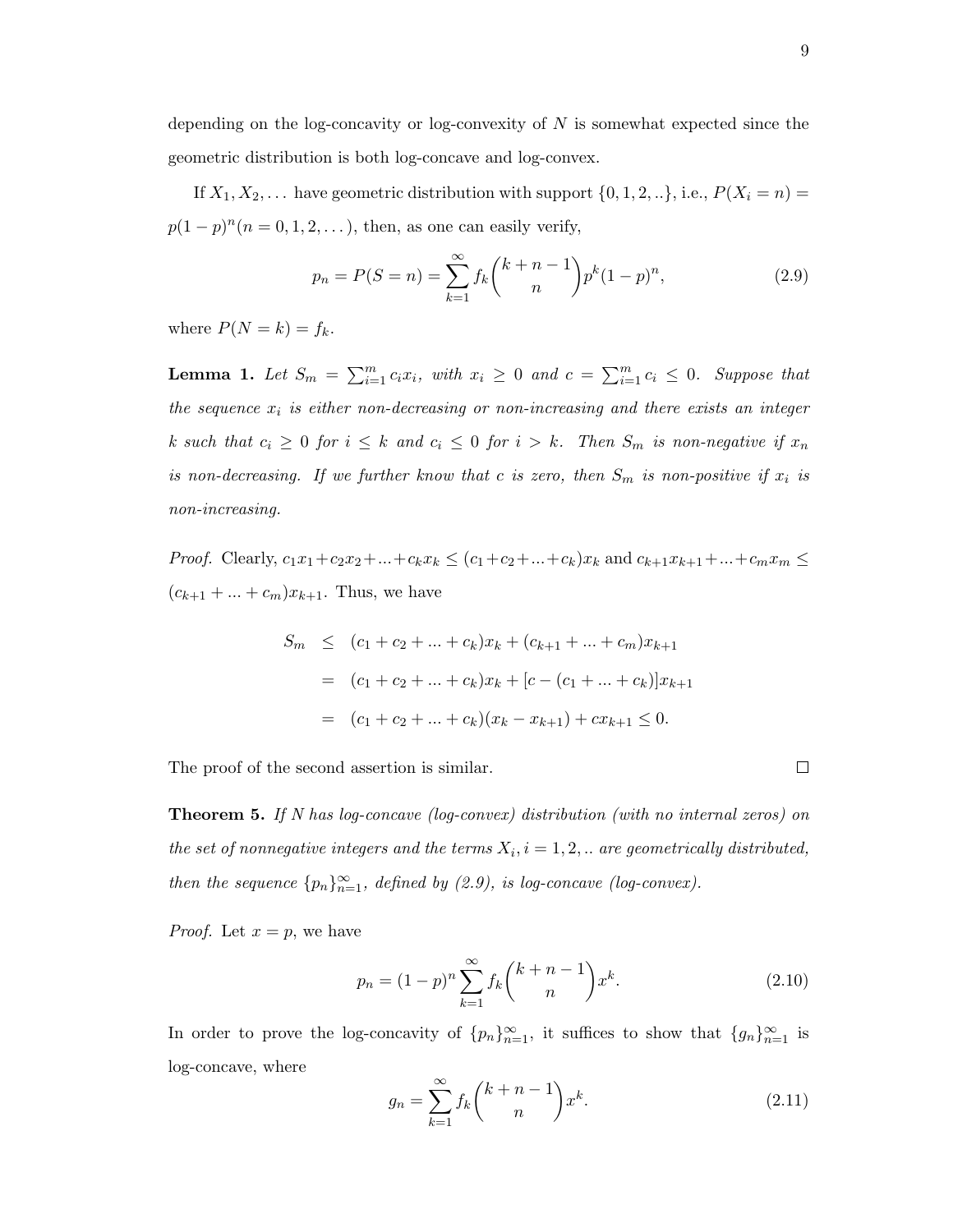$$
g_{n+1}g_{n-1} - g_n^2 = \sum_{m=2}^{\infty} x^m \sum_{i=1}^{m-1} T_i f_i f_{m-i},
$$
\n(2.12)

where

$$
T_i = {i+n \choose n+1} {m-i+n-2 \choose n-1} - {i+n-1 \choose n} {m-i+n-1 \choose n}.
$$
 (2.13)

Notice that if  $f_k = 1, k = 1, 2, ...,$  then we have  $g_n = x(1-x)^{-1-n}$ . Thus,  $\sum_{ }^{m-1}$  $i=1$  $T_i$  is the coefficient at  $x^m$  in the power series expansion of

$$
(1-x)^{-n}x(1-x)^{-2-n}x - [(1-x)^{-1-n}x]^2 = 0,
$$
\n(2.14)

and it follows that  $\sum^{m-1}$  $i=1$  $T_i = 0.$ 

> Case 1: m is odd. We can rewrite  $\sum^{m-1}$  $i=1$  $T_{i}f_{i}f_{m-i}$  as

$$
\sum_{i=1}^{m-1} T_i f_i f_{m-i} = \sum_{i=1}^{[(m-1)/2]} (T_i + T_{m-i}) f_i f_{m-i}.
$$
 (2.15)

Case 2: m is even. We can rewrite  $\sum^{m-1}$  $i=1$  $T_{i}f_{i}f_{m-i}$  as

$$
\sum_{i=1}^{m-1} T_i f_i f_{m-i} = \sum_{i=1}^{[(m-1)/2]} (T_i + T_{m-i}) f_i f_{m-i} + T_{m/2} f_{m/2}^2.
$$
 (2.16)

Using (2.13), we can easily verify that  $T_{m/2} < 0$ . In either case,  $T_i + T_{m-i}$  is equal to

$$
\binom{m-i+n-2}{n-1}\binom{i+n-2}{n-1}\frac{(2+4n)i^2-2m(1+2n)i+n(m^2-m+2)+2(m-1)}{n^2(1+n)}.
$$
\n(2.17)

By (2.17), we have that  $T_1 + T_{m-1} > 0$  and  $T_{[(m-1)/2]} + T_{m-[(m-1)/2]} < 0$ . Furthermore, since the numerator is a quadratic function of  $i$ , there must exist an integer  $k$  such that  $T_i+T_{m-i} > 0$ , for  $i < k$  and  $T_i+T_{m-i} < 0$ , for  $i > k$ . If  $\{f_k\}_{k=1}^{\infty}$  is log-concave (without internal zeros), then  $f_i f_{m-i}$  is non-increasing, for  $i \leq [m/2]$ . The assertion follows from  $\Box$ Lemma 1.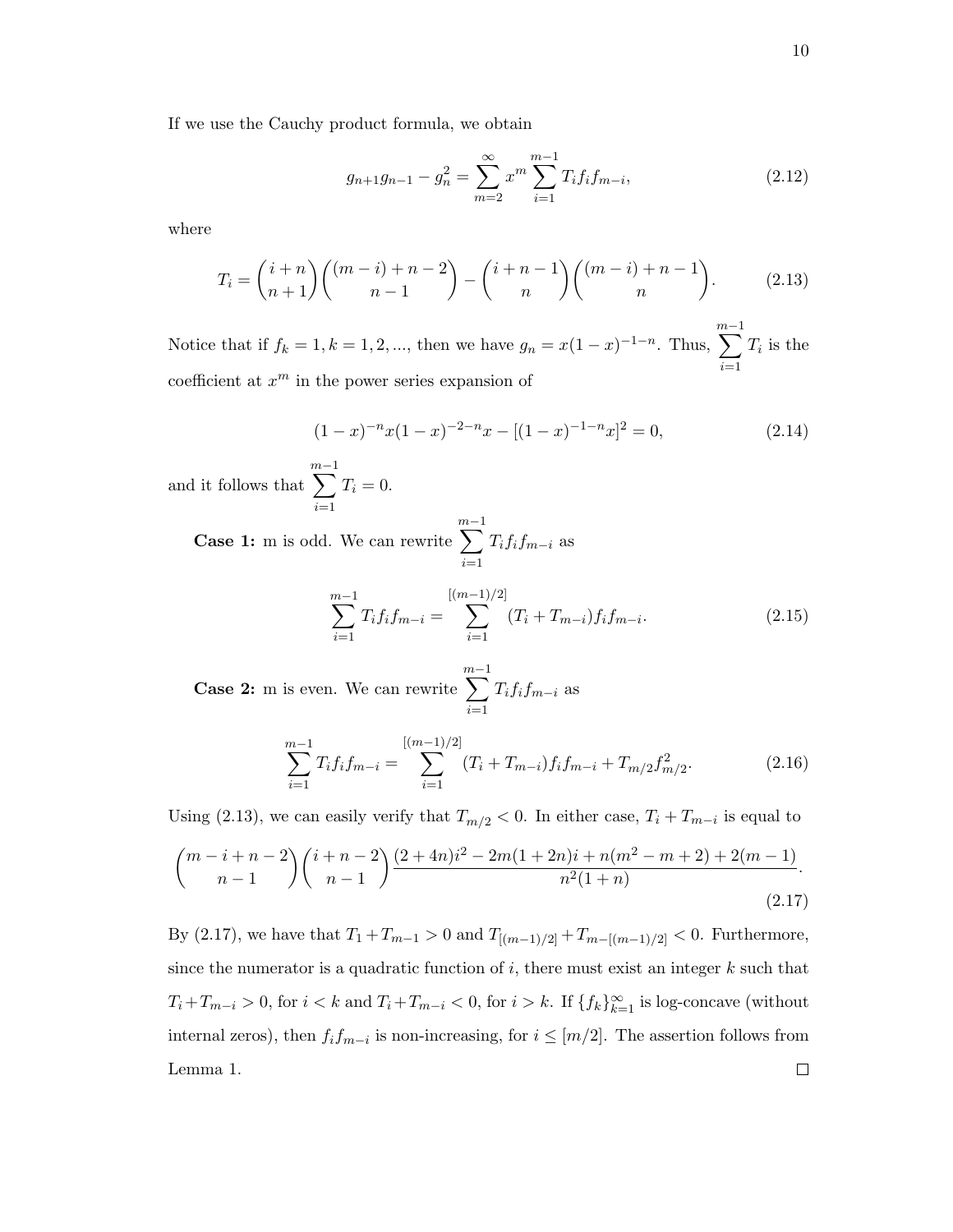## 2.3 Log-concavity of compound distributions with negative binomial distributed terms

If  $X_1, X_2, \ldots$  are independent and have negative binomial distribution with support  $\{0,1,2,..\}$  and

$$
P(X_i = n) = {r + n - 1 \choose n} p^n (1 - p)^r, \quad n = 0, 1, 2, \dots,
$$
 (2.18)

then, as one can easily verify, we have the equation:

$$
P(S = n) = \sum_{k=1}^{\infty} f_k {kr + n - 1 \choose n} p^n (1 - p)^{kr},
$$
\n(2.19)

where  $P(N = k) = f_k$ . Before stating the theorem, let us prove the following.

Lemma 2. We have the relation:

$$
\sum_{k=1}^{\infty} {2k+n-1 \choose n} x^k
$$
  
=  $x(1-x)^{-1-n} \left[ \frac{(1+\sqrt{x})^n - (1-\sqrt{x})^n}{2\sqrt{x}} + \frac{(1+\sqrt{x})^n + (1-\sqrt{x})^n}{2} \right].$ 

Proof. By the binomial theorem, we have

$$
(1 + \sqrt{x})^n = \sum_{k=0}^n \binom{n}{k} x^{k/2}, \tag{2.20}
$$

$$
(1 - \sqrt{x})^n = \sum_{k=0}^n \binom{n}{k} x^{k/2} (-1)^k.
$$
 (2.21)

From  $(2.20)$  and  $(2.21)$ , we derive:

$$
\frac{(1+\sqrt{x})^n - (1-\sqrt{x})^n}{2\sqrt{x}} + \frac{(1+\sqrt{x})^n + (1-\sqrt{x})^n}{2} = \sum_{i=0}^{[n/2]} \binom{n+1}{n-2i} x^i.
$$
 (2.22)

Since we have the equation

$$
\sum_{k=1}^{\infty} {k+n-1 \choose n} x^k = x(1-x)^{-1-n},
$$
\n(2.23)

it suffices to show that

$$
\sum_{k=1}^{\infty} {2k+n-1 \choose n} x^k = \sum_{k=1}^{\infty} {k+n-1 \choose n} x^k \sum_{i=0}^{[n/2]} {n+1 \choose n-2i} x^i.
$$
 (2.24)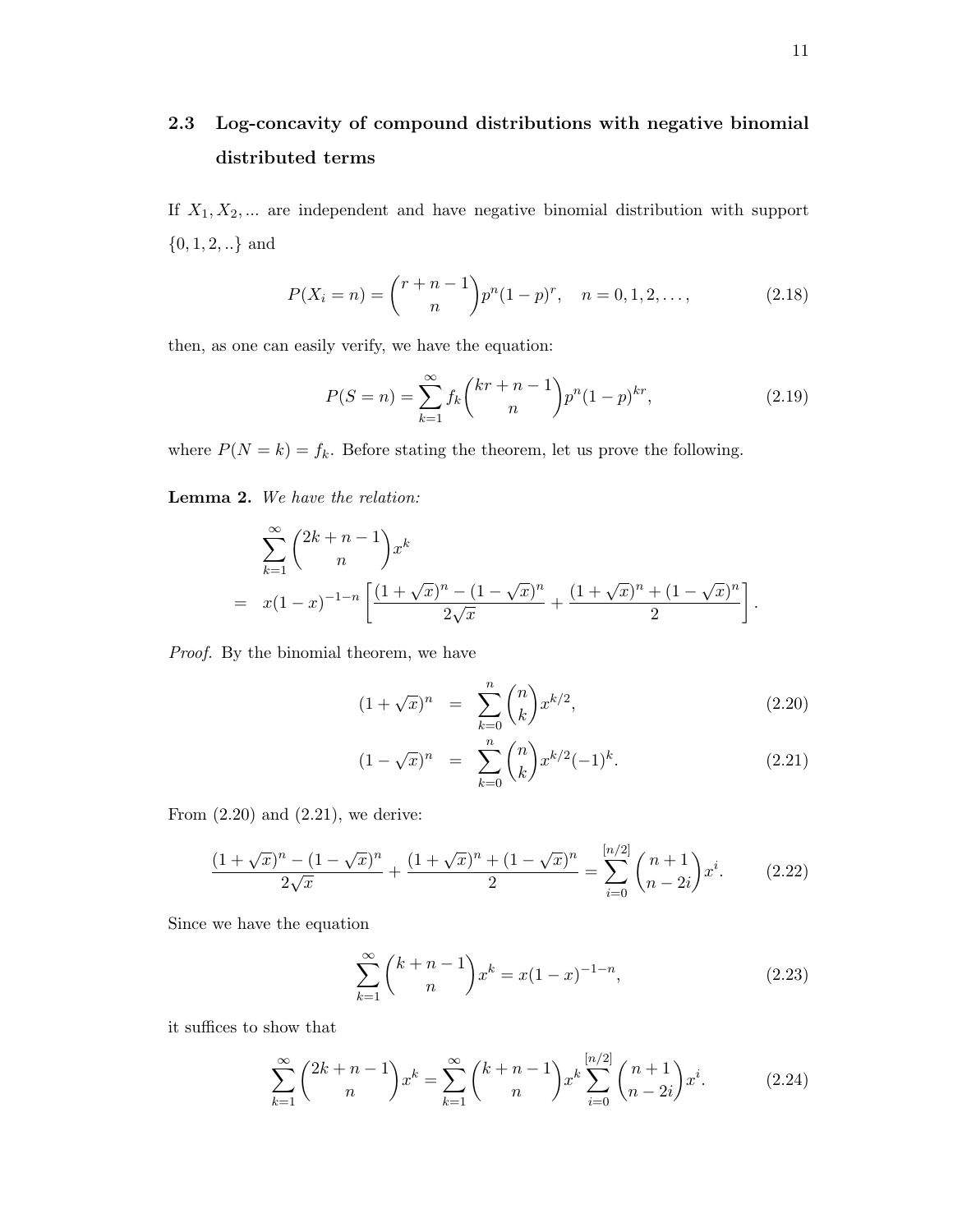Using the Cauchy product formula, for the coefficient of  $x^k$  on the right-hand-side of (2.24) we get

$$
\sum_{i=1}^{k} \binom{n+i-1}{n} \binom{n+1}{n-2(k-i)}.
$$
\n(2.25)

It is well-known (see,e.g.,Riordan, 1968) that

$$
\binom{n+p}{m} = \sum_{2k \le m-n+p} \binom{n+k}{m} \binom{m+1}{n-p+1+2k}.
$$
 (2.26)

For the case of  $m = n$  and  $p = 2i - 1$ , it specializes to:

$$
\binom{2k+n-1}{n} = \sum_{i=1}^{k} \binom{n+i-1}{n} \binom{n+1}{n-2(k-i)}.
$$
 (2.27)

Equation (2.27) shows that the coefficient of  $x^k$  is the same on both sides of (2.24) and the assertion follows.  $\Box$ 

Note that the compound distributions with geometrically distributed terms is logconcave or log-convex depending on the log-concavity or log-convexity of N since the geometric distribution is both log-concave and log-convex. However, the negative binomial distribution is log-concave so in the statement of the following theorem, the compound distribution with negative binomial distributed terms, in general, is not  $log$ -convex even if  $N$  is  $log$ -convex.

**Theorem 6.** If N has log-concave distribution (with no internal zeros) on the set of nonnegative integers and the terms  $X_i$ ,  $i = 1, 2, ...$  are negative binomial distributed with parameter  $r = 2$ , then the sequence  ${p_n}_{n=1}^{\infty}$  is log-concave.

*Proof.* Let  $x = (1 - p)^2$ . Then we have

$$
p_n = p^n \sum_{k=1}^{\infty} f_k {2k + n - 1 \choose n} x^k.
$$
 (2.28)

In order to prove the log-concavity of  $\{p_n\}_{n=1}^{\infty}$ , it suffices to show that  $\{g_n\}_{n=1}^{\infty}$  is log-concave, where

$$
g_n = \sum_{k=1}^{\infty} f_k {2k+n-1 \choose n} x^k.
$$
 (2.29)

Using the Cauchy product formula, we obtain

$$
g_{n+1}g_{n-1} - g_n^2 = \sum_{m=2}^{\infty} x^m \sum_{i=1}^{m-1} T_i f_i f_{m-i},
$$
\n(2.30)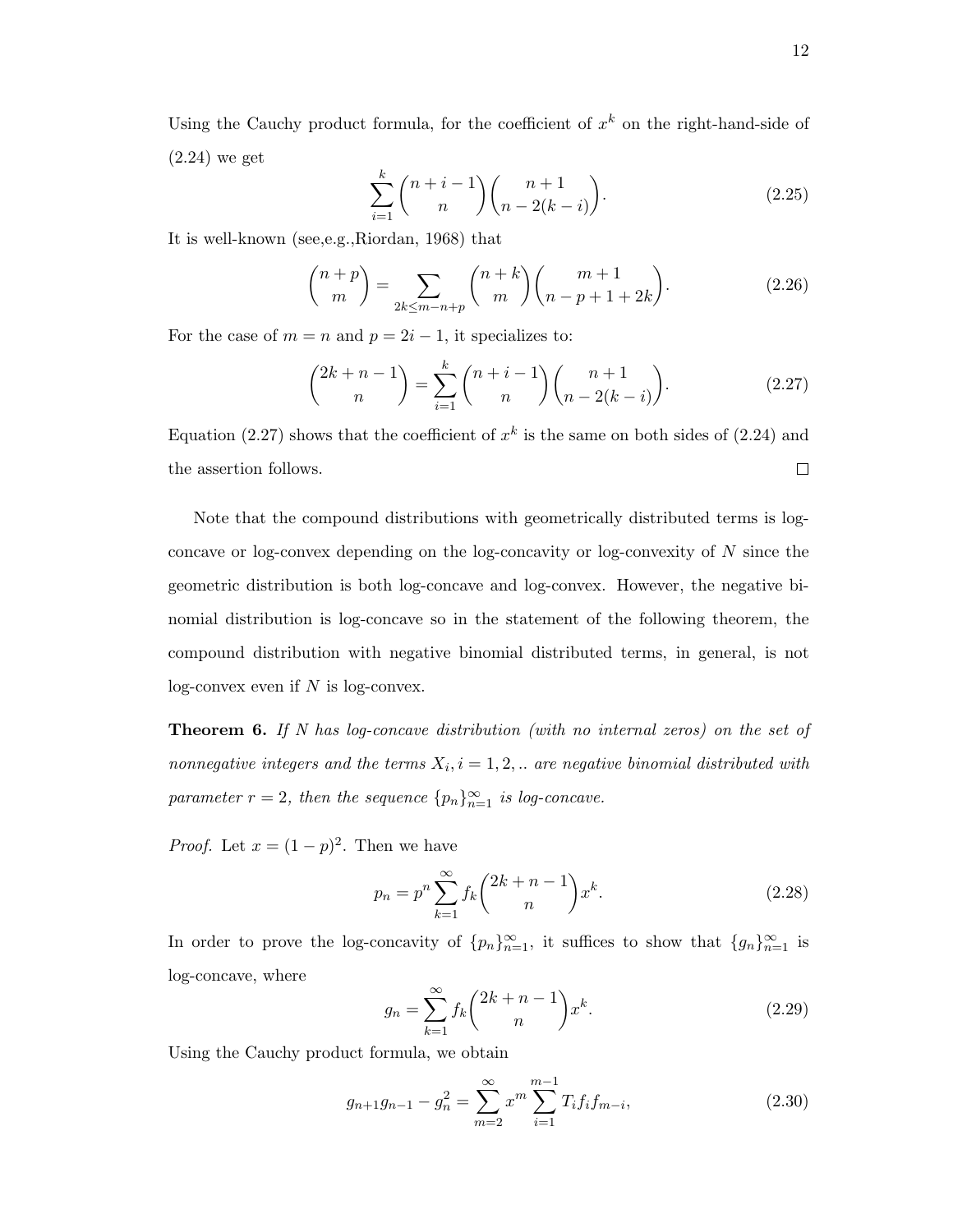where

$$
T_i = {2i+n \choose n+1} {2(m-i)+n-2 \choose n-1} - {2i+n-1 \choose n} {2(m-i)+n-1 \choose n}.
$$
 (2.31)

Notice that if  $f_k = 1, k = 1, 2, \dots$ , then we have

$$
\hat{g}_n = \sum_{k=1}^{\infty} {2k+n-1 \choose n} x^k.
$$
 (2.32)

Using Lemma 3.1, we can derive the formula:

$$
\hat{g}_{n+1}\hat{g}_{n-1} - \hat{g}_n^2 = -\frac{x^2}{(1-x)^{n+2}}.\tag{2.33}
$$

We have the inequality  $\sum^{m-1}$  $i=1$  $T_i < 0$ , since the sum on the left hand side is the coefficient of  $x^m$  in the series expansion of

$$
-\frac{x^2}{(1-x)^{n+2}} = \sum_{i=0}^{\infty} -\binom{n+i+1}{i} x^{i+2}.
$$
 (2.34)

Case 1: m is odd. We can rewrite  $\sum^{m-1}$  $i=1$  $T_{i}f_{i}f_{m-i}$  as

$$
\sum_{i=1}^{m-1} T_i f_i f_{m-i} = \sum_{i=1}^{[(m-1)/2]} (T_i + T_{m-i}) f_i f_{m-i}.
$$
 (2.35)

Case 2: m is even. We can rewrite  $\sum^{m-1}$  $i=1$  $T_i f_i f_{m-i}$  as

$$
\sum_{i=1}^{m-1} T_i f_i f_{m-i} = \sum_{i=1}^{[(m-1)/2]} (T_i + T_{m-i}) f_i f_{m-i} + T_{m/2} f_{m/2}^2.
$$
 (2.36)

Using (2.31), we can easily verify that  $T_{m/2} < 0$ . In either case,  $T_i + T_{m-i}$  is equal to

$$
C_i \frac{(8+16n)i^2 - 8m(1+2n)i + 2n(2m^2 - m + 1) + 2(2m - 1)}{n^2(1+n)},
$$
\n(2.37)

where

$$
C_i = \binom{2(m-i)+n-2}{n-1} \binom{2i+n-2}{n-1}.
$$
\n(2.38)

It follows from (2.37) that  $T_1 + T_{m-1} > 0$  and  $T_{[(m-1)/2]} + T_{m-[(m-1)/2]} < 0$ . Furthermore, since the numerator in  $(2.37)$  is a quadratic function of i there must exist an integer k such that  $T_i + T_{m-i} > 0$ , for  $i < k$  and  $T_i + T_{m-i} < 0$ , for  $i > k$ . If  $\{f_k\}_{k=1}^{\infty}$  is log-concave (without internal zeros), then  $f_i f_{m-i}$  is non-increasing, for  $i \leq [m/2]$ . The assertion follows from Lemma 1. $\Box$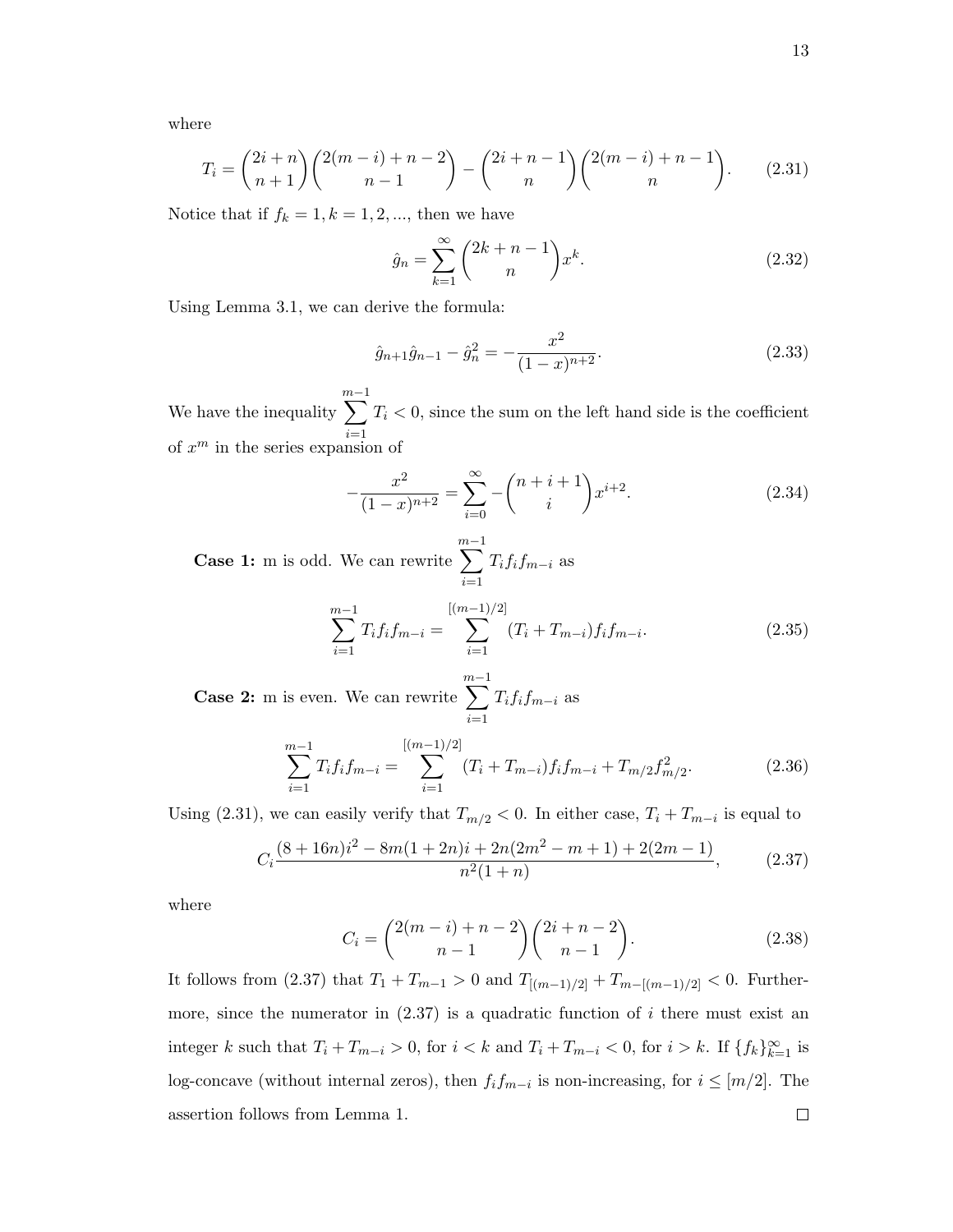## 2.4 Log-concavity of the compound Poisson distribution with Poisson distributed terms

If  $X_1, X_2, ...$  are i.i.d Poisson distributed random variables with parameter  $\mu > 0$  and N follows Poisson distribution with parameter  $\lambda > 0$ , then we have the equation

$$
p_n = P(S = n) = \sum_{k=1}^{\infty} \frac{(k\mu)^n e^{-k\mu}}{n!} \frac{\lambda^k e^{-\lambda}}{k!}, \qquad n = 0, 1, 2, .... \tag{2.39}
$$

Let  $x = e^{-\mu}\lambda$ . Then we can write:

$$
p_n = \frac{\mu^n e^{-\lambda}}{n!} \sum_{k=1}^{\infty} k^n \frac{x^k}{k!}.
$$
\n(2.40)

We have the following

**Theorem 7.** The sequence  ${p_n}_{n=1}^{\infty}$ , defined in (2.39), is log-concave.

**Remark 1.** Equation  $(2.40)$  can be rewritten as

$$
p_n = \mu^n e^{-\lambda} e^x \frac{B_n(x)}{n!}, \qquad n = 1, 2, ...,
$$

where the  $B_n(k)$  are the Bell polynomials whose coefficients are the Stirling numbers of the second kind  $S(n, k)$ :

$$
B_n(x) = \sum_{k=0}^{\infty} S(n,k)x^k.
$$
 (2.41)

It suffices to show that the sequence  ${B_n(x)/n!}_{n=1}^{\infty}$  is log-concave. Thus, Theorem 4.1 follows from

**Theorem 8.** The sequence of Bell polynomials  ${B_n(x)/n!}_{n=1}^{\infty}$  is log-concave for any  $x \in \mathbb{R}$ .

*Proof.* It is well-known [6] that if  $\{1, Z_1, Z_2, ...\}$  is a log-concave sequence of nonnegative real numbers and the sequence  $\{a(n)\}_{n=0}^{\infty}$  is defined by

$$
\sum_{n=0}^{\infty} \frac{a(n)}{n!} y^n = \exp\left(\sum_{j=1}^{\infty} \frac{Z_j}{j} y^j\right),\tag{2.42}
$$

then the sequence  $\{a(n)/n!\}_{n=0}^{\infty}$  is log-concave and the sequence  $\{a(n)\}_{n=0}^{\infty}$  is log-convex. Note that

$$
e^{(e^y - 1)x} = exp\left(\sum_{j=1}^{\infty} \frac{x}{j!} y^j\right).
$$
 (2.43)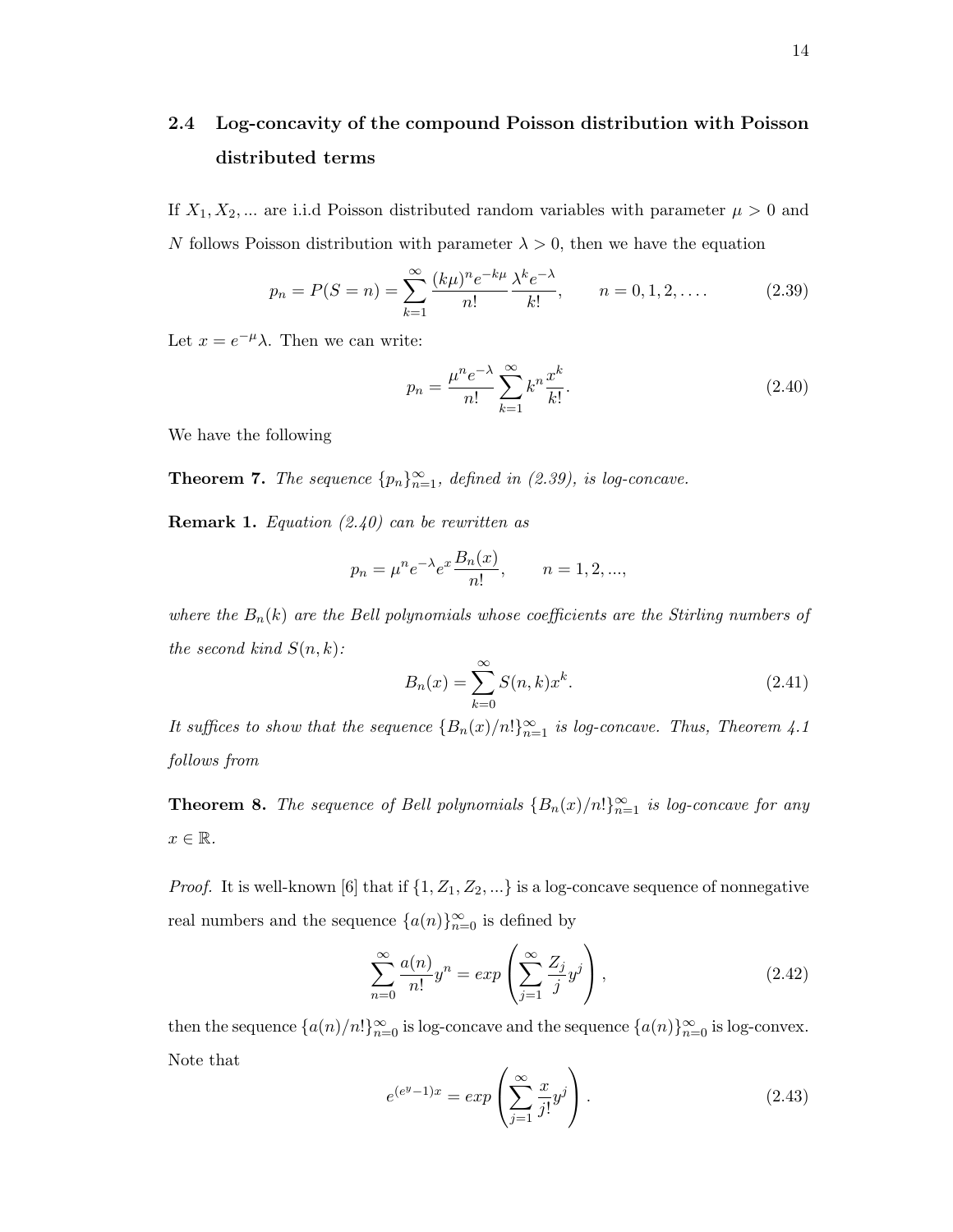In addition, we have

$$
e^{(e^y - 1)x} = \sum_{n=0}^{\infty} \frac{B_n(x)}{n!} y^n,
$$
\n(2.44)

thus,

$$
exp\left(\sum_{j=1}^{\infty} \frac{x}{j!} y^j\right) = \sum_{n=0}^{\infty} \frac{B_n(x)}{n!} y^n.
$$
\n(2.45)

Let  $Z_j = \frac{x}{(j-1)!}$  for  $j \ge 1$ . It is easy to check that the sequence  $1, Z_1, Z_2...$  is log-concave for  $x \geq 1$  or  $x \leq 0$ . Thus, according to Bender-Canfield's Theorem,  ${B_n(x)/n!\}_{n=1}^{\infty}$  is a log-concave sequence for  $x \ge 1$  or  $x \le 0$ .

If  $0 < x < 1$ , we can always find  $u \ge 1$  and  $v \le 0$  such that  $x = u + v$ . Furthermore, it is proved in [1] that we have the following identity:

$$
B_n(u+v) = \sum_{k=0}^n \binom{n}{k} B_k(u) B_{n-k}(v), \tag{2.46}
$$

hence, equation (2.46) can be rewritten as

$$
\frac{B_n(u+v)}{n!} = \sum_{k=0}^n \frac{B_k(u)}{k!} \frac{B_{n-k}(v)}{(n-k)!}.
$$
\n(2.47)

In other words,  $B_n(x)/n!$  is the convolution of two log-concave sequences  $B_n(u)/n!$  and  $B_n(v)/n!$ . Thus, the sequence  ${B_n(x)/n!}_{n=1}^{\infty}$  is log-concave for any  $x \in \mathbb{R}$ .  $\Box$ 

**Remark 2.** Theorem 8 is the generalization of Lemma 2 in Asai et. al  $(2000)$  since the Bell numbers  $b_2(n)$  is the value of Bell polynomial at  $x = 1$ .

## 2.5 Log-concavity of the compound distribution with gamma distributed terms

If the terms in a compound distribution are continuously distributed, then the probability distribution of S is of a mixed type. It has positive probability mass at 0 and has a continous part with p.d.f. If the terms  $X_i$  are gamma distributed with the p.d.f

$$
\frac{\mu^{\theta}}{\Gamma(\theta)} e^{-\mu x} x^{\theta - 1},\tag{2.48}
$$

then the p.d.f of the continuous part of the probability distribution of S is

$$
g(x) = \sum_{i=1}^{\infty} f_i \frac{\mu^{i\theta}}{\Gamma(i\theta)} e^{-\mu x} x^{i\theta - 1}, \qquad x > 0,
$$
\n(2.49)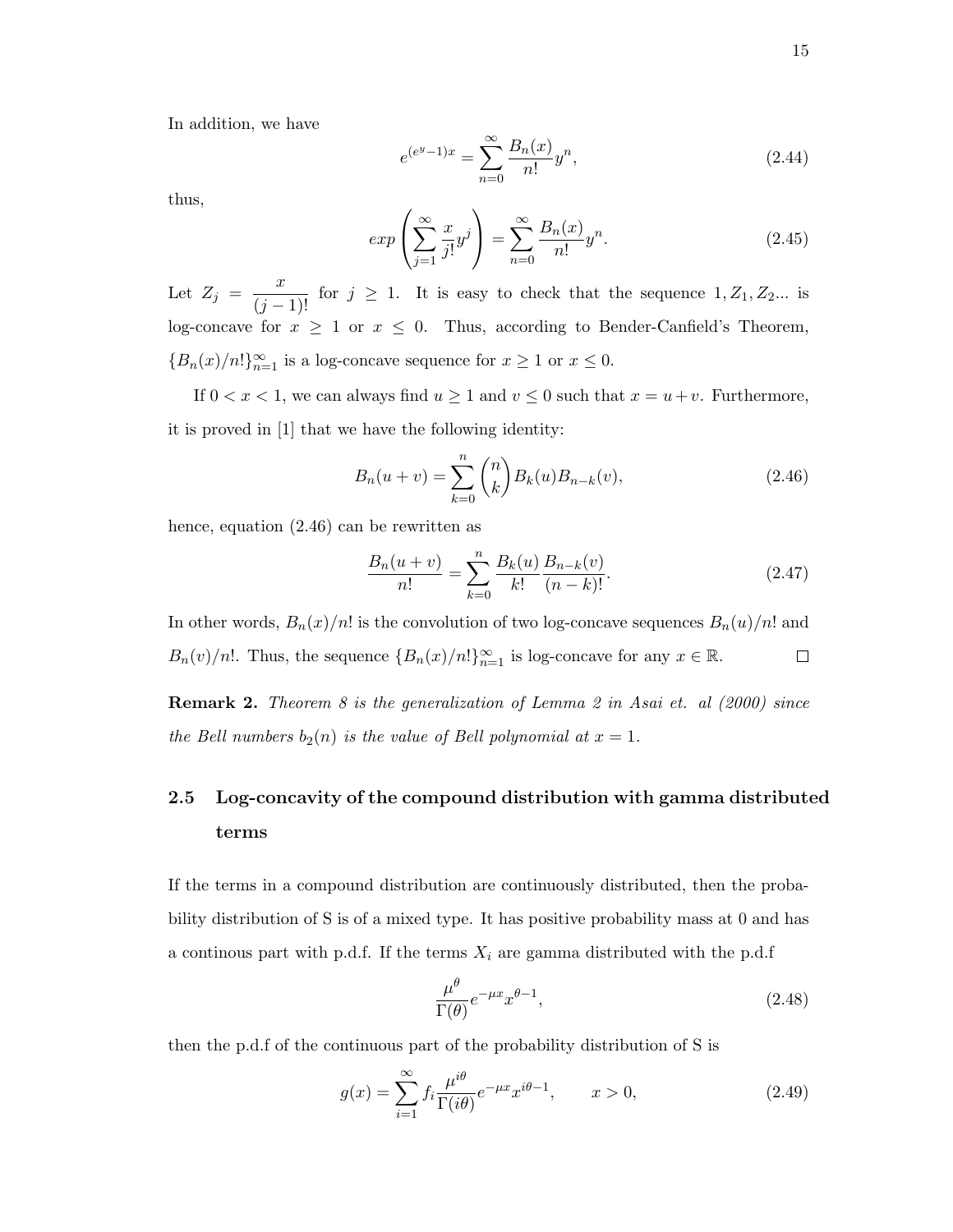and  $P(S = 0) = P(N = 0)$ .

The compound Poisson distribution with gamma distributed terms has a wide range of applications. For example, it has been used to model rain fall (Fisher, Cornish, 1960, Ozturk, 1981). However, many mathematical properties of this distribution have not been known (Withers, Nadarajah. 2011). In their paper, the authors derived the representations for the moment generating function as well as some expansions for the probability density and cumulative distribution for this compound Poisson distribution.

The following theorem holds for  $1 \leq \theta \leq 4$  but detailed proof is presented only for  $1 \leq \theta \leq 2$ , for simplicity. At the end the proof for the more general case is outlined.

Theorem 9. If N has ultra-log-concave distribution (with no internal zeros) on the set of nonnegative integers and the terms  $X_i$ ,  $i = 1, 2, ...$  are gamma distributed with parameter  $1 \le \theta \le 2$ , then the continuous part of the distribution of S is log-concave.

Proof. Simple calculation shows that

$$
(\ln g(x))'' = \left( -\mu + \frac{\sum_{i=1}^{\infty} f_i \frac{\mu^{i\theta}}{\Gamma(i\theta)} (i-1) x^{i\theta-2}}{\sum_{i=1}^{\infty} f_i \frac{\mu^{i\theta}}{\Gamma(i\theta)} x^{i\theta-1}} \right)'.
$$
 (2.50)

The derivative of the right-hand-side, with respect to x, equals

$$
(\ln g(x))'' = \left[ \sum_{i=1}^{\infty} f_i \frac{\mu^{i\theta}}{\Gamma(i\theta)} x^{i\theta-1} \sum_{i=1}^{\infty} f_i \frac{\mu^{i\theta}}{\Gamma(i\theta)} (i\theta - 2)(i\theta - 1) x^{i\theta-3} - \left( \sum_{i=1}^{\infty} f_i \frac{\mu^{i\theta}}{\Gamma(i\theta)} (i\theta - 1) x^{i\theta-2} \right)^2 \right] : \left( \sum_{i=1}^{\infty} f_i \frac{\mu^{i\theta}}{\Gamma(i\theta)} x^{i\theta-1} \right)^2.
$$
 (2.51)

If we start the summation from  $i = 0$  and use the Cauchy product formula, then the formula for the denominator of  $(\ln g(x))$ <sup>*u*</sup> is the following

$$
\sum_{j=1}^{\infty} \sum_{i=0}^{j} f_{i+1} f_{j+1-i} \frac{[(i+1)\theta - 2][(i+1)\theta - 1]x^{(j+2)\theta - 4} \mu^{(j+2)\theta}}{\Gamma[(i+1)\theta]\Gamma[(j-i+1)\theta]}
$$

$$
-f_{i+1} f_{j+1-i} \frac{[(j-i+1)\theta - 1][(i+1)\theta - 1]x^{(j+2)\theta - 4} \mu^{(j+2)\theta}}{\Gamma[(i+1)\theta]\Gamma[(j-i+1)\theta]}
$$
(2.52)

$$
= \sum_{j=0}^{\infty} x^{(j+2)\theta - 4} \mu^{(j+2)\theta} \sum_{i=0}^{j} T_i(\theta) f_{i+1} f_{j+1-i}, \qquad (2.53)
$$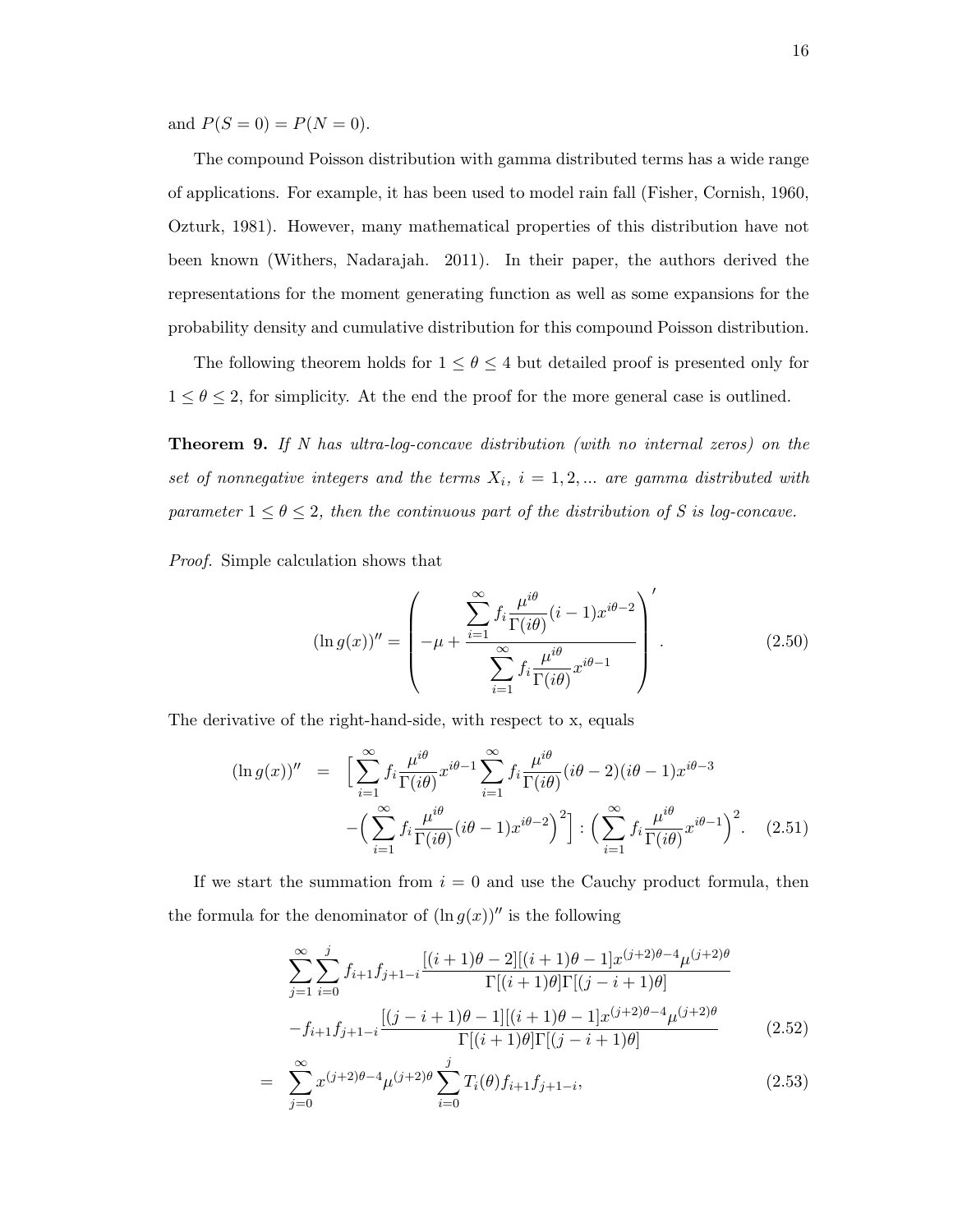where

$$
T_i(\theta) = \frac{[(i+1)\theta - 1][(2i - j)\theta - 1]}{\Gamma[(i+1)\theta]\Gamma[(j - i + 1)\theta]}.
$$
\n(2.54)

For simplicity, we write  $T_i$  instead of  $T_i(\theta)$ . Since x and  $\mu$  are positive, we only need to prove the non-positivity of the inner sum. First, we show that for  $1 \leq \theta \leq 2$  we have the following inequality

$$
\sum_{i=0}^{j} \frac{[(i+1)\theta - 1][(2i - j)\theta - 1]}{\Gamma[(i+1)\theta]\Gamma[(j - i + 1)\theta]} \frac{1}{(i+1)!} \frac{1}{(j - i + 1)!} \le 0 \quad , j = 0, 1, 2, .... \quad (2.55)
$$

We can rewrite the left hand side of (2.55) as

$$
\sum_{i=0}^{j} \frac{[(i+1)\theta - 1][(2i - j)\theta - 1]}{(2i+1)!(2j - 2i + 1)!} \frac{(2i+1)!(2j - 2i + 1)!}{\Gamma[(i+1)\theta]\Gamma[(j-i+1)\theta]} \frac{1}{(i+1)!} \frac{1}{(j-i+1)!}.
$$
 (2.56)

Using the binomial theorem, we obtain the identity

$$
\sum_{i=0}^{j} \frac{[(i+1)\theta - 1][(2i - j)\theta - 1]}{(2i+1)!(2j - 2i + 1)!} = \frac{(\theta - 2)(\theta j + \theta - 2)2^{2j-1}}{(2j+2)!}
$$
(2.57)

which proves that

$$
\sum_{i=0}^{j} \frac{[(i+1)\theta - 1][(2i - j)\theta - 1]}{(2i+1)!(2j - 2i + 1)!} \le 0, \quad \theta \le 2.
$$
 (2.58)

Next, we show that the sequence

$$
h_i = \frac{(2i+1)!}{(i+1)!\Gamma[(i+1)\theta]}, i = 1, 2, 3, \dots
$$
\n(2.59)

is log-concave for  $1.2 \leq \theta \leq 2,$  or, equivalently, verifying that

$$
\frac{(2i+1)!(2i+1)!}{(i+1)!(i+1)!\Gamma^2[(i+1)\theta]} \ge \frac{(2i-1)!}{i!\Gamma[i\theta]} \frac{(2i+3)!}{(i+2)!\Gamma[(i+2)\theta]}.
$$
\n(2.60)

The above inequality can be further simplified to

$$
\frac{\Gamma[i\theta]\Gamma[(i+2)\theta]}{\Gamma[(i+1)\theta]} \ge \frac{(i+1)(2i+2)(2i+3)}{(i+2)(2i)(2i+1)}.\tag{2.61}
$$

Boyd (1961) has shown that the following equation holds true:

$$
\frac{\Gamma[i\theta]\Gamma[(i+2)\theta]}{\Gamma^2[(i+1)\theta]} =_2 F_1(-\theta, -\theta, i\theta, 1) = 1 + \sum_{k=1}^{\infty} \frac{[(-\theta)_k]^2}{k!(i\theta)_k}.
$$
\n(2.62)

Using the first two terms in the expansion, we can easily verify the following inequality

$$
1 + \frac{\theta}{i} + \frac{\theta(1-\theta)^2}{2i(1+\theta i)} \ge \frac{(i+1)(2i+2)(2i+3)}{(i+2)(2i)(2i+1)}, \quad 1.2 \le \theta \le 2. \tag{2.63}
$$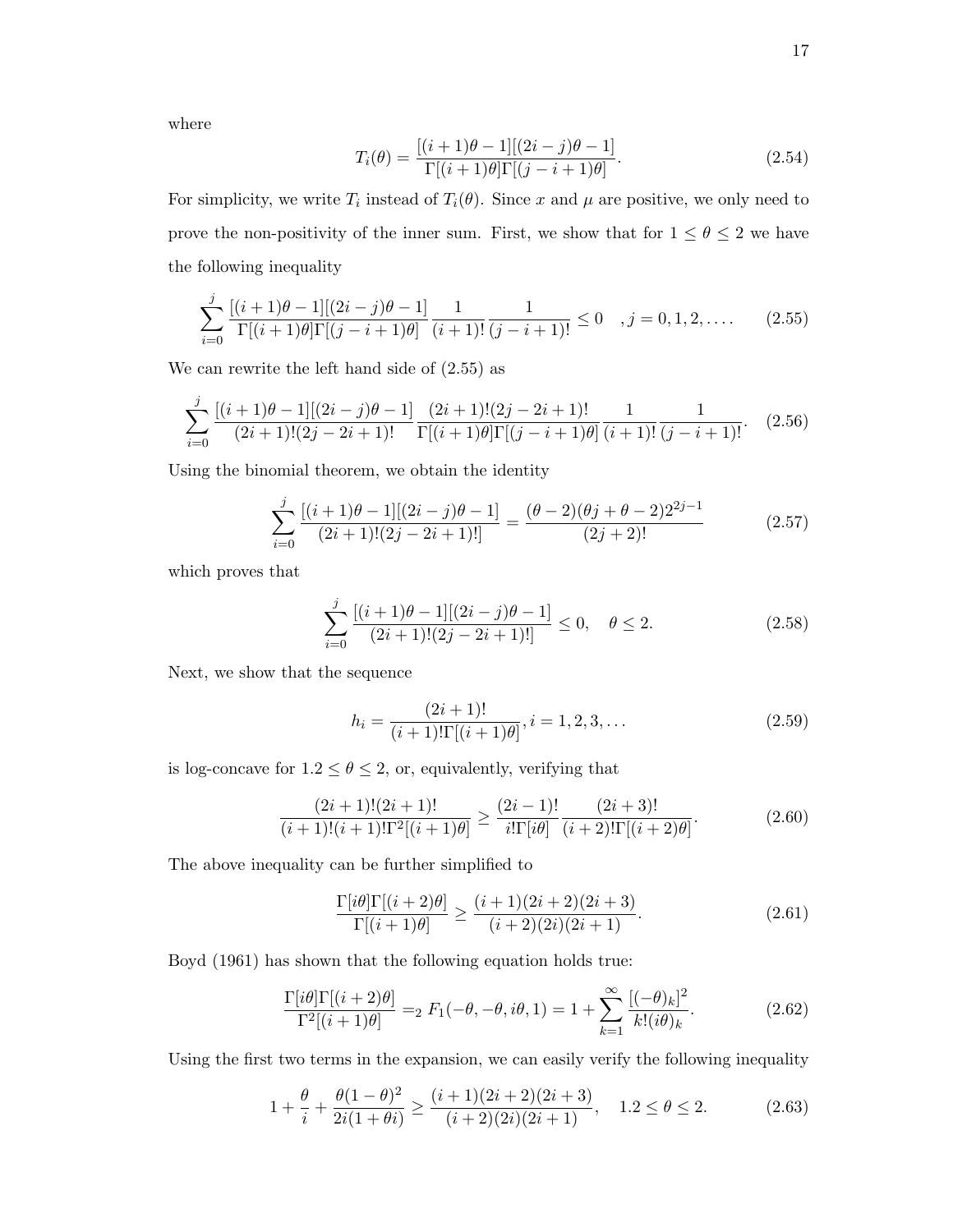Thus, the sequence  $\{h_i\}_{i=1}^{\infty}$  is log-concave. Lemma 1 implies (2.55) for  $1.2 \le \theta \le 2$ . For the case of  $1 \le \theta \le 1.2$ , the sequence  $\{h_i\}_{i=1}^{\infty}$  might be log-convex and Lemma 1 cannot be used. However,  $h_i$  can be modified slightly to be log-concave on the interval of interest. Indeed, using expansion (2.62) with the first term corresponding to  $k = 1$ , we can check that the new sequence

$$
\frac{(2i+2)!}{(i+1)!\Gamma[(i+1)\theta]}, \quad i = 1, 2, 3, \dots
$$
\n(2.64)

is log-concave. Therefore, if we rewrite the summation  $\sum$ j  $i=0$  $T_i(\theta) f_{i+1} f_{j-i+1}$  as following

$$
\sum_{i=0}^{j} \frac{\left[(i+1)\theta - 1\right] \left[(2i-j)\theta - 1\right]}{(2i+2)!(2j-2i+2)!} \frac{(2i+2)!(2j-2i+2)!}{\Gamma[(i+1)\theta]\Gamma[(j-i+1)\theta]} f_{i+1} f_{j-i+1},\tag{2.65}
$$

and, use direct computation to verify that the sum

$$
\sum_{i=0}^{j} \frac{[(i+1)\theta - 1][(2i - j)\theta - 1]}{(2i + 2)!(2j - 2i + 2)!} \le 0, \quad 1 \le \theta \le 1.2,
$$
\n(2.66)

is nonpositive in the given interval of  $\theta$ , and inequality (2.55) follows. Now, we can rewrite  $\sum$ j  $i=0$  $T_i f_{i+1} f_{j-i+1}$  as  $\sum$ j  $i=0$  $\frac{T_i}{(i+1)!(j-i+1)!}[(i+1)!f_{i+1}][(j-i+1)!f_{j-i+1}].$  (2.67)

The log-concavity of  $i!f_i$  and Lemma 1 complete our proof.

**Remark 3.** In what follows we outline the proof for the log-concavity of the compound distribution when  $2 < \theta \leq 4$ . On this interval, the coefficient in the linear term of the polynomial in (2.53) (corresponding to  $j = 1$ ) is positive. The coefficients corresponding to  $j = 2, 3, \ldots$  can be shown to be non-positive using similar argument as in the case of  $1 \leq \theta \leq 2$ . Thus, the assertion of our theorem will follow from the non-positivity the summation of the first three terms. This summation can be simplified to a quadratic function of  $(x\mu)^\theta$  and its sign can be determined from its discriminant:

$$
\bar{\Delta} = \frac{(\theta - 1)(\theta - 2)^2 + 4(\theta - 1)(1 - 2\theta)}{\Gamma[2\theta]^2} f_2^2 + \frac{4(\theta - 2)^2}{\Gamma[\theta]\Gamma[3\theta]} f_1 f_3. \tag{2.68}
$$

The following inequality for  $2 < \theta \leq 4$  can be verified using the expansion in (2.62)

$$
\frac{4(\theta - 2)^2}{\Gamma[\theta]\Gamma[3\theta]} \le \frac{(1 - \theta)(\theta - 2)^2 + 4(\theta - 1)(2\theta - 1)}{\Gamma[2\theta]^2}.
$$
\n(2.69)

 $\Box$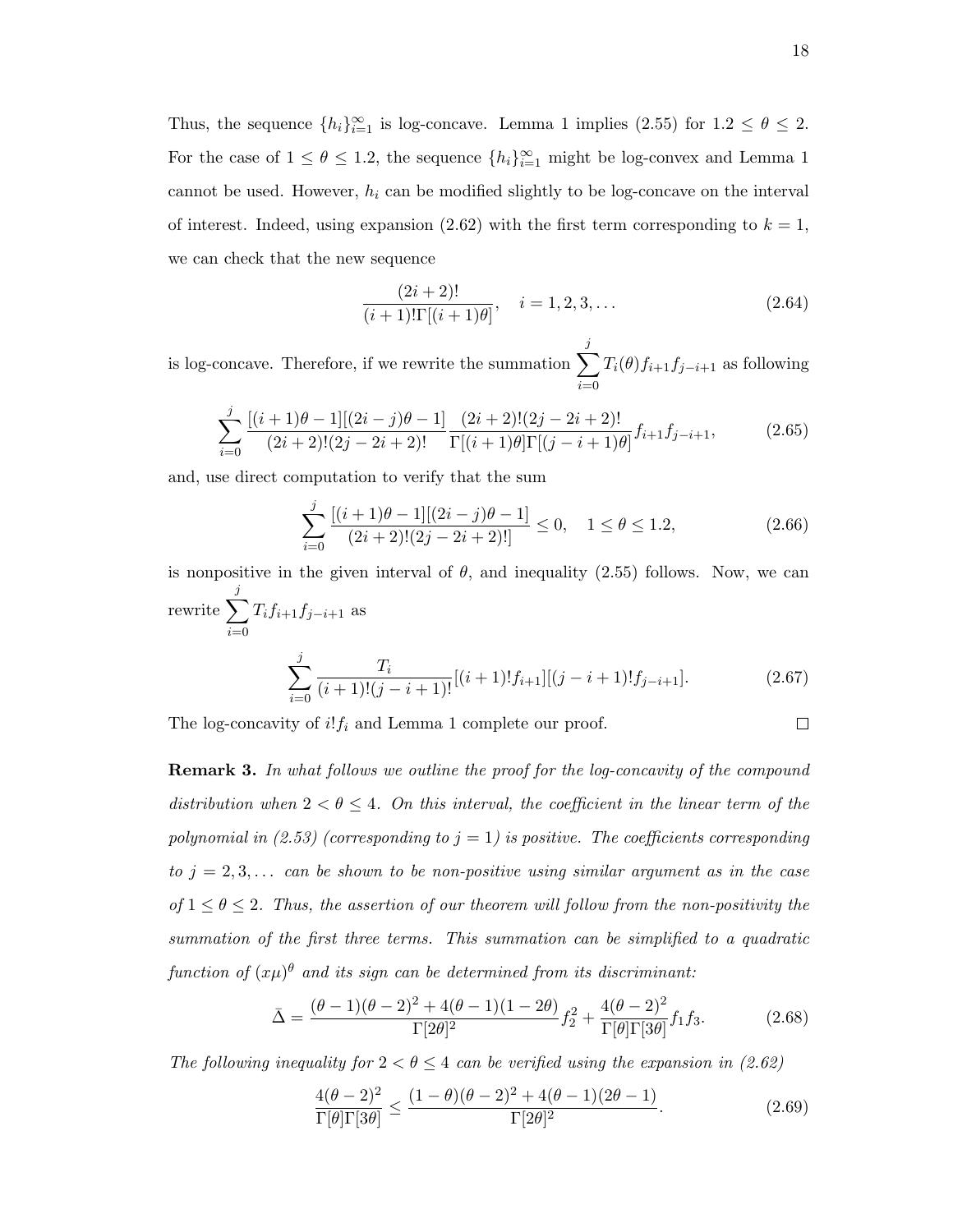Hence, we have

$$
\bar{\Delta} \le \frac{4(\theta - 2)^2}{\Gamma[\theta]\Gamma[3\theta]} (f_1 f_3 - f_2^2) < 0. \tag{2.70}
$$

The latter inequality follows from the assumption on the log-concavity of  $f_i$ ,  $i = 1, 2, \ldots$ .

When the terms follow exponential distributions or Erlang-2 distributions, we have a stronger statement as follows. Note that  $f(x)$  is called log-convex with  $x \in \mathbb{R}$ , if  $f(\lambda x + (1 - \lambda)y) \le (f(x))^{\lambda} (f(y))^{1-\lambda}$  for any  $x, y \in \mathbb{R}, 0 < \lambda < 1$ .

**Theorem 10.** If N has log-concave (log-convex) distribution (with no internal zeros) on the set of nonnegative integers and the terms  $X_i$ ,  $i = 1, 2, ...$  are gamma distributed with parameter  $\theta = 1$  or  $\theta = 2$ , then the continuous part of the distribution of S is log-concave (log-convex).

Proof. The idea of the proof is similar to that of Theorem 9. We need to show the non-positivity of the inner sum in equation  $(2.53)$ . If j is even, we have

$$
\sum_{i=0}^{j} T_i f_{i+1} f_{j-i+1} = \sum_{i=0}^{j/2-1} T_i f_{i+1} f_{j-i+1} + T_{j/2} f_{j/2+1}^2 + \sum_{i=j/2+1}^{j} T_i f_{i+1} f_{j-i+1}
$$
\n
$$
= \sum_{i=0}^{j/2-1} T_i f_{i+1} f_{j-i+1} + T_{j/2} f_{j/2+1}^2 + \sum_{i=0}^{j/2-1} T_{j-i} f_{j-i+1} f_{i+1}
$$
\n
$$
= \sum_{i=0}^{[(j-1)/2]} (T_i + T_{j-i}) f_{i+1} f_{j-i+1} + T_{j/2} f_{j/2+1}^2.
$$
\n(2.71)

Similarly, if  $j$  is odd, then we have

$$
\sum_{i=0}^{j} T_i f_{i+1} f_{j-i+1} = \sum_{i=0}^{[(j-1)/2]} (T_i + T_{j-i}) f_{i+1} f_{j-i+1},
$$
\n(2.72)

and for either case, we have

$$
T_i + T_{j-i} = \frac{(j-2i)^2 \theta^2 - (j+2)\theta + 2}{\Gamma[(i+1)\theta]\Gamma[(j-i+1)\theta]}.
$$
\n(2.73)

**Case 1:**  $\theta = 1$ . Then

$$
\sum_{i=0}^{j} T_i = \sum_{i=1}^{j} \frac{2i - j - 1}{(i - 1)!(j - i)!} = \sum_{i=1}^{j} \frac{(i - 1) - (j - i)}{i!(j - i)!}
$$

$$
= \sum_{i=2}^{j} \frac{1}{(i - 2)!(j - i)!} - \sum_{i=1}^{j-1} \frac{1}{(i - 1)!(j - i + 1)!} = 0.
$$
(2.74)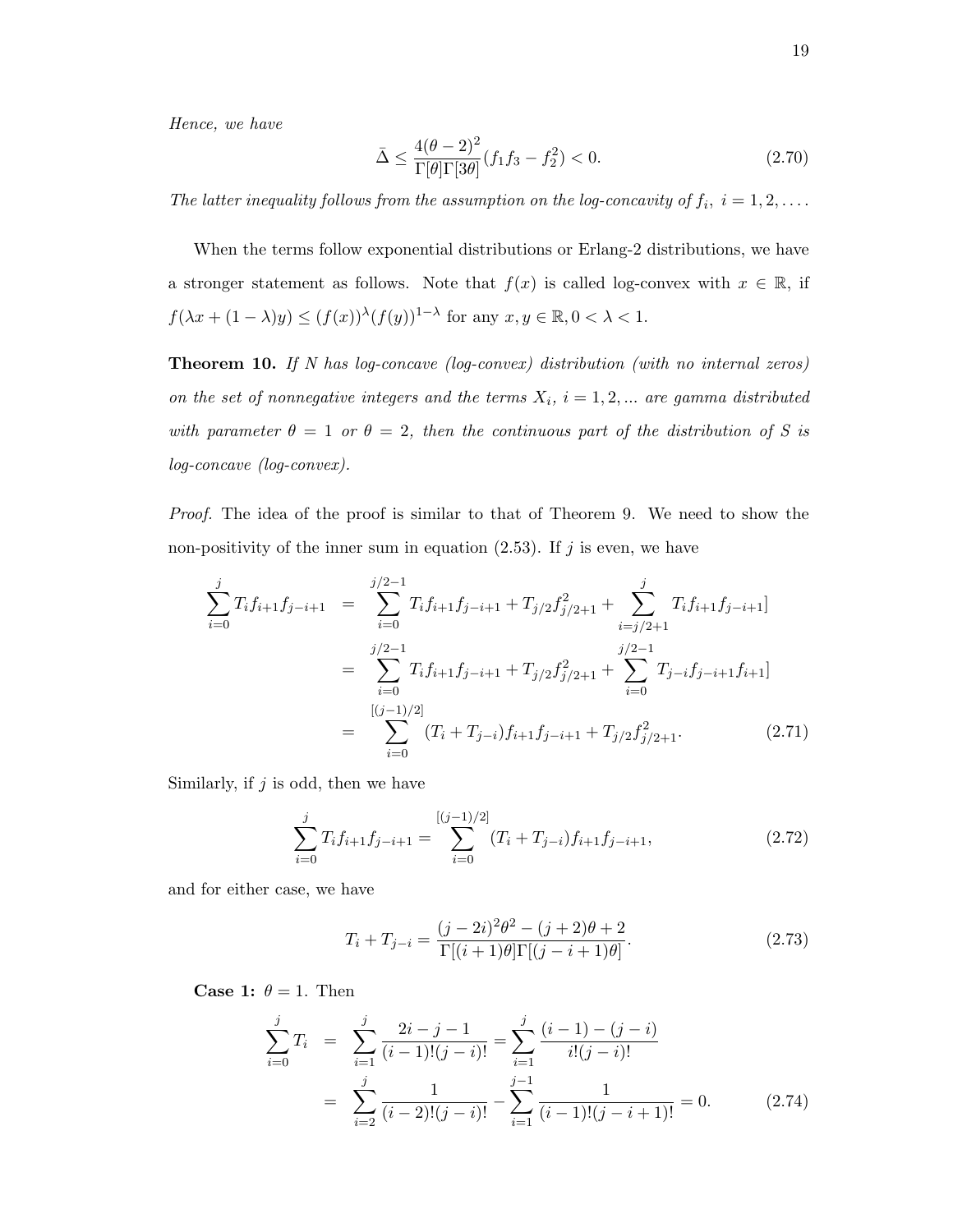**Case 2:**  $\theta = 2$ . Then

$$
\sum_{i=0}^{j} T_i = \sum_{i=0}^{j} \frac{4i - 2j - 1}{(2i)!(2j - 2i + 1)!} = \sum_{i=0}^{j} \frac{2i - (2j - 2i + 1)}{(2i)!(2j - i + 1)!}
$$

$$
= \sum_{i=1}^{j} \frac{1}{(2i - 1)!(2j - 2i + 1)!} - \sum_{i=0}^{j} \frac{1}{(2i)!(2j - 2i)!}
$$

$$
= \sum_{i=0}^{2j} (-1)^{(i+1)} {2j \choose i} = 0.
$$
(2.75)

The numerator of  $T_i + T_{j-i}$  is a quadratic function of i. Furthermore, using (2.73), we can verify that  $T_{[(j-1)/2]} + T_{j-[(j-1)/2]}$  is negative. Thus,  $T_i + T_{j-i}$  has exactly one change of sign (some number of initial terms are positive while all further terms are negative). The assertion follows from Lemma 1.  $\Box$ 

#### 2.6 Connection to Turán-type inequalities

In this section we show an interesting connection between the log-concavity of compound Poisson with some well-known Tur´an type inequalities. These inequalities are named after Paul Turán in a 1946 letter to Szegö (see Szegö, 1948) showed the inequality for Legendre polynomials. Many inequalities in relation to classical orthogonal polynomials have been proved: ultraspherical, Laguerre and Hermite polynomials, Jacobi polynomials, Bessel functions of the first kind. We refer to Skovgaard (1954), Baricz (2008) and the references therein. Recently, some Turán inequalities have been derived from the log-convexity and log-concavity of more general functions. For example, Baricz studied the log-convexity of the Kummer function (or the confluent hypergeometric function):

$$
{}_{1}F_{1}(a;c;x) = \sum_{k=0}^{\infty} \frac{(a)_{k}}{(c)_{k}} \frac{x^{k}}{k!},
$$
\n(2.76)

where  $(a)_k = a(a+1)...(a+k-1)$  is the Pochhammer's symbol and showed the following reverse Turán type inequality:

$$
{}_{1}F_{1}(a;c+1;x)^{2} \leq_{1} F_{1}(a;c;x) {}_{1}F_{1}(a;c+2;x).
$$
\n(2.77)

Carey and Gordy (2007) conjectured the following Turán type inequality:

$$
{}_{1}F_{1}(a;c;x)^{2} >_{1} F_{1}(a+1;c;x) {}_{1}F_{1}(a-1;c;x), \qquad (2.78)
$$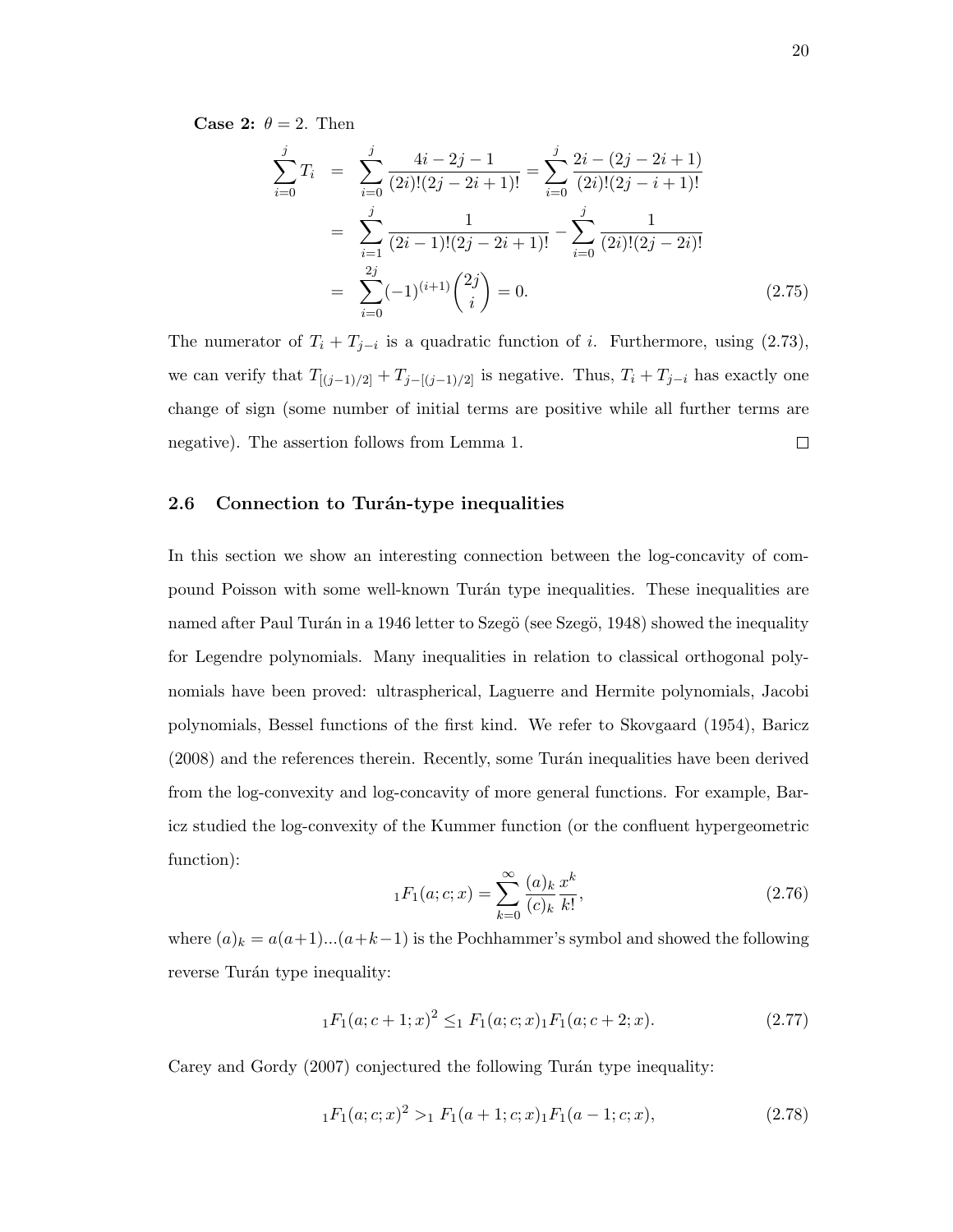for  $a > 0, c > a + 2, x > 0$ . A more general inequality was proved later in Barnard et. al (2009) under some condition for the parameters:

$$
{}_{1}F_{1}(a;c;x)^{2} \geq_{1} F_{1}(a+\nu;c;x) {}_{1}F_{1}(a-\nu;c;x).
$$
 (2.79)

For more references on Turán type inequality on hypergeometric functions, see Karp, Sitnik (2010). The authors studied the log-convexity and log-concavity of hypergeometriclike functions and prove some beautiful results on hypergeometric functions.

Based on the log-concavity of the compound Poisson distribution with shifted geometrically distributed terms, we can derive a corollary for Laguerre polynomials:

$$
L_n(x) = \sum_{k=0}^n {n \choose n-k} \frac{(-x)^k}{k!}.
$$

It is a special case of Proposition  $2.8$  in Simic  $(2006)$  when he studied Turán type inequality for Appell polynomials.

**Corollary 1.** The sequence  $\frac{L'_n(-x)}{L'_n(-x)}$  $\frac{u}{n}$  is log-concave for  $n = 1, 2, ...$  and  $x > 0$ .

*Proof.* If  $X_1, X_2, ...$  have the same geometric distribution with support  $\{1, 2, 3..\}$  and  $P(X_i = n) = pq^{n-1}(n = 1, 2, ...),$  then, we have

$$
P(S=n) = \sum_{k=1}^{n} {n-1 \choose k-1} p^k (1-p)^{n-k} \lambda^k \frac{e^{-\lambda}}{k!}.
$$
 (2.80)

Simple calculation shows that, for  $\{p_n\}_{n=1}^{\infty}$  in the above expression, we have the equations

$$
p_n = \sum_{k=1}^n {n-1 \choose k-1} p^k (1-p)^{n-k} (\lambda)^k \frac{e^{-\lambda}}{k!}
$$
  
= 
$$
\sum_{k=1}^n {n-1 \choose k-1} \left(\frac{p\lambda}{1-p}\right)^k (1-p)^n \frac{e^{-\lambda}}{k!}.
$$
 (2.81)

Let  $\frac{p\lambda}{1-p} = x$ . Then (2.81) takes the form:

$$
p_n = \sum_{k=1}^n \binom{n-1}{k-1} x^k (1-p)^n \frac{e^{-\lambda}}{k!}.
$$
 (2.82)

If we use the relations  $p_n^2 \ge p_{n-1}p_{n+1}, n = 2, 3, \dots$ , then, by  $(2.82)$ , we obtain:

$$
\left(\sum_{k=1}^{n} {n-1 \choose k-1} \frac{x^k}{k!} (1-p)^n e^{-\lambda}\right)^2 \ge \left(\sum_{k=1}^{n-1} {n-2 \choose k-1} \frac{x^k}{k!} (1-p)^{n-1} e^{-\lambda}\right) \times \left(\sum_{k=1}^{n+1} {n \choose k-1} \frac{x^k}{k!} (1-p)^{n+1} e^{-\lambda}\right) \tag{2.83}
$$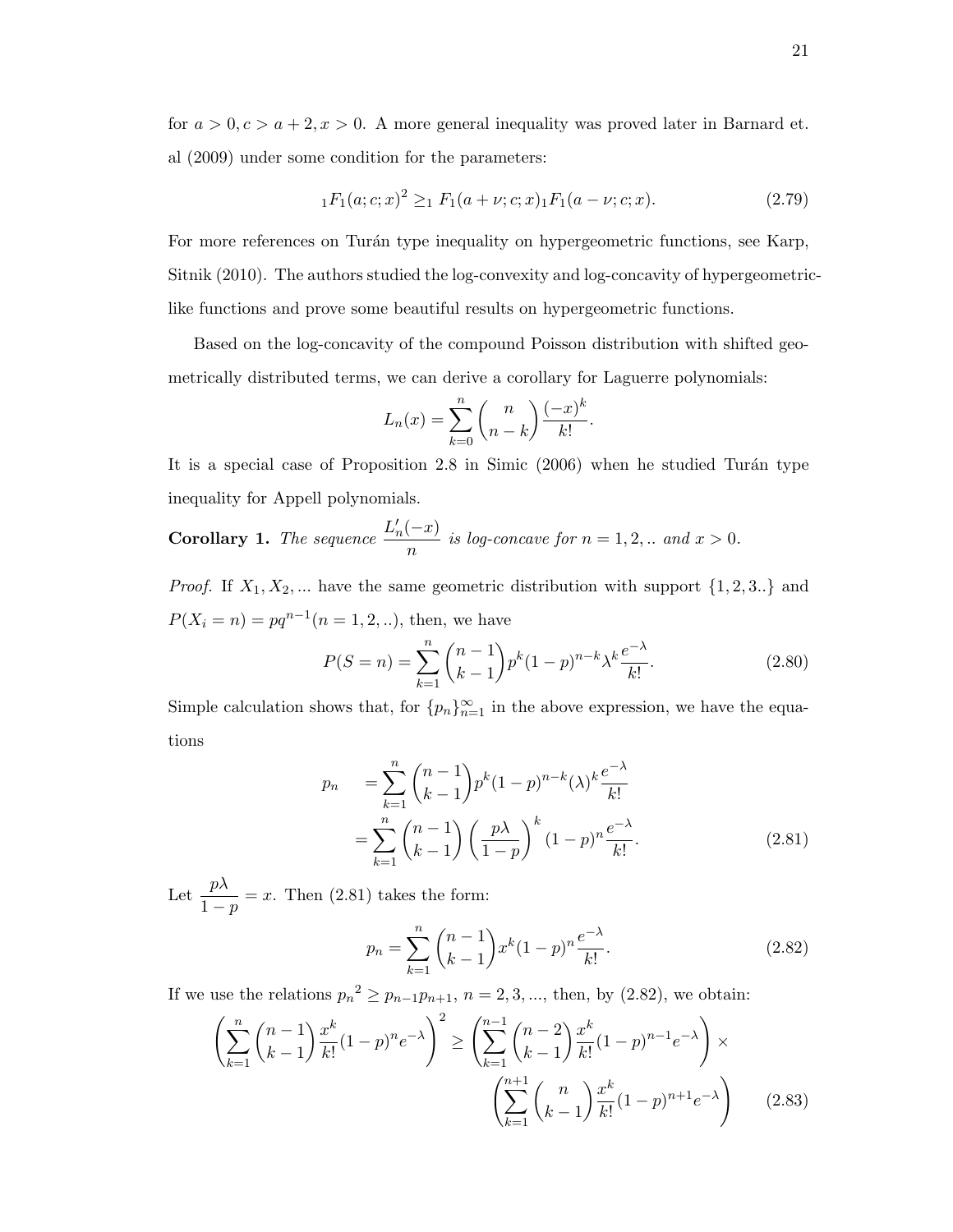which reduces to

$$
\left(\sum_{k=1}^{n} {n-1 \choose k-1} \frac{x^k}{k!} \right)^2 \ge \left(\sum_{k=1}^{n-1} {n-2 \choose k-1} \frac{x^k}{k!} \right) \left(\sum_{k=1}^{n+1} {n \choose k-1} \frac{x^k}{k!} \right),\tag{2.84}
$$

after cancelling by  $(1-p)^n e^{-\lambda}$ . Let  $B_n = \sum_{n=1}^{n}$  $k=1$  $(n-1)$  $k-1$  $\setminus x^k$  $\frac{x}{k!}$  for  $n = 1, 2, ...$  If we use Pascal's identity  $\binom{n}{n}$  $n - k$  $\bigg) = \bigg( \begin{array}{c} n-1 \\ n \end{array} \bigg)$  $k-1$  $\bigg) + \bigg( \begin{array}{c} n-1 \\ n \end{array} \bigg)$  $n-k-1$  $\setminus$  $(2.85)$ 

then for  $B_n$  we get:

$$
B_n = \sum_{k=1}^n \frac{x^k}{k!} \left[ \binom{n}{n-k} - \binom{n-1}{n-k-1} \right]
$$
  
\n
$$
= \sum_{k=1}^n \frac{x^k}{k!} \binom{n}{n-k} - \sum_{k=1}^{n-1} \frac{x^k}{k!} \binom{n-1}{n-k-1}
$$
  
\n
$$
= \sum_{k=0}^n \frac{x^k}{k!} \binom{n}{n-k} - \sum_{k=0}^{n-1} \frac{x^k}{k!} \binom{n-1}{n-k-1}
$$
  
\n
$$
= L_n(-x) - L_{n-1}(-x).
$$
 (2.86)

It is well-known (see,e.g.,Riordan, 1968) that the Laguerre polynomials satisfy the following recurrence equation:

$$
x\frac{d}{dx}L_n(x) = nL_n(x) - nL_{n-1}(x).
$$
 (2.87)

This implies that  $B_n = -x \frac{L'_n(-x)}{n}$  $\frac{a}{n}$  and the assertion follows.

 $\Box$ 

Based on Theorem 5, an interesting inequality on the confluent hypergeometric function can be derived. This inequality is a special case of Theorem 1 in Barnard et. al (2009).

**Corollary 2.** For 
$$
k > 0
$$
,  $x > 0$ :  ${}_1F_1(1 + k; 2; x)^2 \geq {}_1F_1(k; 2; x)_1F_1(2 + k; 2; x)$ .

*Proof.* Let  $X_1, X_2, ...,$  be i.i.d. random variables with  $P(X_i = n) = pq^n (n = 0, 1, 2, ...).$ Then the following formula holds for the probability mass function of the compound Poisson distributions:

$$
p_n = P(S = n) = \sum_{k=1}^{\infty} {n+k-1 \choose n} p^k (1-p)^n \lambda^k \frac{e^{-\lambda}}{k!}.
$$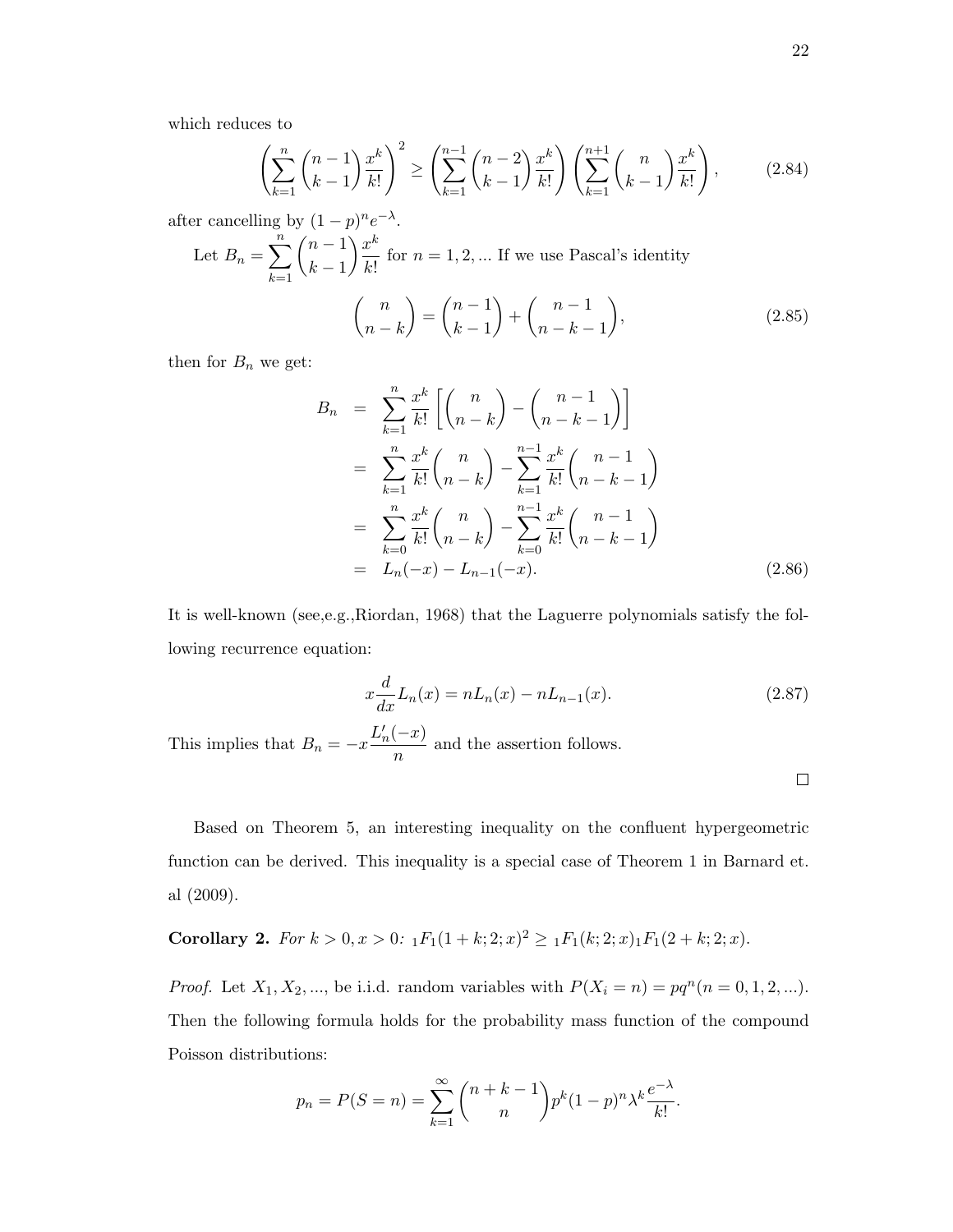Let  $x = p\lambda$ . Then we have

$$
p_n = \sum_{k=1}^{\infty} {n+k-1 \choose n} x^k (1-p)^n \frac{e^{-\lambda}}{k!}.
$$
 (2.88)

This distribution has connection with the confluent hypergeometric function:

$$
{}_1F_1(a;c;x) = \sum_{k=0}^{\infty} \frac{(a)_k}{(c)_k} \frac{x^k}{k!},
$$
\n(2.89)

where  $(a)_k = a(a+1)...(a+k-1)$  is the Pochhammer's symbol. It can easily be shown that

$$
\sum_{k=1}^{\infty} {n+k-1 \choose n} \frac{x^k}{k!} = {}_1F_1(1+k;2;x). \tag{2.90}
$$

Theorem 5 and equation (2.90) imply the statement.

The following corollary establishes a Turán type inequality for the hypergeometric function  ${}_2F_2$ . It is a consequence of the log-concavity property of the compound Poisson with negative binomial distributed terms.

**Corollary 3.** The hypergeometric function  ${}_2F_2$  satisfies the following inequality

$$
\left[ (n+1)_2 F_2 \binom{n/2+1, n/2+3/2}{3/2}_{\qquad \, 2} | x \right]^2 \geq (n+2)_2 F_2 \binom{n/2+3/2, n/2+2}{3/2}_{\qquad \, 2} | x \right)
$$
  
 
$$
* n_2 F_2 \binom{n/2+1/2, n/2+1}{3/2}_{\qquad \, 2} | x \right)
$$

*Proof.* Let  $X_1, X_2, \dots$ , be i.i.d. random variables with  $P(X_i = n) = p^n(1-p)^2(n =$  $(0, 1, 2, \ldots)$ . Then the following formula holds for the probability mass function of the compound Poisson distributions:

$$
p_n = P(S = n) = \sum_{k=1}^{\infty} {2k + n - 1 \choose n} p^n (1-p)^{2k} \lambda^k \frac{e^{-\lambda}}{k!}.
$$

Let  $x = (1 - p)^2 \lambda$ . Then we have

$$
p_n = p^n e^{-\lambda} \sum_{k=1}^{\infty} {2k+n-1 \choose n} \frac{x^k}{k!}.
$$
 (2.92)

$$
\Box
$$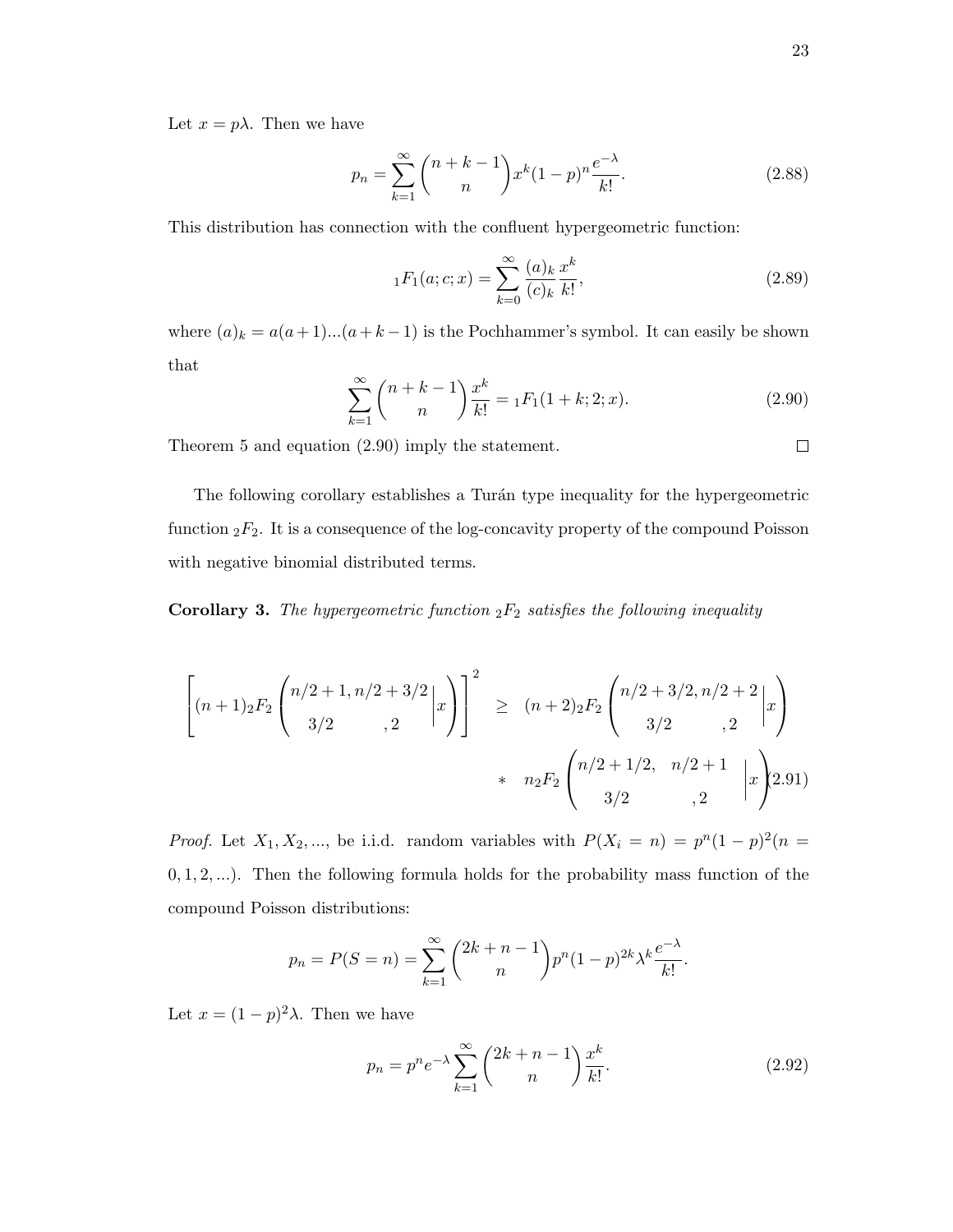Since the compound Poisson distribution with negative binomial distributed terms is log-concave, we know that  $p_n^2 \ge p_{n+1}p_{n-1}$ . Using (2.92), for  $p_n, p_{n+1}$  and  $p_{n-1}$ , we get

$$
\left[\sum_{k=1}^{\infty} \binom{2k+n-1}{n} \frac{x^k}{k!} \right]^2 \ge \sum_{k=1}^{\infty} \binom{2k+n-1}{n} \frac{x^k}{k!} \sum_{k=1}^{\infty} \binom{2k+n-1}{n} \frac{x^k}{k!}.
$$
 (2.93)

Simple calculation shows that

$$
\sum_{k=1}^{\infty} {2k+n-1 \choose n} \frac{x^k}{k!} = x \sum_{k=0}^{\infty} \frac{(2k+n+1)!}{n!(2k+1)!} \frac{x^k}{(k+1)!}.
$$
 (2.94)

We can rewrite the right-hand-side of (2.94) as

$$
x \sum_{k=0}^{\infty} \frac{(2k+n+1)!}{n!(2k+1)!} \frac{x^k}{(k+1)!}
$$
  
=  $x(n+1) \sum_{k=0}^{\infty} \frac{(n+2)(n+3)...(n+2k+1)}{(2k+1)!} \frac{x^k}{k!}$   
=  $x(n+1) \sum_{k=0}^{\infty} \frac{(n+2)(n+4)...(n+2k)(n+3)(n+5)...(n+2k+1)}{3.5...(2k+1).4.6...(2k+2)} \frac{x^k}{k!}$   
=  $x(n+1) \sum_{k=0}^{\infty} \frac{(n/2+1)...(n/2+k)(n/2+3/2)...(n/2+k+1/2)}{(3/2)(5/2)...((2k+1)/2).2.3...(k+1)} \frac{x^k}{k!}$   
=  $x(n+1) \sum_{k=0}^{\infty} \frac{(n/2+1)_k (n/2+3/2)_k}{(\frac{3}{2})_k (2)_k} \frac{x^k}{k!}$ . (2.95)

Hence, we have showed that

$$
\sum_{k=1}^{\infty} {2k+n-1 \choose n} \frac{x^k}{k!} = x(n+1)_2 F_2 \binom{n/2+1, n/2+3/2}{3/2, 2} x.
$$
 (2.96)

The assertion follows from (2.93) and (2.96).

#### 2.7 Applications

To illustrate the role of log-concavity in probabilistic constrained stochastic programming we present the bond portfolio construction model. Let us introduce the notations:

If the liabilities were deterministic values then our optimal bond portfolio model

 $\Box$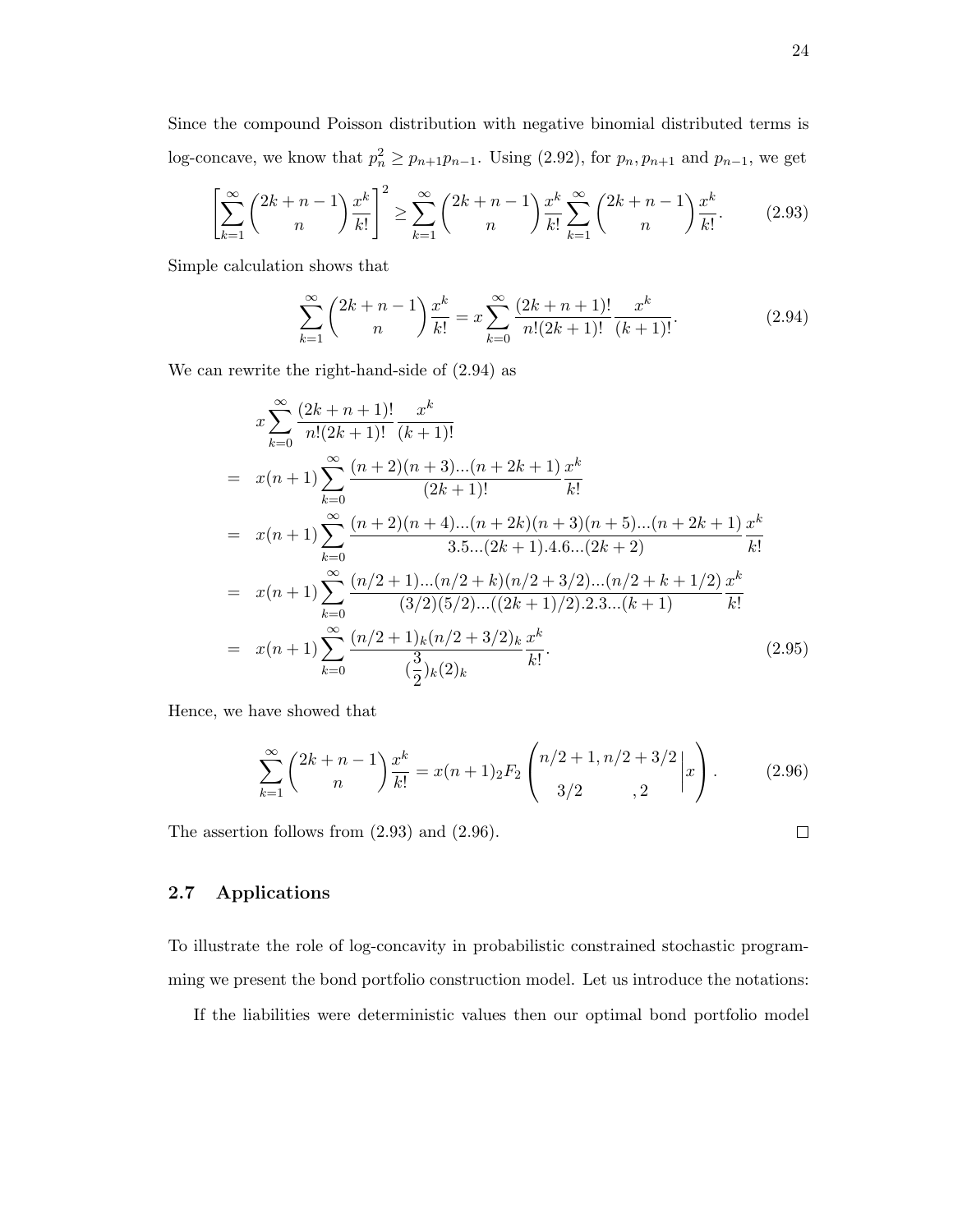- $n$  number of bond types which are candidates for inclusion into the portfolio
- m number of periods
- $a_{ik}$  cash flow of a bond of type k in period  $i, k = 1, \ldots, n$  and  $i =$  $1, \ldots, m$
- $p_k$  unit price of bond of type k
- $\xi_i$  random liability value in period  $i, i = 1, \ldots, m$
- $z_i$  cash carried forward from period i to period  $i + 1$ ,  $i = 1, \ldots, m$ , where  $z_1$  is an initial cash amount that we include into the portfolio and  $z_{m+1} = 0$ ;  $z_i$ ,  $i = 1, ..., m$  are decision variables
- $x_k$  decision variable, number of bonds of type k to include into the portfolio
- $\rho_i$  rate of interest in period  $i, i = 1, \ldots, m$ .

(Hodges and Schaefer, 1977) would be the following

$$
\min \left\{ \sum_{k=1}^{n} p_k x_k + z_1 \right\}
$$

subject to

$$
\sum_{k=1}^{n} a_{ik}x_k + (1 - \rho_i)z_i - z_{i+1} \ge \xi_i, \ i = 1, ..., m
$$
\n
$$
x_k \ge 0, \ k = 1, ..., n
$$
\n
$$
z_i \ge 0, \ i = 1, ..., m, z_{m+1} = 0,
$$
\n
$$
(2.97)
$$

where the positivity of the variables means no short-selling allowed.

The probabilistic constrained variant of it can be formulated as

$$
\min \left\{ \sum_{k=1}^{n} p_k x_k + z_1 \right\}
$$

subject to

$$
\prod_{i=1}^{m} P\left(\sum_{k=1}^{n} a_{ik} x_k + (1 - \rho_i) z_i - z_{i+1} \ge \xi_i | \xi_i > 0\right) \ge p \tag{2.98}
$$
\n
$$
x_k \ge 0, \ k = 1, \dots, n
$$
\n
$$
z_i \ge 0, \ i = 1, \dots, m, z_{m+1} = 0,
$$

where p is a safety (reliability) level chosen by ourselves, e.g.,  $p = 0.8, 0.9, 0.95$  etc. Compound distributions such as the compound Poisson and the compound negative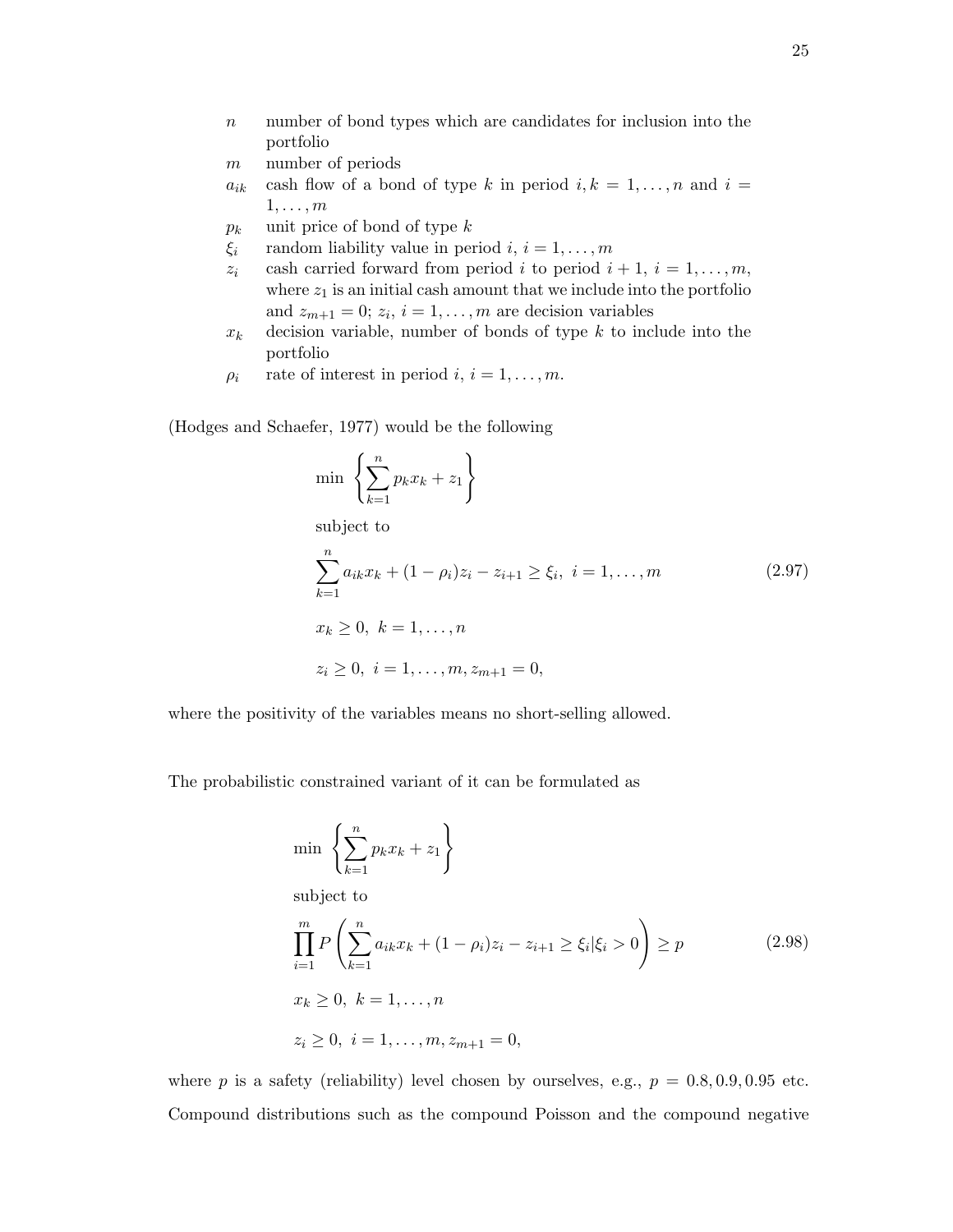binomial are used extensively in the theory of risk to model the distribution of total claims incurred in the subsequent periods. The exponential or gamma distribution can be used to fit the individual claim severities (Branda, 2012). Theorem 9 implies the convexity of the set determined by the constraint (2.98) and solution methods of the model can be found in Prékopa (2003). In the case of discrete insurance claim sizes and strictly log-concave aggregate loss distribution, we make use of disjuctive reformulation by p-efficient points and the solution of a multiple choice knapsack problem is used to generate new p-efficient points (Prékopa, Unuvar 2012). Problem (2.98) can also be used in a rolling horizon manner for rebalancing the portfolio.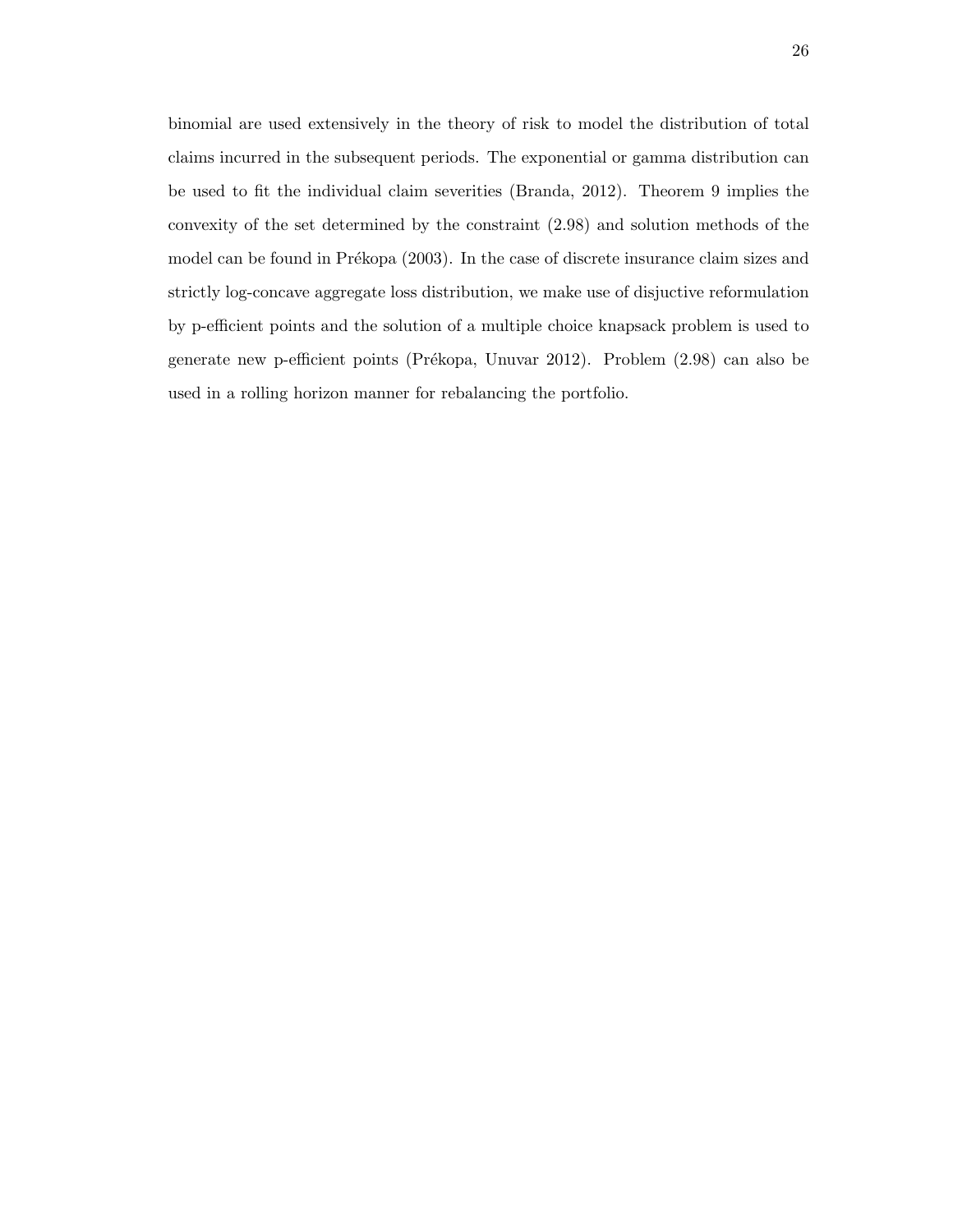### Chapter 3

### Discrete Moment Problems

#### 3.1 Introduction

Discrete moment problems (DMP) came to prominence by the discovery of Prékopa (1988, 1990a,b) that sharp probability bounds (e.g. Dawson, Sakoff, 1967) can be obtained as optimal values of linear programming problems involving binomial bounds of the number of occurences of events. Moment problems where the random variable has discrete support are already mentioned in Karlin, Studden (1966), but Prékopa gave a full characterization of the dual feasible bases and gave tractable algorithmic solution.

Let  $X$  be a discrete random variable, the possible values of which are known to be the numbers  $z_0 < z_1 < \cdots < z_n$  and

$$
p_i = P(X = z_i), \ i = 0, 1, \dots, n. \tag{3.1}
$$

Given the knowledge of some power moments  $\mu_k = E(X^k)$ ,  $k = 1, \ldots, m$ , or the binomial moments  $S_k = E[{X \choose k}]$ ,  $k = 1, ..., m$ , where  $m < n$ , the discrete moment bounding problem provides us with the sharp lower and upper bounds on a linear functional, defined on the unknown probability distribution  $\{p_i\}$ . They can be formulated as the following LPs:

$$
\min(\max) \sum_{i=0}^{n} f_i p_i
$$
  
subject to  

$$
Ap = b
$$

$$
p \ge 0,
$$
 (3.2)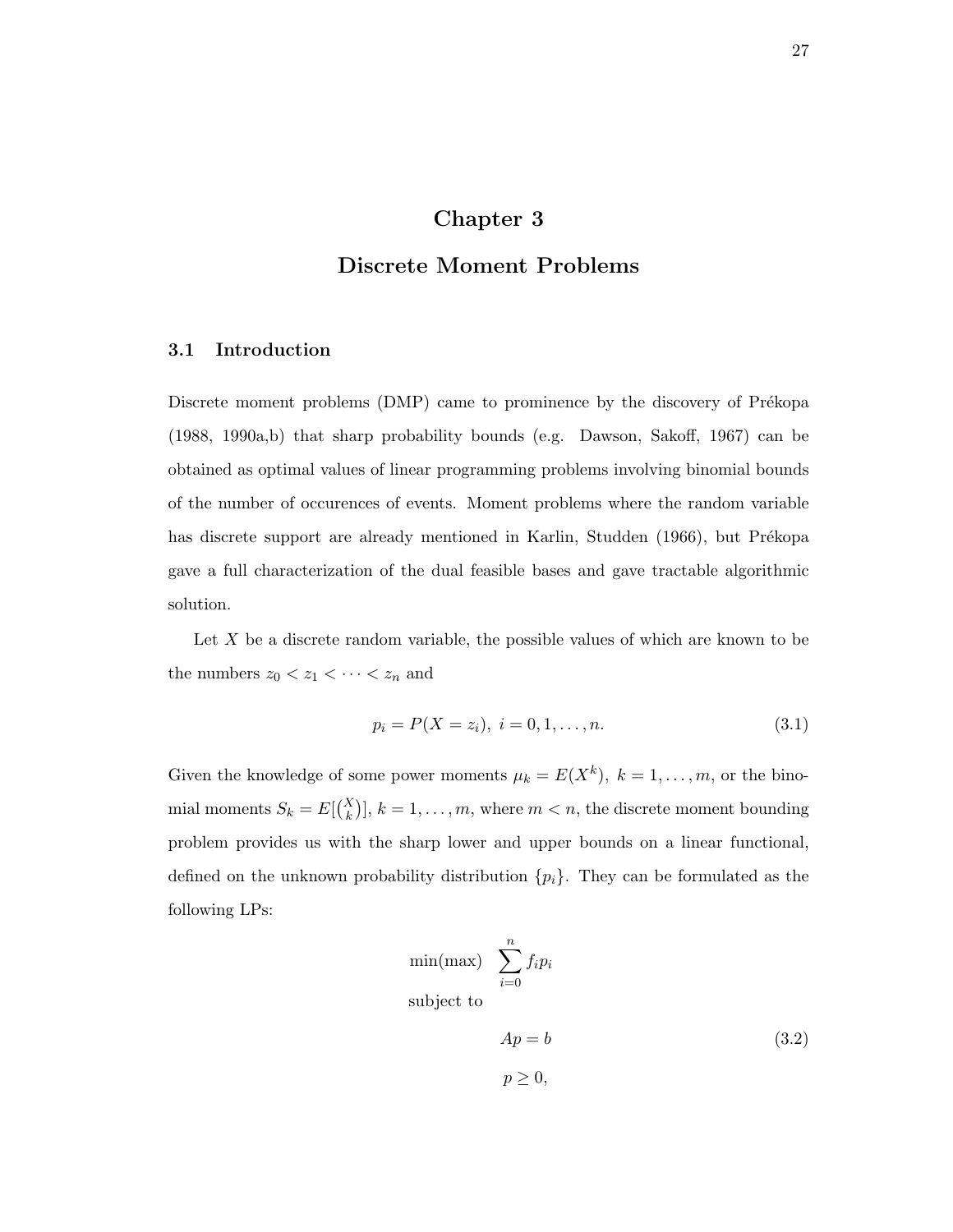where

$$
A = \begin{pmatrix} 1 & 1 & \dots & 1 \\ z_0 & z_1 & \dots & z_n \\ \dots & & & \\ z_0^m & z_1^m & \dots & z_n^m \end{pmatrix}, b = \begin{pmatrix} \mu_0 \\ \mu_1 \\ \dots \\ \mu_m \end{pmatrix}, \qquad (3.3)
$$

and  $f_i = f(z_i), i = 0, ..., n$ , and

$$
\min(\max) \sum_{i=0}^{n} f_i p_i
$$
\n
$$
\text{subject to}
$$
\n
$$
\tilde{A}p = \tilde{b} \tag{3.4}
$$
\n
$$
p \ge 0,
$$

where

$$
\tilde{A} = \begin{pmatrix} 1 & 1 & \dots & 1 \\ z_0 & z_1 & \dots & z_n \\ \dots & & & \\ z_0 & \dots & & \\ z_1 & \dots & & \\ z_0 & \dots & & \\ z_0 & \dots & & \\ z_0 & \dots & & \\ z_0 & \dots & & \\ z_n & \dots & & \\ z_n & \dots & & \\ z_n & \dots & & \\ z_n & \dots & & \\ z_n & \dots & & \\ z_n & \dots & & \\ z_n & \dots & & \\ z_n & \dots & & \\ z_n & \dots & & \\ z_n & \dots & & \\ z_n & \dots & & \\ z_n & \dots & & \\ z_n & \dots & & \\ z_n & \dots & & \\ z_n & \dots & & \\ z_n & \dots & & \\ z_n & \dots & & \\ z_n & \dots & & \\ z_n & \dots & & \\ z_n & \dots & & \\ z_n & \dots & & \\ z_n & \dots & & \\ z_n & \dots & & \\ z_n & \dots & & \\ z_n & \dots & & \\ z_n & \dots & & \\ z_n & \dots & & \\ z_n & \dots & & \\ z_n & \dots & & \\ z_n & \dots & & \\ z_n & \dots & & \\ z_n & \dots & & \\ z_n & \dots & & \\ z_n & \dots & & \\ z_n & \dots & & \\ z_n & \dots & & \\ z_n & \dots & & \\ z_n & \dots & & \\ z_n & \dots & & \\ z_n & \dots & & \\ z_n & \dots & & \\ z_n & \dots & & \\ z_n & \dots & & \\ z_n & \dots & & \\ z_n & \dots & & \\ z_n & \dots & & \\ z_n & \dots & & \\ z_n & \dots & & \\ z_n & \dots & & \\ z_n & \dots & & \\ z_n & \dots & & \\ z_n & \dots & & \\ z_n & \dots & & \\ z_n & \dots & & \\ z_n & \dots & & \\ z_n & \dots & & \\ z_n & \dots & & \\ z_n & \dots & & \\ z_n & \dots & & \\ z_n & \dots & & \\ z_n & \dots & & \\ z_n & \dots & & \\ z_n & \dots & & \\ z_n & \dots & & \\ z_n & \dots & & \\ z_n & \dots & & \\ z_n & \dots & & \\ z_n & \dots & & \\ z_n & \dots & & \\ z_n & \dots & & \\ z_n & \dots & & \\ z_n & \dots & & \\ z_n & \dots & & \\ z_n & \dots & & \\ z_n & \dots & & \\ z_n & \dots & & \\ z_n & \dots & & \\ z_n & \dots & & \\ z_n & \dots & & \\ z_n & \dots & & \\ z_n & \dots & & \\ z_n & \dots & & \\ z_n & \dots
$$

and  $f_i = f(z_i)$ ,  $i = 0, \ldots, n$ . Problems (3.2) and (3.4) are called the power and binomial moment problems, respectively. They can be transformed into each other by the use of Stirling numbers of the first and second kind (Prékopa, 1995).

DMP were introduced and studied by Prékopa (see, e.g. Prékopa, 1988, 1990a,b, 1992, 1999, 2001). In those papers, the author used linear programming techniques to develop theory and numerical solution of the optimization problems. Since its introduction, DMPs have been used extensively in various application areas. Some of such applications include the reliability evaluations of networks such as commnication systems, power generation or transmission systems, e.g, Prékopa and Boros presented sharp lower and upper bounds for the probability that a feasible flow exists in a stochastic transportation network. Another application is due to Prékopa where the author introduced moment bounding methods to value of financial derivatives (2001). DMP can also be used to provide lower and upper bounds for the probability distribution when the analytical form cannot be obtained otherwise. For example, Prékopa, Long,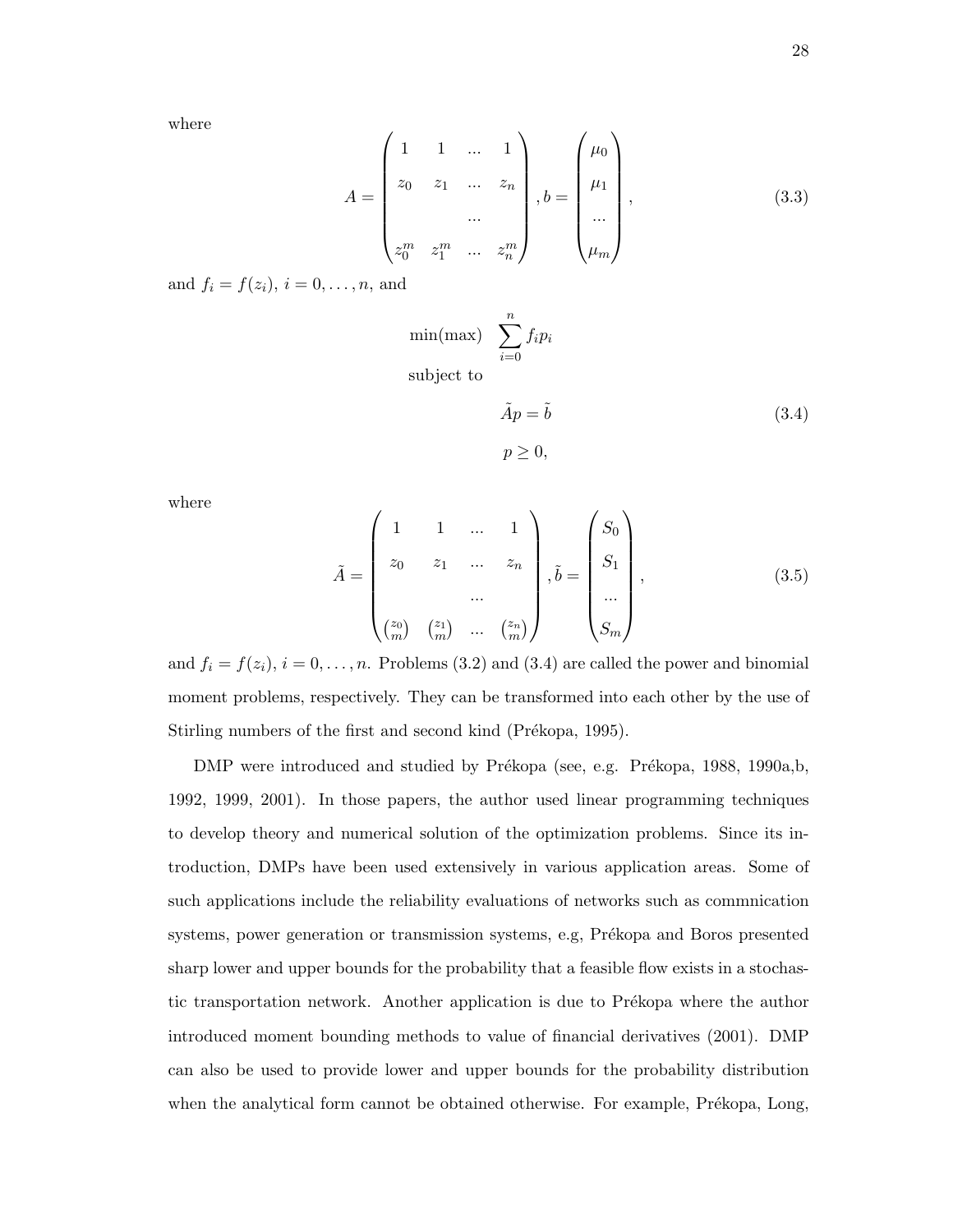Szántai (2004) gave bounds on the length of the critical path in PERT. In Chapter 4 of this thesis, we demonstrate how to evaluate the recruitment time in clinical trials by the use of DMP.

With its increasing practial importance, intensive research has been developed both in theory and computational methods in recent years. From the theory perspective, DMP has been extended to its multivariate counterpart, namely, the multivariate discrete moment problem (MDMP). It has been initiated by Prékopa (1992, 1998, 2000) and later further developed in Mádi-Nagy, Prékopa (2004, 2011), Mádi-Nagy (2009). Another direction of extension is to incorporate the shape of the distribution in the optimization, Subasi et al. (2008, 2009). Along with the advancement of DMP theory, efficient solution methods have been proposed to overcome the instability of the moment matrix. The first algorithm for DMP was introduced by Prékopa (1990). His optimization methods are of dual type and are in close relationship with the dual method of Lemke [4] for the solution of the general linear programming problem. They are stable and fast thanks to the discovery of the structures of dual feasible bases. Recently, Mádi-Nagy (2012) proposed a different approach to treat the numerical difficulties using multivariate polynomial bases.

Another special property of DMP is that closed-form formula for lower and upper bounds can be derived (see, Prékopa 1995) from the dual feasible basis structures. In case of power discrete moment problem, when one or two moments are used at the right-hand-side, some classical inequalities are recovered, for example, the Jensen and the EdmundsonMadansky inequalities.

Fractional moments have been used within the context of the (discrete) maximum entropy problems to find probabilities in a distribution, where some of the fractional moments are given (see, e.g. Novi Inverardi and Tagliani, 2006). The authors reported signicant improvement when using the information of fractional moments for recovering a probability distribution via maximum entropy setup. In this chapter, we present the theory and a solution method for the bounding problems with fractional moments in the spirit of the discrete moment problem proposed by Prékopa. The discrete fractional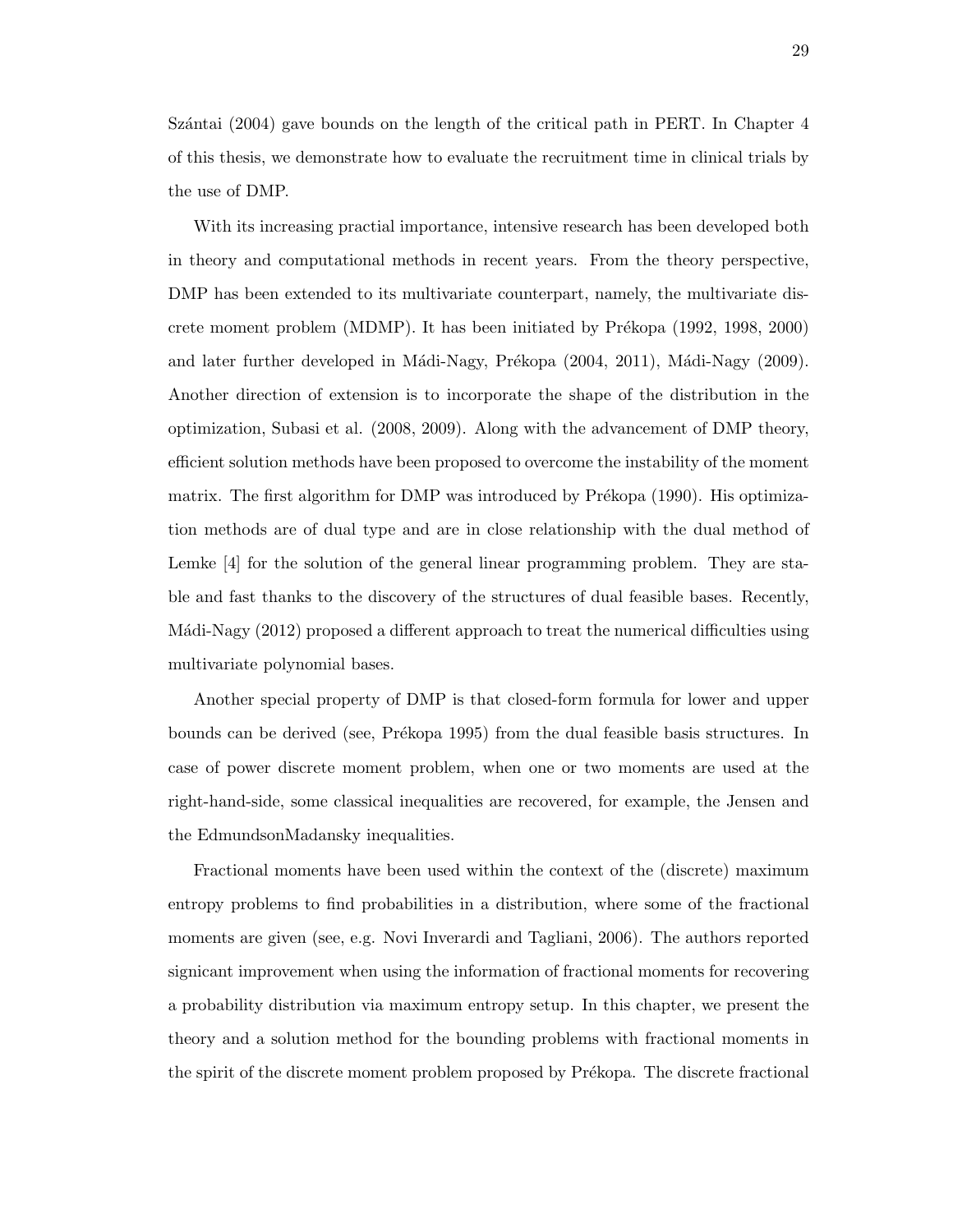moment problem can be defined as:

$$
\min(\max) \qquad \sum_{i=0}^{n} f_i(z_i) p_i
$$
\n
$$
\text{subject to}
$$
\n
$$
\sum_{i=0}^{n} z_i^{\alpha_k} p_i = \mu_k \quad k = 0, ..., m
$$
\n
$$
p_i \ge 0 \qquad i = 0, ..., n,
$$
\n(3.6)

where  $\alpha_k, k = 0, 1, 2, \dots$  are positive numbers. We consider three objective functions:

(1) The function  $f(z)$  is absolutely monotonic. The optimum values of problems  $(3.6)$  give sharp lower and upper bounds for  $E(f(X))$ .

(2)  $f_r = 1, f_i = 0$ , if  $i \neq r$ , for some  $0 \leq r \leq n$ . The optimum values of problems (3.6) give sharp lower and upper bounds for  $P(X = z_i)$ .

(3)  $f_0 = \cdots = f_{r-1} = 0, f_r = \cdots = f_n = 1$ , for some  $1 \le r \le n$ . The optimum values of problems (3.6) give sharp lower and upper bounds for  $P(X \geq z_r)$ .

The chapter is organized as follows. Section 2 presents some basic notions and theorems for the discrete moment problems with fractional moments. In Section 3 basis structure theorems are presented for the above mentioned objective functions. In Section 4 we provide a detailed description of the dual method that solves the problem and a procedure to estimate fractional moments. Numerical results are reported in Section 5.

#### 3.2 Basic notions and theorems

A function  $f(z)$  is said to be absolutely monotonic on  $(0, \infty)$  if it has derivatives of all orders and

$$
f^{(k)}(z) \ge 0, \ z \in (0, \infty), \ k = 0, 1, 2, \dots
$$
\n
$$
(3.7)
$$

**Theorem 11.** Assume that  $f(z)$  is an absolutely monotonic function on  $(0, \infty)$ ,  $0 \leq$  $\alpha_0 < \alpha_1 < \cdots < \alpha_m \leq 1$  and  $0 < z_0 < z_1 < \cdots < z_m$ . Then the following inequality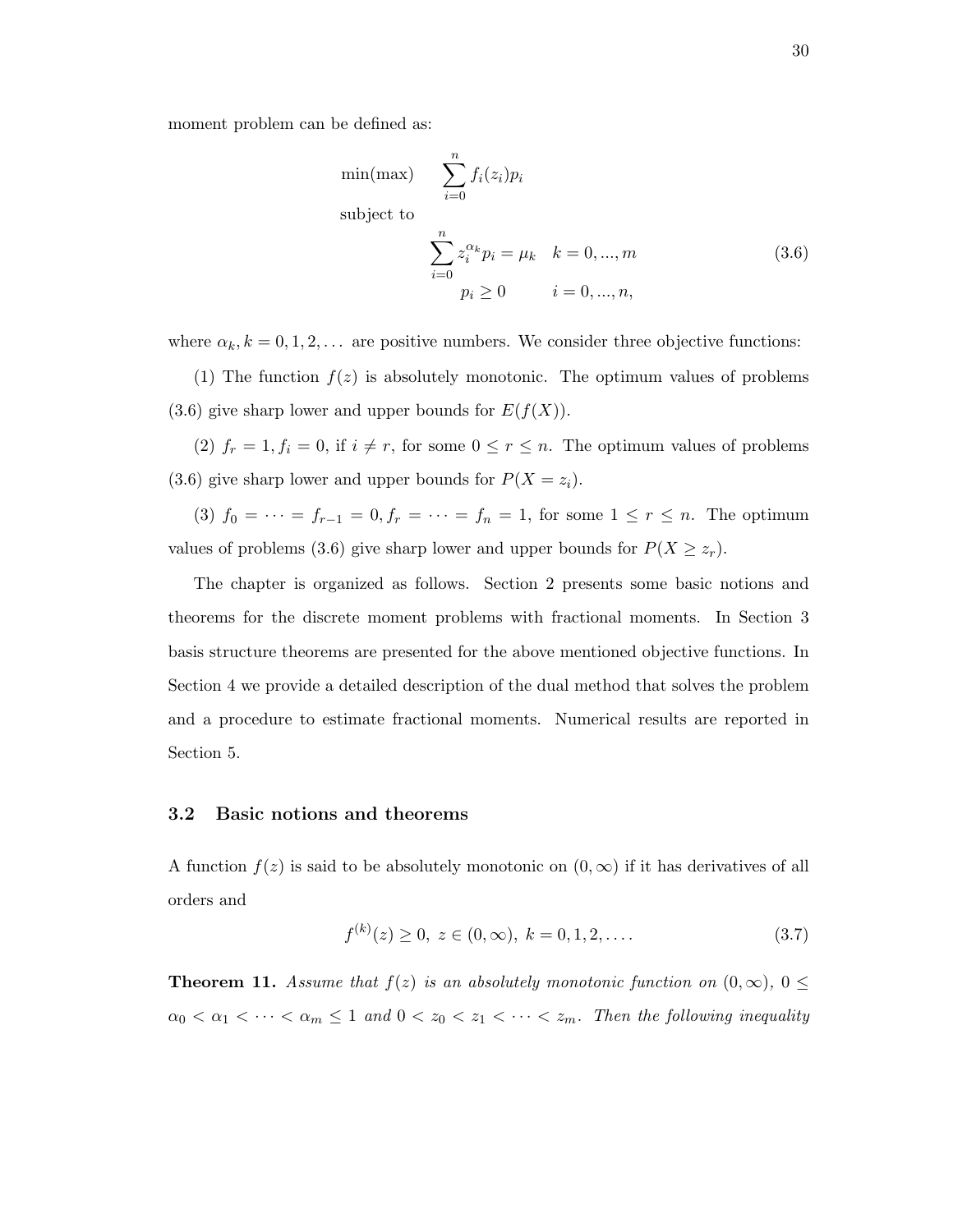holds:

$$
D(z,f) = \begin{vmatrix} z_0^{\alpha_0} & z_1^{\alpha_0} & \dots & z_m^{\alpha_0} \\ \vdots & & \vdots \\ z_0^{\alpha_{m-1}} & z_1^{\alpha_{m-1}} & \dots & z_m^{\alpha_{m-1}} \\ z_0^{\alpha_m} & z_1^{\alpha_m} & \dots & z_m^{\alpha_m} \\ f(z_0) & f(z_1) & \dots & f(z_m) \end{vmatrix} > 0
$$
 (3.8)

Proof. It it well-known (Bernstein, 1914) that any absolutely monotonic function can be expressed as a series of polynomial with nonnegative coefficient. Thus, we can rewrite  $f(z)$  as follows:

$$
f(z) = \sum_{i=0}^{\infty} c_i z^i.
$$
 (3.9)

Then the original determinant  $D(z, f)$  can be represented as:

$$
D(z, f) = \sum_{i=0}^{\infty} D(z, c_i z^i)
$$
 (3.10)

The *i*th term  $(i \geq 1)$  in the series (3.10) is  $c_i$  times the determinant:

$$
\begin{vmatrix} z_0^{\alpha_0} & z_1^{\alpha_0} & \dots & z_m^{\alpha_0} \\ & & \vdots & \\ z_0^{\alpha_{m-1}} & z_1^{\alpha_{m-1}} & \dots & z_m^{\alpha_{m-1}} \\ z_0^{\alpha_m} & z_1^{\alpha_m} & \dots & z_m^{\alpha_m} \\ z_0^i & z_1^i & \dots & z_m^i \end{vmatrix} . \tag{3.11}
$$

This is a generalized Vandermonde determinant which is known to be positive (Karlin  $\Box$ and Studden, 1966, pp.9) and the assertion follows.

**Theorem 12.** Assume that  $\alpha_0 < \alpha_1 < \cdots < \alpha_m$  and  $0 < z_0 < z_1 < \cdots < z_m$ , then we have the following inequality

$$
(-1)^{t} \begin{vmatrix} 0 & 0 & \dots & 0 & 1 & \dots & 1 \\ z_0^{\alpha_0} & z_1^{\alpha_0} & \dots & z_t^{\alpha_0} & z_{t+1}^{\alpha_0} & \dots & z_m^{\alpha_0} \\ \vdots & \vdots & \ddots & \vdots & \vdots \\ z_0^{\alpha_{m-2}} & z_1^{\alpha_{m-2}} & \dots & z_t^{\alpha_{m-2}} & z_{t+1}^{\alpha_{m-2}} & \dots & z_m^{\alpha_{m-2}} \\ z_0^{\alpha_{m-1}} & z_1^{\alpha_{m-1}} & \dots & z_t^{\alpha_{m-1}} & z_{t+1}^{\alpha_{m-1}} & \dots & z_m^{\alpha_{m-1}} \end{vmatrix} > 0
$$
 (3.12)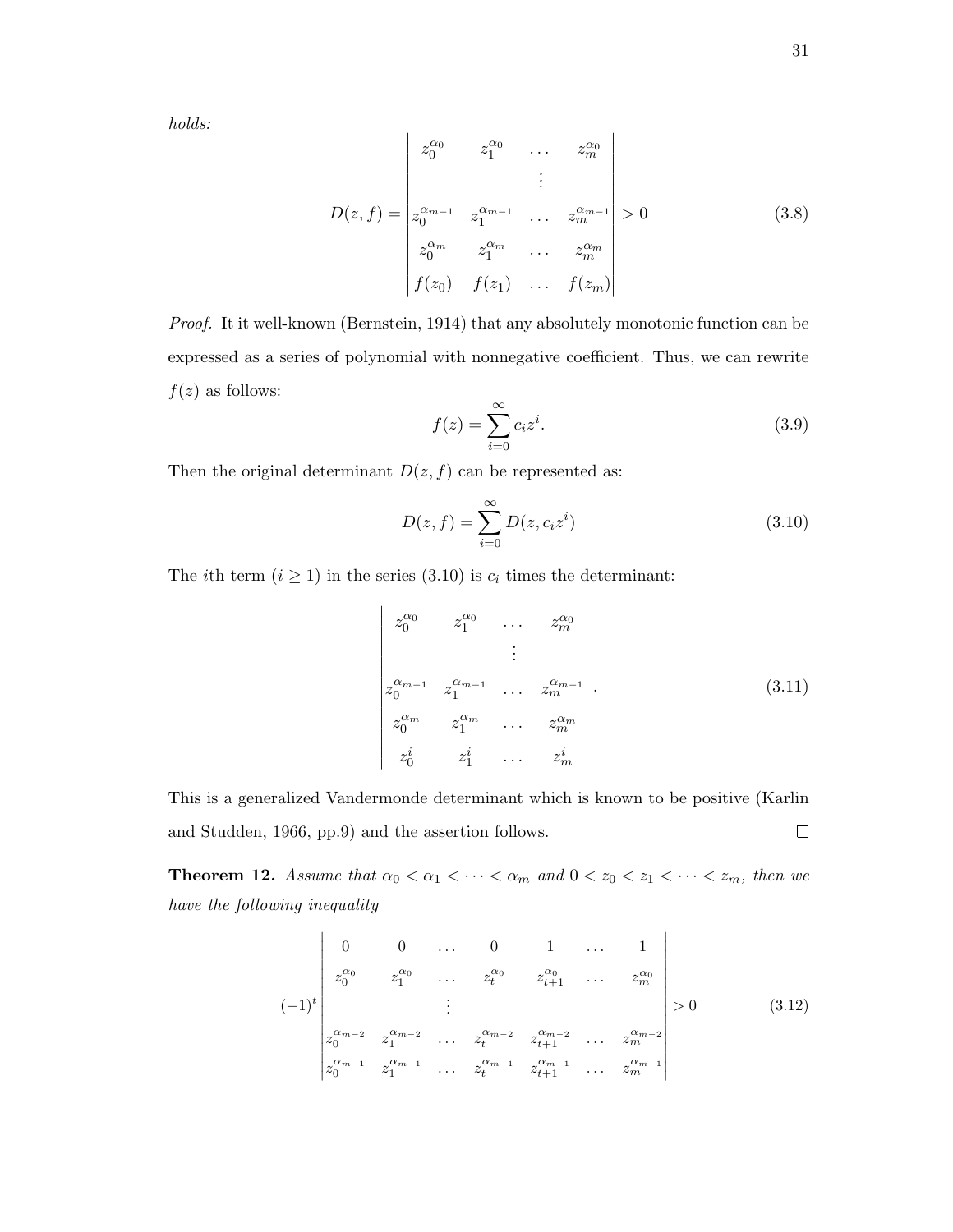Proof. It can be easily verified that the above determinant can be simplified as follows:

$$
\begin{vmatrix}\nz_0^{\alpha_0} & z_1^{\alpha_0} - z_0^{\alpha_0} & \dots & z_{t+1}^{\alpha_0} - z_t^{\alpha_0} & \dots & z_m^{\alpha_0} - z_{m-1}^{\alpha_0} \\
\vdots & & & \vdots \\
z_0^{\alpha_{m-2}} z_1^{\alpha_{m-2}} - z_0^{\alpha_{m-2}} \dots z_{t+1}^{\alpha_{m-2}} - z_t^{\alpha_{m-2}} \dots z_m^{\alpha_{m-2}} - z_{m-2}^{\alpha_{m-2}} \\
z_0^{\alpha_{m-1}} z_1^{\alpha_{m-1}} - z_1^{\alpha_{m-1}} \dots z_{t+1}^{\alpha_{m-1}} - z_t^{\alpha_{m-1}} \dots z_m^{\alpha_{m-1}} - z_{m-1}^{\alpha_{m-1}}\n\end{vmatrix}
$$

We rewrite it as follows:

$$
\prod_{j=0}^{m-1} \alpha_j \begin{vmatrix} \int_0^{z_0} x_1^{\alpha_0-1} dx_1 & \int_{z_0}^{z_1} x_2^{\alpha_0-1} dx_2 & \dots & \int_{z_t}^{z_{t+1}} x_t^{\alpha_0-1} dx_t & \dots & \int_{z_{m-1}}^{z_m} x_{m+1}^{\alpha_0-1} \\ \vdots & & & \vdots \\ \int_0^{z_0} x_1^{\alpha_{m-2}-1} dx_1 \int_{z_0}^{z_1} x_2^{\alpha_{m-2}-1} dx_2 & \dots & \int_{z_t}^{z_{t+1}} x_t^{\alpha_{m-2}-1} dx_t & \dots & \int_{z_{m-1}}^{z_m} x_{m+1}^{\alpha_{m-2}-1} \\ \int_0^{z_0} x_1^{\alpha_{m-1}-1} dx_1 \int_{z_0}^{z_1} x_2^{\alpha_{m-1}-1} dx_2 & \dots & \int_{z_t}^{z_{t+1}} x_t^{\alpha_{m-1}-1} dx_t & \dots & \int_{z_{m-1}-1}^{z_m} x_{m+1}^{\alpha_{m-1}-1} \end{vmatrix},
$$

which can be reduced to:

$$
\prod_{j=0}^{m-1} \alpha_j \int_0^{z_0} \int_{z_0}^{z_1} \dots \int_{z_{m-2}}^{z_{m-1}} \bar{D} dx_1 dx_2 \dots dx_{m+1},
$$
\n(3.13)

where

$$
\bar{D} = \begin{vmatrix} x_1^{\alpha_0 - 1} & x_2^{\alpha_0 - 1} & \dots & x_t^{\alpha_0 - 1} & \dots & x_{m+1}^{\alpha_0 - 1} \\ & \vdots & & \vdots & \vdots \\ x_1^{\alpha_{m-2} - 1} x_2^{\alpha_{m-2} - 1} & \dots & x_t^{\alpha_{m-2} - 1} & \dots & x_{m+1}^{\alpha_{m-2} - 1} \\ x_1^{\alpha_{m-1} - 1} x_2^{\alpha_{m-1} - 1} & \dots & x_t^{\alpha_{m-1} - 1} & \dots & x_{m+1}^{\alpha_{m-1} - 1} \end{vmatrix}.
$$

It is well known (Karlin and Studden, 1966, pp.9) that  $\overline{D}$  is positive since it is the determinant of a generalized Vandermonde matrix and the assertion of the theorem follows.

 $\Box$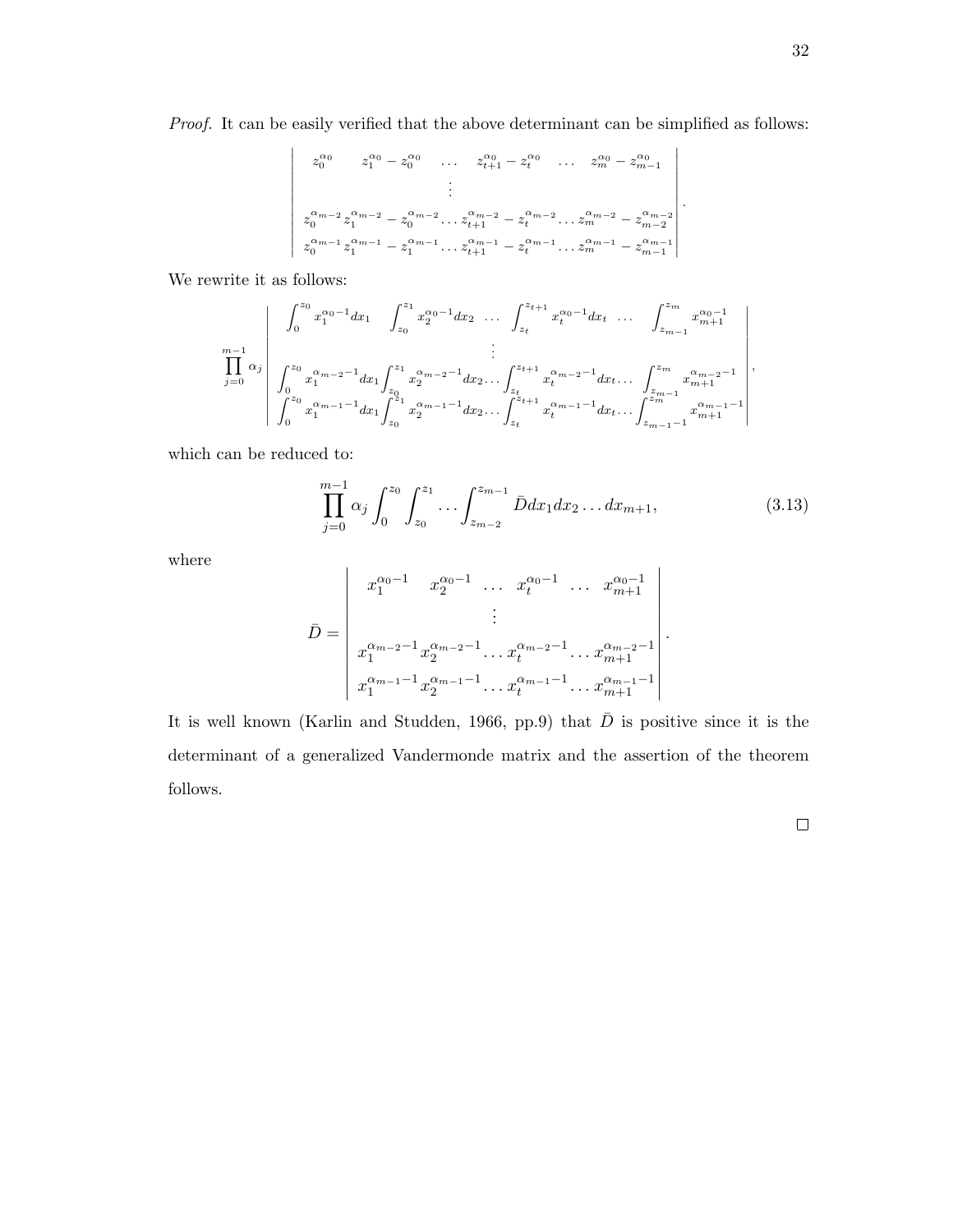## 3.3 DMP with fractional moments

A generalization of the discrete moment problem, called totally positive linear programming problem, was introduced in Prékopa  $[13]$ . It is the LP:

$$
\min(\max) \quad f_0 p_0 + f_1 p_1 + \dots + f_n p_n
$$
\n
$$
\text{s.t.} \quad a_{00} \ p_0 + \dots + a_{0n} p_n = 1
$$
\n
$$
a_{10} \ p_0 + \dots + a_{1n} p_n = b_1
$$
\n
$$
a_{20} \ p_0 + \dots + a_{2n} p_n = b_2
$$
\n
$$
\vdots \qquad \vdots
$$
\n
$$
a_{m0} p_0 + \dots + a_{mn} p_n = b_m,
$$
\n
$$
p_i \geqslant 0, \ i = 1, 2, \dots, n,
$$

where all  $(m + 1) \times (m + 1)$  submatrices of A and all  $(m + 2) \times (m + 2)$  submatrices of  $\sqrt{ }$  $\mathcal{L}$  $f^T$ A  $\setminus$ have positive determinants, where  $A = (a_{ik})$ . By the theorems established in the previous section the discrete fractional moment problem belongs to this class and we can apply the dual feasible basis structure theorem in Prékopa (1990d).

The following theorem is due to Prékopa  $(1990a,d)$ .

**Theorem 13.** The dual feasible bases have the following structures:

minimization problem,  $m + 1$  even

•  $\{j, j+1, \ldots, k, k+1\}$ 

minimization problem,  $m + 1$  odd

•  $\{0, j, j+1, \ldots, k, k+1\}$ 

maximization problem,  $m + 1$  even

•  $\{0,j,j+1, \ldots, k,k+1,n\}$ 

maximization problem,  $m + 1$  even

•  $\{j, j+1, \ldots, k, k+1, n\}$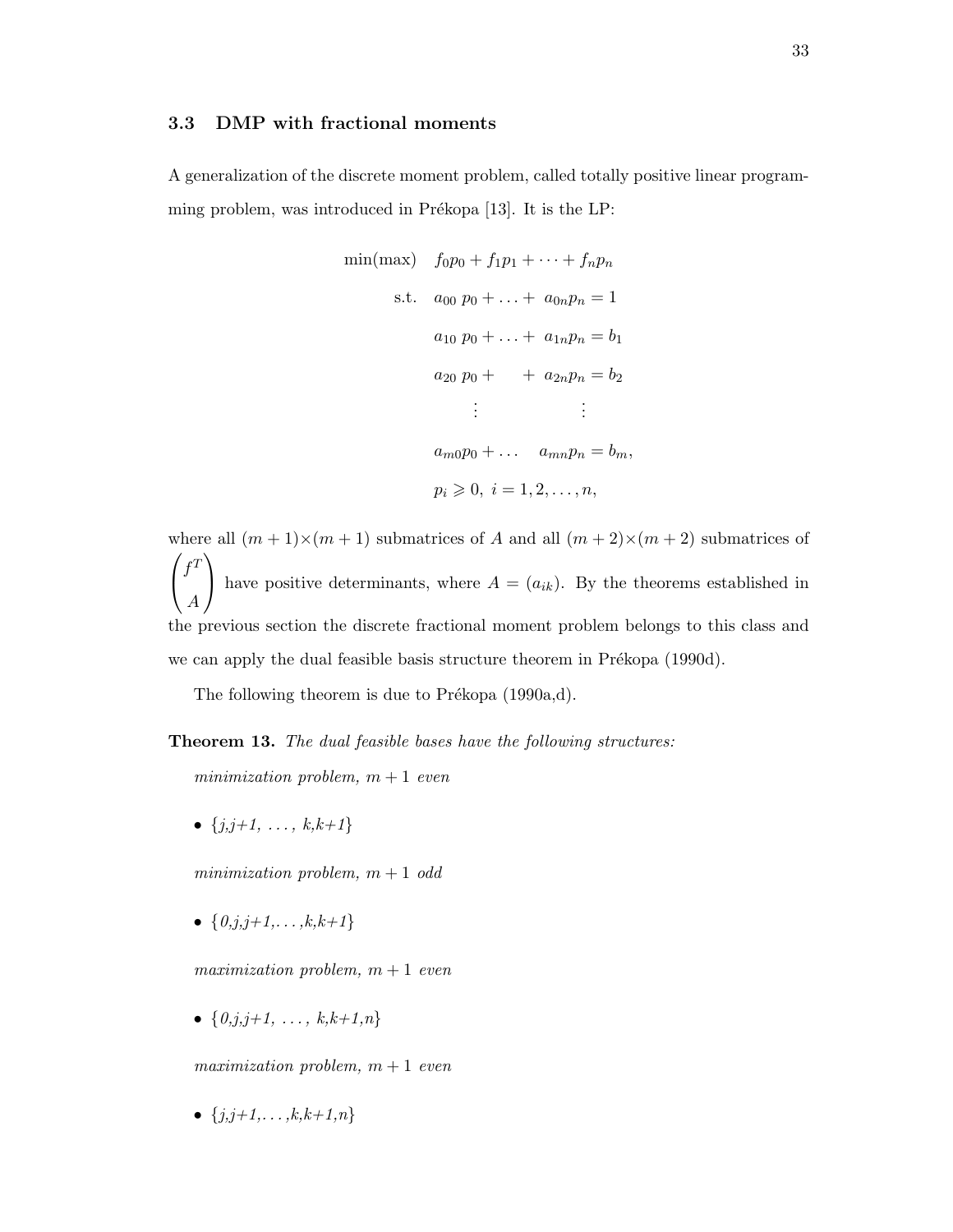The positivity of all minors of order  $m + 1$  from A follows from the fact that the generalized Vandermonde matrix is totally positive. We obtain the following dual feasible bases structure for the case of  $f_r = 1, f_i = 0$ , if  $i \neq r$ , for some  $0 \leq r \leq n$  based on Prékopa's theorem (1990a).

#### **Theorem 14.** The dual feasible bases have the following structures:

minimization problem,  $m + 1$  even

- $r \notin I$ ,
- {0, i, i+1, ..., j, j+1, r-1, r, r+1, k, k+1, ..., t, t +1}, if  $2 \le r \le n-1$ ,
- $\{i, i+1, \ldots, j, j+1, r-1, r, r+1, k, k+1, \ldots, t, t+1, n\}, if 1 \leq r \leq n-2.$
- {0, 1, i, i+1, ..., i, i+1}, if  $r = 0$ , and
- $\{i, i+1, \ldots, i, i+1, n-1, n\}, \text{ if } r = n;$

minimization problem,  $m + 1$  odd

- $\bullet$   $r \notin I$ ,
- {0, i, i+1, ..., i, i+1, r-1, r, r+1, k, k+1, ..., t, t, +1, n}, if  $2 \le r \le n-2$ .
- $\{i, i+1, \ldots, j, j+1, r-1, r, r+1, k, k+1, \ldots, t, t+1 \}$ , if  $1 \leq r \leq n-1$ ,
- {0, 1, i, i+1, ..., j, j+1, n}, if  $r = 0$ , and
- { $0, i, i+1, \ldots, j, j+1, n-1, n$ }, if  $r = n$ :

maximization problem,  $m + 1$  even

- $\{i, i+1, \ldots, j, j+1, r, k, k+1, \ldots, t, t+1, n\}, \text{ if } 0 \leq r \leq n-1,$
- {0, i, i+1, ..., j, j+1, r, k, k+1, ..., t, t +1}, if  $1 \le r \le n$ ;

maximization problem,  $m + 1$  odd

- $\{i, i+1, \ldots, j, j+1, r, k, k+1, \ldots, t, t+1\}, \text{ if } 0 \leq r \leq n,$
- {0, i, i+1, ..., j, j+1, r, k, k+1, ..., t, t +1, n}, if  $1 \le r \le n-1$ .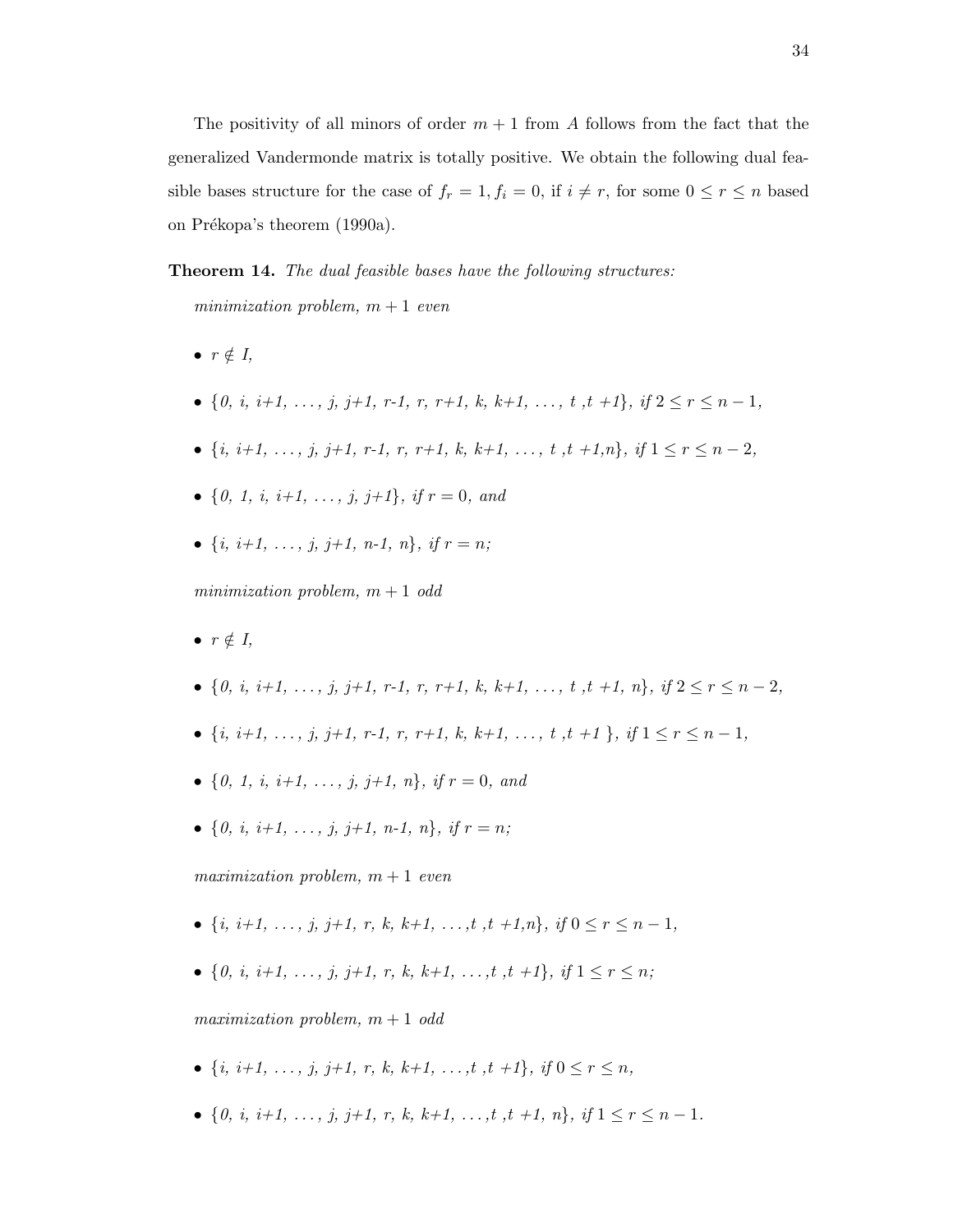where in all parentheses the numbers are arranged in increasing order. If  $n > m + 2$ , then all bases for which  $r \notin I$ , are dual degenerate. The bases in all other cases are dual nondegenerate.

We designate A the matrix of the equality constraint and by  $a_0, \ldots, a_n$  its columns. We say that A has the alternating sign property if for every  $1 \leq i_1 < \cdots < i_t < \cdots <$  $i_{m+2} \leq n$ , we have the inequality

$$
(-1)^{t} \begin{vmatrix} 0 & \dots & 0 & 1 & \dots & 1 \\ a_{i1} & \dots & a_{i_t} & a_{i_{t+1}} & \dots & a_{i_{m+2}} \end{vmatrix} > 0
$$
 (3.14)

From Theorem 12, we know that A has alternating sign property. All minors of order  $m + 1$  from A are positive. The following theorem of Prékopa (1990a) gives the dual feasible bases structure for the case that  $f_0 = \cdots = f_{r-1} = 0, f_r = \cdots = f_n = 1$ , for some  $1 \leq r \leq n$ .

**Theorem 15.** The dual feasible bases have the following structures:

minimization problem,  $m + 1$  even

- $I \subset \{0, \ldots, r-1\}, \text{ if } r > m+1,$
- {0, i, i+1, ..., j, j+1, r-1, k, k+1, ..., t, t +1}, if  $2 \le r \le n-1$ ,
- $\{i, i+1, \ldots, j, j+1, r-1, k, k+1, \ldots, t, t+1, n\};$

minimization problem,  $m + 1$  odd

- $I \subset \{0, \ldots, r-1\}, \text{ if } r \geq m+1,$
- {0, i, i+1, ..., i, i+1, r-1, k, k+1, ..., t, t +1,n}, if  $2 \le r \le n$ .
- $\{i, i+1, \ldots, j, j+1, r-1, k, k+1, \ldots, t, t+1\}, \text{ if } 1 \leq r \leq n-1;$

maximization problem,  $m + 1$  even

- $I \subset \{r, \ldots, n\}, \text{ if } n r \geq m,$
- $\{i, i+1, \ldots, j, j+1, r, k, k+1, \ldots, t, t+1, n\}, \text{ if } 1 \leq r \leq n-1,$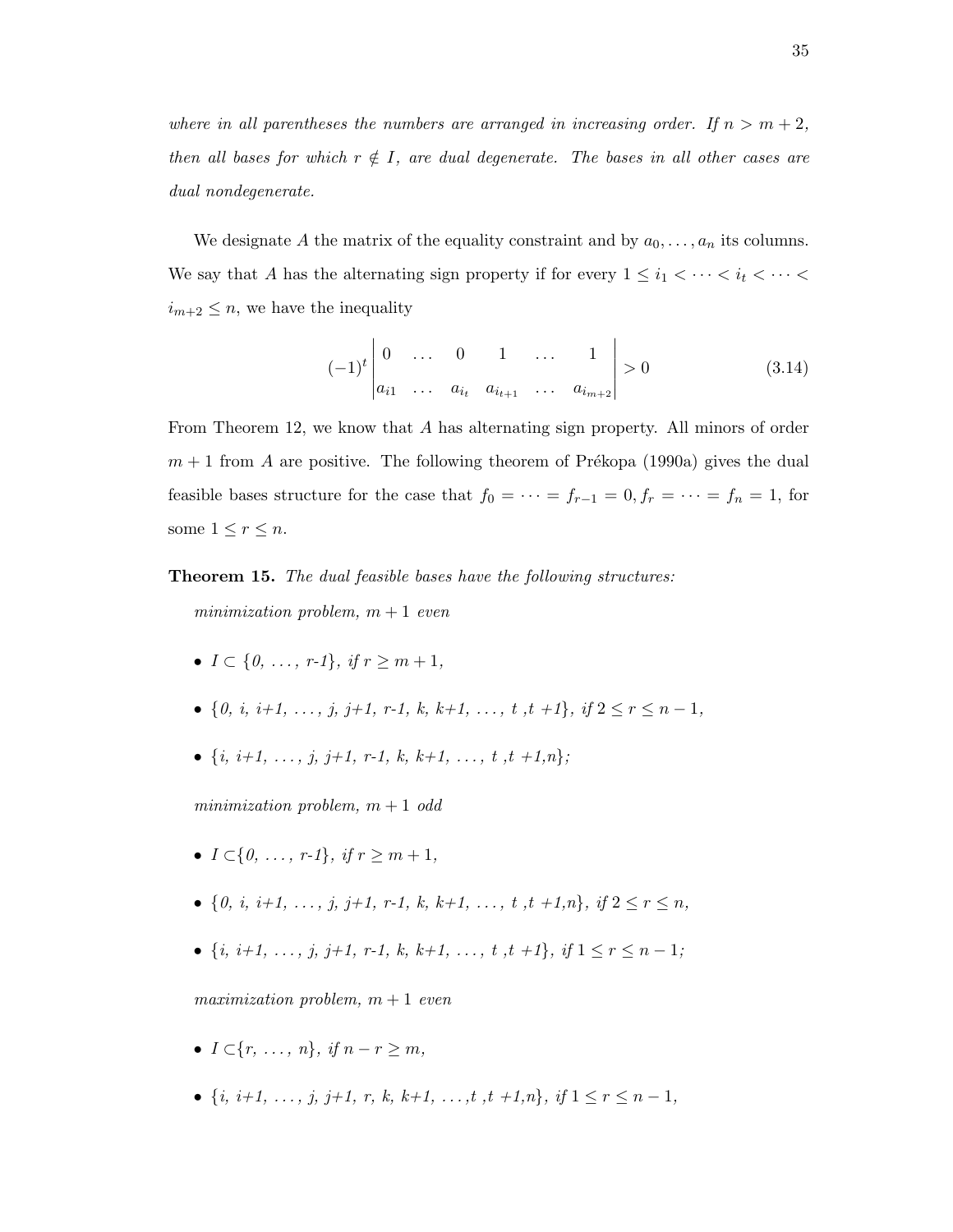• {0, i, i+1, ..., j, j+1, r, k, k+1, ..., t, +1}, if  $1 \le r \le n$ ;

maximization problem,  $m + 1$  odd

- $I \subset \{r, \ldots, n\}, \text{ if } n r \geq m,$
- $\{i, i+1, \ldots, j, j+1, r, k, k+1, \ldots, t, t+1\}, if 1 \leq r \leq n,$
- {0, i, i+1, ..., j, j+1, r, k, k+1, ..., t, t +1}, if  $1 \le r \le n-1$ .

where in all parentheses the numbers are arranged in increasing order. Those bases for which  $I \subset \{0, \ldots, r-1\}$  ( $I \subset \{r, \ldots, n\}$ ) are dual nondegenerate in the minimization (maximization) problem, if  $r > m + 1$   $(n - r + 1 > m + 1)$ . The bases in all other cases are dual nondegenerate.

## 3.4 The dual algorithm and selection of fractional moments

Given a set of m fractional moments  $(\alpha_0, \ldots, \alpha_{m-1})$ , the moment bounding problems with fractional moments can be solved by Prékopa's dual method. For DMPs, since the Vandermonde systems are ill-conditioned (Prékopa (1990a,d), Prékopa, Szedmák (2003)), the solutions of problem (3.2), using a primal approach, is computationally difficult. Prékopa's idea (1988) was to use a specialized form of the dual algorithm of Lemke. This approach is extremely efficient when the dual feasible bases are known. Given the dual feasible bases for the discrete moment problems with fractional moments in Section 2 and 3, the dual algorithm can be applied for the discrete fractional moments as well. In order to avoid the instability coming from generalized Vandermonde matrix, we can employ LDU decomposition for generalized Vandermonde matrices (Demmel, Koev, 2005) in the course of the algorithm. The dual method for the solution of problem (3.6) can be described in the following steps:

## Prékopa's dual algorithm

**Step 1.** Pick any dual feasible basis in agreement with the above result; let  $I =$  $\{i_0, \ldots, i_m\}$  be the set of basic subscripts.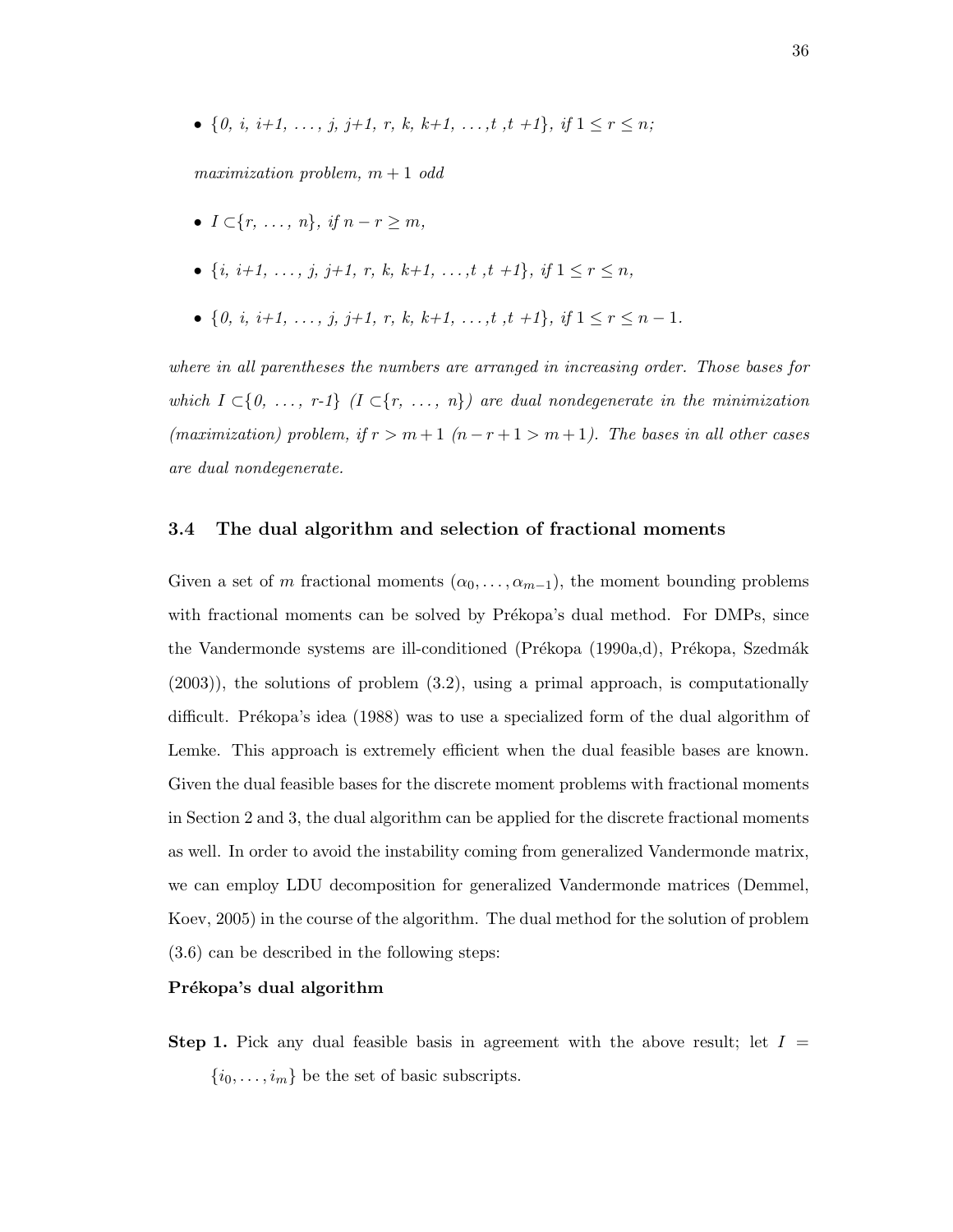- **Step 2.** Determine the corresponding primal feasible solution  $p_i = (B^{-1}b)_i$ , for  $i \in I$ , and  $p_i = 0$  for  $i \in \{0, ..., n\} - I$ .
	- If  $p_{i_k} \geq 0$ , for every  $i_k \in I$ , then B is a primal-dual feasible basis, and therefore the current basic solution is optimal. Otherwise, go to Step 4.
	- If  $p_{i_k} < 0$ , for some  $i_k$  then the  $i_k^{th}$  vector of B is a candidate for outgoing. Go to Step 3.
- Step 3. Include that vector into the basis that restores the dual feasible basis structure and go to Step 2.
- **Step 4.** Stop. The optimum value  $f_B^T B^{-1} b$  is a lower (upper) bound for  $E[f(X)]$ , depending on the type of the optimization problem.

Computation of fractional moments Fractional moments can be computed based on the moment generating function (Novi Inverardi, Tagliani, 2005). In what follows, we propose a bounding method based on the discrete moment problem (with consecutive integere moments) to estimate fractional moments  $E(X^{\alpha})$ . It can be easily seen that for any  $\alpha$ , all minors of order  $m+1$  from A and all minors of order  $m+2$  from  $\sqrt{ }$  $\overline{1}$  $f^T$ A  $\setminus$ or

 $\sqrt{ }$  $\overline{1}$  $-f<sup>T</sup>$ A  $\setminus$ are positive, where f has the form  $X^{\alpha}$ . Hence, the bounding problems can be solved efficiently by Prékopa's dual method (Prékopa  $[13]$ ). It is interesting to remark the optimal basis is the same for all functions f having the form of  $x^{\alpha}$ . Thus, the lower bound  $(LB_{\alpha})$  and upper bounds  $(UB_{\alpha})$  can be computed explicitly by the use of the available optimal basis.

## 3.5 Applications

We present an application of discrete moment bounding with fractional moments in the context of degradation process of long chain molecules. This application was taken from Prékopa (1953). Initially, the long chain molecule has n units and  $n-1$  bonds. Assume that bonds split independently with the same probability p. After degradation process,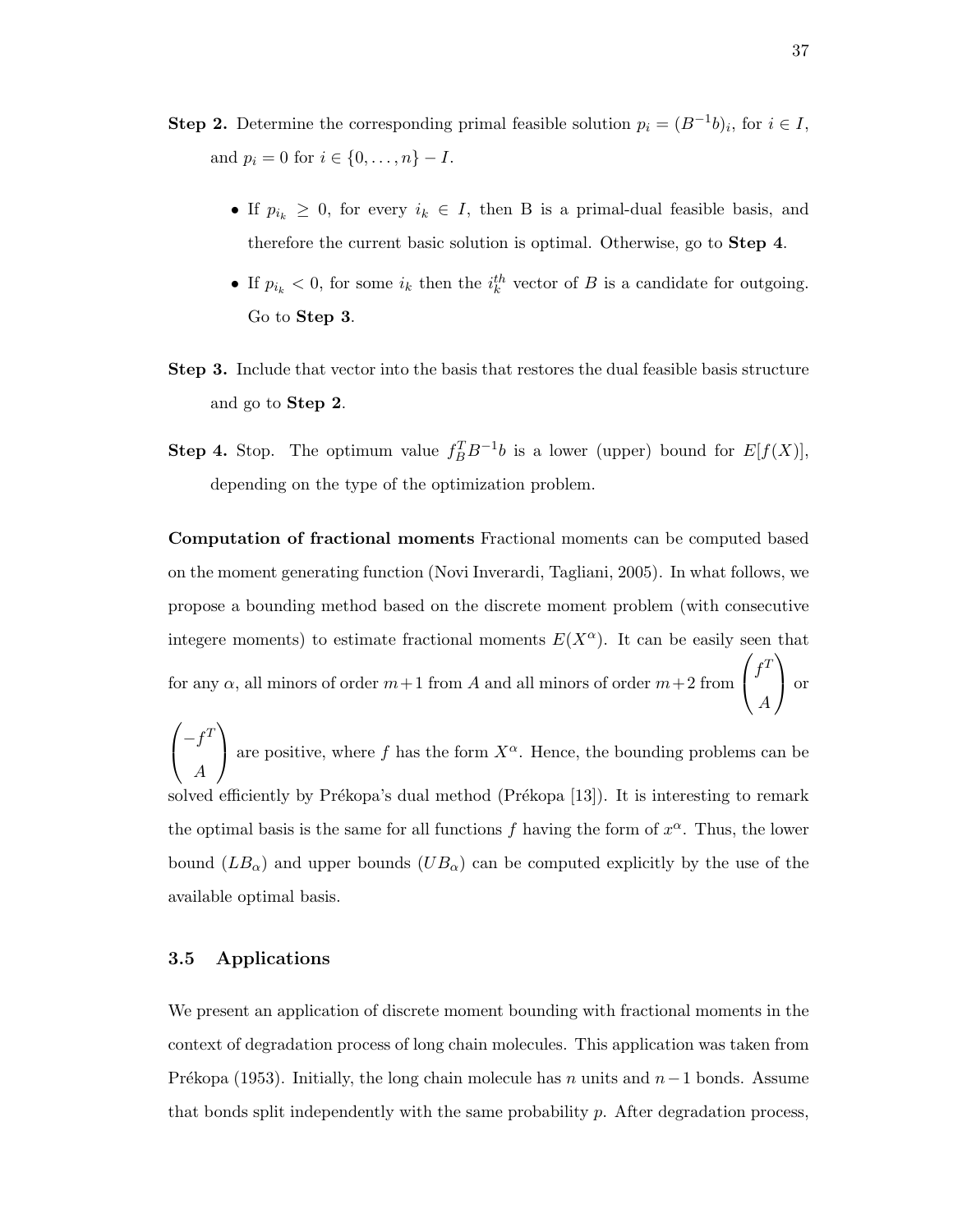we have polymers of different length. Let us denote  $a_1$  as the number of monomers, ...,  $a_n$  n-mers and  $\xi_1^{(n)}$  $\zeta_1^{(n)}, \ldots, \zeta_n^{(n)}$  as the corresponding random variables. The probability mass function (p.m.f) of the distribution of the number of mers  $P(a_1, a_2, \ldots, a_n)$  can be represented as follows:

$$
\frac{(1-p)^n}{p} \frac{(a_1 + a_2 + \dots + a_n)!}{a_1! \dots a_n!} \left(\frac{p}{1-p}\right)^{a_1 + a_2 + \dots + a_n} \tag{3.15}
$$

We are interested the p.m.f of the number of k-mers  $P(\xi_k^{(n)})$  $\binom{n}{k}$ . We propose to estimate those probabilitities using moments. The mean  $E(\xi_k^{(n)})$  $\binom{n}{k}$  and  $Var(\xi_k^{(n)})$  $\binom{n}{k}$  are computed in the paper by Prékopa (1953). Method to compute higher moments is also presented in that paper. Fractional moments are estimated by the bounding procedure described in the previous section. The following table shows the lower and upper bound for the probability that the number of 2-mers is more than 9. The result shows significant improvement of both lower and upper bounds when using fractional moments.

|          |              | Integer vs Fractional moments |                               |         |
|----------|--------------|-------------------------------|-------------------------------|---------|
| # of Mo. | LBint        | UBint                         | LBfrac UBfrac                 |         |
| '2       |              | 0.14754                       |                               | 0.11312 |
|          | $\mathbf{0}$ | 0.06222                       |                               | 0.05507 |
| 6        | 0.000028     | 0.05436 0.00169               |                               | 0.05436 |
| 8        | 0.004787     |                               | $0.04961$ $0.00527$ $0.03894$ |         |

Table 3.1: Integer and fractional moment bounds for  $P(\xi_k^{(n)} \ge 10)$ 

Moment problems with high-order integer moments are known to be unstable. Fractional moments offer some alleviation for stability issue and provide better accuracy for both lower and upper bounds, however, estimation of fractional moment can be difficult.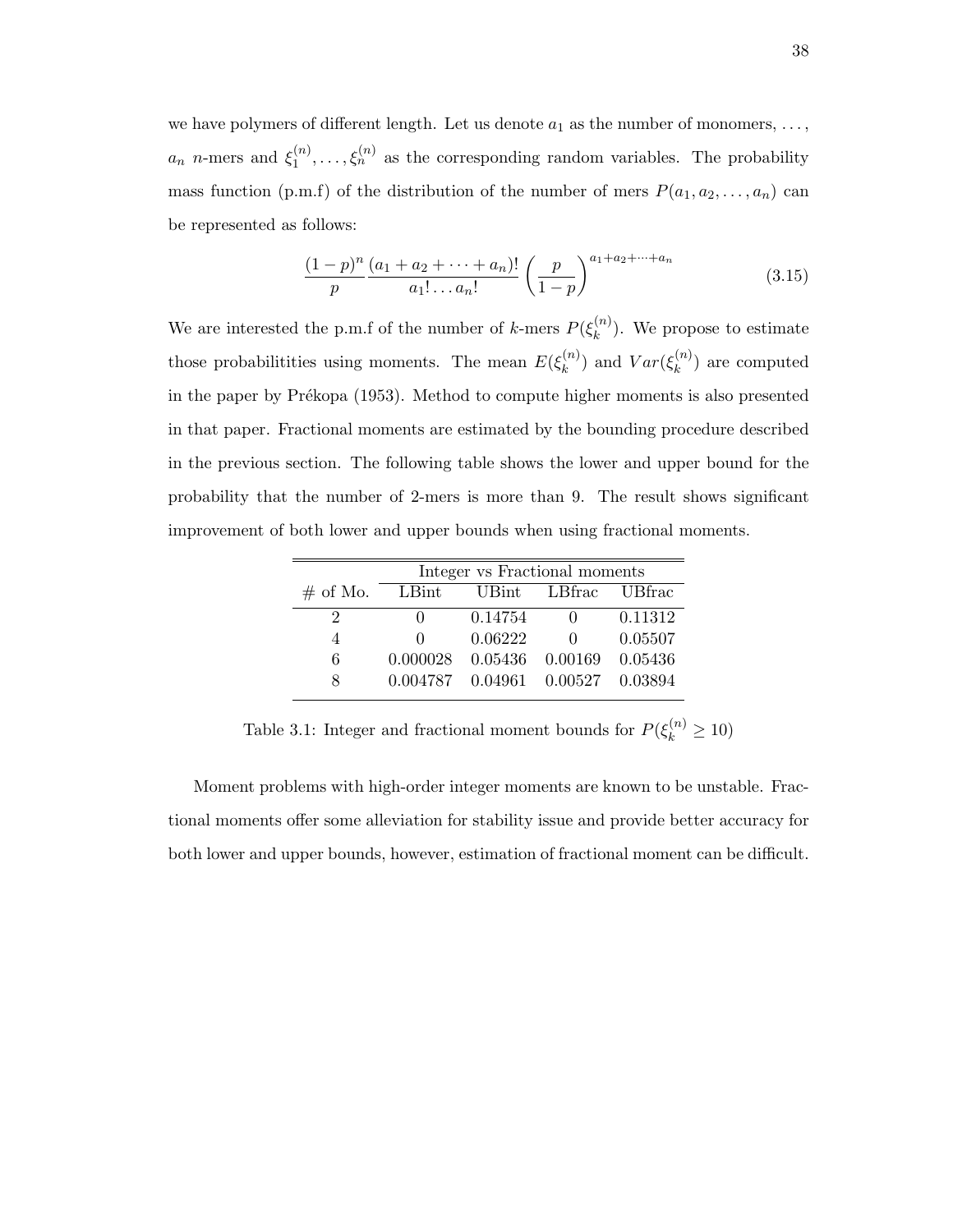# Chapter 4

# Recruitment stocking problems

## 4.1 Introduction

There are four primary phases in clinical trials. They are used to ensure the safety and efficacy of a proposed treatment. Phase I tests safety and dosage ranges in a small group of people. Phase II further tests safety and also tests for efficacy in a larger group. Phase III, assuming success in Phase I and II, confirms the safety and efficacy results in a much larger group of patients, on the orders of hundreds or thousands, and monitors for adverse effects of the treatment. Assuming success in Phase III, a drug is then approved for commercialization and further Phase IV studies assess the treatment over the long-term. Time is very critical in clinical trials since the patent lifetime is limited. However, the recruitment of patient is extremely slow. Moreover, it has to follow strict FDA regulations.

This research is motivated from the recruitment process in Phase III of clinical trials. Patients arrive randomly to multiple locations or sites. Upon arrival, a medical package will be provided if avaiable, otherwise, the patient is rejected. The clinical trial is closed once the target number of patients is recruited. To measure the performance of a clinical trial, we can look at some of key metrics: time to recruit the target number of subjects, inventory overage of medical packages and the number of patients rejected at the end of the trial.

The recruitment process in clinical trial is just an example of recruiment process. In this chapter, we introduce a more general class of inventory control problem - the recruitment stocking problem. We need to recruit a target number of individuals through designated outlets. As soon as the recruits of all outlets add up to the target number,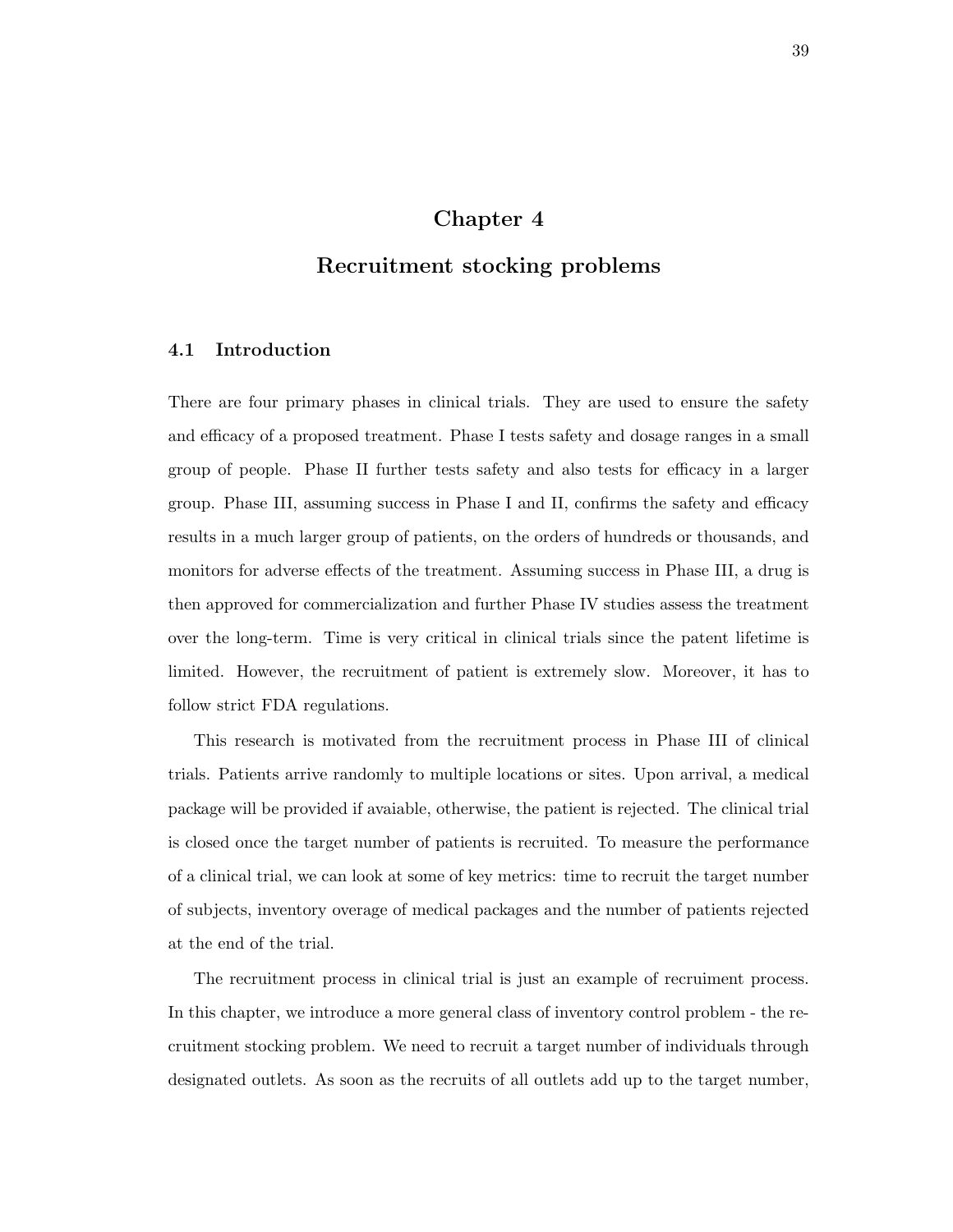the recruitment is done and no more individuals will be admitted. The arrivals of individuals at each outlet are random. To recruit an individual upon its arrival, we must provide a pack of materials. We order the packs of materials in advance and hold them in the outlets. Outlets can neither transfer recruits nor cross-ship materials among themselves. If an outlet runs out of stock, any futher recruit at the outlet will be lost.

This chapter answers the following questions: given the inital inventory levels at each locations in the system, how to measure the performance metrics efficiently?

- 1. What is the chance that we will reject some patients before the recruitment target is reached? (type I service level)
- 2. How many patients we will reject before the target is reached? (type II service level)
- 3. How long does it take to recruit the target number of patients? (recruitment time)

The recruitment stocking problem widely exists in practice. For instance, in marketing research, we have to recruit testers to try new products in a short time. In fashion industry, when an item is at the end of its life cycle, we want to allocate its inventory in such a way that we will sell out the inventory as soon as possible.

The recruitment stocking problem differs from existing inventory management literature by the finite recruitment target which connects all outlets in a such way that the recruitment is done as soon as the recruits at all outlets sum up to the target. In most existing inventory models, we should satisfy demand as much as supply allows. In other words, demand will be satisfied if inventory is available. This is not true in the recruitment stocking problem, where, as soon as the target is met, no more demand will be satisfied even if we have stock available. Due to this distinctive feature, performance metrics must be evaluated differently in recruitment stocking problem. In standard inventory control literature, performance metrics are estimated using steady-state approximation, however, for recruitment stocking problems, the performance metrics are transient since the system will eventually terminates.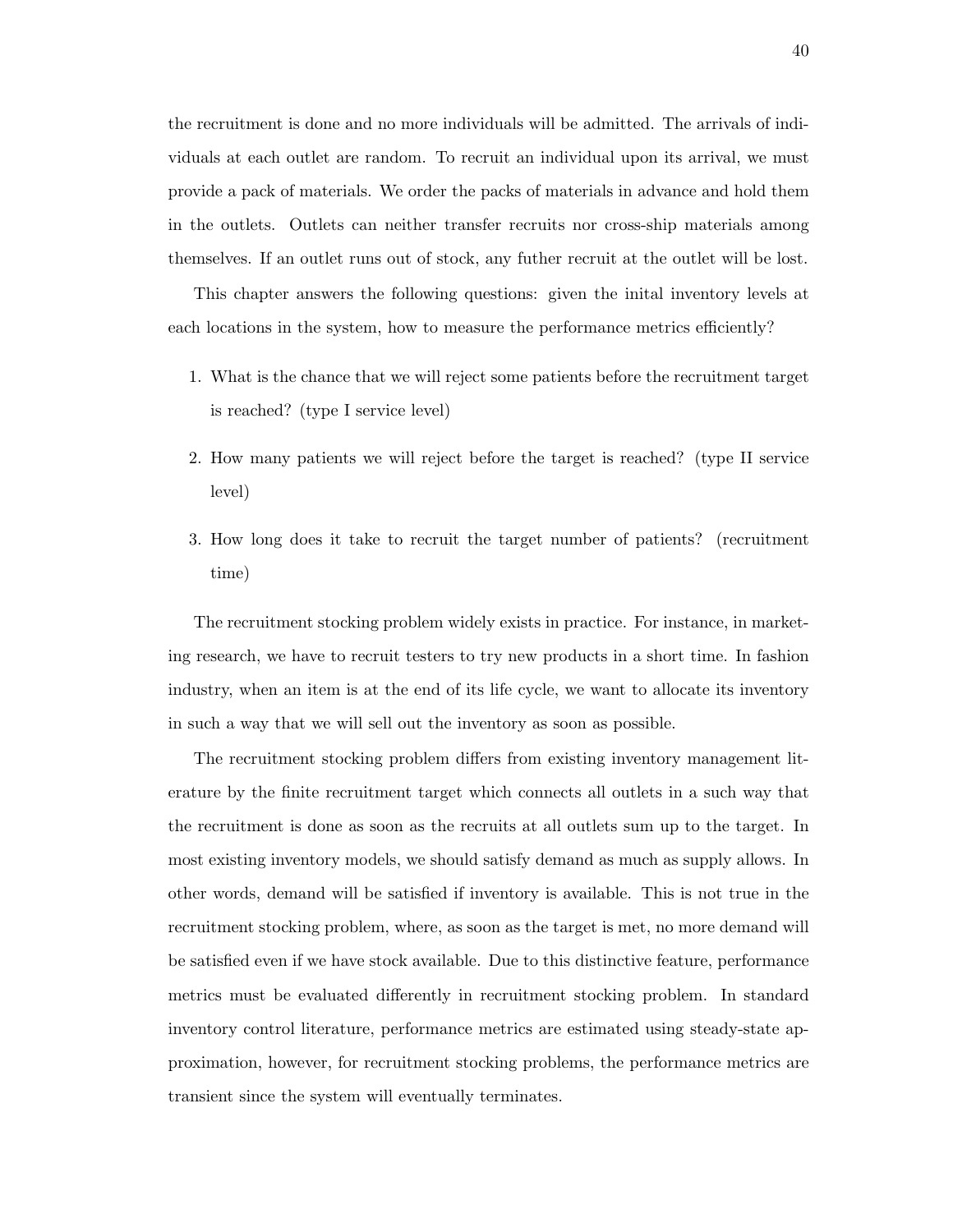Recruitment stocking problems are closely related to some of classical problems in probability theory. In occupancy problems,  $r$  balls are thrown randomly in  $n$  urns with each ball independently assigned to a given urn at some probability. There is a rich literature on the topic, e.g, see Johnson, Kotz (1977), Holst (1986), and the references therein. Another variation to the problem is the overflow problem, in which the urns have finite capacity. Thus, once full, the balls can fall outside of urns, and the number of balls that overflow is the random variable of interest (Ramakrishna, Mukhopadhyay, 1988). This setting is indeed very similar to the recruitment stocking problems since the overflow balls can be considered as the number of rejected subjects. However, the key difference between classical occupancy problems and our problem is that occupancy problems assume homegeneous arrivals and capacities across urns. But in recruitment stocking settings, the arrival of subjects are inherently different from each other and, thus, so do the amount of inventory allocated to the locations.

A related problem was studied by Fleishacker et. al (2014) in the context of inventory management for clinical trials, however, in the paper, the authors assume that there is enough inventory so that no patient will be rejected from the trial. In a recent paper, Fok et. al (2014) considered rejections during recruitment and proposed some allocation rule for inventory. They focused on a special case of recruitment stocking problem when the total initial inventory is the same as recruitment target.

The rest of the chapter is organized as follows. In Section 2, we define and characterize the recruitment stocking process. The exact analysis for type II service level is presented in Section 3. Section 4 is devoted to asymptotic approximations and bounding schemes for recruitment time. Numerical examples are demonstrated in Section 5.

## 4.2 Recruitment stocking processes

In this section, we state the assumptions of the recruitment stocking problems and present the mathematical framework for RSPs.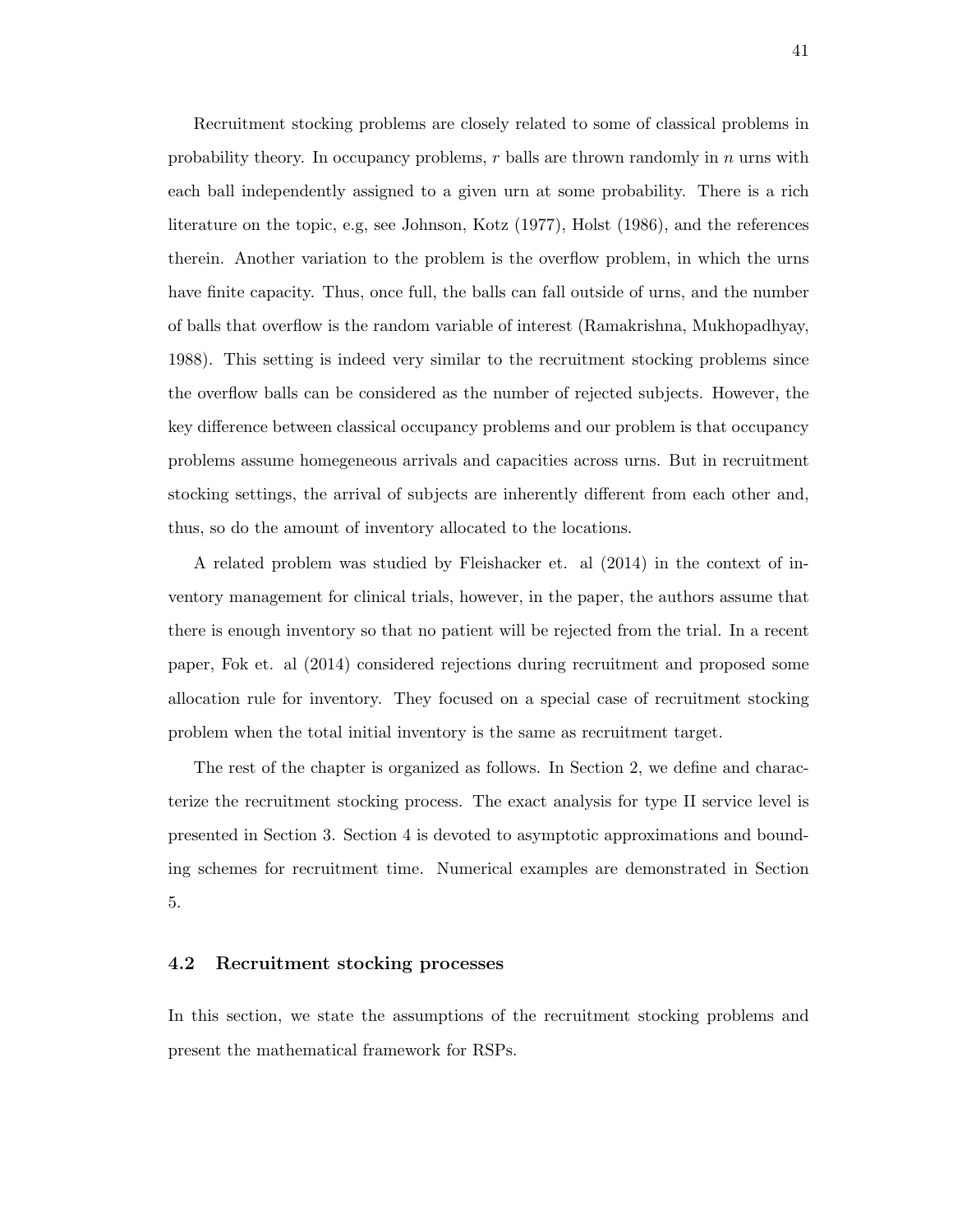## 4.2.1 Modeling Assumptions

- Demand Process: Demand occurs only at the lowest echelon (at sites) and the demand processes are mutually independent Poisson processes with known demand rates.
- Fixed recruitment target, H: The system has a predefined recruitment target, H, which is the necessary sample size for the study. Once the target is reached, recruitment is closed and no more customers will be needed.
- Inflexible Supply: Products are assumed to be made before the recruitment (for example, in clinical trials, this constraint is due to statistical consistency considerations and/or the significant fixed costs associated with the production and quality control).
- Inability of Cross-Shipping: We also assume that cross-shipping and back-shipping is not allowed.

## 4.2.2 Some notations

- $T_m(n)$ : the time to recruit n subjects at location m.
- $T(H)$ : the recruitment time to recruit the target H at all locations.
- $R_m$ : the number of rejected arrivals at location m at the end of recruitment period.
- $\bullet$  R: the total number of rejected arrivals across all locations at the end of recruitment period.
- $s_i$ ,  $i = 1, ..., M$ : inventory levels at locations  $1, ..., M$ .
- S: the total inventory in the system,  $S = s_1 + \cdots + s_M$ .
- $\lambda_i, i = 1, \ldots, M$ : arrival rates at locations  $1, \ldots, M$ , correspondingly.
- Suppose that the random vector  $X = (X_1, X_2, \ldots, X_M)$  follows a multinomial distribution with the mass parameter H and the probability vector  $p = (p_1, p_2, \ldots, p_M)$ ,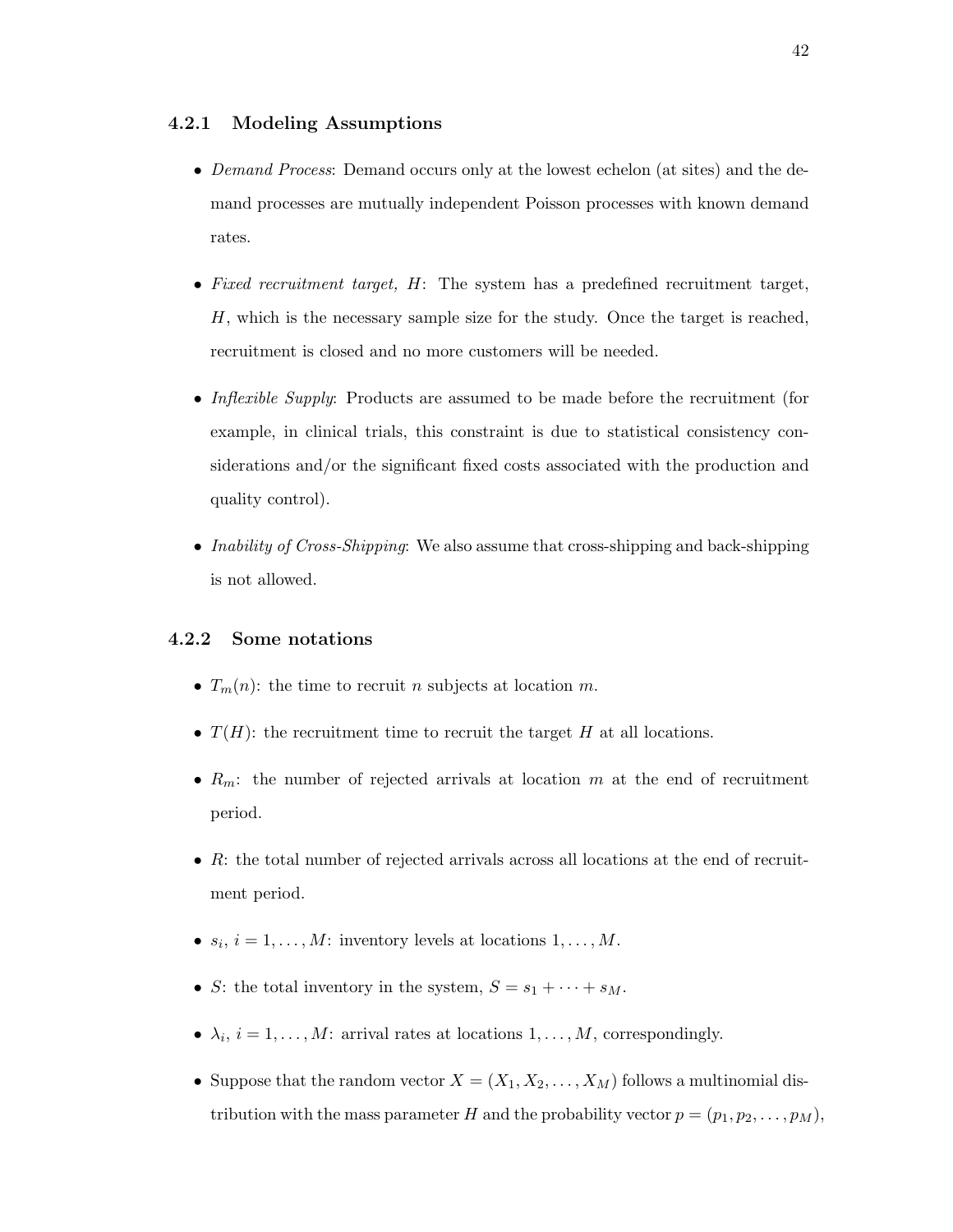where  $H, M$  are positive integers, and  $p_i, i = 1, \ldots, M$  are real non-negative with  $p_1 + p_2 + \cdots + p_M = 1$ . Let  $a_1, \ldots, a_M$  and  $b_1, \ldots, b_M$  be sets of integers so that  $0 \le a_i \le b_i \le H$  for  $i = 1, ..., M$ . We call the following expression as the rectangular probability of the multinomial distribution X:

$$
P_H\{a_1 \le X_1 \le b_1, \dots, a_M \le X_M \le b_M\},\tag{4.1}
$$

where the lower script  $H$  refers to the summation of all the components of the vector X.

#### 4.2.3 Characterizations

In this section we define and characterize the recruitment stocking process.

**Definition 1.** Let  $X_m(t)$  be the number of arrivals at location m during  $(0, t]$ . Due to the possibility of having stockout, the number of subjects recruited  $X_m(t)$  at location m up to time t and the number of arrivals  $N_m(t)$  are related by the simple relation:

$$
N_m(t) = \min(X_m(t), s_m),\tag{4.2}
$$

and the stochastic process  $N(t)$  that counts the total number of recruited subjects in the system is the summation of recruits over all the locations:

$$
N(t) = \sum_{m=1}^{M} N_m(t).
$$
 (4.3)

We call  $N(t)$  the recruitment stocking process.



Some preliminary properties of  $\{N(t), t \geq 0\}$  are discussed below. It can be easily seen that the probability of having  $n$  th or more recruits in the system during the interval  $(0, t]$  is equal to the probability that the n th recruit occurs at or before t:

$$
P\{N(t) \ge n\} = P\{T(n) \le t\}, \quad n = 0, \dots, H. \tag{4.4}
$$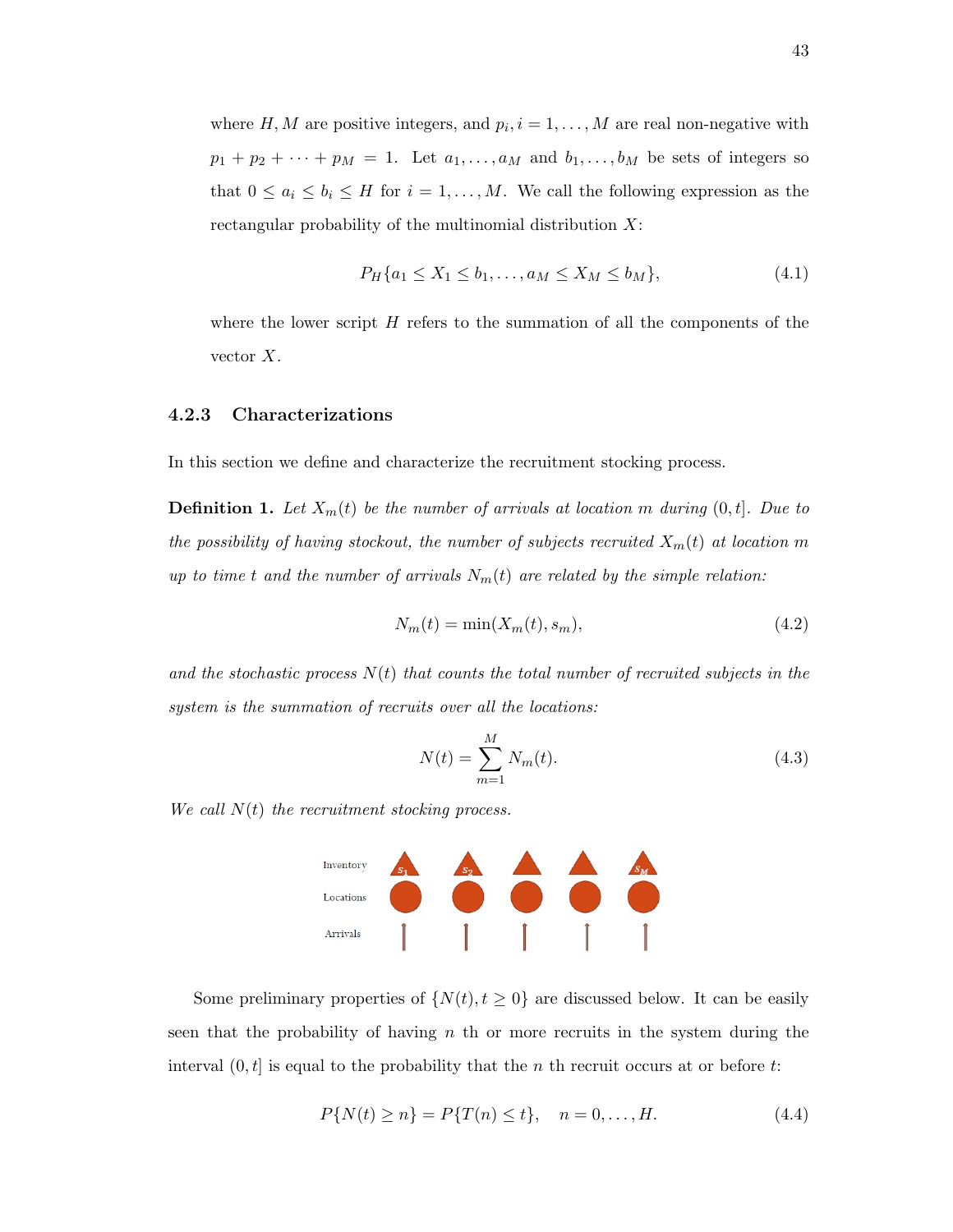Type II service level and expected recruitment time The mean number of rejected subjected is the difference between the mean arrivals of subjects in the system and the target H.

$$
R = X_1[T(H)] + \dots + X_M[T(H)] - H,\tag{4.5}
$$

and since the expectation is additive, we obtain:

$$
E[R] = E[X_1(T(H))] + \cdots + E[X_M(T(H))] - H,
$$
\n(4.6)

Each of the term is the expected number of arrivals at sites:

$$
E[X_i(T(H))] = \lambda_i E[T(H)], \ i = 1, ..., M.
$$
 (4.7)

Thus, the expected value of R is

$$
E[R] = E[T(H)] \sum_{i=1}^{M} \lambda_i - H.
$$
\n(4.8)

**Probability mass function of**  $N(t)$  The recruitment stocking process,  $\{N(t); t > 0\}$ counts the number of recruits upto time  $t$ . It consists of a discrete random variable  $N(t)$  for each  $t > 0$ . We present the closed-form formula for the pmf for this random variable in this section. The following lemma is straightforward, but since it is needed in the main proof for the formula, we state it here without proof.

## Lemma 3. The probability

$$
\sum_{\substack{x_1+x_2+\cdots+x_M=s\\x_1
$$

is the product of a rectangle multinomial probability and a Poisson cdf:

$$
P_s\{X_1(t) < s_1, \dots, X_M(t) < s_M\} P\{X_1(t) + \dots + X_M(t) = s\}.\tag{4.10}
$$

The pmf for  $N(t)$  is presented in the following theorem.

**Theorem 16.** The pmf for  $N(t)$  (i.e., the number of recruits in  $(0,t]$ ) is given by the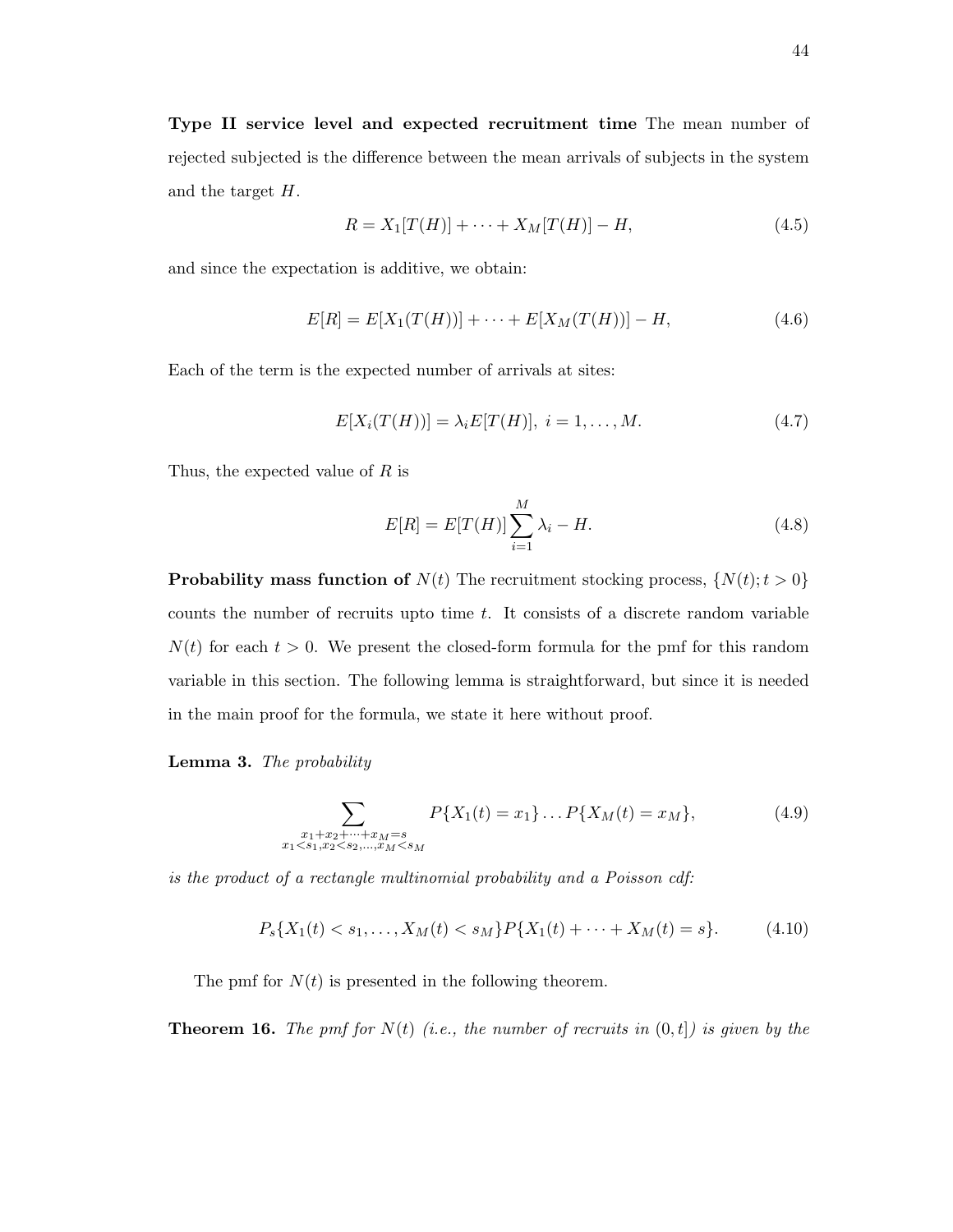expression:

$$
P\{N(t) = s\} = P_s\{X_1(t) < s_1, \dots, X_M(t) < s_M\} P\left(\sum_{m=1}^M X_m(t) \le \sum_{m=1}^M s_m\right)
$$
\n
$$
+ \sum_{k=1}^M \sum_{1 \le i_1 \le \dots \le i_k \le M} P\{X_{i_1} \ge s_{i_1}\} \dots P\{X_{i_k} \ge s_{i_k}\}
$$
\n
$$
P_{s - \sum_{j=1}^k s_{i_j}}\{X_j(t) < s_j; j \ne i_1, \dots, i_k\} P\{\sum_{j=1}^k X_{i_j}(t) = \sum_{j=1}^k s_{i_j}\}, \quad (4.11)
$$
\nere the rectangle multinomial probability  $P_{s - \sum_{j=1}^k s_j} \{X_j(t) < s_j; j \ne i_1, \dots, i_k\} = 0,$ 

where the rectangle multinomial probability  $P_{s-\sum_{j=1}^k s_{i_j}}\{X_j(t) < s_j; j \neq i_1, \ldots, i_k\} = 0,$ if  $s \leq \sum_{j=1}^k s_{i_j}$ .

**Proof.** Let  $x_m$  be the particular value of the random variable  $N_m(t)$ , then we have the following expression for  $P\{N(t) = s\}$ :

$$
P\{N(t) = s\} = \sum_{\substack{x_1 + x_2 + \dots + x_M = s \\ x_1 \le s_1, x_2 \le s_2, \dots, x_M \le s_M}} P\{N_1(t) = x_1\} \dots P\{N_M(t) = x_M\},\qquad(4.12)
$$

where the pmf for  $N_m(t)$  is given as follows:

$$
P\{N_m(t) = x_m\} = \begin{cases} \n\frac{e^{-\lambda_m} \lambda_m^{x_m}}{x_m!} & \text{for } x_m < s_m\\ \n1 - \sum_{x_m=0}^{s_m} \frac{e^{-\lambda_m} \lambda_m^{x_m}}{x_m!} & \text{if } x_m = s_m \n\end{cases}
$$

The main idea of the proof is to relax those constraints on  $x_i, i = 1, \ldots, M$  to strict inequalities  $x_i < s_i$  and divide the set  $x_1 \leq s_1, \ldots, x_M \leq s_M$  into the following disjoint sets:

$$
x_1 < s_1, \dots, x_M < s_M \tag{4.13}
$$

. . .

$$
x_{i_1} = s_{i_1}; x_j < s_j, j \neq i_1, i_1 = 1, \dots, M \tag{4.14}
$$

$$
x_{i_1} = s_{i_1}, \dots, x_{i_k} = s_{i_k}; x_j < s_j, j \neq i_1, \dots, i_k, 1 \leq i_1 \leq \dots \leq i_k \leq M,\tag{4.15}
$$

then carry out the summation in equation (4.12) over these sets above. Let's start with the simplest set;  $x_1 < s_1, \ldots, x_M < s_M$ . This set depicts the scenarios that the number of arrivals to all locations is strictly less than their inventory levels. The probability corresponding to this set is the following:

$$
\sum_{\substack{x_1+x_2+\cdots+x_M=s\\x_1 (4.16)
$$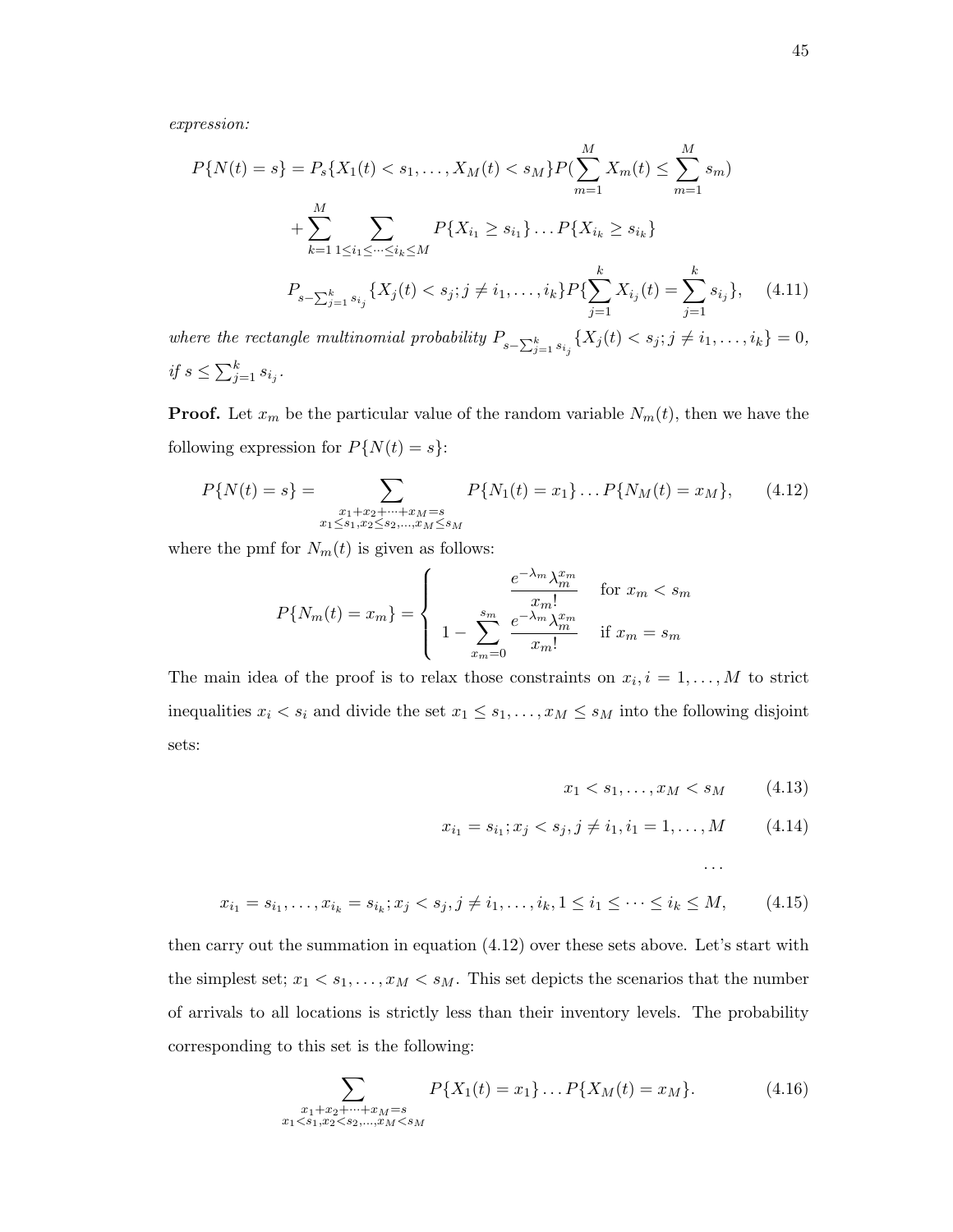Notice that the above type of summation can be simplied into the following expression by Lemma 3:

$$
P_s\{X_1(t) < s_1, \dots, X_M(t) < s_M\} P\{X_1(t) + \dots + X_M(t) = s\}.\tag{4.17}
$$

The more general set  $x_{i_1} = s_{i_1}, \ldots, x_{i_k} = s_{i_k}; x_j \lt s_j, j \neq i_1, \ldots, i_k, 1 \leq i_1 \leq \cdots \leq i_k$  $i_k$  shows the scenarios that we has depleted inventory at locations  $i_1, \ldots, i_k$ . Under this scenarios, the corresponding probability is:

$$
\sum_{\substack{x_1+x_2+\cdots+x_M=s\\x_{i_1}=s_{i_1},\ldots,x_{i_k}=s_{i_k}; x_j\leq s_j, j\neq i_1,\ldots,i_k, 1\leq i_1\leq\cdots\leq i_k}} P\{N_1(t)=x_1\}\ldots P\{N_M(t)=x_M\}.
$$
 (4.18)

The above probability can be rewritten as:

$$
P\{X_{i_1}(t) \ge s_{i_1}\}\dots P\{X_{i_k}(t) \ge s_{i_k}\}\n\sum_{\substack{\sum x_j = s - s_{i_1} - \dots - s_{i_k} \\ x_j < s_j, j \ne i_1, \dots, i_k}} \prod_j P\{X_j(t) < x_j\}\n\tag{4.19}
$$

Notice that the summation can be rewriten as the product of a rectangle multinomial probability and a Poisson cdf by Lemma 3. The proof is complete.

**Moments of**  $N(t)$  The first three moments can be found explicitly by the following formula on the mean, variance and skewness of a sum of independent variables.

$$
E(\sum_{i=1}^{M} X_i) = \sum_{i=1}^{M} E(X_i)
$$
  
\n
$$
Var(\sum_{i=1}^{M} X_i) = \sum_{i=1}^{M} Var(X_i)
$$
  
\n
$$
Skew(\sum_{i=1}^{M} X_i) = \frac{\sum_{m=1}^{M} Var(X_i)^{3/2} Skew(X_i)}{[\sum_{i=1}^{M} Var(X_i)]^{3/2}}
$$
\n(4.20)

The closed-form formula for the mean of  $N(t)$  is presented below:

$$
E[N(t)] = t \sum_{m=1}^{M} \lambda_m - M + \sum_{m=1}^{M} \frac{\Gamma(1 + s_m, \lambda_m t)}{s_m!},
$$
\n(4.21)

where  $\Gamma(a, z)$  is the Gamma function:

$$
\Gamma(a,z) = \int_{z}^{\infty} t^{a-1} e^{-t} dt
$$
\n(4.22)

**Shape of the distribution**  $N(t)$  is the sum of many integer-valued random variables, and in general, its pmf can have more than one mode. The following theorem shows that  $N(t)$  is unimodal in two cases.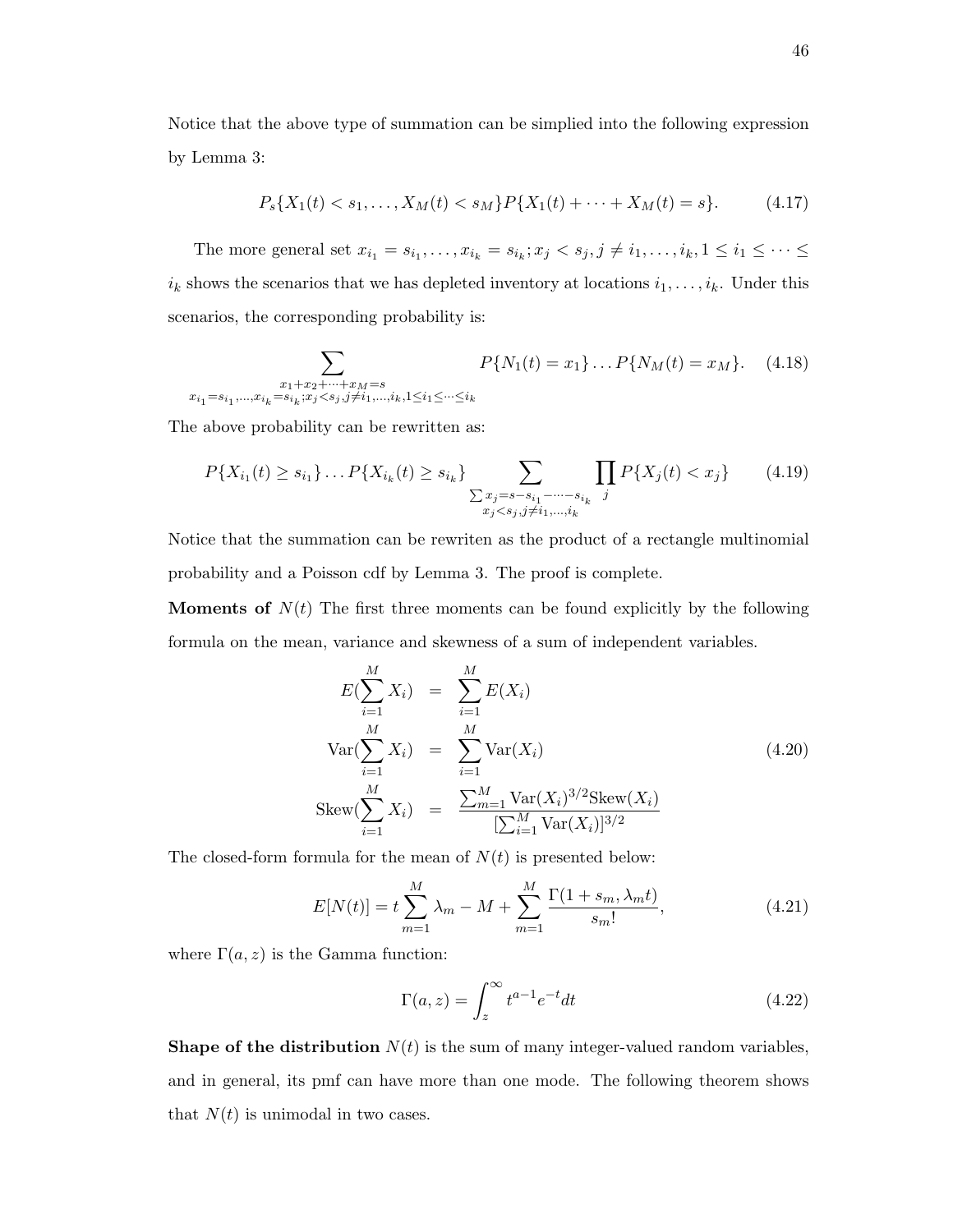**Theorem 17.** (a) For  $t \leq \frac{1}{\max}$  $\frac{1}{\max \lambda_m}$ , then  $N(t)$  has log-concave pmf:

$$
P\{N(t) = s\}^{2} \ge P\{N(t) = s + 1\}P\{N(t) = s - 1\}.
$$
\n(4.23)

(b) Furthermore, there exists a positive number  $\tau$  such that for  $t > \tau$ ,  $N(t)$  has monotone increasing probability mass function.

$$
P\{N(t) = s + 1\} \ge P\{N(t) = s\}
$$
\n(4.24)

## Proof.

(a). Consider the arrival process at location m:

$$
N_m(t) = \min(X_m(t), s_m). \tag{4.25}
$$

The support for this random variable  $N_m(t)$  is the discrete set  $\{0, \ldots, s_m\}$ . It can be easily seen that for  $P\{N_m(t) = n\}$ ,  $n = 0, \ldots, s_m - 1$  is a log-concave sequence since the Poisson random variable is log-concave. Thus, the log-concavity property of the pmf of  $N(t)$  will follow if we can show that

$$
P\{N_m(t) = s_m - 1\}^2 \ge P\{N_m(t) = s_m\} P\{N_m(t) = s_m - 2\}.
$$
 (4.26)

Using the pmf for  $N(m)(t)$  and further simplify the above inequality, we obtain:

$$
\frac{1}{s_m - 1} \ge \sum_{j = s_m}^{\infty} \frac{(s_m - 1)!(\lambda_m t)^{j - s_m}}{j!}.
$$
 (4.27)

Rewriting the infinite summation, the inequality becomes:

$$
\frac{1}{s_m - 1} \ge e^{\lambda_m t} (\lambda_m t)^{-s_m} \gamma(s_m, \lambda_m t), \tag{4.28}
$$

where  $\gamma(a, z)$  is the lower imcomplete gamma function:

$$
\gamma(a, z) = \int_0^z t^{a-1} e^{-t} dt
$$
\n(4.29)

Let  $x = \lambda_m t$ . To prove the inequality (4.28), we need to show the positivity of the following function for  $0 < x \leq 1$ :

$$
f(x) = \frac{e^{-x}x^{-s_m}}{s_m - 1} - \gamma(s_m, x)
$$
\n(4.30)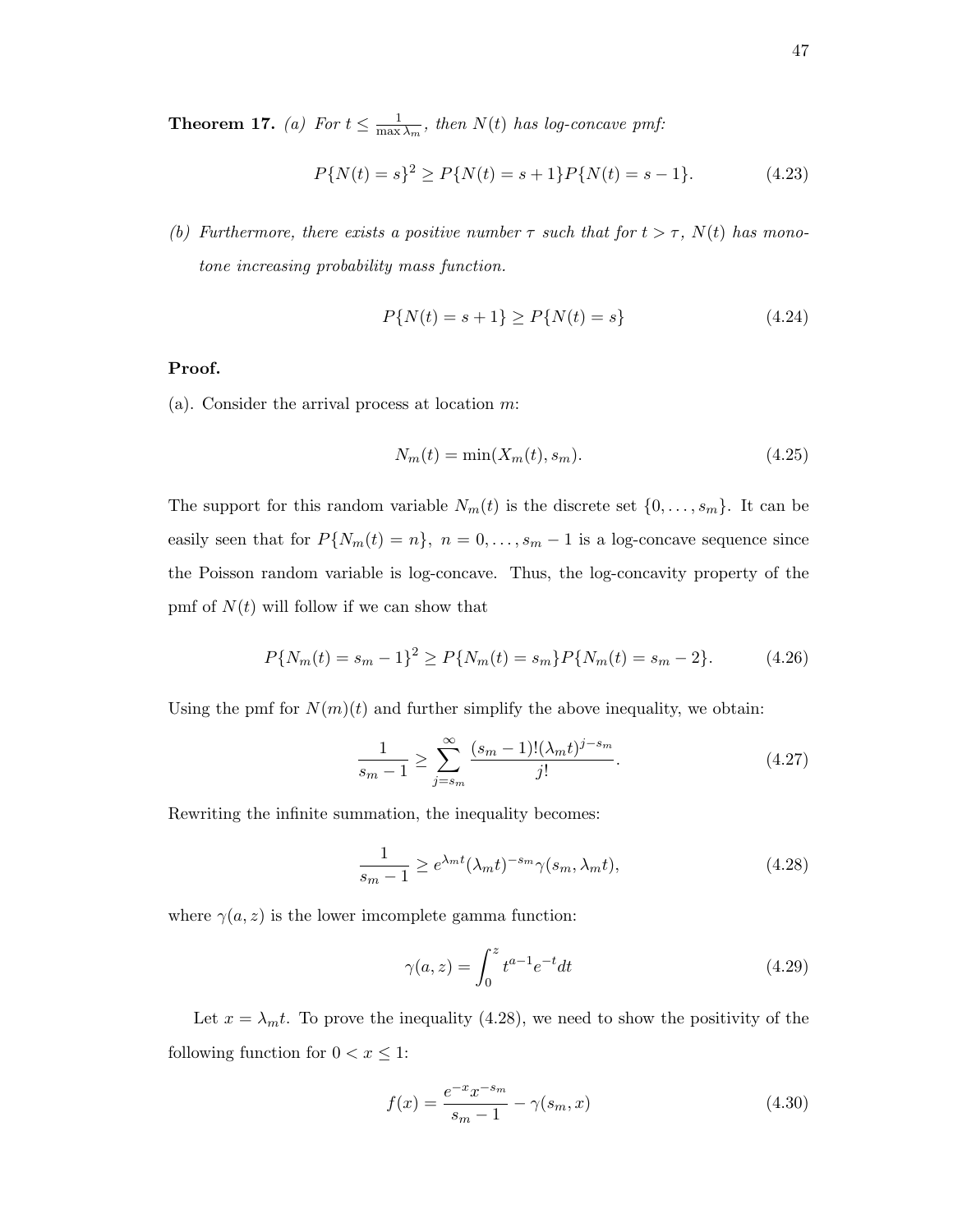It can be easily veried that the first derivative of  $f(x)$  is:

$$
f'(x) = x^{s_m - 1}e^{-x} + \frac{e^{-x}s_m x^{-s_m - 1} + e^{-x}x^{-s_m}}{s_m - 1}
$$
\n(4.31)

Since x is a positive number and  $s_m > 1$ , thus,  $f'(x)$  is strictly positive. In other words,  $f(x)$  is strictly increasing. Now, we will show that  $f(1) \leq 0$ .

We have the following recurrence for the incomplete gamma function:

$$
\gamma(s_m + 1, x) = s_m \gamma(s_m, x) - x^{s_m} e^{-x}.
$$
\n(4.32)

At  $x = 1$ , we obtain:

$$
\gamma s_m + 1, 1 = s_m \gamma(s_m, 1) - e^{-1}.
$$
\n(4.33)

Furthermore, for  $0 \le t \le 1$ , the following inequality holds true:

$$
t^{s_m - 1} e^{-t} \ge t^{s_m} e^{-t}.
$$
\n(4.34)

Now, integrating from 0 to 1 for both sides, we obtain:

$$
\gamma(s_m - 1, 1) \ge \gamma(s_m, 1). \tag{4.35}
$$

The negativity of  $f(1)$  follows directly from (4.33) and (4.35). This shows that  $N_m(t)$  is log-concave if  $\lambda_m t \leq 1$ . Since the convolution of log-concave sequence are log-concave, the proof for the first part of our theorem is complete.

(b). The key idea of the proof is to show that, when  $t$  is large enough, the following expression in the formula for the pmf of  $N(t)$  in Theorem 16 is increasing in s:

$$
P\{X_{i_1} \ge s_{i_1}\}\dots P\{X_{i_k} \ge s_{i_k}\}P_{s-\sum_{j=1}^k s_{i_j}}\{X_j(t) < s_j; j \ne i_1, \dots, i_k\}
$$
\n
$$
P\{X_{i_1}(t) + \dots + X_{i_k}(t) = s_{i_1} + \dots + s_{i_k}\}.\tag{4.36}
$$

Note that  $k$  is the number of locations that reject subjects. Without loss of generality, we will prove the statement for the case that  $k = 1$ . After simplying those terms that are independent of s, we have to show:

$$
P_{s-s_{i_1}}\{X_j(t) < s_j; j \neq i_1\} \le P_{s+1-s_{i_1}}\{X_j(t) < s_j; j \neq i_1\} \tag{4.37}
$$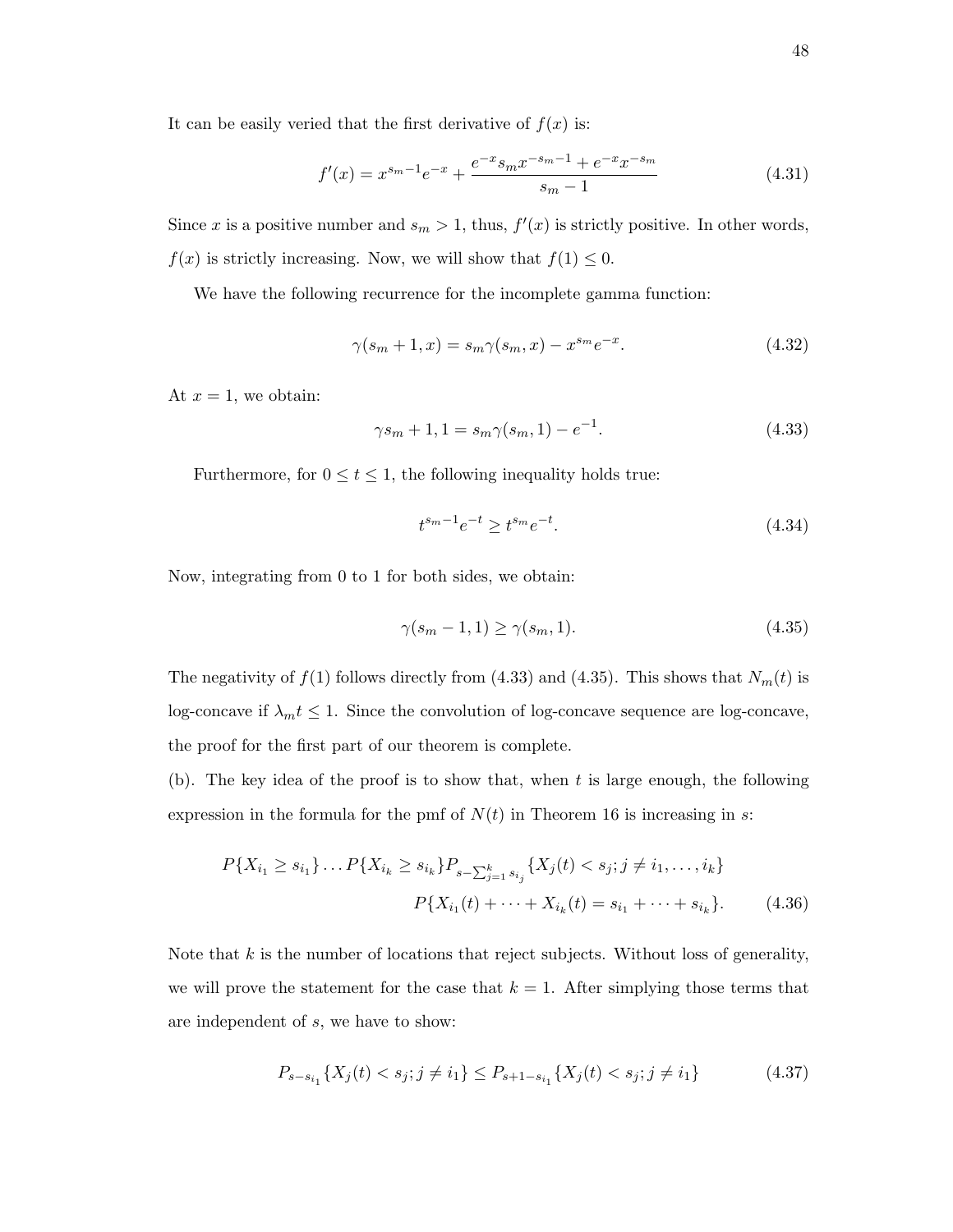It is well-known (Levin, 1981) that the rectangle multinomial probability can be expressed in terms of Poisson and truncated Poisson random variables as follows:

$$
P_{s-s_{i_1}}\{X_j(t) < s_j; j \neq i_1\} = \frac{(s-s_{i_1})!}{(t\sum_{j=1,j\neq i_1}^M \lambda)^{s-s_{i_1}}(e^{-t\sum_{j=1,j\neq i_1}^M \lambda})} \prod_{j=1,j\neq i_1}^M P\{X_j(t) \leq s_j\}
$$
\n
$$
P\{W = s - s_{i_1}\},\tag{4.38}
$$

where W is the sum of independent truncated Poisson random variables, namely  $W =$  $\sum_{j=1, j\neq i_1}^M Y_j$  and  $Y_j \sim TP(X_j(t))$  with range  $0, 1, \ldots, s_j - 1$ .

The inequality (4.37) simplifies to the following:

$$
P\{W = s - s_{i_1}\} \le \frac{P\{W = s + 1 - s_{i_1}\}}{s + 1 - s_{i_1}}.\tag{4.39}
$$

It can be easily seen that the truncated Poisson distribution is log-concave, so the distribution for W is also log-concave since log-concavity is closed under convolution. Thus, we obtain:

$$
\frac{P\{W = s - s_{i_1}\}}{P\{W = s + 1 - s_{i_1}\}} \le \frac{P\{W = W_{\text{max}} - 1\}}{P\{W = W_{\text{max}}\}},\tag{4.40}
$$

where  $W_{\text{max}} = s_1 - 1 + \cdots + s_M - 1$ . Substitute  $W = Y_1 + \cdots + Y_M$  and the pmf for  $Y_j$ to yield:

$$
\frac{P\{W = s - s_{i_1}\}}{P\{W = s + 1 - s_{i_1}\}} \le \sum_{j=1, j \ne i_1}^{M} \frac{s_j - 1}{\lambda t},\tag{4.41}
$$

and take limit when t goes to  $\infty$ . Since the limit for the right hand side goes to 0, it follows that the fraction on the left also goes to 0 when  $t$  is large enough.

#### 4.2.4 Recruitment time

In general, the distribution for recruitment time  $T(H)$  is unknown except for two special cases. The first case corresponds to the scenarios when we do not want to have any inventory overage at the end of recruitment. In other words, the total inventory in the system S is the same as the target H. Thus, the recruitment time  $T(H)$  is the time for the last location to delete its inventory:

$$
T(H) = \max_{m=1,\dots,M} T_m(s_m),
$$
\n(4.42)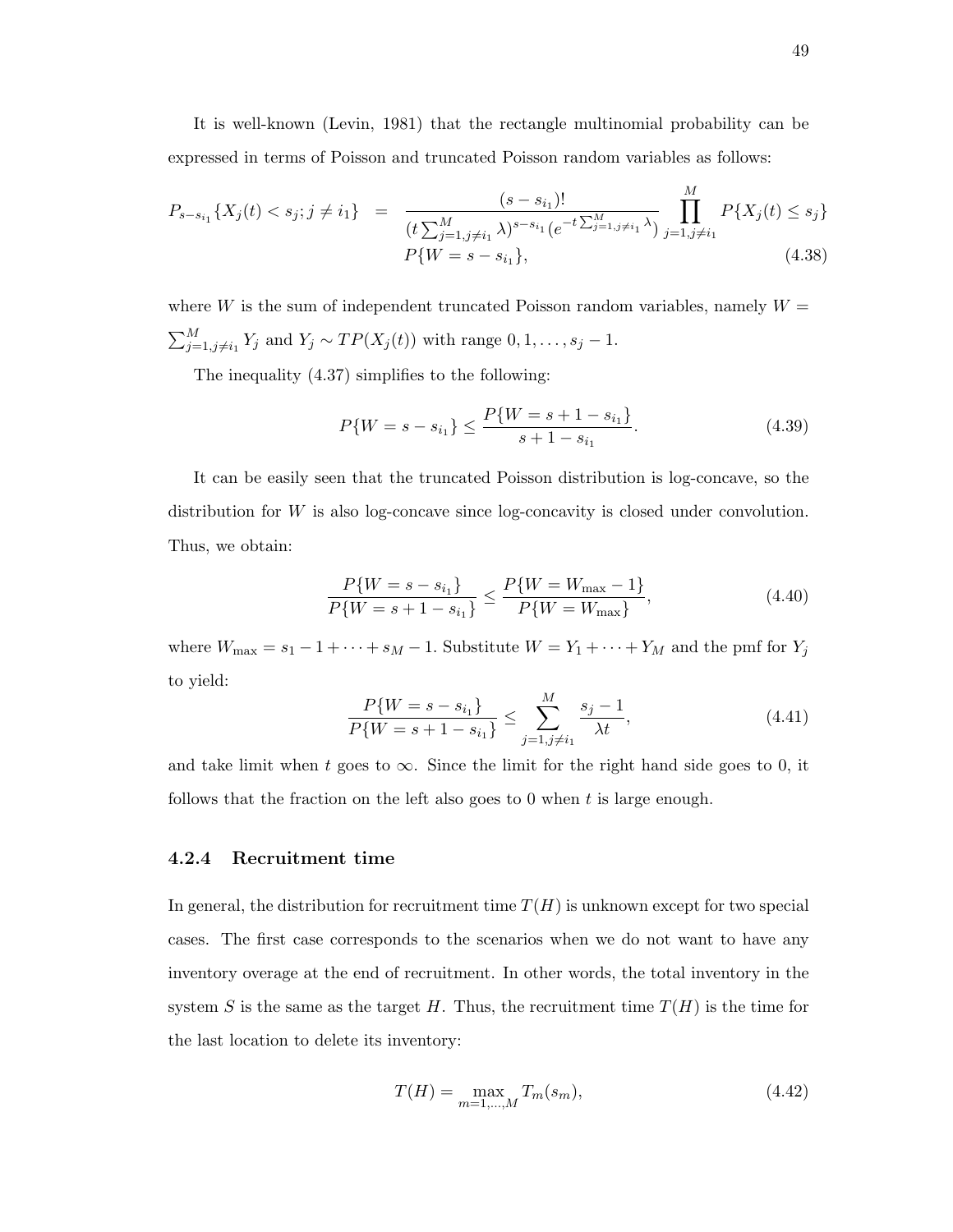where  $T_m(s_m)$  is the time for location m to deplete its inventory  $s_m$ . Under Poisson arrivals assumption, it can be easily seen that  $T_m(s_m)$  follows an Erlang distributions with shape parameter  $s_m$  and scale parameter  $\lambda_m$ . Thus,  $T(H)$  is the maximum ordered statistics for M Erlang random variables. The second case looks at the other extreme when inventory is not expensive. Hence, we can choose to carry a lot of inventory in the system,  $S \gg H$ . In this case, the distribution of  $T(H)$  can be well approximated by a single Erlang distribution with shape parameter H and scale parameter  $\sum_{m} \lambda_m$ . Detailed discussions on the computation of the mean recruitment time will be presented in Section 4.

#### 4.2.5 Type I Service level

We are interested in the probability that no subject is rejected at the end of recruitment. Since there is no rejections, the total number of subjects arriving in the system is  $H$ :

$$
X_1 + X_2 + \cdots + X_M = H,
$$

and the number of subjects  $X_m$  arriving at location  $m, m = 1, ..., M$  have to be less than or equal to the inventory level  $s_m$ . Hence, Type I service level can be written as:

$$
P_H\{X_1 \le s_1, X_2 \le s_2, \dots, X_M \le s_M\} \tag{4.43}
$$

Under Poisson arrivals assumption,  $(X_1, X_2, \ldots, X_M)$  has a multinomial distribution with parameter H and  $p = (p_1, \ldots, p_M)$ , where  $p_i$  is defined as follows:

$$
p_i = \frac{\lambda_i}{\lambda_1 + \lambda_2 + \dots + \lambda_M},\tag{4.44}
$$

thus Type I service level is the rectangle probability of the multinomial distribution. Levin (1981) used approximate algorithm to compute the c.d.f. More efficient methods are developed recently by Frey (2009) and Lebrun (2012). We refer to their papers for a more detailed discussion.

## 4.3 Exact analysis

In this section we provide the exact analysis for Type II service level or the mean number of subjects rejected at the end of recruitment.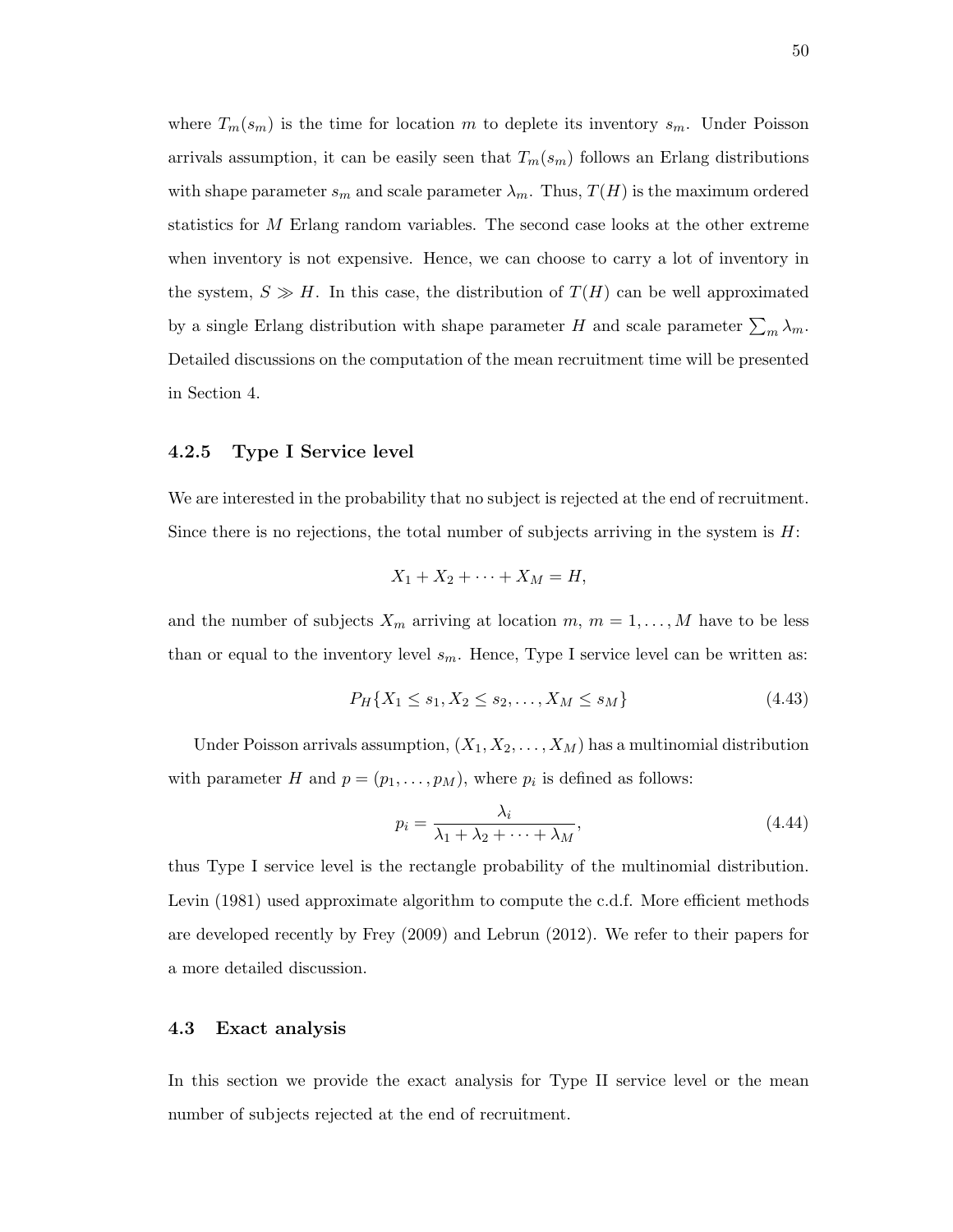## 4.3.1 Type II service levels

Key ideas and challenges Type II service level  $E[R]$  can be written explicitly as:

$$
E[R] = \sum_{l=1}^{\infty} l \times P\{R = r\}.
$$
 (4.45)

Hence, to find Type II service level, we need to compute the probability that we are rejecting r subjects in the system  $P\{R = r\}$ . This probability can be found by twostep conditioning procedure. The first step conditions on where stock out happens. This step can be explained with a simplest case when rejection happens at only one location. In other words,  $r$  subjects can only be rejected at location 1, or location 2,  $\ldots$ , or location M. They are nonoverlapping events, thus the probability of rejecting r subjects at exactly one location can be computed as:

$$
\sum_{i_1=1}^{M} P\{R_{i_1} = r; R_m = 0, m \neq i_1\},\tag{4.46}
$$

where each summand is the probability that r subjects are rejected at location  $i_1$ .

Now, what happens if two locations reject r subject? First, we have to determine where we reject  $r$  subjects, location  $i_1$  and  $i_2$ , for example. Then, we have to understand how r rejections happen. Specifically, if  $r_{i_1}$  and  $r_{i_2}$  are denoted as the number of rejected subjects at location  $i_1$  and location  $i_2$ , correspondingly, we have to impose the following constraint:

$$
r_{i_1} + r_{i_2} = r,\t\t(4.47)
$$

and compute the probabilities of rejecting  $r_{i_1}$  subjects at location  $i_1$  and  $r_{i_2}$  subjects at location  $i_2$  and sum them up to obtain the probability of rejecting r subjects at exactly two locations:

$$
\sum_{1 \le i_1, i_2 \le M} P\{R_{i_1} = r_{i_1}; R_{i_2} = r_{i_2}; R_m = 0, m \ne i_1, i_2\},\tag{4.48}
$$

In general, the probability of rejecting  $r$  subjects in the system can be computed as follows:

$$
\sum_{k=1}^{\min(r, M-1)} \sum_{1 \le i_1 \le \dots \le i_k \le M} \sum_{r_{i_1} + \dots + r_{i_k} = r} P\{R_{i_1} = r_{i_1}, \dots, R_{i_K} = r_{i_K}; R_m = 0, m \ne i_1, \dots, i_k\},\tag{4.49}
$$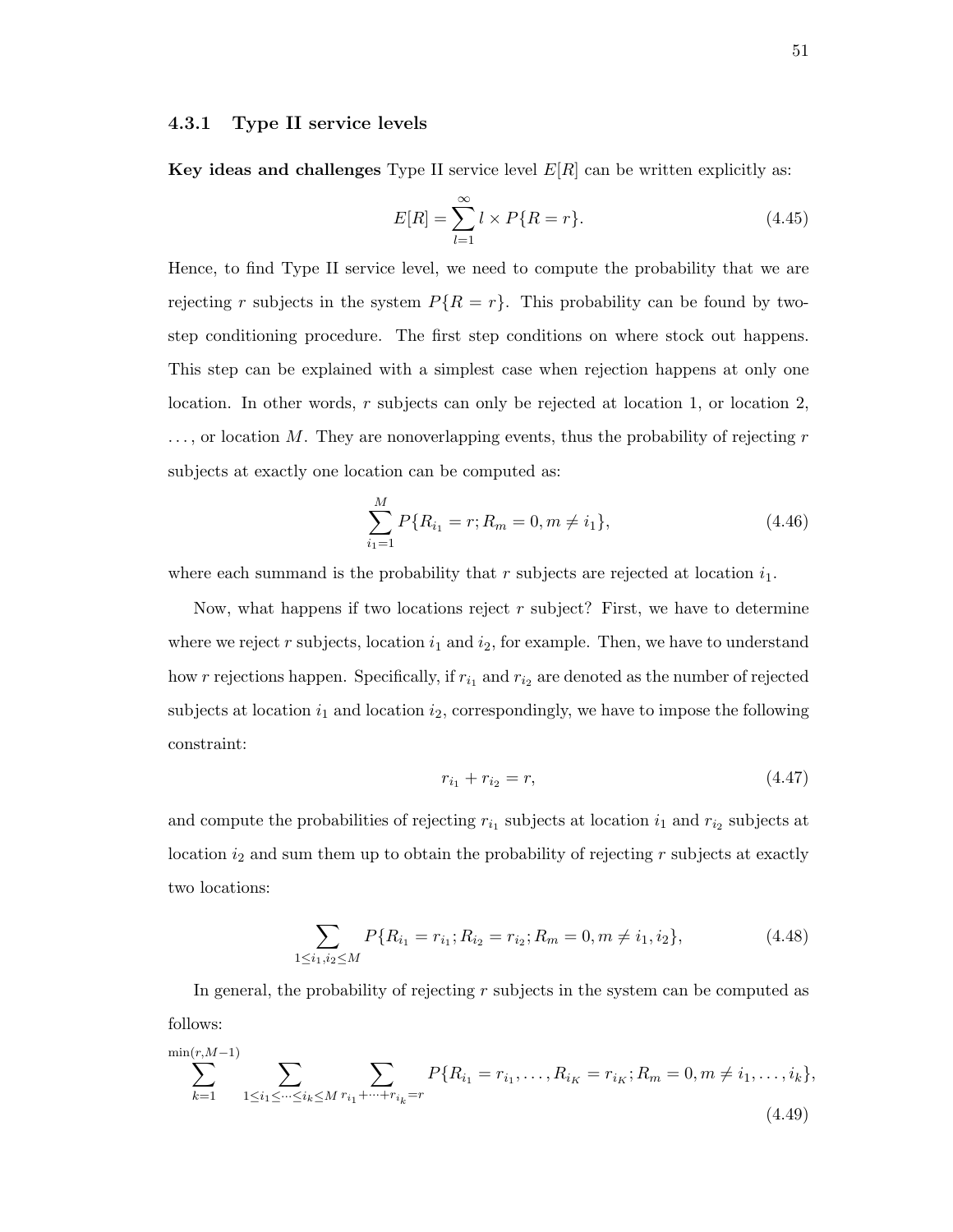where the summand is called the  $k$ -location r-rejected probability, i.e., the probability of rejecting r subjects at a given set of k locations:  $r_{i_1}$  at location  $i_1, r_{i_2}$  at location  $i_2$ , and so on. The first two summations enumerate over all possible combinations of the locations that reject r subjects. The inner-most summation splits r rejections among the set of K locations.

Some notes on the complexity of this procedure are in order. First, we observe that: (1) k cannot exceed  $M-1$  since otherwise, the system does not carry enough inventory to serve the target (2) k cannot exceed r since otherwise, there will be more than  $r$  rejected patients. Therefore, given the total rejected customers  $r$ , the number of sites that have stock out k can take value between  $1, 2, \ldots, \min(M-1, l)$ . In the worst case, we have exponential number of combinations in terms of the number of locations  $2^M$ . The second level of complexity comes from the large number of scenarios of how r rejections happen at k location. Specificaly, given the set of k locations  $i_1, \ldots, i_k$ , the number of rejected customers at those sites must satisfy the linear equation:

$$
r_{i_1} + \dots + r_{i_k} = r.
$$
\n(4.50)

The number of k-tuples  $r_{i_1}, \ldots, r_{i_k}$  is well-known (see Murty, 1981). It is  $\binom{r-1}{k-1}$  $_{k-1}^{r-1}$ ). Thus, in the worst case (when k ranges from  $1, \ldots, M-1$ ), we have:

$$
\sum_{k=1}^{M-1} {M \choose k} {r-1 \choose k-1} = \frac{M}{M+r} {M+r \choose r} - {M-1 \choose r-1}.
$$
 (4.51)

It is computationally expensive to evaluate  $P\{R = r\}$  with this brute-force approach: there are two many k-location r-rejected probabilities, and at the moment, we do not know how to evaluate them. Note that a k-location r-rejected probability is not simply the probability that out of  $H + r$  arrivals,  $r_{i_j}$  are rejected at location  $i_k$ ,  $j = 1, ..., k$ since we need to make sure that the last arrival will be recruited (otherwise, the trial would already finish).

## 4.3.2 Relaxation theorem

The relaxation theorem shows how to compute a single  $k$ -location  $r$ -rejected probability, i.e., the summand in the equation (4.49), in an efficient manner.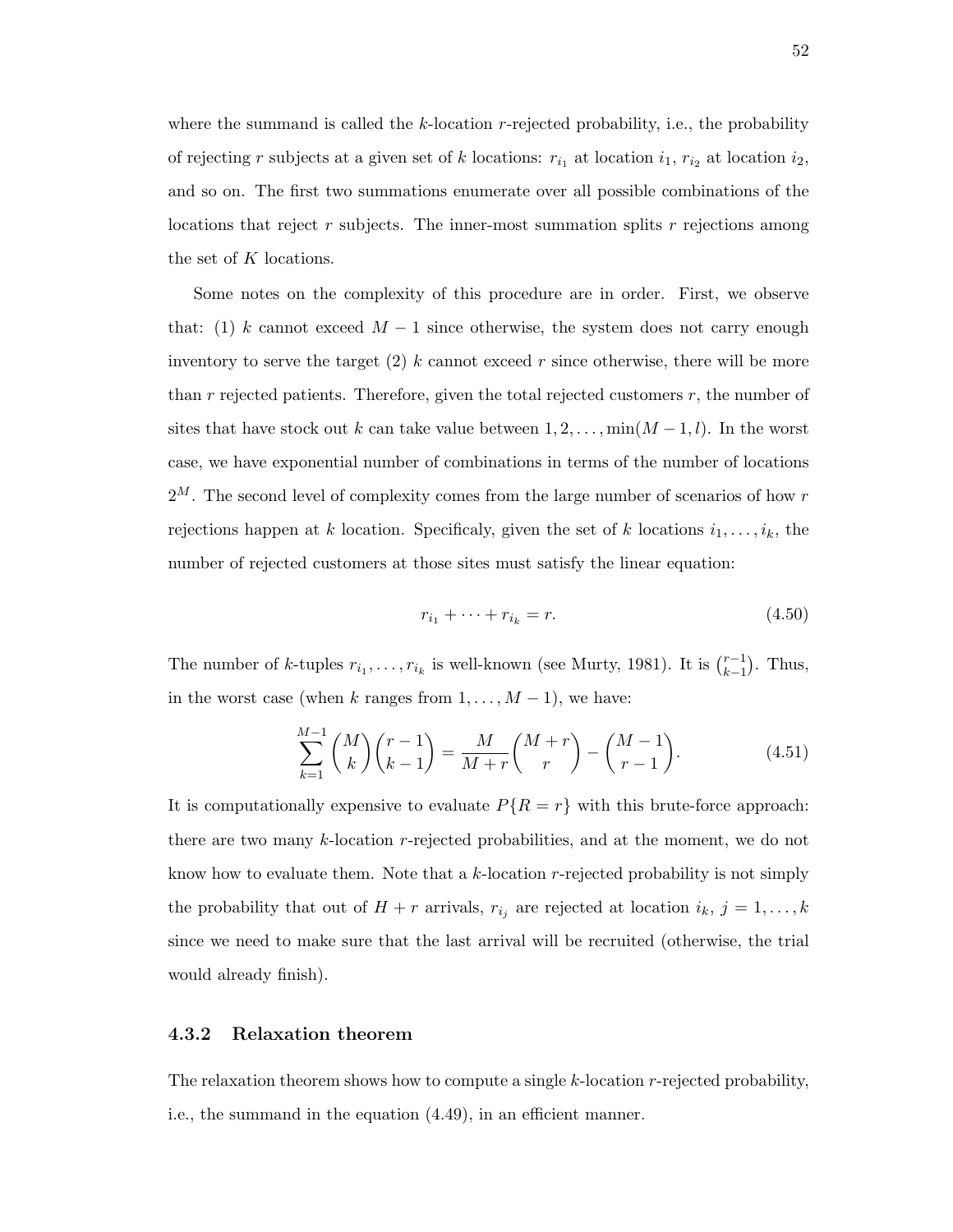Simple case For clarity of the presentation, we first focus on the derivation for the probability of rejecting exactly one patient  $P\{R = 1\}$ . Intuitively, the system rejects 1 customer if and only if there is only one site that runs out of stock. Let  $i_1$  be the index of this site. Clearly,  $i_1$  can take value from 1 to  $M$ . Thus, two equations (4.48) and  $(4.49)$  become very simple and  $P\{R=1\}$  can be written as follows:

$$
P\{R=1\} = \sum_{i_1=1}^{M} P\{R_{i_1} = 1; R_m = 0, m \neq i_1\},\tag{4.52}
$$

where  $P\{R_{i_1} = 1; R_m = 0, m \neq i_1\}$  is the probability that we reject 1 customer at site  $i_1$ . Note that, this rejected patient cannot be the last arrival (since the last arrival must be recruited). Therefore, the main idea here is to assume that no rejection happens and exclude the unneccesary event. In particular, the probability  $P\{R_{i_1} = 1; R_m = 0, m \neq \emptyset\}$  $i_1$ } can be computed by:

$$
P\{R_{i_1} = 1; R_m = 0, m \neq i_1\} = P_{H+1}\{X_{i_1} = s_{i_1} + 1; X_m \leq s_m, m \neq i_1\}
$$

$$
- p_{i_1}P_H\{X'_{i_1} = s_{i_1}; X'_m \leq s_m, m \neq i_1\}, \quad (4.53)
$$

where the first term denotes the probability that, among  $H + 1$  arriving patients to the system, there are exactly  $s_{i_1}+1$  patients at site  $i_1$  and there is no stock out at other sites (as if there is no stock out). This probability is called the relaxed  $k$ -location r-rejected probability since it contains the event that the  $H + 1$  patient is rejected at site  $i_1$  and thus, has to be excluded by the use of the second term. It is the probability that, among the first H patients, there are exactly  $s_{i_1}$  patients arriving at site  $i_1$  and there is no stock out at other sites, and the  $H + 1$  customer is rejected at site  $i_1$ .

Equation (4.53) can be further simplified in a few steps. First, because order arriving at sites are filled on a first-come-first-served basis, and because the arrival process to sites is a Poisson process with arrival rate  $\lambda_i$ , the vector  $(X_1, \ldots, X_M)$  follows the multinomial distribution with mass parameter  $H+1$  and probability vector  $p=(p_1,\ldots,p_M)$ as defined in (4.44). Thus, the probability  $P_{H+1}\lbrace X_{i_1} = s_{i_1} + 1; X_m \le s_m, m \ne i_1 \rbrace$  can be rewritten as follows:

$$
P_{H+1}\{X_m \le s_m, m \ne i_1 | X_{i_1} = s_{i_1} + 1\} P_{H+1}\{X_{i_1} = s_{i_1} + 1\}.
$$
 (4.54)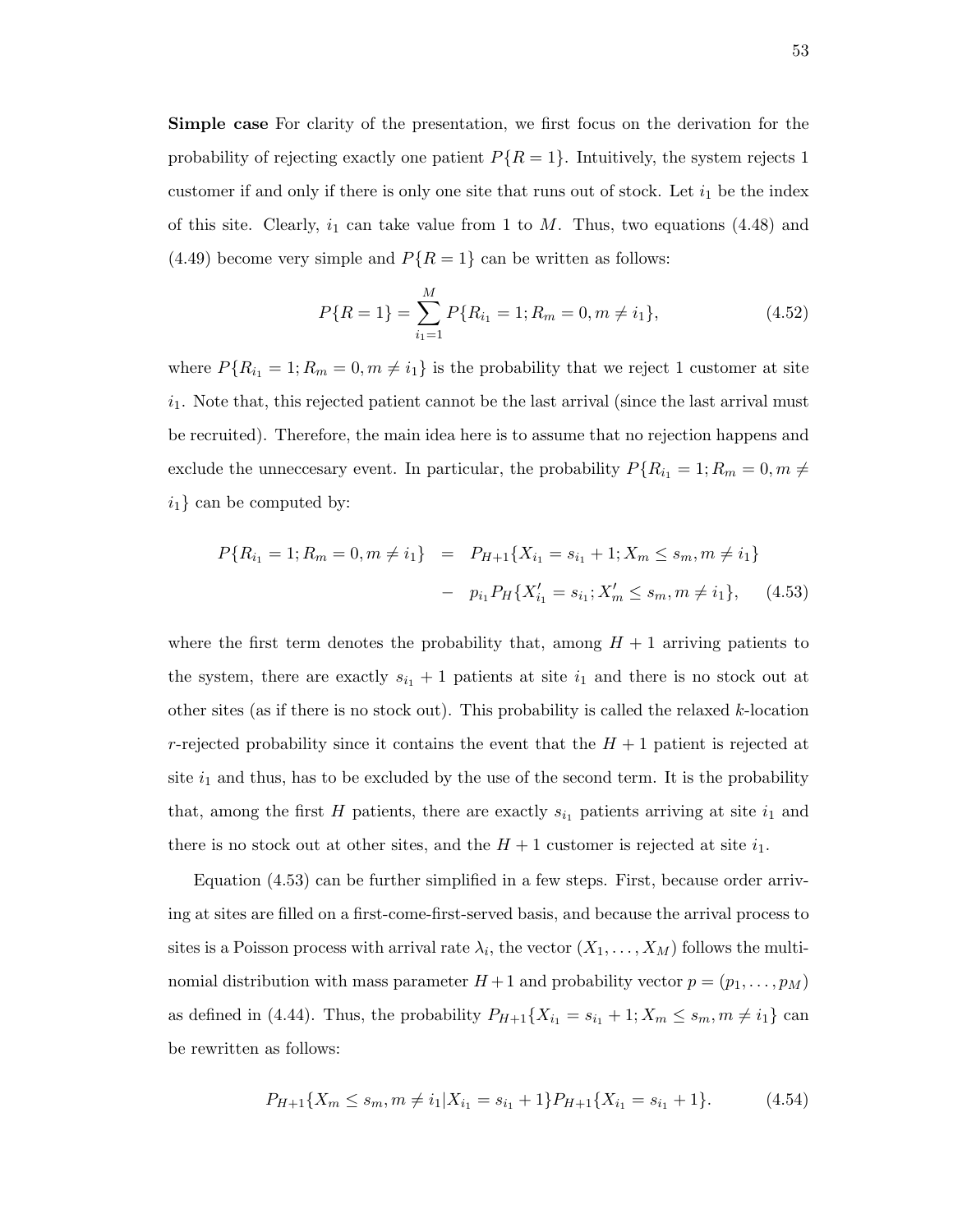It is well-known that the distribution of the conditional probability in the above equation is a multinomial distribution with parameters  $H - s_{i_1}$  with adjusted probabilities  $p_i' = \lambda_i / \sum_{m=1,m\neq i_1}^{M} \lambda_i$ 

$$
P_{H-s_{i_1}}\{X_m \le s_m, m \ne i_1\},\tag{4.55}
$$

and  $P_{H+1}{X_{i_1} = s_{i_1} + 1}$  is the marginal distribution of the multinomial distribution, thus, follows binomial distribution with parameters  $H + 1$  and  $p_{i_1} = \lambda_{i_1} / \sum_{m=1}^{M} \lambda_m$ . That is,

$$
P_{H+1}\{X_{i_1} = s_{i_1} + 1\} = {H+1 \choose s_{i_1}+1} p_{i_1}^{s_{i_1}+1} (1-p_{i_1})^{H-s_{i_1}}.
$$
\n(4.56)

In a similar way, we can also rewrite the second term  $P_H\{X'_{i_1} = s_{i_1}; X'_m \leq s_m, m \neq i_1\}$ as

$$
P_H\{X'_m \le s_m, m \ne i_1 | X'_{i_1} = s_{i_1}\} P_H\{X'_{i_1} = s_{i_1}\},\tag{4.57}
$$

where the distribution of the conditional probability is the same multinomial distribution defined in (4.55) and  $P_H\{X_{i_1}^\prime = s_{i_1}\}\$ is the binomial distribution with parameters H and  $p_{i_1}$ . Using equations (4.54) and (4.57) yields:

$$
\frac{P_H\{X_{i_1} = s_{i_1}; X_m \le s_m, m \ne i_1\}}{P_{H+1}\{X'_{i_1} = s_{i_1} + 1; X'_m \le s_m, m \ne i_1\}} = \frac{P_H(X_{i_1} = s_{i_1})}{P_{H+1}(X'_{i_1} = s_{i_1} + 1)}.\tag{4.58}
$$

It can be easily verified that:

$$
\frac{P_H\{X_{i_1} = s_{i_1}\}}{P_{H+1}\{X'_{i_1} = s_{i_1} + 1\}} = \frac{s_{i_1} + 1}{p_{i_1}(H+1)}.\tag{4.59}
$$

The above formula is then used to obtain a much simpler equation in place of (4.53) to compute the probability of rejecting exactly 1 patient in the system at location  $i_1$ :

$$
P\{R_{i_1} = 1; R_j = 0, j \neq i_1\} = \frac{H - s_{i_1}}{H + 1} P_{H + 1}\{X_{i_1} = s_{i_1} + 1; X_m \leq s_m, m \neq i_1, \}.
$$
 (4.60)

The analysis for the general case is more involved and is presented below.

**General case** Let  $K$  be the number of sites that have stock out and denote the subscripts of those sites that run out of stock as  $\{i_1, \ldots, i_k\}$ . Then, if the number of rejected patients at locations  $i_1, \ldots, i_k$  are  $r_{i_1}, \ldots, r_{i_k}$ , correspondingly, then the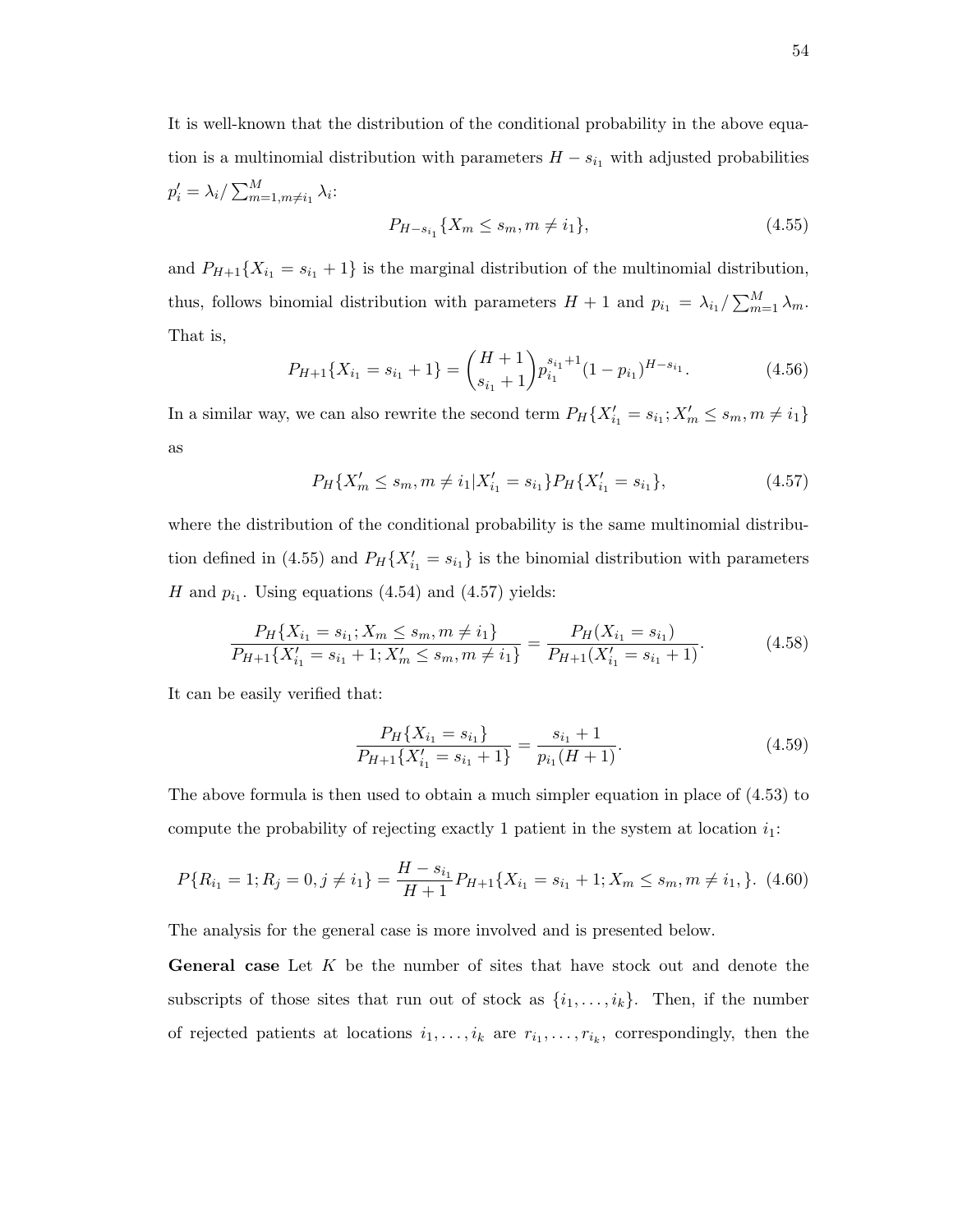$k$ -location r-rejected probability is:

$$
P_{H+r}\{X_{i_j} = s_{i_j} + r_{i_j}, j = 1, ..., k; X_m \le s_m, m \ne i_1, ..., i_k\}
$$

$$
-\sum_{t=1}^k p_{i_t} P_{H+r-1}\{X'_{i_j} = s_{i_j} + r_{i_j}, j \ne t; X'_{i_t} = s_{i_t} + r_{i_t} - 1; X'_m \le s_m, m \ne i_1, ..., i_k\}.
$$
(4.61)

The first summand in equation (4.61) denotes the probability that, among  $H+r$  arriving patients, sites  $i_j$  serves exactly  $s_{i_j}$  and reject  $r_{i_j}$  patients  $(j = 1, \ldots, k)$  due to stock out, and there is no stock out at other locations. This probability is called the relaxed k-location r-rejected probability since it does not capture the condition that the last recruited patient cannot be rejected. Thus, the inner summation of probabilities is introduced to address this issue. It is the probability that among the first  $H + r - 1$ arriving patients to the system: (1) there are exactly  $s_{i_j} + r_{i_j}$  patients arriving at site  $i_j, j \in \{1, \ldots, k\} \setminus t$  (2) site t serves  $s_{i_t}$  patients, rejects  $r_{i_t}$  patients and the  $H + r$ customer is rejected at site  $t(3)$  there is no stock out at other sites. A simpler expression for  $P\{R = r\}$  can also be found. The main idea is to find out the ratio between the first summand and each of the term in the inner summation. The simplication process is based on the observation that the arrival process at site  $t$  is independent from other sites. Thus, we can use conditional probability to separate site  $t$  from others. The stepby-step derivation is straight forward, hence, omitted (see Appendix for more details). Equation (4.61) now becomes:

$$
\frac{H - \sum_{j=1}^{k} s_{i_j}}{H + r} P_{H + r} \{ X_{i_j} = s_{i_j} + r_{i_j}, j = 1, \dots, k; X_m \le s_m, m \ne i_1, \dots, i_k \}.
$$
 (4.62)

Now we are ready to state the relaxation theorem for the  $k$ -location r-rejected probability, i.e., the probability of rejecting r subjects at a given set of k locations:  $r_{i_1}$ subjects are rejected at location  $i_1, \ldots, r_{i_k}$  subjects are rejected at location  $i_k$ .

Theorem 18. The k-location r-rejected probability is linearly related to its relaxed version, in particular, it is equal to the following expression:

$$
\frac{H - \sum_{j=1}^{k} s_{i_j}}{H + r} P_{H + r} \{ X_{i_j} = s_{i_j} + r_{i_j}, j = 1, \dots, k; X_m \le s_m, m \ne i_1, \dots, i_k \}.
$$
 (4.63)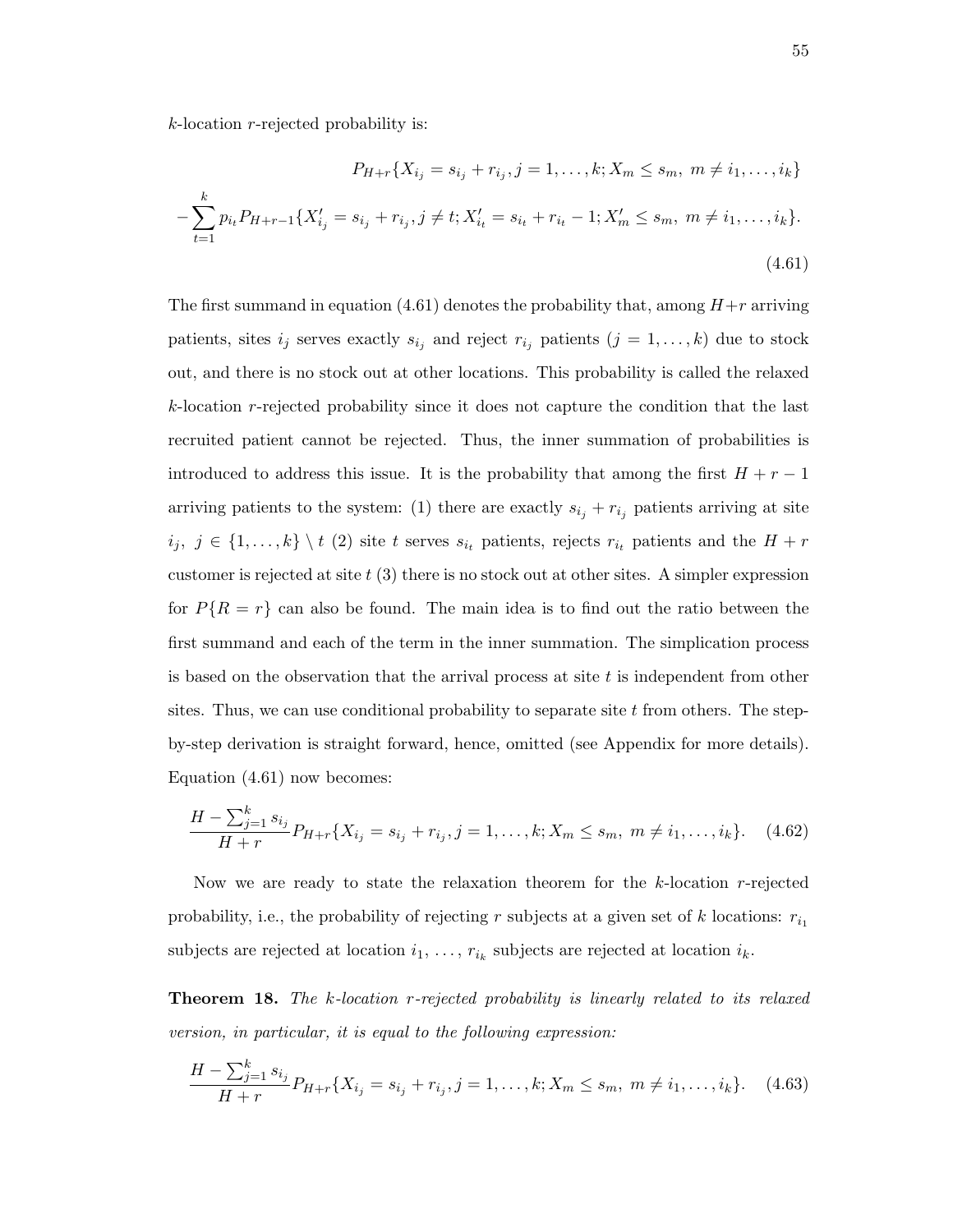## 4.3.3 Decomposition theorem

At the end of the relaxation step, we obtain the following formula to compute the inner-most summation in equation (4.49):

$$
\sum_{\substack{k=1 \ n_j = r}} \frac{H - \sum_{j=1}^k s_{i_j}}{H + r} P_{H + r} \{ X_{i_j} = s_{i_j} + r_{i_j}, j = 1, \dots, k; X_m \le s_m, m \ne i_1, \dots, i_k \}.
$$
\n(4.64)

Since rejections can happen in various ways at those locations, thus, in the equation (4.49), the inner summation adds up all these k-location r-rejected probabilities to account for all the possible scenarios. A better approach is to rewrite the above equation as follows:

$$
\frac{H - \sum_{j=1}^{k} s_{i_j}}{H + r} P_{H + r} \{ X_{i_j} \ge s_{i_j} + 1, \sum_{j=1}^{k} X_{i_j} = r + \sum_{j=1}^{k} s_{i_j}; X_m \le s_m, m \ne i_1, \dots, i_k \}.
$$

In the following theorem, we show how to evaluate the above expression. First, we introduce  $\mathit{Binopdf}(x, n, p)$  as the value of pmf of a binomial distribution at x, with N as the number of trials and the probability of success for each trial is  $p$ .

**Theorem 19.** Assume that the vector  $X = (X_1, \ldots, X_M)$  follows multinomial distribution  $(H + r, p_1, \ldots, p_M)$ . Furthermore, the summation of the last k components of X is r, then we have:

$$
P_{H+r}\{X_1 \le s_i, \dots, X_{M-k} \le s_{M-k}, X_{M-k+1} \ge s_{M-k+1}, \dots, X_M \ge s_M\}
$$
  
= 
$$
P_H\{X_1 \le s_i, \dots, X_{M-k} \le s_{M-k}\} P_r(X_{M-k+1} \ge s_{M-k+1}, \dots, X_M \ge s_M\}
$$
  

$$
\times Binopdf\{r, H+r, \sum_{i=M-k+1}^{M} p_i\}
$$

where  $(X_1, \ldots, X_{M_k})$  follows the multinomial distribution with mass parameter H and probabilities

$$
p_i^{(-)} = \frac{p_i}{\sum_{i=1}^{M-k} p_i}, \ i = 1, \dots, M - k \tag{4.65}
$$

and  $(X_{M-k+1},...,X_M)$  follows the multinomial distribution with mass parameter r and probabilities.

$$
p_i^{(+)} = \frac{p_i}{\sum_{i=M-k+1}^{M} p_i}, \ i = M - k + 1, \dots, M. \tag{4.66}
$$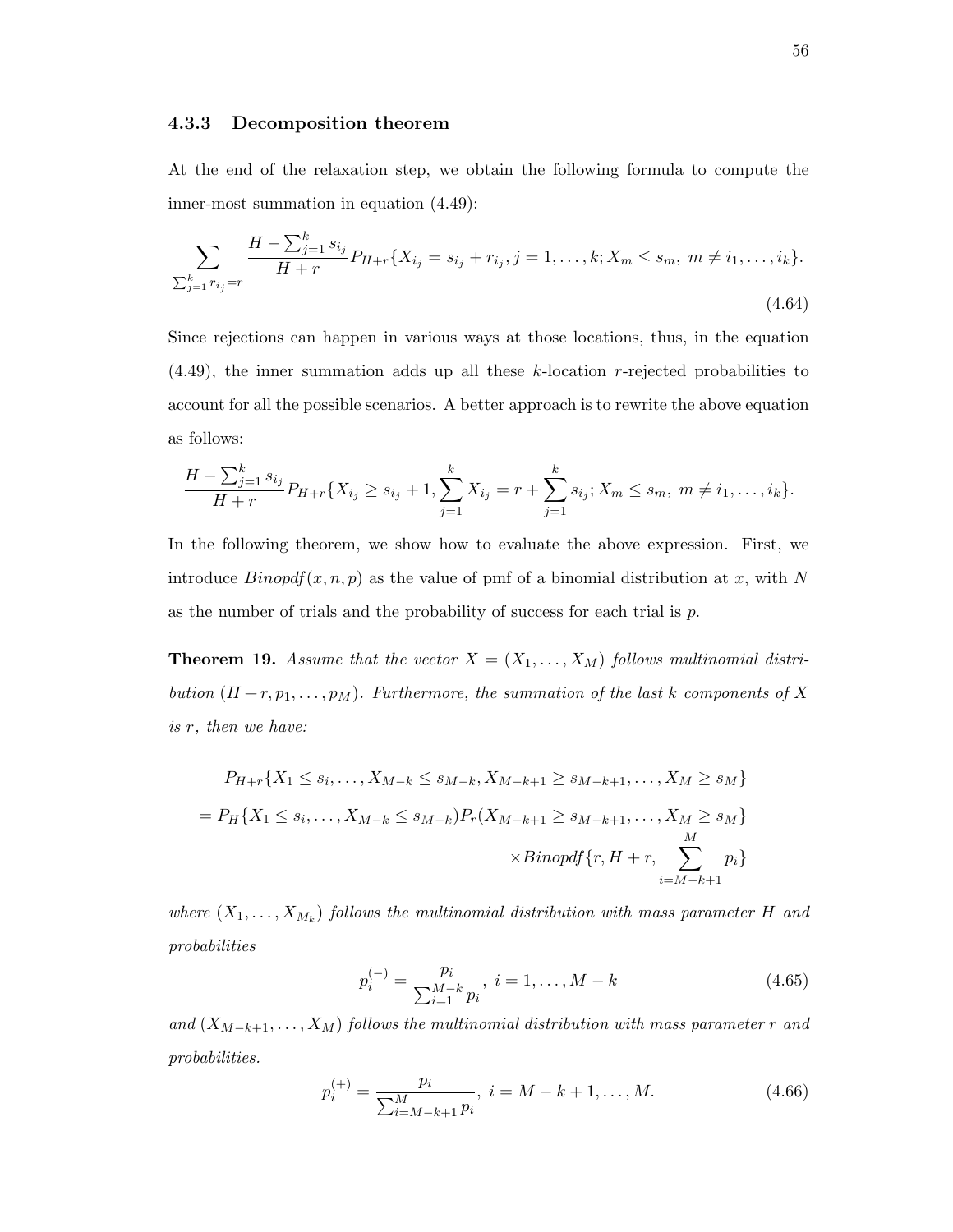**Proof.** The rectangle probability  $P_{H+r}\{X_1 \leq s_i, \ldots, X_{M-k} \leq s_{M-k}, X_{M-k+1} \geq$  $s_{M-k+1}, \ldots, X_M \geq s_M$  given that the summation of the last k terms of the vector X is  $r$  can be expressed explicitly as follows:

$$
\sum_{\substack{x_1 \le s_1, \dots, x_{M-k} \le s_{M-k} \\ x_{M-k+1} \ge s_{M-k+1}, \dots, x_M \ge s_M \\ \sum_{i=M-k+1}^M x_i = r}} \frac{(H+r)!}{x_1! \dots x_M!} p_1^{x_1} \dots p_M^{x_M}.
$$
 (4.67)

Since  $X_1 + \cdots + X_M = H + r$  and  $X_{M-k+1} + \cdots + X_M = r$ , we have:

$$
X_1 + \dots + X_{M-k} = H,\tag{4.68}
$$

and we can rewrite equation (4.67) as:

$$
\frac{(H+r)!}{H!r!} \sum_{\substack{x_1 \le s_1, \dots, x_{M-k} \le s_{M-k} \\ \sum_{i=1}^{M-k} x_i = H}} \frac{H!}{x_1! \dots x_{M-k}!} p_1^{x_1} \dots p_{M-k}^{x_{M-k}} \times \frac{\sum_{i=1}^{M-k} x_i}{\sum_{i=1}^{M-k} x_i = H} r!}{r!} \frac{r!}{x_{M-k+1}! \dots x_M!} p_{M-k+1}^{x_{M-k+1}} \dots p_M^{x_M}.
$$

The assertion of the lemma follows directly after applying formula (4.65) and (4.66) in the above equation.  $\Box$ 

Applying the Decomposition Theorem 19 to Equation (4.64), we obtain a much simpler formula to compute the probability of rejecting r patients at sites  $i_1, \ldots, i_k$ :

$$
\frac{H - \sum_{j=1}^{k} s_{i_j}}{H + r} P_{H + r} \{ X_{i_j} \ge s_{i_j} + 1, \sum_{j=1}^{k} X_{i_j} = r + \sum_{j=1}^{k} s_{i_j}; X_m \le s_m, m \ne i_1, \dots, i_k \}
$$
\n
$$
= \frac{H - \sum_{j=1}^{k} s_{i_j}}{H + r} Binopdf \{ r + \sum_{j=1}^{k} s_{i_j}, H + r, \sum_{j=1}^{k} p_{i_j} \}
$$
\n
$$
\times P_H \{ X_m \le s_m, m \ne i_1, \dots, i_k \} P_{r + \sum_{j=1}^{k} s_{i_j}} \{ X_{i_j} \ge s_{i_j} + 1, j = 1, \dots, k \}
$$
\n(4.69)

Remarks. This two-step procedure reduces the effort to evaluate the inner-most summation in equation (4.49) significantly since it is shown to be a product of three simple probabilities which can be computed by known methods. Consequently, for a system with less than 15 locations, evaluation of Type II service level is quite fast. Notice that we still have the exponential number of scenarios arise from the first two summations in (4.49), thus, in practice when the number of locations is much larger, another method is needed. This topic will be discussed in the following section.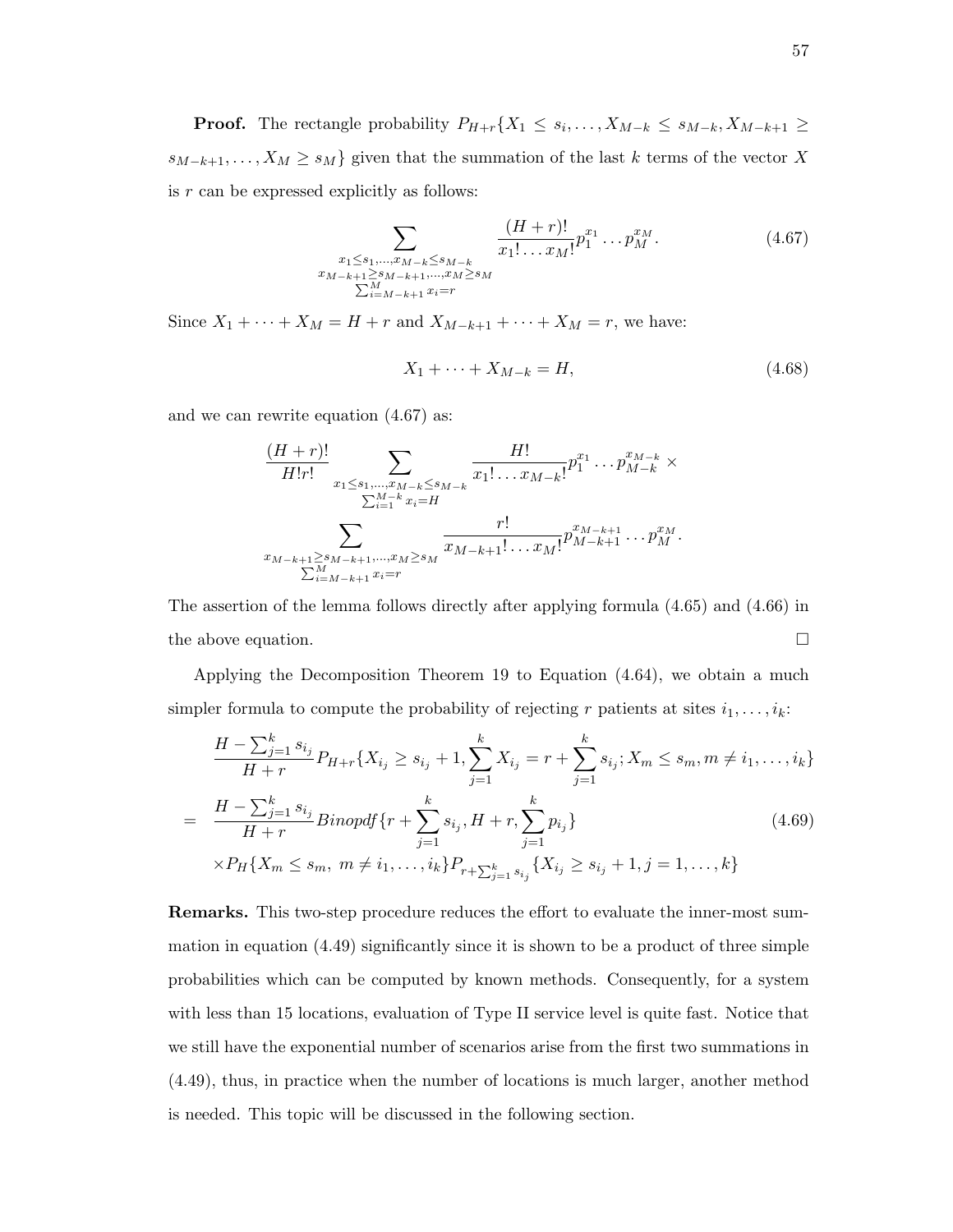## 4.4 Approximate analysis of recruitment time

Being able to evaluate recruitment time efficiently is very important for many reasons. First, it is a proxy for the expected number of rejected customers. Moreover, recruitment time plays an important role for the recruitment process, e.g., in clinical trials, time can be quite costly due to limited patent lifetime. Thus, supply chain managers need to know how to compute the expected recruitment time for a given initial inventory position. In this section we show how to evaluate time by the use of asymptotic approximation and bouding methods.

## 4.4.1 Asymptotic results

When the total inventory in the system  $S = \sum_{i=1}^{M} s_i$  exceeds the target H, as discussed in Section 4.2.4, the recruitment time  $T$  can be well approximated by an Erlang distribution  $Er(H, \lambda)$ .

Let  $E[R_i]$  be the expected number of rejected arrivals at location i by the recruitment time T. The total number of rejected arrival in the system is:

$$
E[R] = \sum_{i=1}^{M} E[R_i].
$$
\n(4.70)

In order to compute the expected number of rejected arrivals  $E[R_i]$  at location i, we need to be able to compute the probability of rejecting  $r$  arrivals there. This probability can be approximated as follows:

$$
P\{R_i = r\} = \int_0^\infty P\{R_i = r | T = t\} f_{Er}(t) dt,\tag{4.71}
$$

where  $f_{Er}(t)$  is the pdf of the Erlang approximation  $Er(H, \lambda)$  for the recruitment time  $\cal T.$ 

Replacing  $P\{R_i = r | T = t\}$  by the probability that a Poisson process with rate  $\lambda_i$ has exactly  $s_i + r$  arrivals and carrying out the above integration, we obtain the explicit formula for the probability of rejecting  $r$  arriavls at location  $i$ :

$$
P\{R_i = r\} = \frac{\lambda^H \lambda_i^{s_i + r} H(H+1) \dots (H+s_i + r - 1)}{(s_i + r)!(\lambda + \lambda_i)^{s_i + r + H}}.
$$
\n(4.72)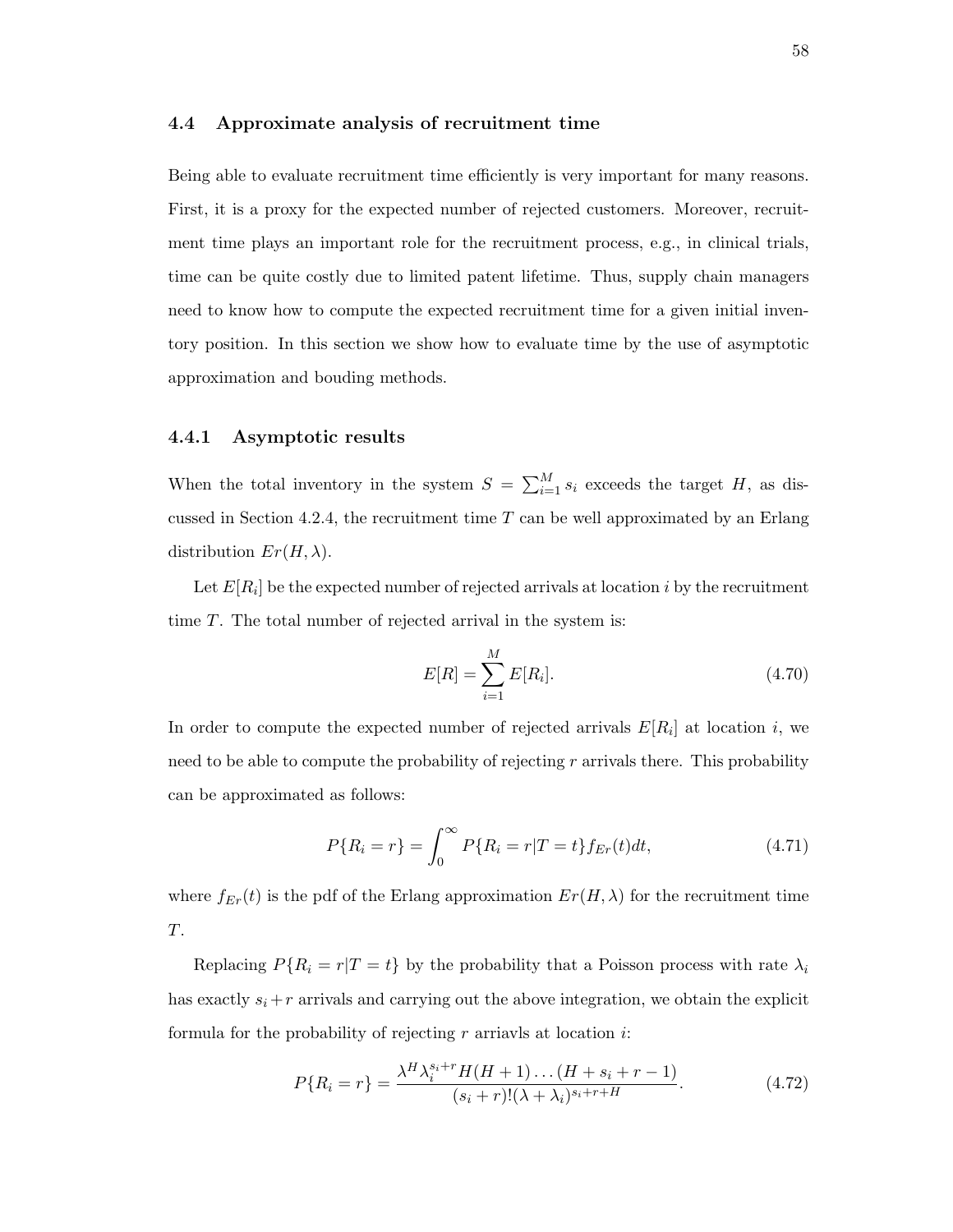## 4.4.2 Discrete moment bounds

The asymptotic approximation presented in the previous section works very well when we carry excessive amount of inventory in the system. However, inventory is often expensive and we need to make sure that total inventory  $S$  is as close to the target  $H$ as possible. In this case, we propose a different method to give lower and upper bounds on the expected reruitment time.

Since the first few moments of  $N(t)$  can be computed easily, we propose to obtain the lower and upper bounds on  $P(N(t) < \overline{H})$  through the moment problems by the use of linear programming. Let  $p_s = P(N(t) = s)$  and  $S = \sum_{m=1}^{M} s_m$ , then  $N(t)$  can take values from the set  $0, \ldots, S$ . For now, assume that some of the moments of  $N(t)$  are available  $\mu_1, \ldots, \mu_m$ , then the lower bound and upper bound on  $P(N(t) < \overline{H})$  is the optimal values of the LPs:

$$
\begin{aligned}\n\min(\max) & \sum_{s=0}^{\bar{H}-1} p_s \\
\text{subject to} & \sum_{s=0}^S s^k p_s = \mu_k \quad k = 0, \dots, m \\
& p_s \ge 0 \qquad s = 0, \dots, S,\n\end{aligned} \tag{4.73}
$$

The above problems have been studied extensively by Prékopa (1990) under the name of discrete moment problem. He also developed a special dual algorithm based on explicit dual basis structure for the solution of the bounding problem. For a more detailed description, we refer to Prékopa (1989,1990). Furthermore, the optimal solutions of problem (4.73) can be expressed in closed form by Lagrangian polynomials  $l_k(z)$ ,  $L_k(z)$ , where  $k$  is the number of used moments:

$$
E[l_k(z)] \le P(N(t) < H) \le E[L_k(z)] \tag{4.74}
$$

The expected time to recruit the rest of the patients to meet with the patient target is:

$$
E(T_{\bar{H}}) = \int_0^\infty P(T_{\bar{H}} \ge t)dt,\tag{4.75}
$$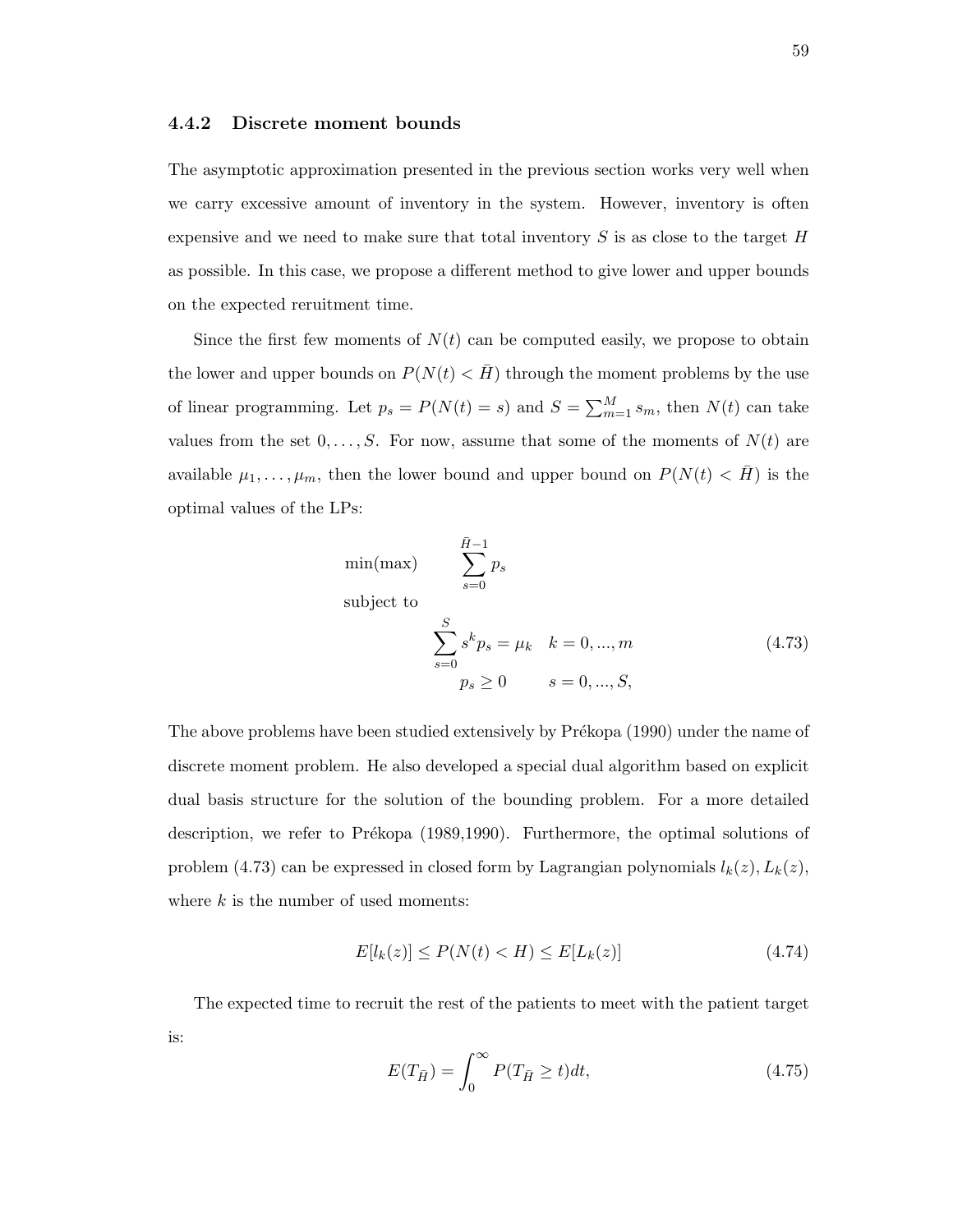and equations  $(4.4)$ ,  $(4.75)$  give:

$$
E(T_{\bar{H}}) = \int_0^\infty P(N(t) < \bar{H})dt. \tag{4.76}
$$

Now, integrating the polynomial  $L_k(z)$  (or  $l_k(z)$ ) (obtained by the two LPs) over the interval  $(0, \infty)$  should provide us with lower and upper bounds for  $E(T_{\bar{H}})$ .

$$
\int_0^\infty l_k(t)dt < E(T_{\bar{H}}) < \int_0^\infty L_k(t)dt \tag{4.77}
$$

Two integrals in (4.77) are improper, thus, we will first compute the following finite integral:

$$
\int_0^a P(N(t) < \bar{H})dt,\tag{4.78}
$$

where  $\alpha$  is a sufficiently large number and give an upper bound estimate on the tail  $\int_{a}^{\infty} P(N(t) \langle \overline{H} \rangle) dt$ . If we denote this upper bound as  $\epsilon$ , then the lower and upper bound on  $E(T_{\bar{H}})$  is:

$$
\int_0^a l_k(t)dt < \int_0^a P(N_t < H)dt < E(T_{\bar{H}}) < \epsilon + \int_0^a P(N_t < H)dt < \epsilon + \int_0^a L_k(t)dt \tag{4.79}
$$

Intuitively, this approach should work well since  $P(N(t) < \bar{H})$  becomes very small as t approaches infinity, i.e., the upper tail of the integral (4.76) should decay fast. The following lemma establishes an exponential upper bound for the tail of the integral in  $(4.76).$ 

**Lemma 4.** 
$$
\int_{a}^{\infty} P(N(t) < H)dt \leq Ce^{-\lambda a} (\lambda a)^{x+1}, \text{ where } C \text{ is a constant:}
$$
\n
$$
C = \frac{2}{\lambda x!} \sum_{s=0}^{H-1} \left[ \binom{s+M-1}{M-1} - \binom{s-S-1}{M-1} \right]. \tag{4.80}
$$

**Proof.** Let c be the number of nonnegative integers solutions  $(x_1, \ldots, x_M)$  to the equation:

$$
x_1 + \dots + x_M = s,\tag{4.81}
$$

and satisfying additional constraints:

$$
x_1 \le s_1, x_2 \le s_2, \dots, x_M \le s_M. \tag{4.82}
$$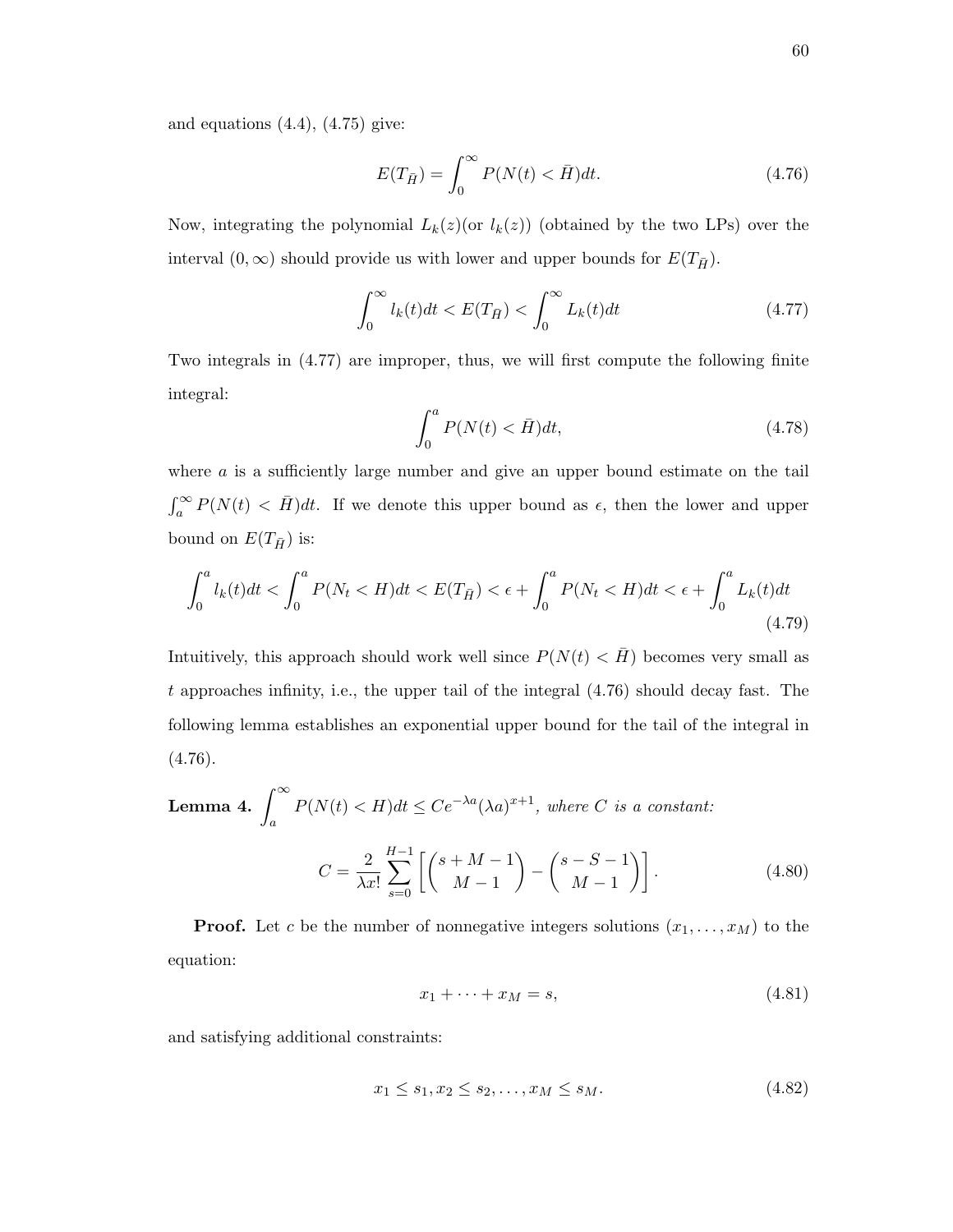Explicit expression of c can be found using inclusion-exclusion formula (e.g, Rosen et. al, 2000) and the well-known result on the number of integer solutions of a linear equation (Murty, 1981). However, the formula is rather complicated, we instead use the following upper bound on  $c$ :

$$
\binom{s+M-1}{M-1} - \binom{s-S-1}{M-1},\tag{4.83}
$$

where  $S = \sum$ M  $m=1$  $s_m$  (change this to st). The first term in equation (4.83) is the number of nonnegative integer solutions to equation (4.81), relaxing the constraints on  $x_1, \ldots, x_M$ . The second term counts the number of nonnegative interger solutions to equation (4.81) under the condition that  $x_1 > s_1, \ldots, x_M > s_M$  and  $x_1 + \cdots + x_M = s$ . We can give the following upper bound on each of the term  $P(N_1(t) = x_1) \dots P(N_M(t) = x_M)$  in equation (4.12):

$$
P(N_1(t) = x_1) \dots P(N_M(t) = x_M) \le P(N_{j^s}(t) = x_{j^s}). \tag{4.84}
$$

Site  $j^s$  is selected based on the condition that the number of recruits there  $x_j$  is strictly less than its inventory level  $s_j$ . The existence of such a site is due to the fact that we carry enough inventory at M sites to serve s patients  $(s = 0, \ldots, H-1)$ . Then, a simple bound on  $P(N(t) = s)$  is the following

$$
P(N(t) = s) \le \left[ \binom{s+M-1}{M-1} - \binom{s-S-1}{M-1} \right] e^{-\lambda_j s} \frac{(\lambda_j s t)^{x_j s}}{x_j!} \tag{4.85}
$$

Taking the summation over  $s = 0, 1, \ldots, H-1$  gives the following upper bound on  $P(N(t) < H)$ :

$$
P(N(t) < H) \le e^{-\lambda t} \frac{(\lambda t)^x}{x!} \sum_{s=0}^{H-1} \left[ \binom{s+M-1}{M-1} - \binom{s-S-1}{M-1} \right],\tag{4.86}
$$

where  $x, \lambda$  are the inventory level and the recruitment at the site that achieves the maximum among all the sites  $j_s$ ,  $s = 0, \ldots, H-1$ . Integrating both sides of the above gives the inequality:

$$
\int_{a}^{\infty} P(N(t) < H)dt \le \sum_{s=0}^{H-1} \left[ \binom{s+M-1}{M-1} - \binom{s-S-1}{M-1} \right] \int_{a}^{\infty} e^{-\lambda t} \frac{(\lambda t)^x}{x!} dt \quad (4.87)
$$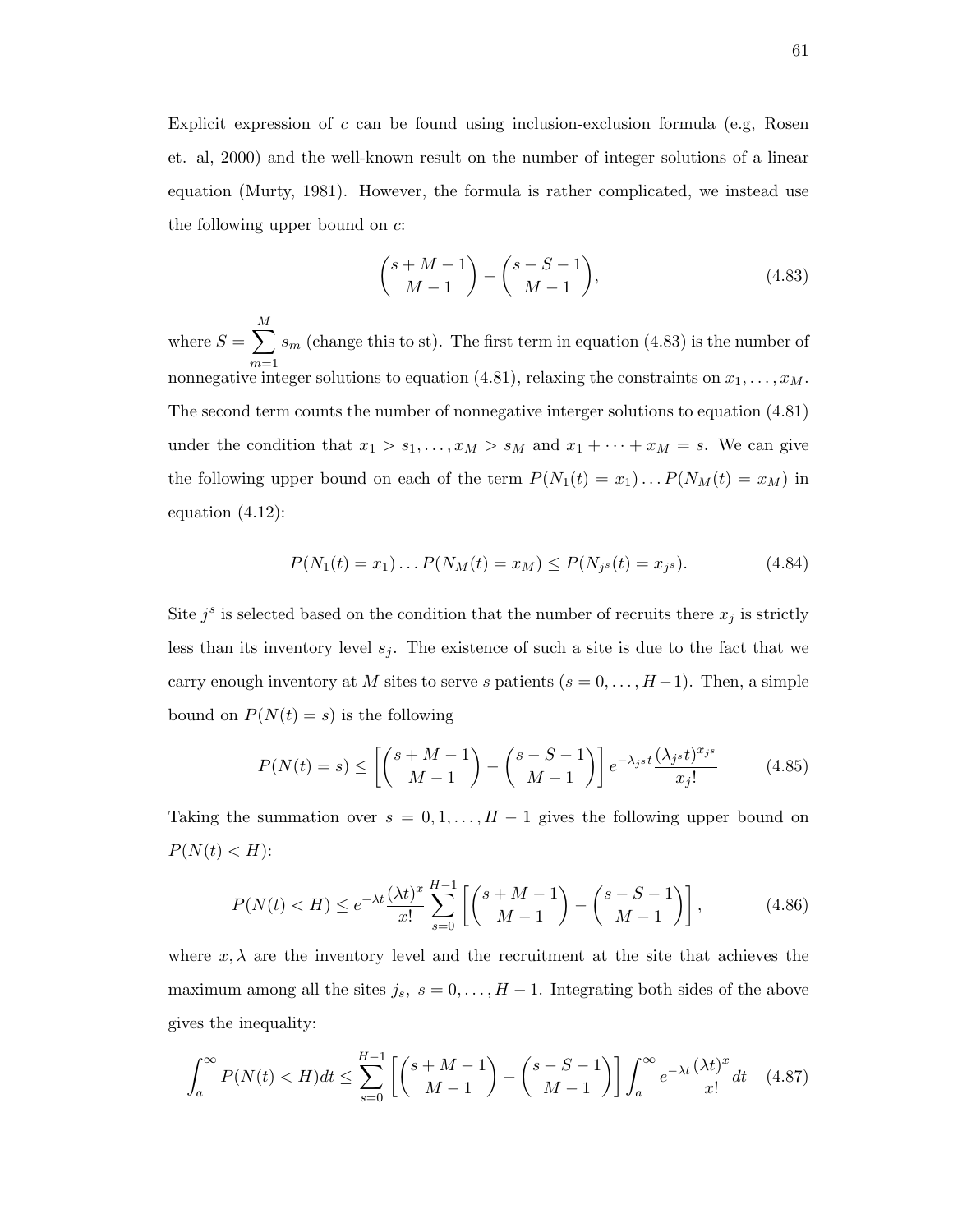The integral on the right hand side can be rewritten as:

$$
\frac{1}{\lambda x!} \Gamma(x-1, \lambda a), \tag{4.88}
$$

where  $\Gamma(x-1,\lambda a)$  is the upper incomplete gamma function:

$$
\Gamma(x-1,\lambda a) = \int_{\lambda a}^{\infty} e^{-z} z^x dz.
$$
 (4.89)

It is well-known (see, e.g. Natalini, Palumbo, 2000) that  $\Gamma(x-1,\lambda a)$  is bounded above by:

$$
\Gamma(x-1,\lambda a) < B(\lambda a)^{x-1} e^{-\lambda a},\tag{4.90}
$$

where B is a constant such that  $\lambda a > \frac{B}{B-1}(x-1)$ . Since a is assumed to be a large number, it is safe to select  $B = 2$ , for example. The assertion follows directly from  $(4.87)$  and  $(4.90)$ .

In what follows, we obtain a tighter lower and upper bound for  $P(N(t) < H)$  by imposing a lower bound on  $p_i$  in the linear programming formulation. Equation (4.12) can be rewritten as:

$$
P(N(t) = s) = \sum_{\substack{x_1 + x_2 + \dots + x_M = s \\ x_1 \le s_1, x_2 \le s_2, \dots, x_M \le s_M}} P(\min(X_1(t), s_1) = x_1) \dots P(\min(X_M(t), s_M) = x_M),
$$
\n(4.91)

and notice that if we relax the constraints on  $x_i$ ,  $i = 1, \ldots, M$  to strict inequalties  $x_i \leq s_i$ , we obtain the lower bound on  $P(N(t) = s)$ :

$$
P(N(t) = s) > \sum_{\substack{x_1 + x_2 + \dots + x_M = s \\ x_1 < s_1, x_2 < s_2, \dots, x_M < s_M}} P(\min(X_1(t), s_1) = x_1) \dots P(\min(X_M(t), s_M) = x_M).
$$
\n(4.92)

Under this new information, the problem can still be solved efficiently by dual method by Prekopa due to the explicit structure of dual feasible bases. In particular, when the first two or three moments are used, closed form formulas are available.

There are two ways to improve on the quality of the lower and upper bounds on  $E(T)$ . We can either use higher order moments (third, fourth moments) or find a better lower bound on the probability  $P(N(t) = s)$ . The former approach requires the knowledge of moments of the summation of many random variables. This can be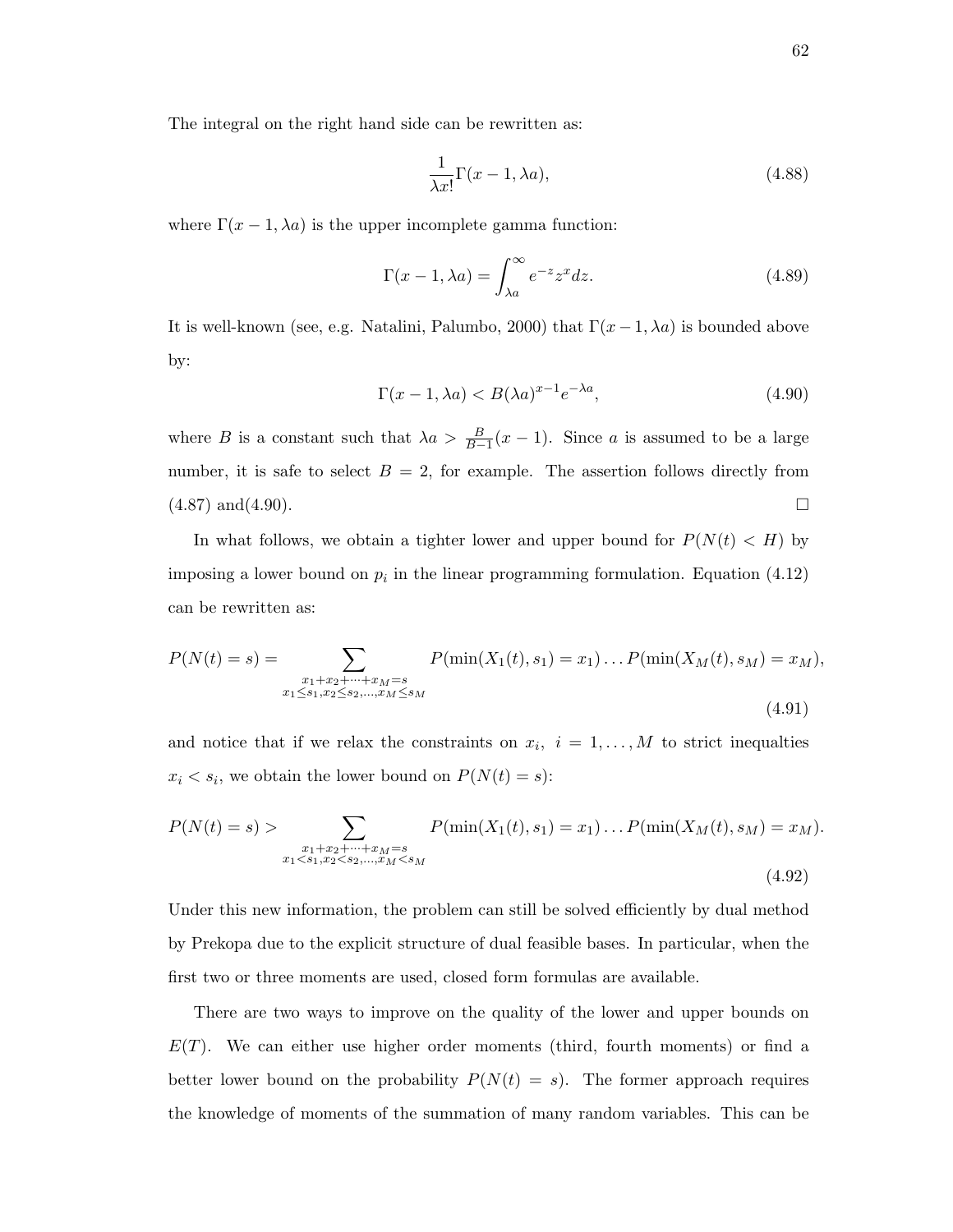quite expensive and hence, we propose to relax the inequality and give a lower bound on higher moments instead. The latter approach to improve on  $P(N(t) = s)$  is very promising since we can add arbitrary number of terms to the right-hand-site of (4.92).

## 4.5 Numerical results

In this section we want to test the effectiveness of the approximations and bounds for key performance metrics: Type I, Type II service levels and recruitment time. In particular, we compare the values obtained by approximations and bounds to those from exact analysis (small number of locations) and simulation (medium and large number of locations). In the small example, we want to recruit 30 subjects at 5 locations and we have 50 packages in the system. In the medium example, the number of subjects to be recruited is 70 over 10 locations with 200 packages. The large example requires 600 subjects at 32 locations and we have 1200 packages in the system. Lastly, we carry out a randomized study by varying the number of subjects, locations and packages.

## 4.5.1 Small example

Assume that the arrival rate is 0.2 subjects per day and the stock levels are set to be 10 at each location. Type I service level is a multinomial probability and can be evaluated exactly to be 89.2%. Type II service level can also be evaluated exactly since the number of locations is small enough. On average, we reject 0.248 subjects throughout recruitment. This number is very close to the result obtained by simulation 0.249. The accuracy for recruitment time is summarized in the following table:

| Exact | LB      | UВ          | <b>SIM</b> |
|-------|---------|-------------|------------|
| 30.25 | - 30.21 | 32.31 30.25 |            |

Table 4.1: Expected recruitment time  $E[T]$ : small case

The expected recruitment time computed by exact approach in the first column is verified by the simulation result in the last column. It takes 30.25 days with the current inventory positions to recruit 30 subjects. The values in the table also confirms that the lower and upper bounds are quite accurate.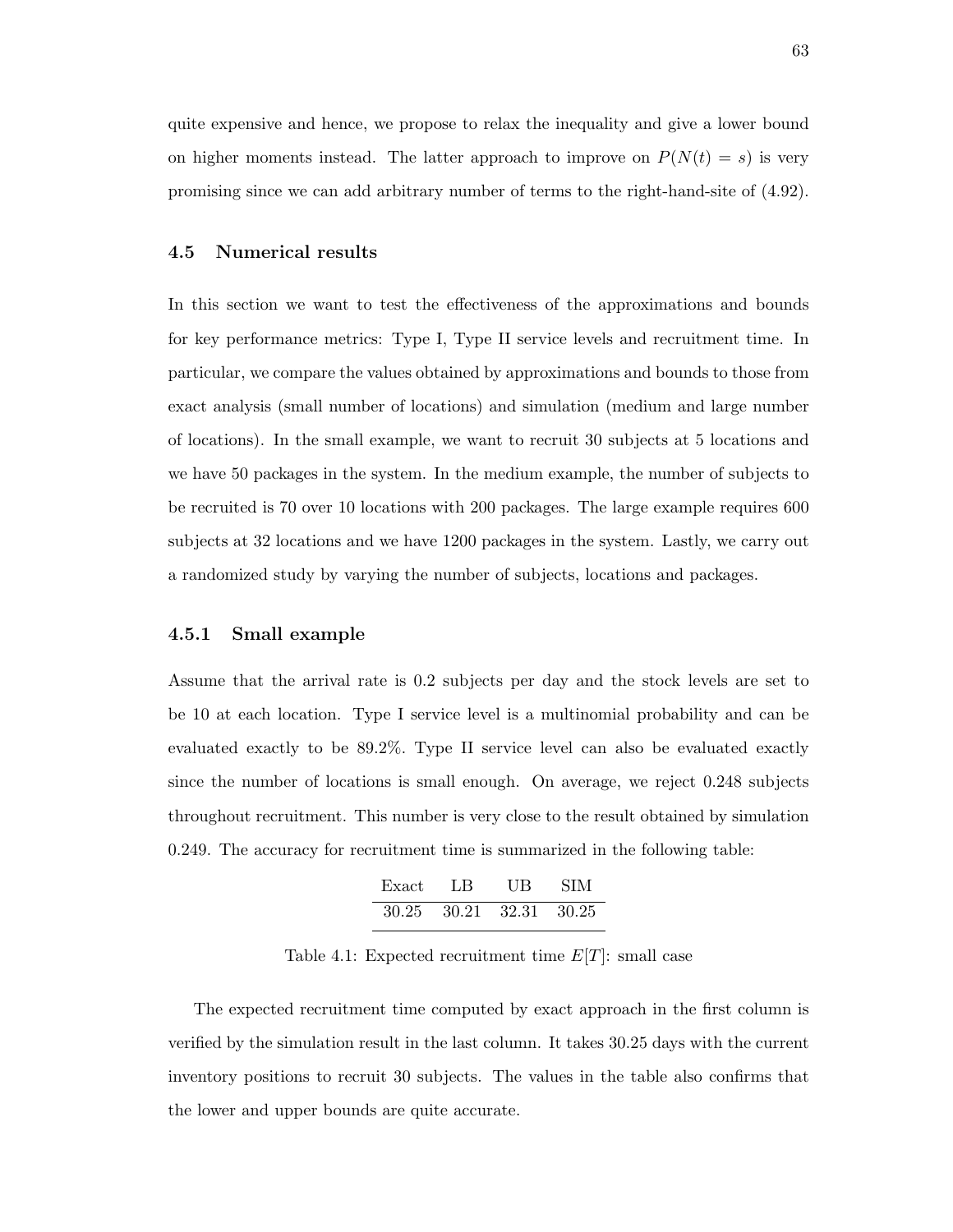## 4.5.2 Medium case

We repeat the same exercise in the previous section, however, the number of locations is 10 and each has the arrival rate of 0.1 subjects per day. The initial inventory level is 10 for every location. We want to recruit 70 subjects. Type I service level is computed exactly to be 32.3%. As expected, when type I service level decreases, Type II service level increases. On average, the system rejects 2.09 subjects throughout recruitment process. This is the exact value computed by our relaxation-decomposition scheme. A value of 2.08 rejected subjects is obtained by simulation.

The expected recruitment time is reported in the following table. Now, it takes about 72 days to finish recruitment of 70 subjects. This number is very close to the lower and upper bounds.

| Exact | LB       | UB    | <b>SIM</b> |
|-------|----------|-------|------------|
| 72.09 | -71.18 - | 74.93 | - 72.08    |

Table 4.2: Expected recruitment time  $E[T]$ : medium case

#### 4.5.3 Large case

In this large example, we test our methods on the data of a clinical trial (Fleishhacker et. al, 2014). The trial tested the efficacy of an antibiotic in treating a specific type of infection and is a typical example of Phase III biologic drug trial. The trial's patient horizon (i.e. the target number of patients to be recruited) was 600, and the patient recruitment was accomplished in nine months. During the trial, each patient received and needed only one clinical trial package (i.e. drug supply, packaging, and labeling), and all treatments were administered intravenously in a hospital or doctor's office. Previously collected drug stability data supported a 24-month shelf life for the investigational drug, and thus drug expiration was not a concern for this trial. Assume that we are given 1200 medical packages to distribute over these 30 clinical trial sites. For now, the intial stock levels are set in such a way that they are in proportion with the corresponding recruitment rate.

Type I service level is evaluated to be 89.2%. Type II service level and expected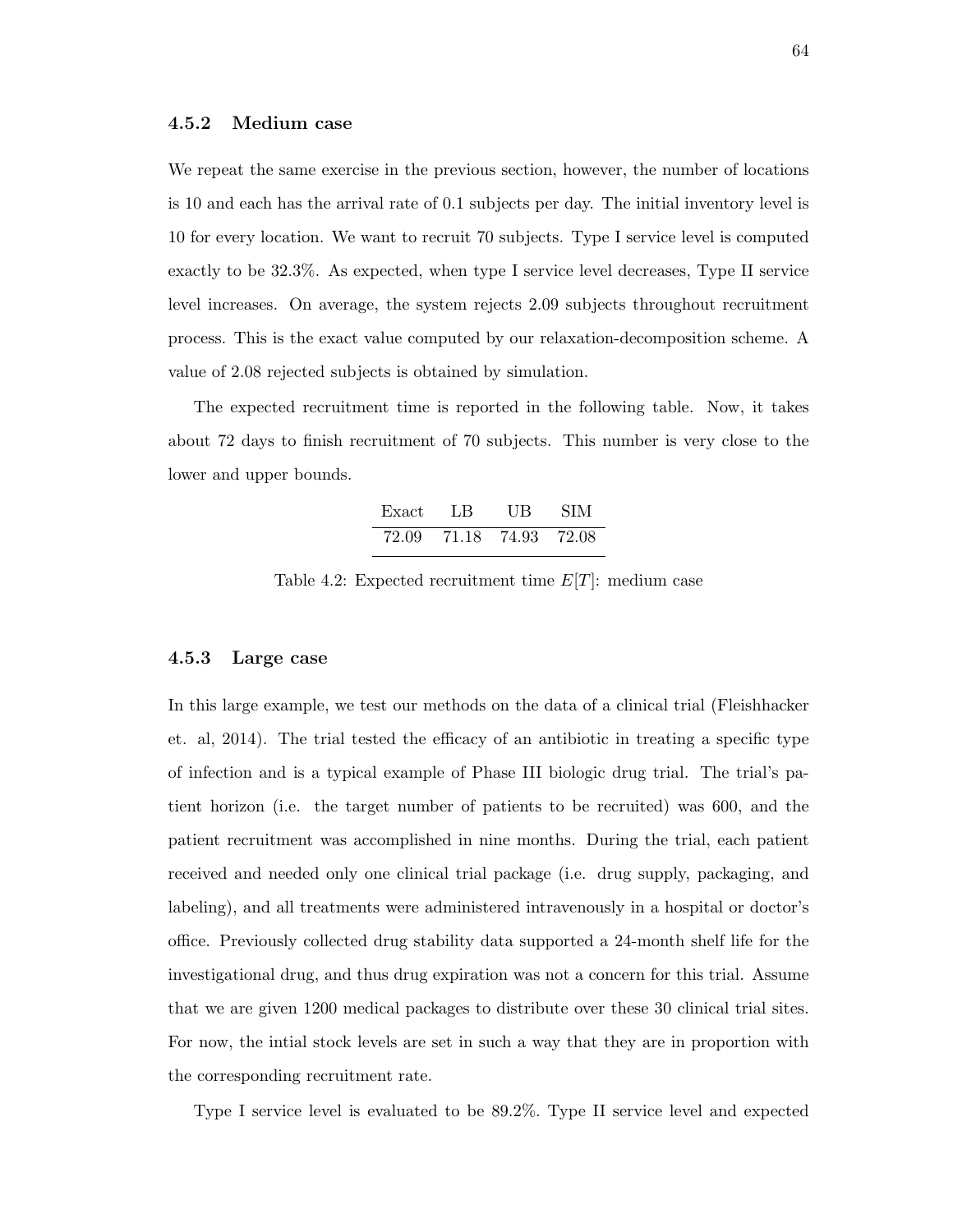|               | $\#$ of Sites | <b>Enrollment Rate by Site</b> (patients per day - sites separated by commas) |
|---------------|---------------|-------------------------------------------------------------------------------|
| Latvia        |               | 0.02, 0.04, 0.05, 0.08                                                        |
| Russia        |               | 0.03, 0.06, 0.06, 0.28                                                        |
| Ukraine       |               | 0.02, 0.04, 0.05, 0.06                                                        |
| United States | 12            | $0.03, 0.04, 0.05, 0.06, 0.08, 0.08, 0.11, 0.11, 0.14, 0.14, 0.16, 0.18$      |
| Poland        | 6             | 0.01, 0.02, 0.04, 0.04, 0.04, 0.06                                            |

Table 4.3: Enrollment Data for 30 Site Trial conducted in Five Countries.

recruitment time cannot be evaluated exactly due to a large number of locations. Thus, in the following, we only present bounds obtained by discrete moment method and simulation. On average, it takes 275 days (simulated result) to recruit 600 patients at 30 clinical trial sites with the given inventory levels. This number is very close to the lower bound obtained by the moment method.

| Exact | LB     | UВ     | SIM      |
|-------|--------|--------|----------|
| NΑ    | 275.24 | 277.28 | - 275.31 |

Table 4.4: Expected recruitment time  $E[T]$ : large case

## 4.5.4 Randomized study

In this section we want to compare the accuracy of moment bound methods and the asymptotic approximations. We generate 1000 scenarios of recruitment by varying the recruitment target, inventory, number of locations and recruitment rates. The recruitment rates are generated by a uniform distribution and the initial stockings are allocated according to arrival rates. Other parameter values are chosen based on the following table. The first row shows if we have excessive inventory in the system or not. For example, if the ratio between  $S$  and  $H$  is 1, it means that we carry the same amount of inventory as the target. However, if this ratio is 2, we overstock inventory: carry twice as much inventory as the target.

|     | Values                                                     |
|-----|------------------------------------------------------------|
| S/H | 100 %, 150 %, 200 % $(S - H \text{ is inventory overage})$ |
| M   | $5, 10, 15, 20, 25, 30$ (number of locations)              |
| S.  | $500, 1000, 1500$ (total number of inventory)              |

Table 4.5: Parameters for the randomized study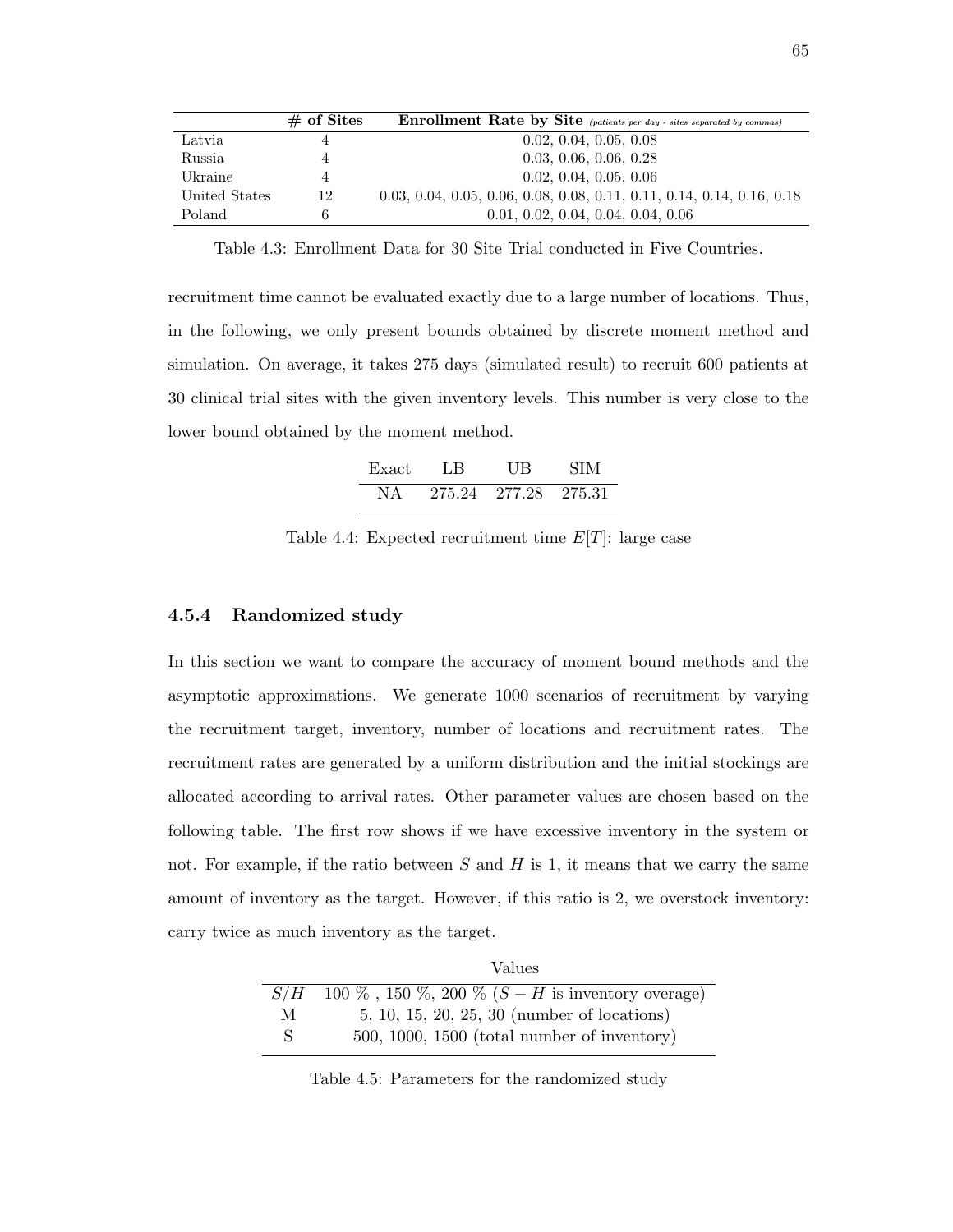We consider two cases: overstock and understock. Overstock case corresponds to those scenarios that the total of inventory in the system is either 1.5 or 2 times higher than the target. If the total inventory is the same as the target, we call it understock. At heavy overstock, asymptotic approximation on recruitment performs very well compared to simulation. This is expected since if we carry a lot of inventory in the system, we rarely reject subjects and the total arrival process to the system behaves similar to a single Poisson process with the rate equals to the summation of rates at all locations.

| $%$ Error Min   | Average Max     |  |
|-----------------|-----------------|--|
| Approx. $0.1\%$ | $1.3\%$ $2.4\%$ |  |

Table 4.6: Expected recruitment time  $E[T]$  when overstock  $(S/H > 1)$ : asymptotic approx.

At understock, i.e.,  $S/H = 1$ , the asymptotic approximation can be very poor but the moment bounds are much better.

| $%$ Error | Min     | Average | Max    |
|-----------|---------|---------|--------|
| Approx.   | $5.1\%$ | 24.5 %  | 44.1 % |
| LB.       | $2.6\%$ | $6.9\%$ | 14.4 % |
| <b>UB</b> | 4.0 $%$ | 8.4 \%  | 15.9 % |

Table 4.7: Expected recruitment time  $E[T]$  when understock  $(S/H = 1)$ : asymptotic approx. vs. moment bounds

## 4.6 Conclusion

We define and characterize a new class of inventory control problem - the recruitment stocking problem, which can be found in clinical trials, marketing research/new product launch, as well as inventory management for end-of-life-cycle products. The recruitment stocking problem differs from previous research conducted in the classical inventory management literature. With this unique feature under consideration, performance evaluation and inventory allocation for this system are not known. In this chapter, we are limited to discussion on performance evaluation, i.e., we propose both exact and approximation methods to measure key performance metrics for the system: Type I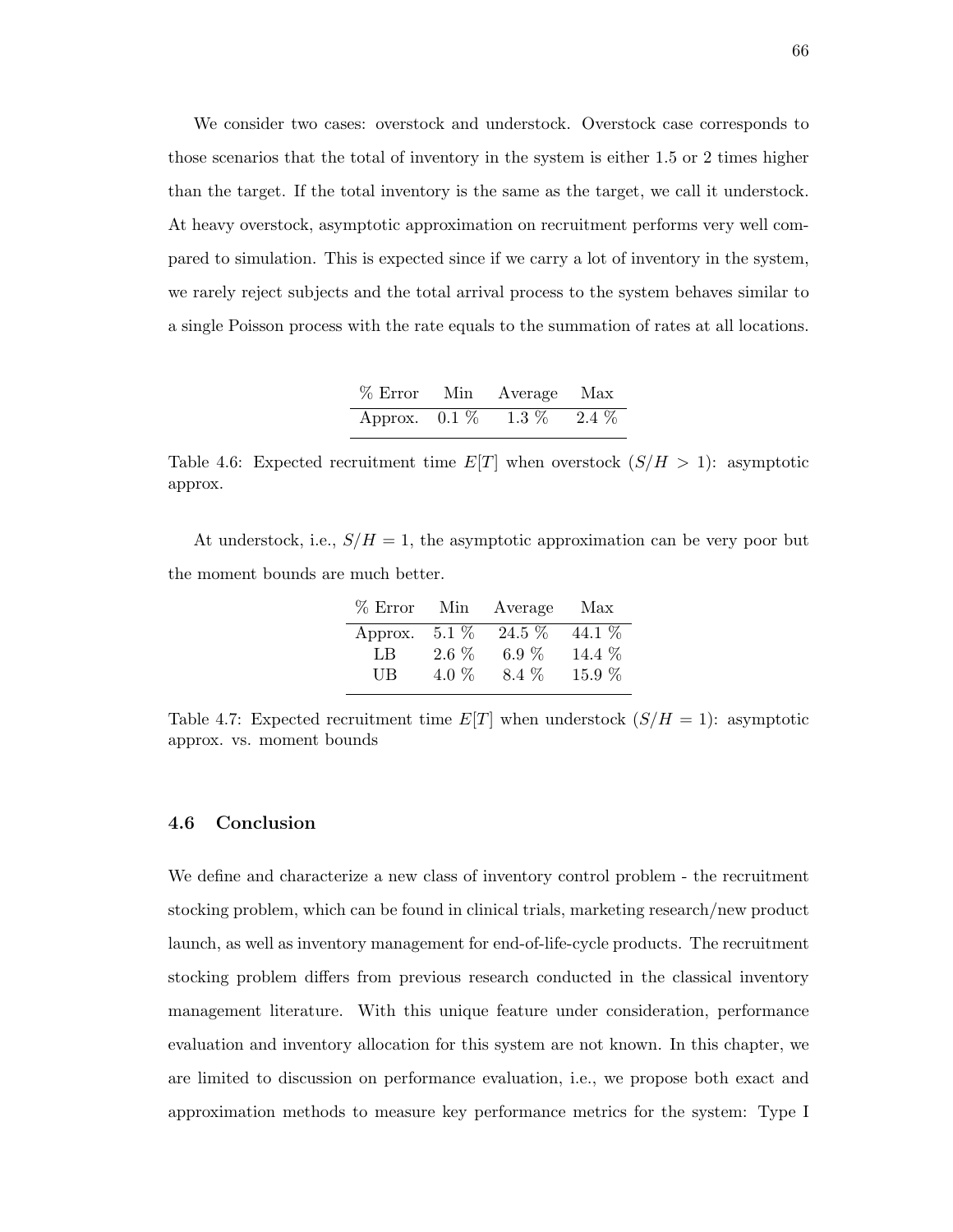and II service levels and recruitment time. The question of how to allocate inventory for this system is for our future research. We can also generalize the recruitment stocking problems in multiple directions when the system is multi-echelon and adapt different type of inventory policies at each level, or the arrival process is more general than Poisson type. The results in this thesis will serve as a foundation for further extension.

## 4.7 Appendix

In Section 4.3.2, we omit the details of how to obtain the formula (4.64) for the relaxation theorem in the general case when rejections happen at more than one location. For the sake of completeness, the step-by-step derivation is presented below. The key idea to rewrite the expression (4.61) is to relate the first term in that expression with every summand within the summation. In particular, we are interested in the following ratio:

$$
\frac{P_{H+r-1}\{X'_{ij}=s_{ij}+r_{ij},\ j\neq t; X'_{it}=s_{it}+r_{it}-1; X'_{m}\leq s_{m},\ m\neq i_{1},\ldots,i_{k}\}}{P_{H+r}\{X_{ij}=s_{ij}+r_{ij},\ j\neq t; X_{it}=s_{it}+r_{it}; X_{m}\leq s_{m},\ m\neq i_{1},\ldots,i_{k}\}}.\tag{4.93}
$$

The meaning of the probabilities in the numerator and denominator is explained in Section 4.3.2. In the next step, we condition on the location  $t$  that recruits the last subject and simplify the above ratio in a few steps.

$$
\frac{P_{H+r-1}\{X'_{ij}=s_{ij}+r_{ij},\ j\neq t; X'_{it}=s_{it}+r_{it}-1; X'_{m}\leq s_{m},\ m\neq i_{1},\ldots,i_{k}\}}{P_{H+r}\{X_{ij}=s_{ij}+r_{ij},\ j\neq t; X_{it}=s_{it}+r_{it}; X_{m}\leq s_{m},\ m\neq i_{1},\ldots,i_{k}\}}\n=\frac{P_{H+r-1}\{X'_{ij}=s_{ij}+r_{ij},\ j\neq t; X'_{m}\leq s_{m},\ m\neq i_{1},\ldots,i_{k}|X'_{it}=s_{it}+r_{it}-1\}P_{H+r-1}(X'_{it}=s_{it}+r_{it}-1)\}}{P_{H+r}\{X_{ij}=s_{ij}+r_{ij},\ j\neq t; X_{m}\leq s_{m},\ m\neq i_{1},\ldots,i_{k}|X_{it}=s_{it}+r_{it}\}P_{H+r}\{X_{it}=s_{it}+r_{it}\}}\n=\frac{P_{H+r-s_{it}-r_{it}}\{X'_{ij}=s_{ij}+r_{ij},\ j\neq t; X'_{m}\leq s_{m},\ m\neq i_{1},\ldots,i_{k}\}P_{H+r-1}\{X'_{it}=s_{it}+r_{it}-1\}}{P_{H+r-s_{it}-r_{it}}\{X_{it}=s_{ij}+r_{ij},\ j\neq t; X_{m}\leq s_{m},\ m\neq i_{1},\ldots,i_{k}\}P_{H+r}\{X_{it}=s_{it}+r_{it}\}}\n=\frac{P_{H+r-1}\{X'_{it}=s_{it}+r_{it}-1\}}{P_{H+r}\{X_{it}=s_{it}+r_{it}\}}\n=\frac{s_{it}+r_{it}}{p_{it}(H+r)}
$$

Note that  $P_{H+r-1}\{X'_{it} = s_{i_t} + r_{i_t} - 1\}$  and  $P_{H+r}\{X_{i_t} = s_{i_t} + r_{i_t}\}\$  are binomial probabilities with parameters  $H + r - 1$  and  $H + r$ , respectively, and probability  $p_{i_t} = \lambda_{i_t}/\sum_{m=1}^{M} \lambda_m$ . Equation (4.64) is easily obtained after taking the summation over  $t$  (the location that recruits the last subject) in the expression  $(4.61)$ .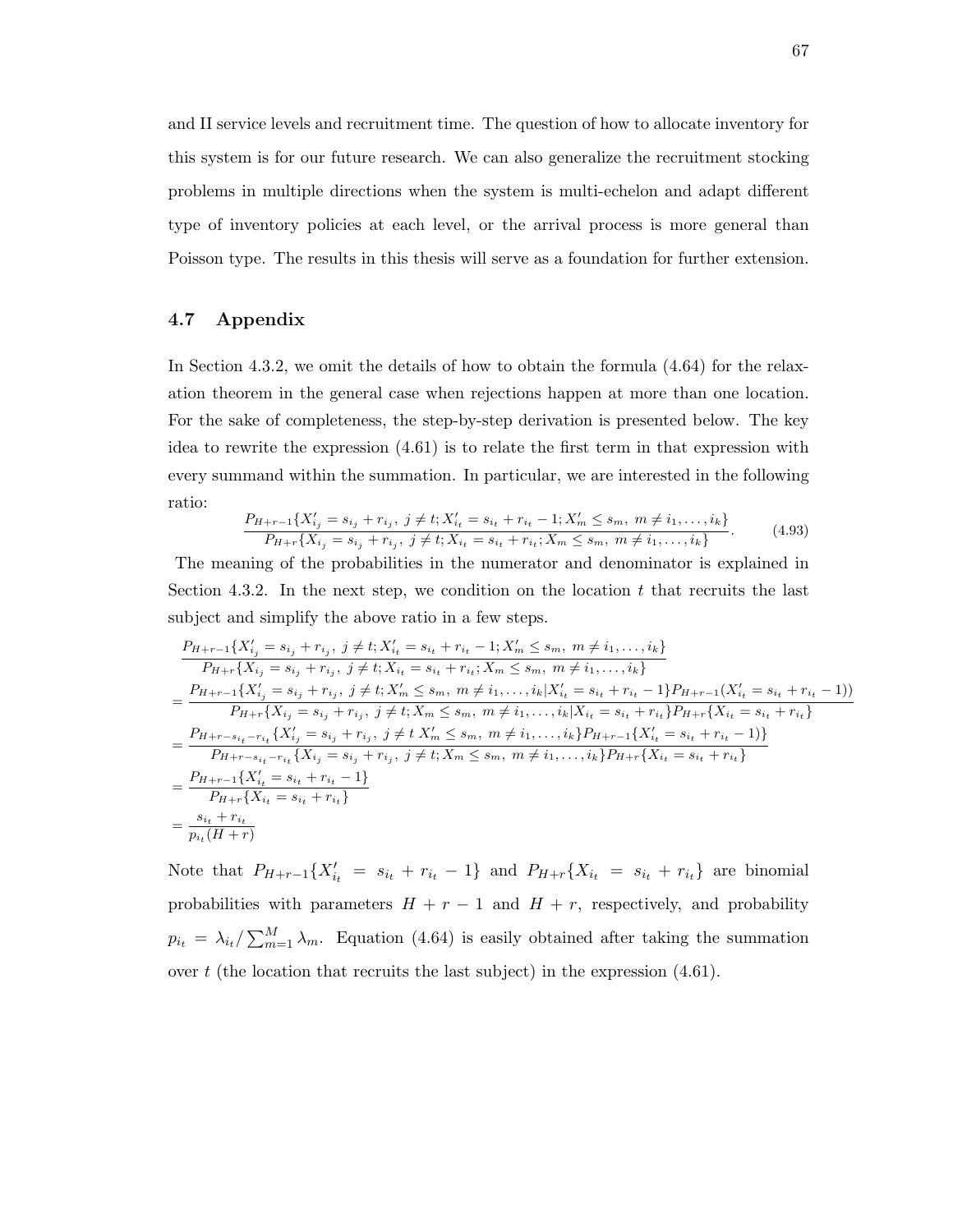## References

- [1] M. Abbas and S. Bouroubi. On new identities for bell's polynomials. Discrete Mathematics, 293(1):5–10, 2005.
- [2] N.I. Akhiezer. The classical problem of moments. Fizmatgiz, Moscow, 11, 1961.
- [3] N. Asai, I. Kubo, and H.H. Kuo. Bell numbers, log-concavity, and log-convexity. Acta Applicandae Mathematicae, 63(1):79–87, 2000.
- [4] A. Baricz. Turán type inequalities for hypergeometric functions. *Proceedings of* the American Mathematical Society, 136(9):3223–3229, 2008.
- [5] R.W. Barnard, M.B. Gordy, and K.C. Richards. A note on turán type and mean inequalities for the Kummer function. Journal of Mathematical Analysis and Applications, 349(1):259–263, 2009.
- [6] E.A. Bender and E.R. Canfield. Log-concavity and related properties of the cycle index polynomials. Journal of Combinatorial Theory, Series A, 74(1):57–70, 1996.
- [7] S. Bernstein. Sur la définition et les propriétés des fonctions analytiques d'une variable réelle. Mathematische Annalen, 75(4):449–468, 1914.
- [8] D. Bertsimas and I. Popescu. Optimal inequalities in probability theory: A convex optimization approach. SIAM Journal on Optimization, 15(3):780–804, 2005.
- [9] N.L. Bowers, H.U. Gerber, J.C. Hickman, D.A. Jones, and C.J. Nesbitt. Actuarial mathematics, volume 2. Society of Actuaries Chicago, 1986.
- [10] AV Boyd. Gurland's inequality for the gamma function. Scandinavian Actuarial Journal, 1960(3-4):134–135, 1960.
- [11] M. Branda. Underwriting risk control in non-life insurance via generalized linear models and stochastic programming. Proceedings of the 30th International Conference on Mathematical Methods in Economics, 2012.
- $[12]$  F. Brenti. Unimodal, log-concave and Pólya frequency sequences in combinatorics, volume 413. American Mathematical Soc., 1989.
- [13] F. Brenti. Log-concave and unimodal sequences in algebra, combinatorics, and geometry: an update. Contemp. Math, 178:71–89, 1994.
- [14] D.A. Dawson and D. Sankoff. An inequality for probabilities. Proceedings of the American Mathematical Society, pages 504–507, 1967.
- [15] J. Demmel and P. Koev. The accurate and efficient solution of a totally positive generalized Vandermonde linear system. SIAM Journal on Matrix Analysis and Applications, 27(1):142–152, 2005.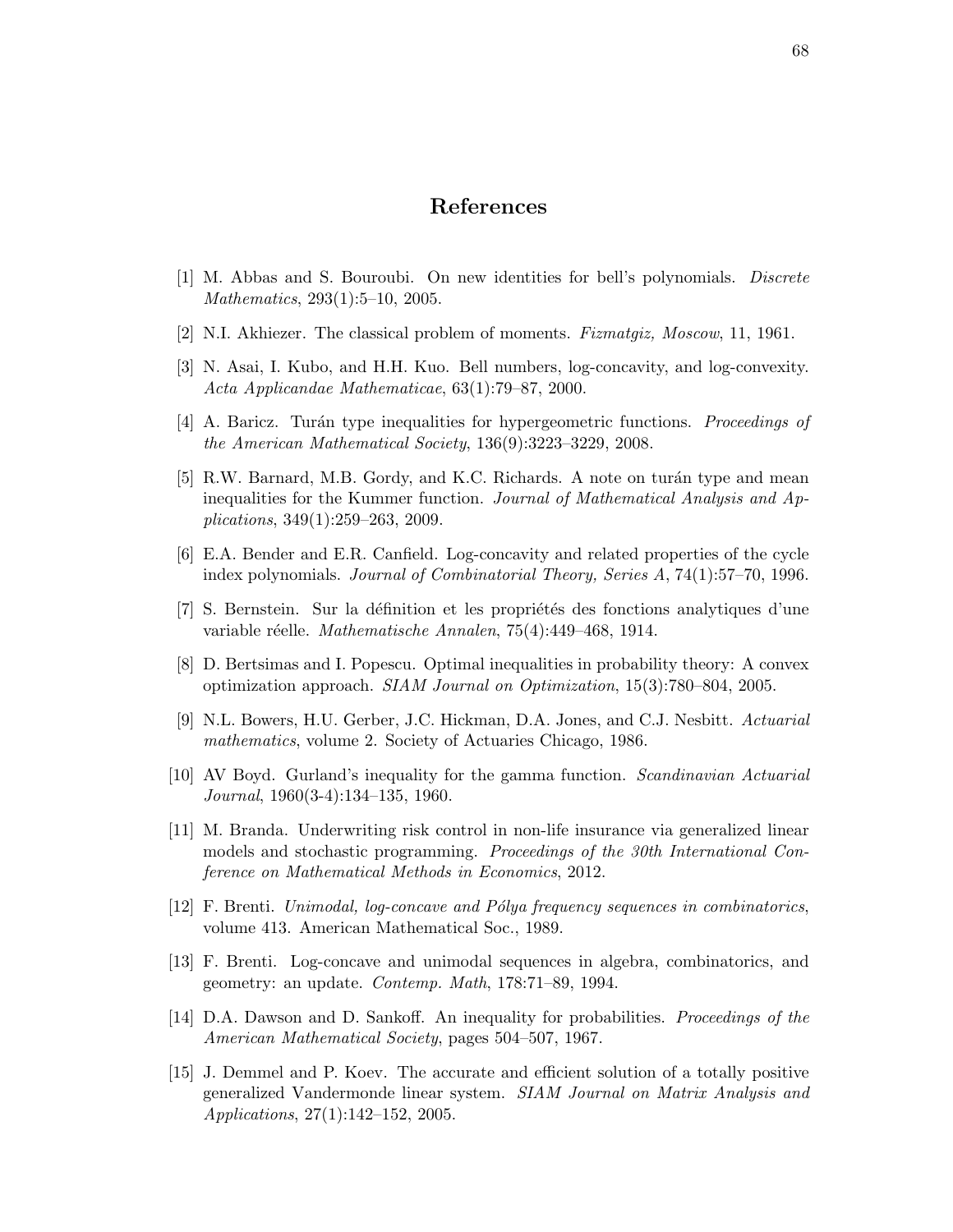- [16] D. Dentcheva, A. Prékopa, and A. Ruszczyński. Concavity and efficient points of discrete distributions in probabilistic programming. Mathematical Programming, 89(1):55–77, 2000.
- [17] D. Dentcheva, A. Prékopa, and A. Ruszczyński. Bounds for probabilistic integer programming problems. Discrete Applied Mathematics, 124(1):55–65, 2002.
- [18] M. Fekete and G. Pólya. Über ein problem von laguerre. Rendiconti del Circolo Matematico di Palermo (1884-1940), 34(1):89–120, 1912.
- [19] R.A. Fisher and E.A. Cornish. The percentile points of distributions having known cumulants. Technometrics, 2(2):209–225, 1960.
- [20] A. Fleischhacker, A. Ninh, and Y. Zhao. Positioning inventory in clinical trial supply chains. Production and Operations Management, 2014.
- [21] J. Frey. An algorithm for computing rectangular multinomial probabilities. Journal of Statistical Computation and Simulation, 79(12):1483–1489, 2009.
- [22] M.A. Goberna and M.A. López. *Linear semi-infinite optimization*, volume 2. John Wiley & Son Ltd, 1998.
- [23] A. Haar. Uber lineare ungleichungen. Acta Math. Szeged, 2:1–14, 1924.
- [24] H. Hamburger. Beiträge zur konvergenztheorie der Stieltjesschen kettenbrüche. Mathematische Zeitschrift, 4(3):186–222, 1919.
- [25] H. Hamburger. Über eine erweiterung des stieltjesschen momentenproblems. Mathematische Annalen, 81(2):235–319, 1920.
- [26] B.G. Hansen. On log-concave and log-convex infinitely divisible sequences and densities. The Annals of Probability, pages 1832–1839, 1988.
- [27] F. Hausdorff. Summationsmethoden und momentfolgen. Mathematische Zeitschrift, 9(1):74–109, 1921.
- [28] F. Hausdorff. Momentprobleme für ein endliches intervall. Mathematische Zeitschrift, 16(1):220–248, 1923.
- [29] R. Hettich and K.O. Kortanek. Semi-infinite programming: theory, methods, and applications. SIAM review, pages 380–429, 1993.
- [30] S.D. Hodges and S.M. Schaefer. A model for bond portfolio improvement. Journal of Financial and Quantitative Analysis, 12(02):243–260, 1977.
- [31] L. Holst. On birthday, collectors, occupancy and other classical urn problems. International Statistical Review/Revue Internationale de Statistique, pages 15–27, 1986.
- [32] K. Isii. The extrema of probability determined by generalized moments. Annals of the Institute of Statistical Mathematics, 12(2):119–134, 1960.
- [33] K. Isii. On sharpness of Tchebycheff-type inequalities. Annals of the Institute of Statistical Mathematics, 14(1):185–197, 1962.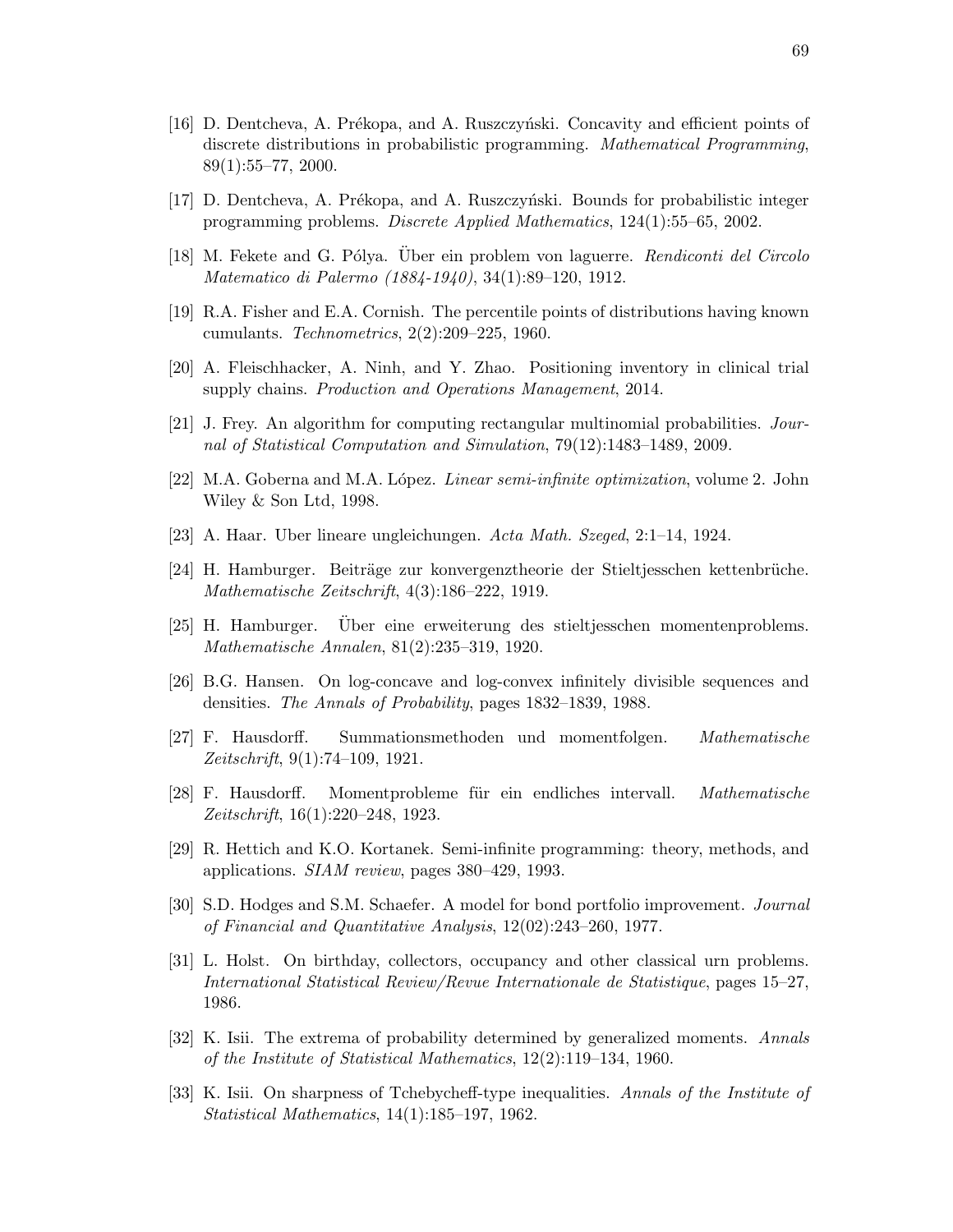- [34] M.A. Johnson and M.R. Taaffe. Tchebycheff systems: A review and interpretation for probabilistic analysis. Research Memorandum, 21:129–248, 1988.
- [35] N.L. Johnson and S. Kotz. Urn models and their application, volume 8. Wiley New York, 1977.
- [36] O. Johnson, I. Kontoyiannis, and M. Madiman. On the entropy and log-concavity of compound poisson measures. arXiv preprint arXiv:0805.4112, 2008.
- [37] O. Johnson, I. Kontoyiannis, and M. Madiman. Log-concavity, ultra-log-concavity, and a maximum entropy property of discrete compound poisson measures. Discrete Applied Mathematics, 2011.
- [38] C. Jordan. *Calculus of finite differences*. Chelsea Pub Co, 1965.
- [39] S. Karlin. Total positivity, volume 1. Stanford University Press, 1968.
- [40] S. Karlin and W.J. Studden. Tchebycheff systems: with applications in analysis and statistics, volume 376. Interscience Publishers New York, 1966.
- [41] J.H.B. Kemperman. The general moment problem, a geometric approach. The Annals of Mathematical Statistics, 39(1):93–122, 1968.
- [42] T.H. Kjeldsen. The early history of the moment problem. Historia mathematica, 20(1):19–44, 1993.
- [43] M.G. Krein and A.A. Nudelman. The markov moment problem and extremal problems. Translations of mathematical monographs. American Mathematical Society, Providence, Rhode Island, 50, 1977.
- [44] R. Lebrun. Efficient time/space algorithm to compute rectangular probabilities of multinomial, multivariate hypergeometric and multivariate P´olya distributions. Statistics and Computing, 23(5):615–623, 2013.
- [45] Bruce Levin et al. A representation for multinomial cumulative distribution functions. The Annals of Statistics, 9(5):1123–1126, 1981.
- [46] L.L. Liu and Y. Wang. On the log-convexity of combinatorial sequences. Advances in Applied Mathematics, 39(4):453–476, 2007.
- [47] G. Mádi-Nagy. Polynomial bases on the numerical solution of the multivariate discrete moment problem. Annals of Operations Research, 200(1):75–92, 2012.
- [48] G. Mádi-Nagy and A. Prékopa. On multivariate discrete moment problems and their applications to bounding expectations and probabilities. Mathematics of Operations Research, 29(2):229–258, 2004.
- [49] G. Mádi-Nagy and A. Prékopa. Bounding expectations of functions of random vectors with given marginals and some moments: Applications of the multivariate discrete moment problem. Mathematical Inequalities and Applications, 14(1):101– 122, 2011.
- [50] A. Markov. On certain applications of algebraic continued fractions. PhD thesis, PhD thesis, St. Petersburg, 1884. in Russian, 1884.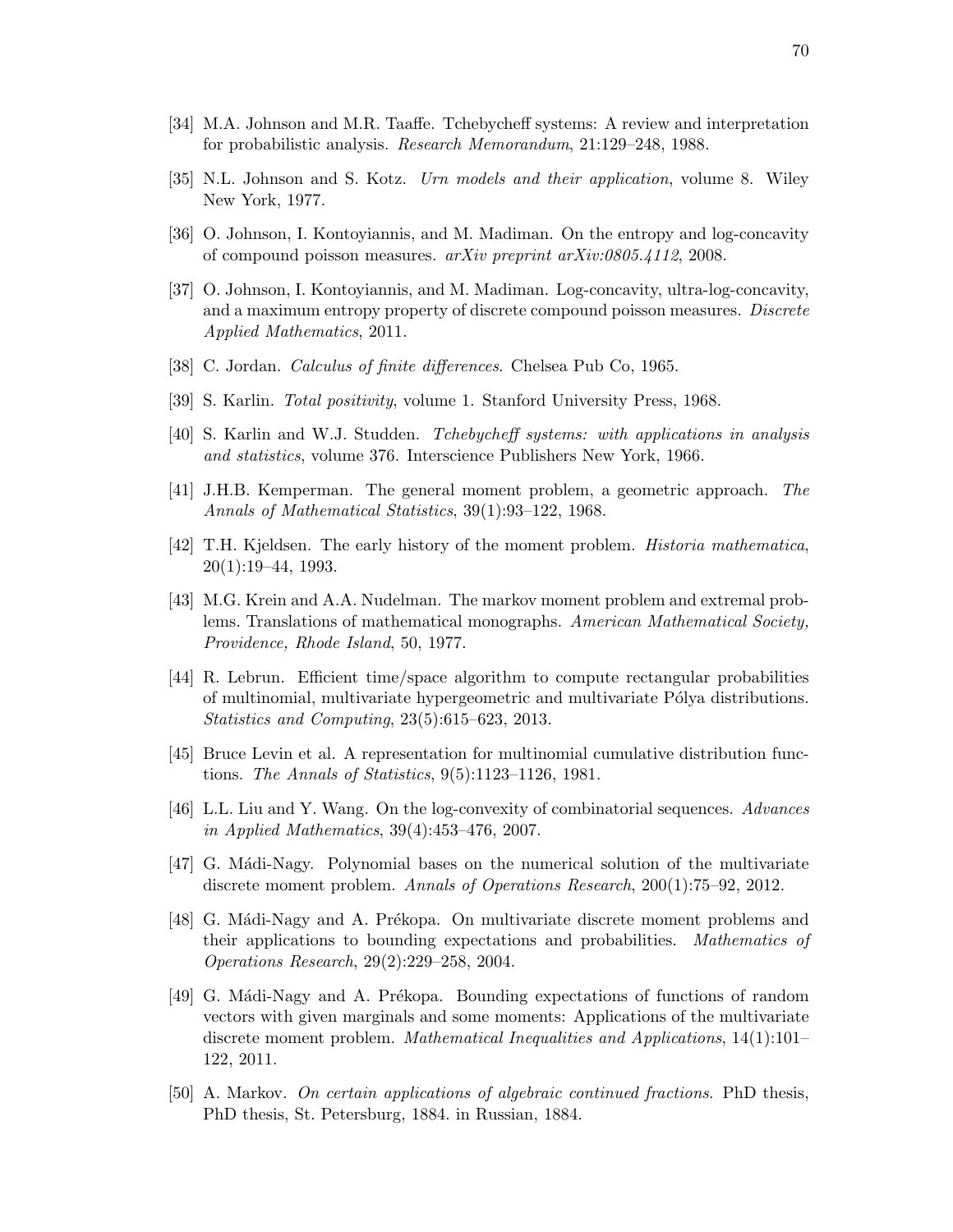- [51] P. Novi Inverardi, A. Petri, G. Pontuale, and A. Tagliani. Stieltjes moment problem via fractional moments. Applied mathematics and computation, 166(3):664–677, 2005.
- [52] P. Novi Inverardi, G. Pontuale, A. Petri, and A. Tagliani. Hausdorff moment problem via fractional moments. Applied mathematics and computation, 144(1):61–74, 2003.
- [53] A. Oztürk. On the study of a probability distribution for precipitation totals. Journal of Applied Meteorology, 20(12):1499–1505, 1981.
- [54] I. Popescu. A semidefinite programming approach to optimal-moment bounds for convex classes of distributions. Mathematics of Operations Research, 30(3):632– 657, 2005.
- [55] A. Prékopa. Mathematical treatment of the degradation process of long chain molecules. Mathematical Institute of the H.A.S, 2:102–123, 1953.
- [56] A. Prékopa. On probabilistic constrained programming. In Proceedings of the Princeton symposium on mathematical programming, pages 113–138. Princeton, New Jersey: Princeton University Press, 1970.
- [57] A. Prékopa. Contributions to the theory of stochastic programming. Mathematical Programming, 4(1):202–221, 1973.
- [58] A. Prékopa. Logarithmic concave measures and functions. Acta Scientiarum Mathematicarum, 34(1):334–343, 1973.
- [59] A. Prékopa. Boole-bonferroni inequalities and linear programming. Operations Research, 36(1):145–162, 1988.
- [60] A. Prékopa. The discrete moment problem and linear programming. Discrete Applied Mathematics, 27(3):235–254, 1990a.
- [61] A. Prekopa. Dual method for the solution of a one-stage stochastic programming problem with random RHS obeying a discrete probability distribution. Zeitschrift  $f\ddot{u}$ r Operations Research, 34(6):441-461, 1990b.
- [62] A. Prékopa. Sharp bounds on probabilities using linear programming. Operations Research, 38(2):227–239, 1990c.
- [63] A. Prékopa. Totally positive linear programming problems. LV Kantorovich Memorial Volume, pages 197–207, 1990d.
- [64] A. Prékopa. Inequalities on expectations based on the knowledge of multivariate moments. *Lecture Notes-Monograph Series*, pages 309–331, 1992.
- [65] A. Prékopa. *Stochastic programming*. Kluwer Academic Publishers, 1995.
- [66] A. Prékopa. The use of discrete moment bounds in probabilisticconstrained stochastic programming models. Annals of Operations Research, 85:21–38, 1999.
- [67] A. Prékopa. Discrete higher order convex functions and their applications. In Generalized Convexity and Generalized Monotonicity, pages 21–47. Springer, 2001.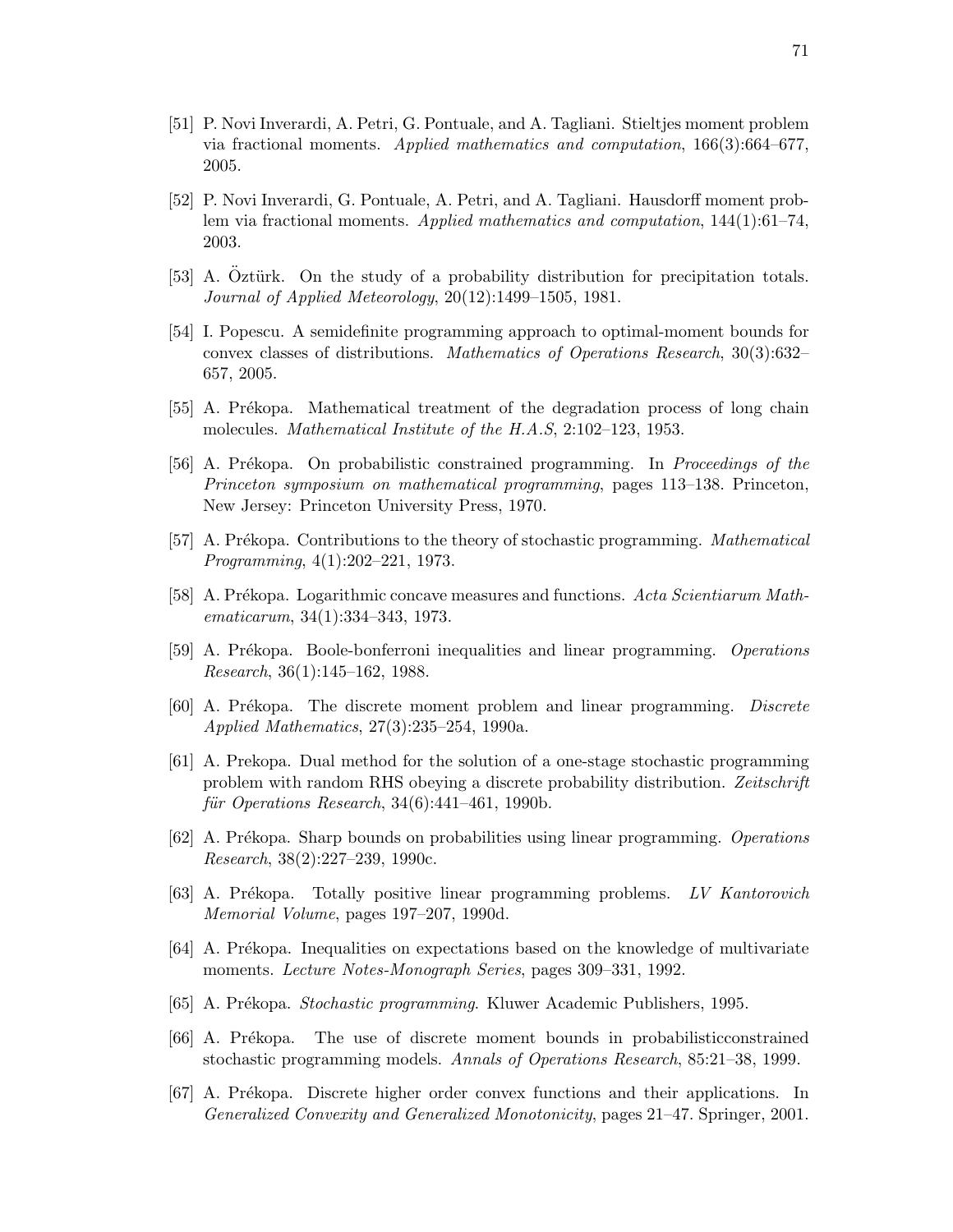- [68] A. Prékopa. Probabilistic programming. In A. Ruszczyński and A. Shapiro, editors, Handbooks in operations research and management science, volume 10, pages 267–351. North-Holland Publishing Company, Amsterdam, 2003.
- [69] A. Pr´ekopa and E. Boros. On the existence of a feasible flow in a stochastic transportation network. Operations research, 39(1):119–129, 1991.
- [70] A. Prékopa, J. Long, and T. Szántai. New bounds and approximations for the probability distribution of the length of the critical path. Dynamic Stochastic Optimization, 532:293, 2004.
- [71] A. Prékopa and M. Unuvar. Single commodity stochastic network design under probabilistic constraint with discrete random variables. RUTCOR Research Report, 2012.
- [72] A. Prékopa, B. Vizvári, and T. Badics. Programming under probabilistic constraint with discrete random variable. In L. Grandinetti et al., editor, New trends in mathematical programming, pages 235–255. Kluwer Academic Publishers, Boston, 1998.
- [73] M.V. Ramakrishna and P. Mukhopadhyay. Analysis of bounded disorder file organization. In Proceedings of the seventh ACM SIGACT-SIGMOD-SIGART symposium on Principles of database systems, pages 117–125. ACM, 1988.
- [74] F. Riesz. Sur les opérations fonctionnelles linéaires. Comptes Rendus Acad. Sci. Paris, 149:974–977, 1909.
- [75] M. Riesz. Sur le probleme des moments. Troisieme note. Ark. Mat. Fys, 16:1–52, 1923.
- [76] J. Riordan. Combinatorial identities. Wiley (New York), 1968.
- [77] W.W. Rogosinsky. Non-negative linear functionals, moment problems, and extremum problems in polynomial spaces. Studies in mathematical analysis and related topics, 316(324):121–125, 1962.
- [78] S.M. Samuels and W.J. Studden. Bonferroni-type probability bounds as an application of the theory of Tchebycheff system. Probability, statistics and mathematics, papers in honor of Samuel Karlin. Academic Press, San Diego, CA, 271:289, 1989.
- [79] A. Shapiro. On duality theory of conic linear problems. In in M. A. Goberna and M.A. Lopez, Eds., Semi-Infinite Programming: Recent Advances. Kluwer Academic Publishers, 2001.
- [80] J.A. Shohat and J.D. Tamarkin. The problem of moments. Number 1. Amer Mathematical Society, 1943.
- [81] S. Simic. Turan's inequality for Appell polynomials. Journal of Inequalities and Applications, 2006, 2006.
- [82] H. Skovgaard. On inequalities of the Turán type. *Math. Scand*, 2:65–73, 1954.
- [83] R.P. Stanley. Log-concave and unimodal sequences in algebra, combinatorics, and geometrya. Annals of the New York Academy of Sciences, 576(1):500–535, 1989.